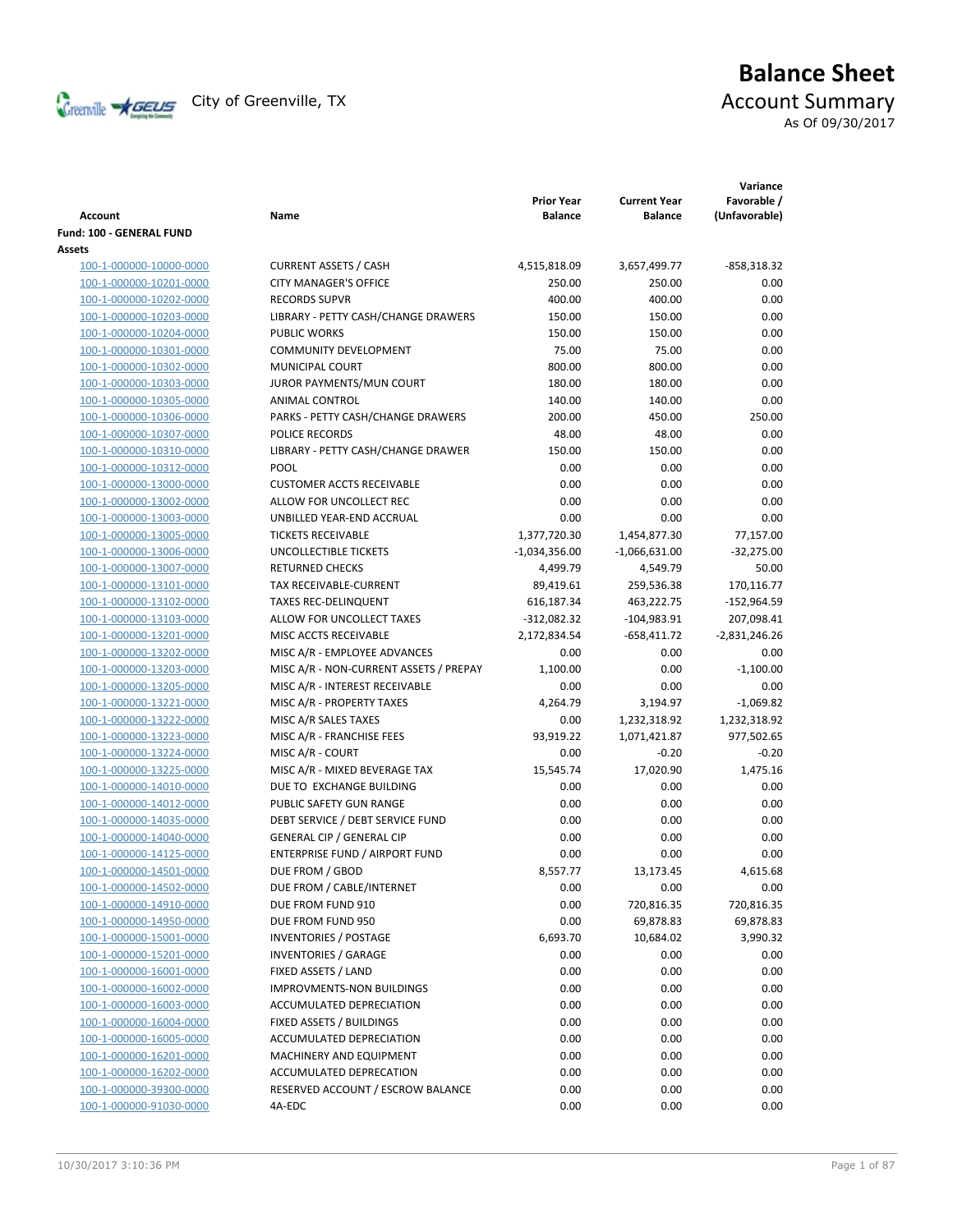**Variance**

|                         |                                                            | <b>Prior Year</b> | <b>Current Year</b> | vanance<br>Favorable / |
|-------------------------|------------------------------------------------------------|-------------------|---------------------|------------------------|
| <b>Account</b>          | Name                                                       | <b>Balance</b>    | <b>Balance</b>      | (Unfavorable)          |
| 100-1-000000-91410-0000 | <b>INVENTORY / MATERIALS &amp; SUPPLIES</b>                | 0.00              | 0.00                | 0.00                   |
| 100-1-000000-91410-0700 | <b>INVENTORY / PAPER STOCK</b>                             | 0.00              | 0.00                | 0.00                   |
| 100-1-000000-91430-0000 | NON-CURRENT ASSETS / PREPAYMENTS                           | 0.00              | 0.00                | 0.00                   |
|                         | <b>Total Assets:</b>                                       | 7,562,665.57      | 7,150,961.47        | $-411,704.10$          |
| Liability               |                                                            |                   |                     |                        |
| 100-1-000000-20101-0000 | <b>ACCOUNTS PAYABLE</b>                                    | 203,361.09        | 159,110.10          | 44,250.99              |
| 100-1-000000-20102-0000 | <b>CREDIT CARD PAYABLE</b>                                 | 0.00              | 0.00                | 0.00                   |
| 100-1-000000-20103-0000 | ACCRUED ACCOUNTS PAYABLE                                   | 11,560.60         | 96,684.50           | $-85,123.90$           |
| 100-1-000000-20114-0000 | <b>INVESTMENT ADVISORY FEES</b>                            | 0.00              | 0.00                | 0.00                   |
| 100-1-000000-20115-0000 | PD EMP COMMISSION                                          | 801.59            | 79.73               | 721.86                 |
| 100-1-000000-20116-0000 | POLICE DONATIONS                                           | 17,026.64         | 15,494.16           | 1,532.48               |
| 100-1-000000-20117-0000 | <b>FIRE DONATIONS</b>                                      | 8,722.12          | 13,491.42           | $-4,769.30$            |
| 100-1-000000-20118-0000 | <b>COMBAT CHALLENGE</b>                                    | 6,361.27          | 804.06              | 5,557.21               |
| 100-1-000000-20119-0000 | <b>CEMETERIES DONATIONS</b>                                | 61.79             | 61.79               | 0.00                   |
| 100-1-000000-20120-0000 | <b>LIBRARY DONATIONS</b>                                   | 13,472.03         | 13,343.26           | 128.77                 |
| 100-1-000000-20121-0000 | ANIMAL SHELTER DONATIONS                                   | 615.85            | 640.85              | $-25.00$               |
| 100-1-000000-20122-0000 | <b>PARKS DONATIONS</b>                                     | 2,000.00          | 1,681.03            | 318.97                 |
| 100-1-000000-20125-0000 | SALES TAX PAYABLE / IN THE CITY                            | 67.09             | 0.00                | 67.09                  |
| 100-1-000000-20127-0000 | STATE COURT COST/FEE PAYB                                  | 9,385.32          | 16,101.01           | $-6,715.69$            |
| 100-1-000000-20128-0000 | SEATBELT&CHILD RESTRAINT                                   | 6,116.16          | 7,439.81            | $-1,323.65$            |
| 100-1-000000-20129-0000 | MUNICIPAL COURT CLEARING                                   | 1,228.20          | 0.00                | 1,228.20               |
| 100-1-000000-20130-0000 | 3RD PARTY FTA FEE PAYABLE                                  | 72.99             | $-153.15$           | 226.14                 |
| 100-1-000000-20131-0000 | <b>REFUNDS / OVERPAYMENTS</b>                              | $-100.00$         | $-122.70$           | 22.70                  |
| 100-1-000000-20132-0000 | <b>COURT COLL AGENCY FEES</b>                              | 532.16            | 431.35              | 100.81                 |
| 100-1-000000-20136-0000 | ATTORNEY COLLECTION FEES                                   | 0.00              | 0.00                | 0.00                   |
| 100-1-000000-20137-0000 | PLAT FILING FEES PAYABLE                                   | 19,318.74         | 24,287.74           | $-4,969.00$            |
| 100-1-000000-20138-0000 | COMMUNITY DEV TRUST ACCT                                   | 1,678.50          | 1,683.50            | $-5.00$                |
| 100-1-000000-20139-0000 | RETAINAGES PAYABLE                                         | 0.00              | 0.00                | 0.00                   |
| 100-1-000000-20141-0000 | <b>TELEPHONE CLEARING</b>                                  | $-637.24$         | 5,558.10            | $-6,195.34$            |
| 100-1-000000-20143-0000 | POLICE PROPERTY ROOM CLEARING                              | 10,775.99         | 10,775.99           | 0.00                   |
| 100-1-000000-20146-0000 | MAIN ST / FARMERS MRKT RESALE                              | 179.12            | 164.12              | 15.00                  |
| 100-1-000000-20155-0000 | MAIN STREET - DONATIONS                                    | 4,613.47          | 198.02              | 4,415.45               |
| 100-1-000000-20160-0000 | UNAPPLIED CREDIT                                           | 0.00              | 0.00                | 0.00                   |
| 100-1-000000-20201-0000 | <b>DEFERRED REVENUE</b>                                    | 0.00              | 0.00                | 0.00                   |
| 100-1-000000-20203-0000 | DEFERRED TAX REVENUE                                       | 382,055.43        | 606,306.02          | $-224,250.59$          |
| 100-1-000000-20204-0000 | DEFERRED TICKET REVENUE                                    |                   |                     |                        |
| 100-1-000000-21040-0000 |                                                            | 286,137.30        | 323,539.30          | $-37,402.00$           |
| 100-1-000000-21201-0000 | DUE TO / GENERAL CIP FUND<br>DUE TO / CENTRAL SERVICE FUND | 0.00<br>0.00      | 0.00<br>0.00        | 0.00<br>0.00           |
|                         |                                                            |                   |                     | 0.00                   |
| 100-1-000000-21401-0000 | DUE TO / ELECTRIC OPERATING FUND                           | 0.00              | 0.00                |                        |
| 100-1-000000-21506-0000 | DUE TO / 4A-EDC                                            | 2,263.06          | -54,643.72          | 56,906.78              |
| 100-1-000000-21507-0000 | DUE TO / BOARD OF DEVELOPMENT                              | 164,926.63        | 169,160.41          | $-4,233.78$            |
| 100-1-000000-22001-0000 | SALARIES PAYABLE                                           | 0.00              | 490,669.47          | -490,669.47            |
| 100-1-000000-23001-0000 | CAPITAL LEASE PAYABLE                                      | 0.00              | 0.00                | 0.00                   |
| 100-1-000000-23101-0000 | CAPITAL LEASE PAYABLE                                      | 0.00              | 0.00                | 0.00                   |
| 100-1-000000-24001-0000 | O/S CHECKS PAYABLE                                         | 0.00              | 0.00                | 0.00                   |
| 100-1-000000-24004-0000 | INTEREST PAYABLE ON DEP                                    | 0.00              | 0.00                | 0.00                   |
| 100-1-000000-24007-0000 | <b>BILLED DEPOSITS SUSPENSE</b>                            | 0.00              | 0.00                | 0.00                   |
| 100-1-000000-24008-0000 | <b>CUSTOMER DEPOSITS / ANIMAL SHELTER</b>                  | 0.00              | 0.00                | 0.00                   |
| 100-1-000000-24009-0000 | LIBRARY MEETING ROOM DEPOSITS                              | 501.20            | 561.20              | $-60.00$               |
| 100-1-000000-24010-0000 | <b>CIVIC CENTER DEPOSITS</b>                               | 0.00              | 0.00                | 0.00                   |
| 100-1-000000-24011-0000 | <b>AUDITORIUM DEPOSITS</b>                                 | 0.00              | 0.00                | 0.00                   |
| 100-1-000000-26001-0000 | <b>COMPENSATED ABSENCES PAY</b>                            | 0.00              | 0.00                | 0.00                   |
| 100-1-000000-29000-0000 | MISC LIABILITY - GREENVILLE ENERGY LLC                     | 0.00              | 0.00                | 0.00                   |
| 100-1-000000-29001-0000 | RESALE                                                     | 0.00              | 0.00                | 0.00                   |
| 100-1-000000-29300-0000 | <b>ENCUMBRANCE SUMMARY</b>                                 | 0.00              | 0.00                | 0.00                   |
| 100-1-000000-29400-0000 | RESERVED ACCOUNT / ENCUMBRANCES                            | 0.00              | 0.00                | 0.00                   |
| 100-1-000000-29400-0900 | RESERVED ACCOUNT / ENCUMBRANCES                            | 0.00              | 0.00                | 0.00                   |
| 100-1-000000-92190-1202 | LABORATORY CLEARING                                        | 0.00              | 0.00                | 0.00                   |
|                         |                                                            |                   |                     |                        |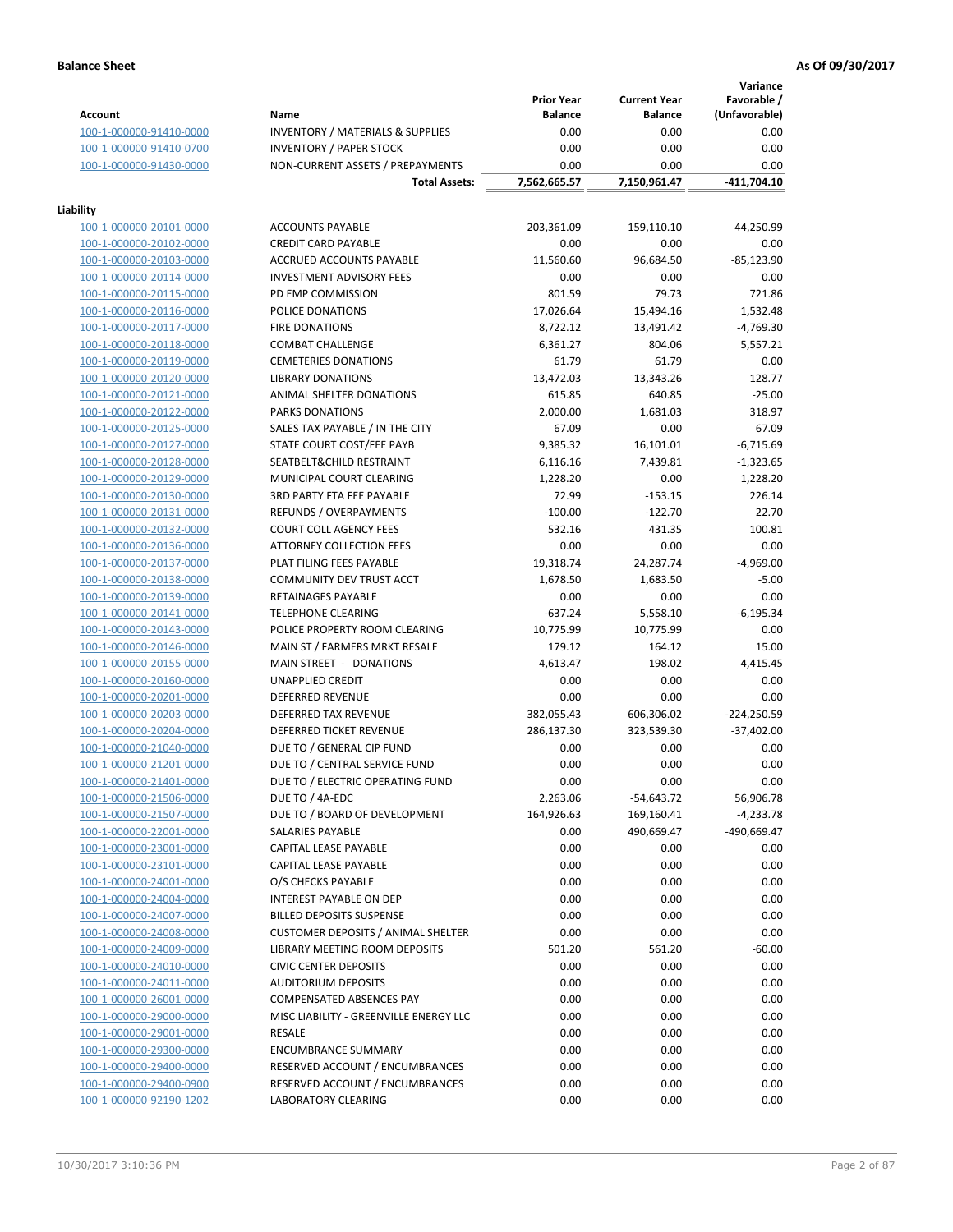| Account                        | Name                                                     | <b>Prior Year</b><br><b>Balance</b> | <b>Current Year</b><br><b>Balance</b> | Variance<br>Favorable /<br>(Unfavorable) |
|--------------------------------|----------------------------------------------------------|-------------------------------------|---------------------------------------|------------------------------------------|
| 100-1-000000-92191-0000        | <b>SPONSORS - PARKS</b>                                  | 0.00                                | 0.00                                  | 0.00                                     |
| 100-1-000000-92200-0000        | MISCELLANEOUS LIABILITIES                                | 0.00                                | 0.00                                  | 0.00                                     |
| 100-1-000000-92270-1600        | <b>CREDIT CARD FEES PAYABLE</b>                          | 0.00                                | 0.00                                  | 0.00                                     |
|                                | <b>Total Liability:</b>                                  | 1,153,097.10                        | 1,903,347.37                          | $-750,250.27$                            |
| Equity                         |                                                          |                                     |                                       |                                          |
| 100-1-000000-39000-0000        | UNRESERVED-FUND BALANCE                                  | 5,954,215.54                        | 6,245,857.42                          | 291,641.88                               |
|                                | <b>Total Beginning Equity:</b>                           | 5,954,215.54                        | 6,245,857.42                          | 291,641.88                               |
| <b>Total Revenue</b>           |                                                          | 21,954,650.85                       | 21,153,803.83                         | $-800, 847.02$                           |
| <b>Total Expense</b>           |                                                          | 21,499,297.87                       | 22,152,047.03                         | $-652,749.16$                            |
| Revenues Over/(Under) Expenses |                                                          | 455,352.98                          | -998,243.20                           | $-1,453,596.18$                          |
|                                | <b>Total Equity and Current Surplus (Deficit):</b>       | 6,409,568.52                        | 5,247,614.22                          | $-1,161,954.30$                          |
|                                | Total Liabilities, Equity and Current Surplus (Deficit): | 7,562,665.62                        | 7,150,961.59                          | -411,704.03                              |
|                                | *** FUND 100 OUT OF BALANCE ***                          | $-0.05$                             | $-0.12$                               | $-0.07$                                  |

**\*\*\*Warning: Account Authorization is turned on. Please run the Unauthorized Account Listing Report to see if you are out of balance due to missing accounts \*\*\***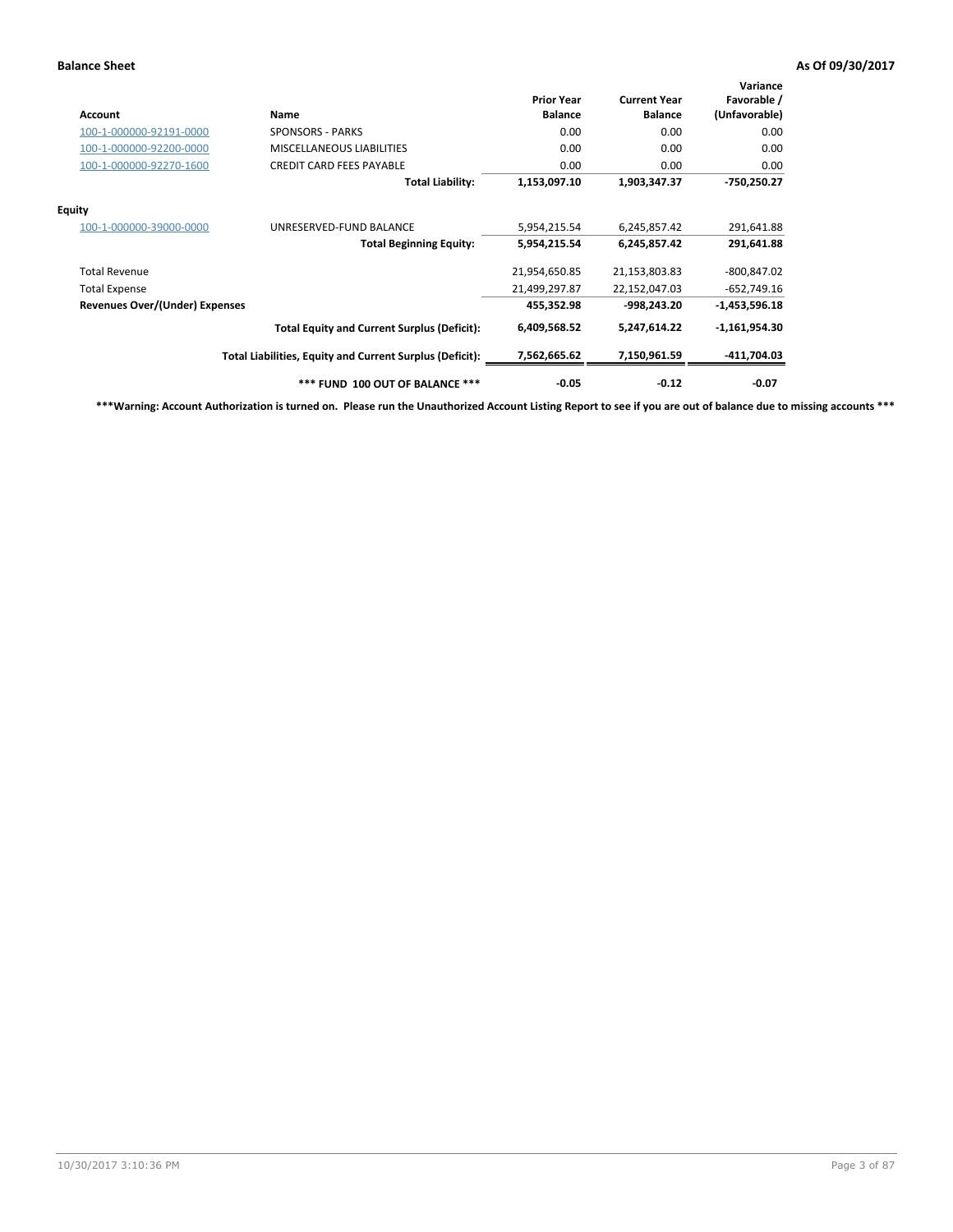| Account                                                   | <b>Name</b>                                              | <b>Prior Year</b><br><b>Balance</b> | <b>Current Year</b><br><b>Balance</b> | Variance<br>Favorable /<br>(Unfavorable) |
|-----------------------------------------------------------|----------------------------------------------------------|-------------------------------------|---------------------------------------|------------------------------------------|
| <b>Fund: 101 - MUNICIPAL COURT BUILDING SECURITY FEES</b> |                                                          |                                     |                                       |                                          |
| Assets                                                    |                                                          |                                     |                                       |                                          |
| 101-1-000000-10000-0000                                   | <b>CURRENT ASSETS / CASH</b>                             | 40,095.51                           | 48,741.94                             | 8,646.43                                 |
| 101-1-000000-13201-0000                                   | MISC ACCTS RECEIVABLE                                    | 0.00                                | 0.00                                  | 0.00                                     |
| 101-1-000000-13203-0000                                   | NON-CURRENT ASSETS / PREPAYMENTS                         | 0.00                                | 0.00                                  | 0.00                                     |
| 101-1-000000-13205-0000                                   | <b>INTEREST RECEIVABLE</b>                               | 0.00                                | 0.00                                  | 0.00                                     |
|                                                           | <b>Total Assets:</b>                                     | 40,095.51                           | 48,741.94                             | 8,646.43                                 |
| Liability                                                 |                                                          |                                     |                                       |                                          |
| 101-1-000000-20101-0000                                   | <b>ACCOUNTS PAYABLE</b>                                  | 1.38                                | 1.20                                  | 0.18                                     |
| 101-1-000000-20102-0000                                   | <b>CREDIT CARD PAYABLE</b>                               | 0.00                                | 0.00                                  | 0.00                                     |
| 101-1-000000-20103-0000                                   | <b>ACCRUED ACCOUNTS PAYABLE</b>                          | 0.00                                | 0.00                                  | 0.00                                     |
| 101-1-000000-29300-0000                                   | <b>ENCUMBRANCE SUMMARY</b>                               | 0.00                                | 0.00                                  | 0.00                                     |
| 101-1-000000-29400-0000                                   | RESERVED ACCOUNT / ENCUMBRANCES                          | 0.00                                | 0.00                                  | 0.00                                     |
|                                                           | <b>Total Liability:</b>                                  | 1.38                                | 1.20                                  | 0.18                                     |
| <b>Equity</b>                                             |                                                          |                                     |                                       |                                          |
| 101-1-000000-39000-0000                                   | UNRESERVED-FUND BALANCE                                  | 32,257.51                           | 40,094.13                             | 7,836.62                                 |
|                                                           | <b>Total Beginning Equity:</b>                           | 32,257.51                           | 40,094.13                             | 7,836.62                                 |
| <b>Total Revenue</b>                                      |                                                          | 7,890.18                            | 9,001.62                              | 1,111.44                                 |
| <b>Total Expense</b>                                      |                                                          | 53.56                               | 355.01                                | $-301.45$                                |
| <b>Revenues Over/(Under) Expenses</b>                     |                                                          | 7.836.62                            | 8.646.61                              | 809.99                                   |
|                                                           | <b>Total Equity and Current Surplus (Deficit):</b>       | 40,094.13                           | 48,740.74                             | 8,646.61                                 |
|                                                           | Total Liabilities, Equity and Current Surplus (Deficit): | 40,095.51                           | 48,741.94                             | 8,646.43                                 |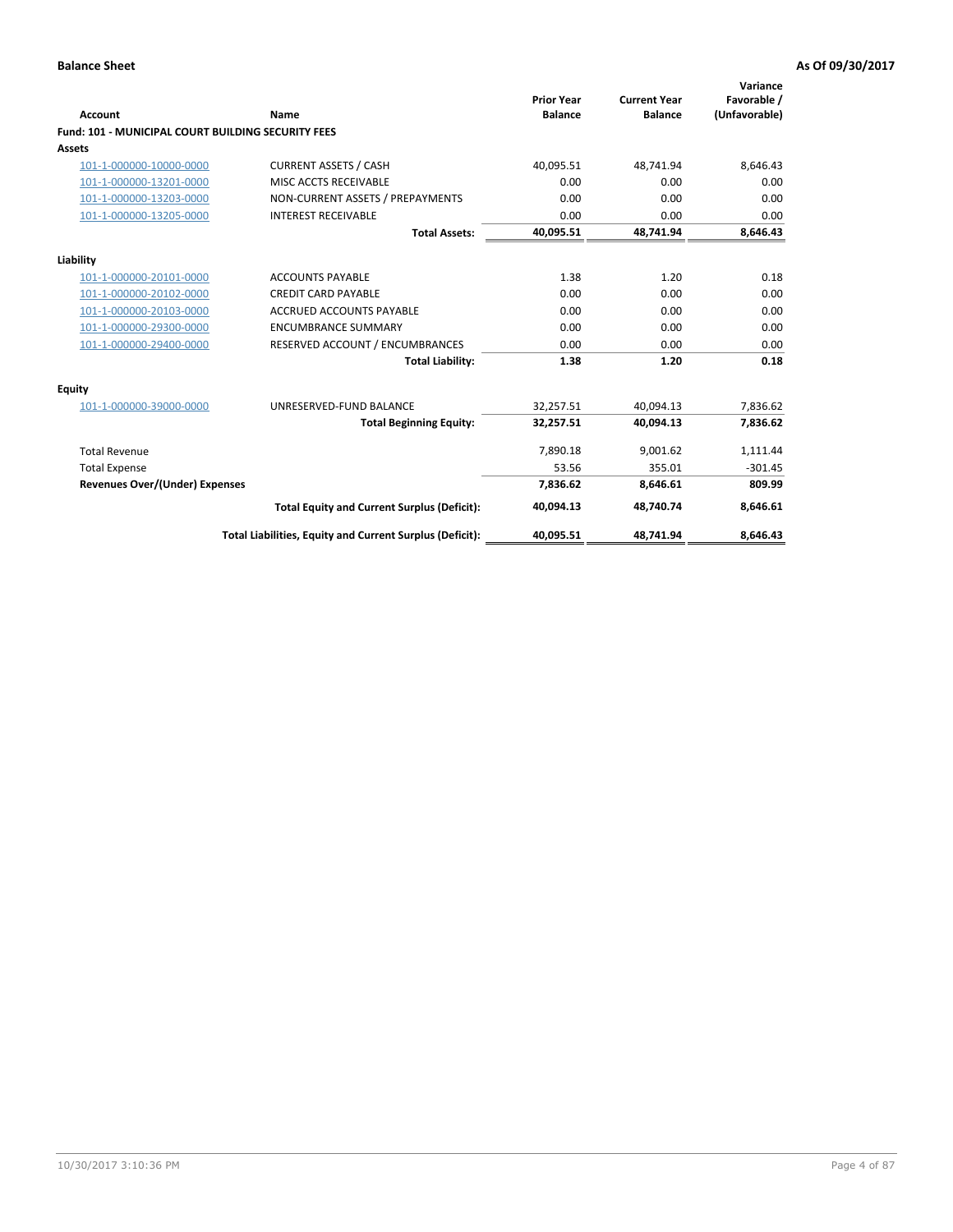| <b>Account</b>                               | Name                                                     | <b>Prior Year</b><br><b>Balance</b> | <b>Current Year</b><br><b>Balance</b> | Variance<br>Favorable /<br>(Unfavorable) |
|----------------------------------------------|----------------------------------------------------------|-------------------------------------|---------------------------------------|------------------------------------------|
| <b>Fund: 102 - MUNICIPAL COURT TECH FUND</b> |                                                          |                                     |                                       |                                          |
| Assets                                       |                                                          |                                     |                                       |                                          |
| 102-1-000000-10000-0000                      | <b>CURRENT ASSETS / CASH</b>                             | 10,478.72                           | 22,396.15                             | 11,917.43                                |
| 102-1-000000-13201-0000                      | MISC ACCTS RECEIVABLE                                    | 0.00                                | 0.00                                  | 0.00                                     |
|                                              | <b>Total Assets:</b>                                     | 10,478.72                           | 22,396.15                             | 11,917.43                                |
| Liability                                    |                                                          |                                     |                                       |                                          |
| 102-1-000000-20101-0000                      | <b>ACCOUNTS PAYABLE</b>                                  | 0.35                                | 0.54                                  | $-0.19$                                  |
| 102-1-000000-20102-0000                      | <b>CREDIT CARD PAYABLE</b>                               | 0.00                                | 0.00                                  | 0.00                                     |
| 102-1-000000-20103-0000                      | <b>ACCRUED ACCOUNTS PAYABLE</b>                          | 0.00                                | 0.00                                  | 0.00                                     |
| 102-1-000000-23001-0000                      | <b>CAPITAL LEASE PAYABLE</b>                             | 0.00                                | 0.00                                  | 0.00                                     |
| 102-1-000000-23101-0000                      | <b>CAPITAL LEASE PAYABLE</b>                             | 0.00                                | 0.00                                  | 0.00                                     |
| 102-1-000000-29300-0000                      | <b>ENCUMBRANCE SUMMARY</b>                               | 0.00                                | 0.00                                  | 0.00                                     |
| 102-1-000000-29400-0000                      | RESERVED ACCOUNT / ENCUMBRANCES                          | 0.00                                | 0.00                                  | 0.00                                     |
|                                              | <b>Total Liability:</b>                                  | 0.35                                | 0.54                                  | $-0.19$                                  |
| Equity                                       |                                                          |                                     |                                       |                                          |
| 102-1-000000-39000-0000                      | UNRESERVED-FUND BALANCE                                  | 6,761.69                            | 10,478.37                             | 3,716.68                                 |
|                                              | <b>Total Beginning Equity:</b>                           | 6,761.69                            | 10,478.37                             | 3,716.68                                 |
| <b>Total Revenue</b>                         |                                                          | 10,348.69                           | 11,927.24                             | 1,578.55                                 |
| <b>Total Expense</b>                         |                                                          | 6,632.01                            | 10.00                                 | 6,622.01                                 |
| <b>Revenues Over/(Under) Expenses</b>        |                                                          | 3,716.68                            | 11,917.24                             | 8,200.56                                 |
|                                              | <b>Total Equity and Current Surplus (Deficit):</b>       | 10,478.37                           | 22,395.61                             | 11,917.24                                |
|                                              | Total Liabilities, Equity and Current Surplus (Deficit): | 10,478.72                           | 22,396.15                             | 11,917.43                                |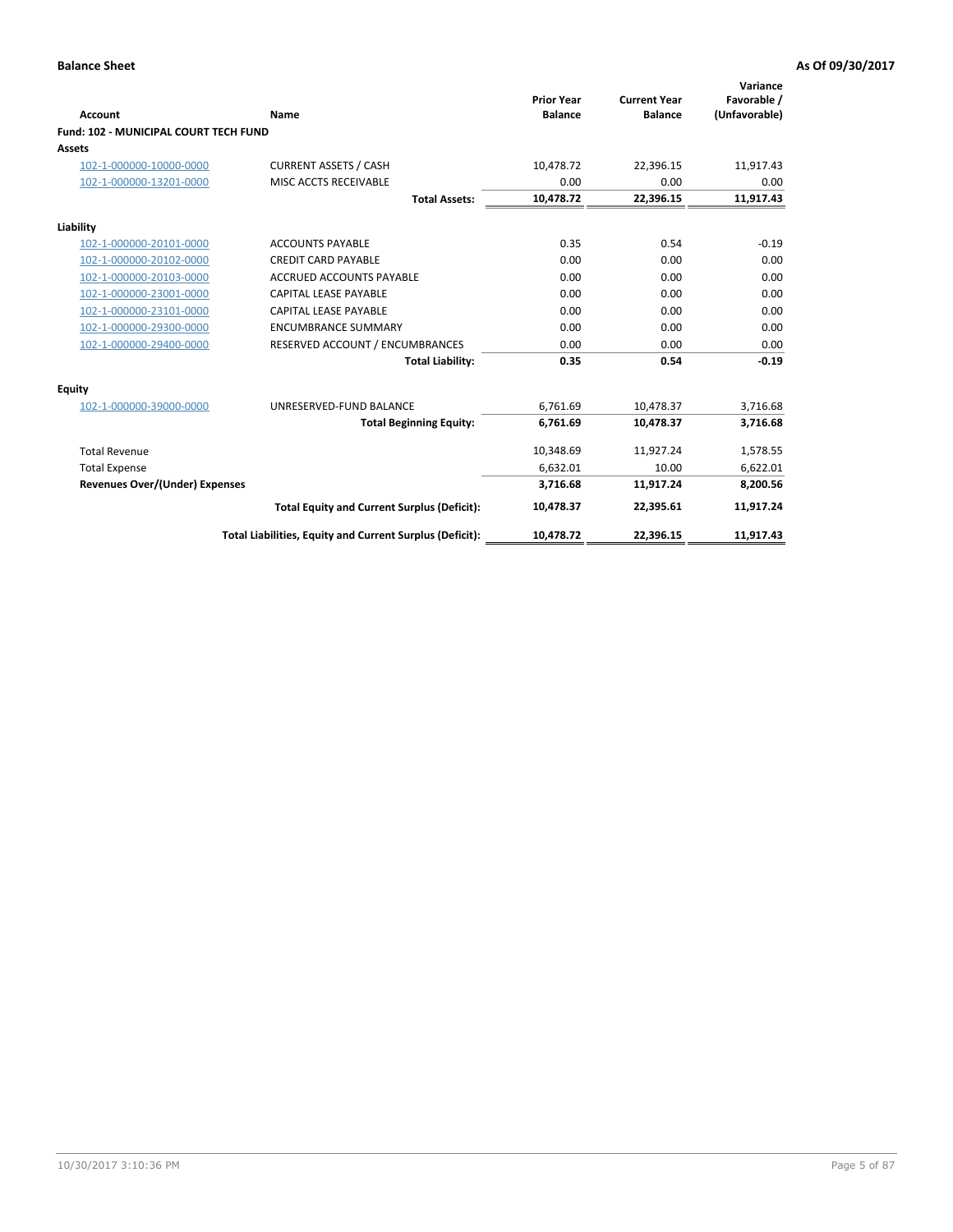| <b>Account</b>                                | Name                                                     | <b>Prior Year</b><br><b>Balance</b> | <b>Current Year</b><br><b>Balance</b> | Variance<br>Favorable /<br>(Unfavorable) |
|-----------------------------------------------|----------------------------------------------------------|-------------------------------------|---------------------------------------|------------------------------------------|
| Fund: 103 - MUNICIPAL COURT CHILD SAFETY FUND |                                                          |                                     |                                       |                                          |
| <b>Assets</b>                                 |                                                          |                                     |                                       |                                          |
| 103-1-000000-10000-0000                       | <b>CURRENT ASSETS / CASH</b>                             | 9,910.24                            | 11,604.88                             | 1,694.64                                 |
| 103-1-000000-13201-0000                       | MISC ACCTS RECEIVABLE                                    | 7,683.81                            | 7,539.29                              | $-144.52$                                |
| 103-1-000000-13203-0000                       | NON-CURRENT ASSETS / PREPAYMENTS                         | 0.00                                | 0.00                                  | 0.00                                     |
| 103-1-000000-13205-0000                       | <b>INTEREST RECEIVABLE</b>                               | 0.00                                | 0.00                                  | 0.00                                     |
|                                               | <b>Total Assets:</b>                                     | 17,594.05                           | 19,144.17                             | 1,550.12                                 |
| Liability                                     |                                                          |                                     |                                       |                                          |
| 103-1-000000-20101-0000                       | <b>ACCOUNTS PAYABLE</b>                                  | 7,684.15                            | 0.28                                  | 7,683.87                                 |
| 103-1-000000-20103-0000                       | <b>ACCRUED ACCOUNTS PAYABLE</b>                          | 0.00                                | 0.00                                  | 0.00                                     |
|                                               | <b>Total Liability:</b>                                  | 7,684.15                            | 0.28                                  | 7,683.87                                 |
| <b>Equity</b>                                 |                                                          |                                     |                                       |                                          |
| 103-1-000000-39000-0000                       | UNRESERVED-FUND BALANCE                                  | 6,984.63                            | 9.909.90                              | 2,925.27                                 |
|                                               | <b>Total Beginning Equity:</b>                           | 6,984.63                            | 9,909.90                              | 2,925.27                                 |
| <b>Total Revenue</b>                          |                                                          | 30,760.25                           | 28,879.26                             | $-1,880.99$                              |
| <b>Total Expense</b>                          |                                                          | 27,834.98                           | 19,645.27                             | 8,189.71                                 |
| <b>Revenues Over/(Under) Expenses</b>         |                                                          | 2,925.27                            | 9,233.99                              | 6,308.72                                 |
|                                               | <b>Total Equity and Current Surplus (Deficit):</b>       | 9,909.90                            | 19,143.89                             | 9,233.99                                 |
|                                               | Total Liabilities, Equity and Current Surplus (Deficit): | 17,594.05                           | 19,144.17                             | 1,550.12                                 |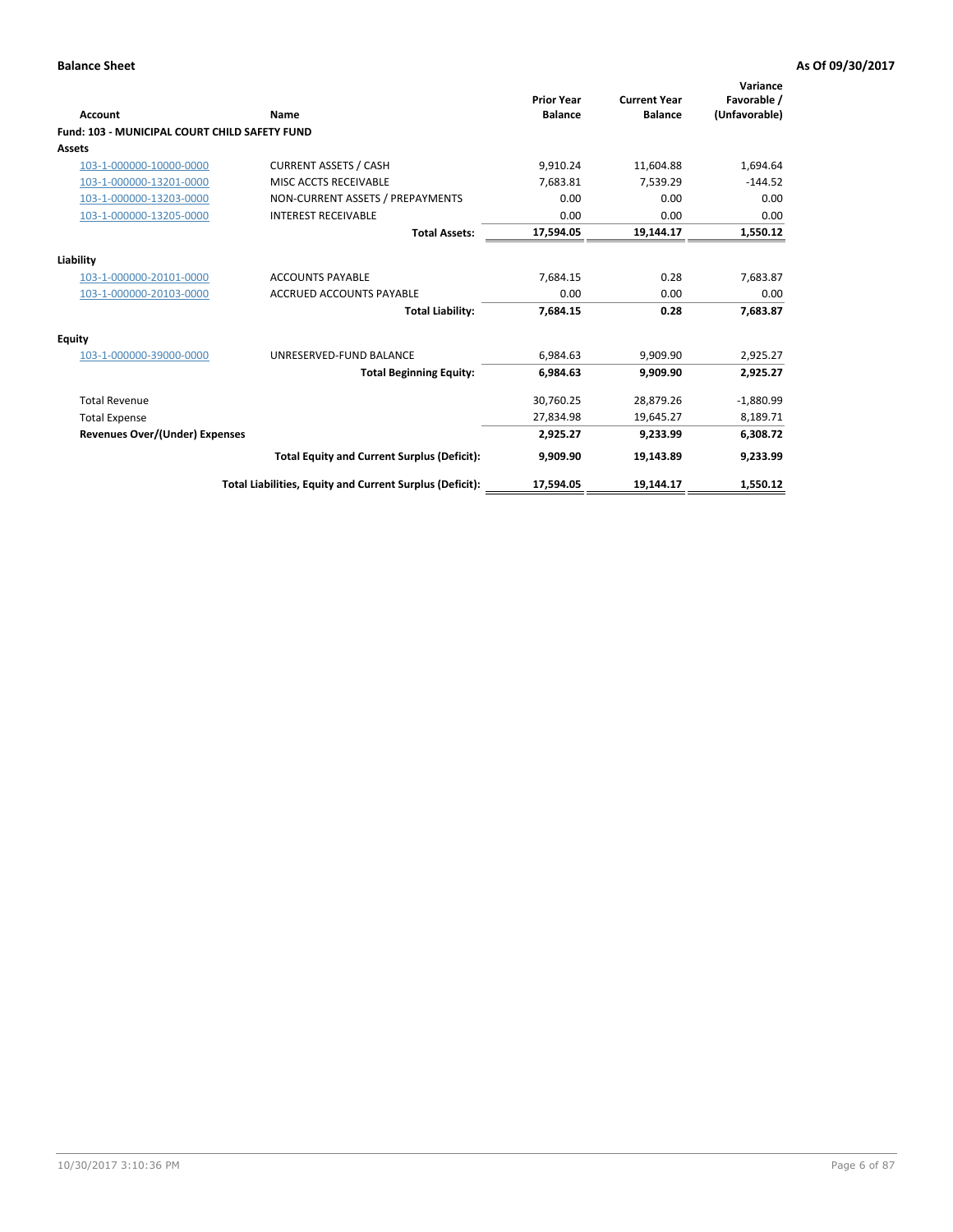| <b>Account</b>                                     | Name                                                     | <b>Prior Year</b><br><b>Balance</b> | <b>Current Year</b><br><b>Balance</b> | Variance<br>Favorable /<br>(Unfavorable) |
|----------------------------------------------------|----------------------------------------------------------|-------------------------------------|---------------------------------------|------------------------------------------|
| <b>Fund: 110 - EXCHANGE BUILDING FUND</b>          |                                                          |                                     |                                       |                                          |
| Assets                                             |                                                          |                                     |                                       |                                          |
|                                                    | <b>CURRENT ASSETS / CASH</b>                             | -533,356.47                         |                                       | 336.70                                   |
| 110-1-000000-10000-0000<br>110-1-000000-13201-0000 | MISC ACCTS RECEIVABLE                                    | 0.00                                | $-533,019.77$<br>0.00                 | 0.00                                     |
|                                                    | NON-CURRENT ASSETS / PREPAYMENTS                         | 0.00                                | 0.00                                  | 0.00                                     |
| 110-1-000000-13203-0000<br>110-1-000000-13205-0000 | <b>INTEREST RECEIVABLE</b>                               | 0.00                                | 0.00                                  | 0.00                                     |
| 110-1-000000-14100-0000                            | DUE FROM FUND 100                                        | 0.00                                | 0.00                                  | 0.00                                     |
| 110-1-000000-16001-0000                            | FIXED ASSETS / LAND                                      | 0.00                                | 0.00                                  | 0.00                                     |
| 110-1-000000-16002-0000                            | <b>IMPROVMENTS-NON BUILDINGS</b>                         | 0.00                                | 0.00                                  | 0.00                                     |
| 110-1-000000-16003-0000                            | ACCUMULATED DEPRECIATION                                 | 0.00                                | 0.00                                  | 0.00                                     |
|                                                    |                                                          | 0.00                                | 0.00                                  | 0.00                                     |
| 110-1-000000-16004-0000<br>110-1-000000-16005-0000 | FIXED ASSETS / BUILDINGS<br>ACCUMULATED DEPRECIATION     | 0.00                                | 0.00                                  | 0.00                                     |
| 110-1-000000-16201-0000                            | MACHINERY AND EQUIPMENT                                  | 0.00                                | 0.00                                  | 0.00                                     |
| 110-1-000000-16202-0000                            | ACCUMULATED DEPRECATION                                  | 0.00                                | 0.00                                  | 0.00                                     |
|                                                    |                                                          | 0.00                                | 0.00                                  | 0.00                                     |
| 110-1-000000-16301-0000                            | FIXED ASSETS / C W I P                                   |                                     |                                       |                                          |
|                                                    | <b>Total Assets:</b>                                     | $-533,356.47$                       | -533,019.77                           | 336.70                                   |
| Liability                                          |                                                          |                                     |                                       |                                          |
| 110-1-000000-20101-0000                            | <b>ACCOUNTS PAYABLE</b>                                  | 0.67                                | 0.00                                  | 0.67                                     |
| 110-1-000000-20102-0000                            | <b>CREDIT CARD PAYABLE</b>                               | 0.00                                | 0.00                                  | 0.00                                     |
| 110-1-000000-20103-0000                            | <b>ACCRUED ACCOUNTS PAYABLE</b>                          | 0.00                                | 0.00                                  | 0.00                                     |
| 110-1-000000-20109-0000                            | <b>MISCELLANEOUS LIABILITIES</b>                         | 0.00                                | 0.00                                  | 0.00                                     |
| 110-1-000000-20110-0000                            | REVENUE BONDS PAYABLE                                    | 0.00                                | 0.00                                  | 0.00                                     |
| 110-1-000000-20112-0000                            | <b>ACCRUED INTEREST PAYABLE</b>                          | 0.00                                | 0.00                                  | 0.00                                     |
| 110-1-000000-20141-0000                            | <b>TELEPHONE CLEARING</b>                                | 0.00                                | 0.00                                  | 0.00                                     |
| 110-1-000000-20160-0000                            | <b>UNAPPLIED CREDIT</b>                                  | 0.00                                | 0.00                                  | 0.00                                     |
| 110-1-000000-20201-0000                            | <b>DEFERRED REVENUE</b>                                  | 0.00                                | 0.00                                  | 0.00                                     |
| 110-1-000000-21001-0000                            | <b>GENERAL FUND / GENERAL FUND</b>                       | 0.00                                | 0.00                                  | 0.00                                     |
| 110-1-000000-22001-0000                            | SALARIES PAYABLE                                         | 0.00                                | 0.00                                  | 0.00                                     |
| 110-1-000000-22002-0000                            | VACATION/SICK PAYABLE                                    | 0.00                                | 0.00                                  | 0.00                                     |
| 110-1-000000-26001-0000                            | <b>OBLIG FOR COMP ABSENCES</b>                           | 0.00                                | 0.00                                  | 0.00                                     |
| 110-1-000000-26102-0000                            | <b>REVENUE BONDS PAYABLE</b>                             | 0.00                                | 0.00                                  | 0.00                                     |
| 110-1-000000-27001-0000                            | <b>CONTRIBUTED CAPITAL</b>                               | 0.00                                | 0.00                                  | 0.00                                     |
| 110-1-000000-29300-0000                            | <b>ENCUMBRANCE SUMMARY</b>                               | 0.00                                | 0.00                                  | 0.00                                     |
| 110-1-000000-29400-0100                            | RESERVED ACCOUNT / ENCUMBRANCES                          | 0.00                                | 0.00                                  | 0.00                                     |
|                                                    | <b>Total Liability:</b>                                  | 0.67                                | 0.00                                  | 0.67                                     |
|                                                    |                                                          |                                     |                                       |                                          |
| <b>Equity</b>                                      |                                                          |                                     |                                       |                                          |
| 110-1-000000-39000-0000                            | UNRESERVED-FUND BALANCE                                  | 0.00                                | 0.00                                  | 0.00                                     |
| <u>110-1-000000-39100-0000</u>                     | UNRESERVED-RET. EARNINGS                                 | -202,154.21                         | -533,357.14                           | -331,202.93                              |
|                                                    | <b>Total Beginning Equity:</b>                           | $-202,154.21$                       | -533,357.14                           | $-331,202.93$                            |
| <b>Total Revenue</b>                               |                                                          | 95,539.76                           | 12.61                                 | $-95,527.15$                             |
| <b>Total Expense</b>                               |                                                          | 426,742.69                          | $-324.76$                             | 427,067.45                               |
| <b>Revenues Over/(Under) Expenses</b>              |                                                          | $-331,202.93$                       | 337.37                                | 331,540.30                               |
|                                                    | <b>Total Equity and Current Surplus (Deficit):</b>       | -533,357.14                         | -533,019.77                           | 337.37                                   |
|                                                    | Total Liabilities, Equity and Current Surplus (Deficit): | -533,356.47                         | -533,019.77                           | 336.70                                   |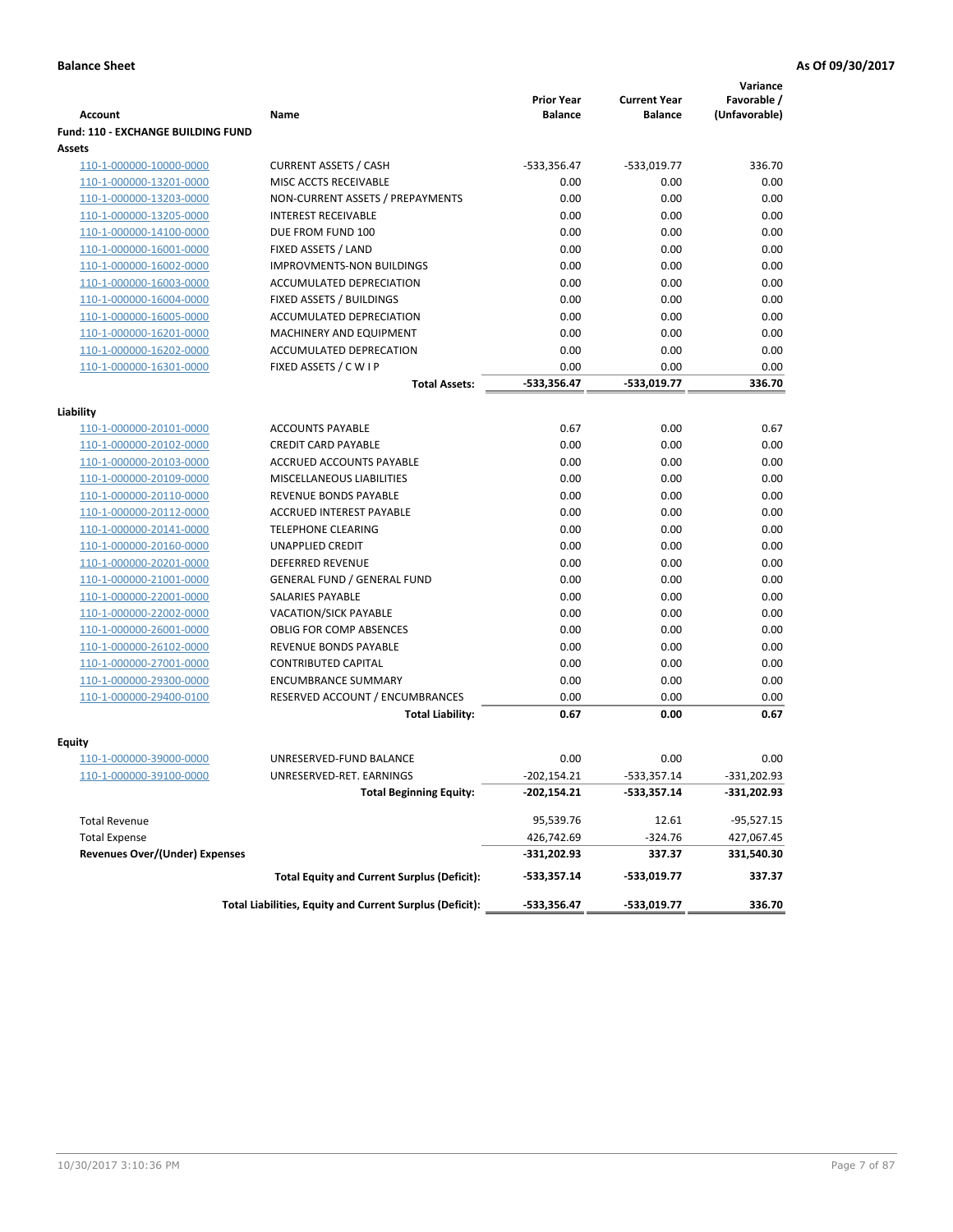|                                               |                                                          | <b>Prior Year</b> | <b>Current Year</b> | Variance<br>Favorable / |
|-----------------------------------------------|----------------------------------------------------------|-------------------|---------------------|-------------------------|
| Account                                       | Name                                                     | <b>Balance</b>    | <b>Balance</b>      | (Unfavorable)           |
| <b>Fund: 111 - RECREATION ACTIVITIES FUND</b> |                                                          |                   |                     |                         |
| Assets                                        |                                                          |                   |                     |                         |
| 111-1-000000-10000-0000                       | <b>CURRENT ASSETS / CASH</b>                             | $-15,012.21$      | $-6,325.28$         | 8,686.93                |
| 111-1-000000-10313-0000                       | <b>CHANGE DRAWER - PARK CONCESSIONS</b>                  | 250.00            | 0.00                | $-250.00$               |
| 111-1-000000-13201-0000                       | MISC ACCTS RECEIVABLE                                    | 0.00              | 0.00                | 0.00                    |
| 111-1-000000-13205-0000                       | <b>INTEREST RECEIVABLE</b>                               | 0.00              | 0.00                | 0.00                    |
|                                               | <b>Total Assets:</b>                                     | $-14,762.21$      | $-6,325.28$         | 8,436.93                |
| Liability                                     |                                                          |                   |                     |                         |
| 111-1-000000-20101-0000                       | <b>ACCOUNTS PAYABLE</b>                                  | 5,914.04          | 4,175.73            | 1,738.31                |
| 111-1-000000-20102-0000                       | <b>CREDIT CARD PAYABLE</b>                               | 0.00              | 0.00                | 0.00                    |
| 111-1-000000-20103-0000                       | <b>ACCRUED ACCOUNTS PAYABLE</b>                          | 0.00              | 0.00                | 0.00                    |
| 111-1-000000-20125-0000                       | SALES TAX PAYABLE / IN THE CITY                          | 460.97            | 0.00                | 460.97                  |
| 111-1-000000-20160-0000                       | <b>UNAPPLIED CREDIT</b>                                  | 0.00              | 0.00                | 0.00                    |
| 111-1-000000-20201-0000                       | <b>DEFERRED REVENUE</b>                                  | 0.00              | 0.00                | 0.00                    |
| 111-1-000000-22001-0000                       | <b>SALARIES PAYABLE</b>                                  | 0.00              | 0.00                | 0.00                    |
| 111-1-000000-29300-0000                       | <b>ENCUMBRANCE SUMMARY</b>                               | 0.00              | 0.00                | 0.00                    |
| 111-1-000000-29400-0100                       | RESERVED ACCOUNT / ENCUMBRANCES                          | 0.00              | 0.00                | 0.00                    |
|                                               | <b>Total Liability:</b>                                  | 6,375.01          | 4,175.73            | 2,199.28                |
| <b>Equity</b>                                 |                                                          |                   |                     |                         |
| 111-1-000000-39000-0000                       | UNRESERVED-FUND BALANCE                                  | $-14,042.32$      | $-21,137.22$        | $-7,094.90$             |
| 111-1-000000-39100-0000                       | UNRESERVED-RET. EARNINGS                                 | 0.00              | 0.00                | 0.00                    |
|                                               | <b>Total Beginning Equity:</b>                           | $-14,042.32$      | $-21,137.22$        | $-7,094.90$             |
| <b>Total Revenue</b>                          |                                                          | 130,668.37        | 201,418.53          | 70,750.16               |
| <b>Total Expense</b>                          |                                                          | 137,763.27        | 190,782.32          | $-53,019.05$            |
| <b>Revenues Over/(Under) Expenses</b>         |                                                          | $-7,094.90$       | 10,636.21           | 17,731.11               |
|                                               | <b>Total Equity and Current Surplus (Deficit):</b>       | $-21,137.22$      | $-10,501.01$        | 10,636.21               |
|                                               | Total Liabilities, Equity and Current Surplus (Deficit): | $-14,762.21$      | $-6,325.28$         | 8,436.93                |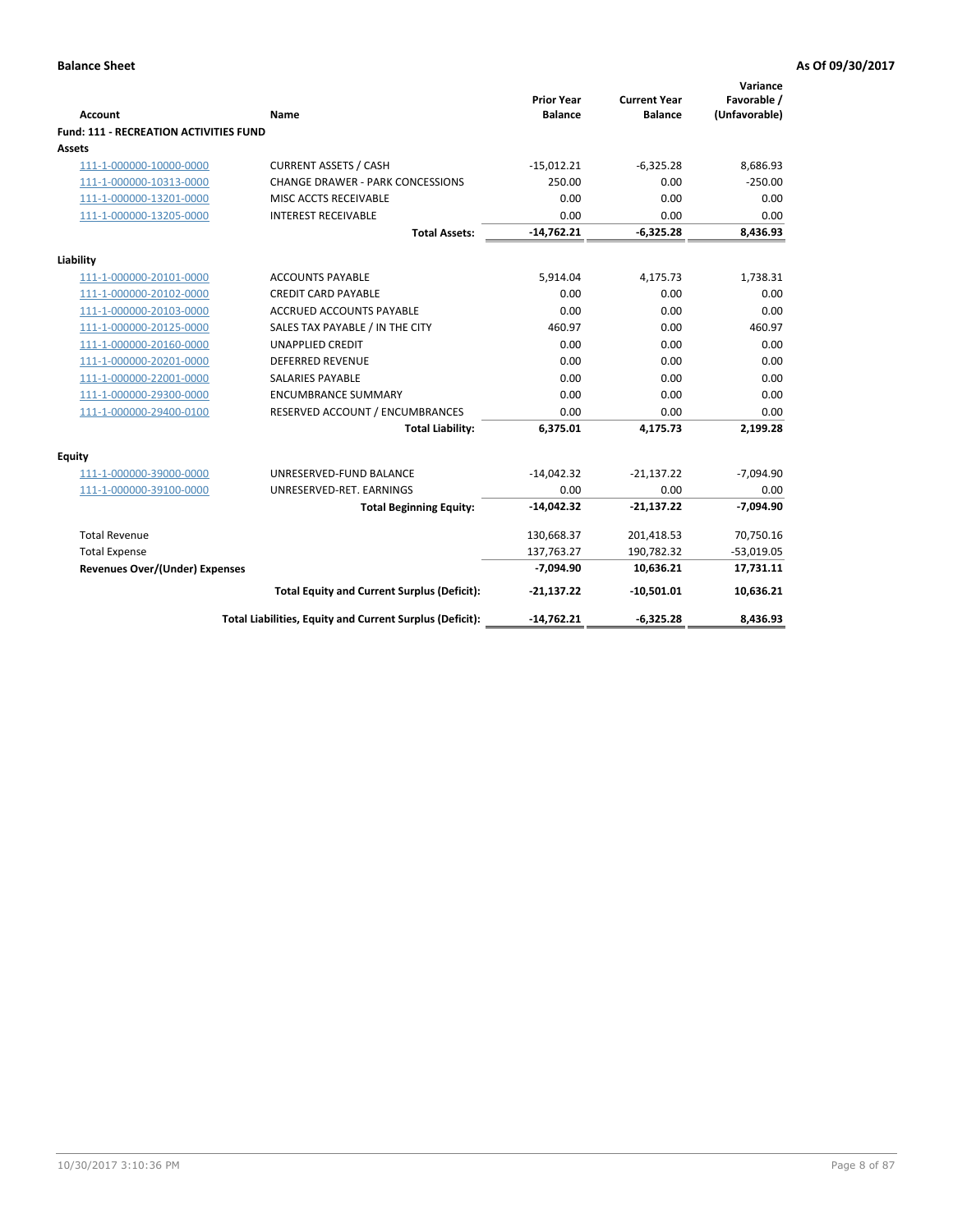|                                       |                                                          |                                     |                                       | Variance                     |
|---------------------------------------|----------------------------------------------------------|-------------------------------------|---------------------------------------|------------------------------|
| <b>Account</b>                        | Name                                                     | <b>Prior Year</b><br><b>Balance</b> | <b>Current Year</b><br><b>Balance</b> | Favorable /<br>(Unfavorable) |
| Fund: 112 - GUN RANGE FUND            |                                                          |                                     |                                       |                              |
| <b>Assets</b>                         |                                                          |                                     |                                       |                              |
| 112-1-000000-10000-0000               | <b>CURRENT ASSETS / CASH</b>                             | 26,257.47                           | 29,379.83                             | 3,122.36                     |
| 112-1-000000-13201-0000               | MISC ACCTS RECEIVABLE                                    | 0.00                                | 110.00                                | 110.00                       |
|                                       | <b>Total Assets:</b>                                     | 26,257.47                           | 29,489.83                             | 3,232.36                     |
| Liability                             |                                                          |                                     |                                       |                              |
| 112-1-000000-20101-0000               | <b>ACCOUNTS PAYABLE</b>                                  | 0.91                                | 0.73                                  | 0.18                         |
| 112-1-000000-20103-0000               | <b>ACCRUED ACCOUNTS PAYABLE</b>                          | 0.00                                | 0.00                                  | 0.00                         |
| 112-1-000000-20160-0000               | <b>UNAPPLIED CREDIT</b>                                  | 0.00                                | 0.00                                  | 0.00                         |
| 112-1-000000-21001-0000               | <b>GENERAL FUND / GENERAL FUND</b>                       | 0.00                                | 0.00                                  | 0.00                         |
| 112-1-000000-29300-0000               | <b>ENCUMBRANCE SUMMARY</b>                               | 0.00                                | 0.00                                  | 0.00                         |
| 112-1-000000-29400-0100               | RESERVED ACCOUNT / ENCUMBRANCES                          | 0.00                                | 0.00                                  | 0.00                         |
|                                       | <b>Total Liability:</b>                                  | 0.91                                | 0.73                                  | 0.18                         |
| Equity                                |                                                          |                                     |                                       |                              |
| 112-1-000000-39000-0000               | UNRESERVED-FUND BALANCE                                  | 22,713.63                           | 26,256.56                             | 3,542.93                     |
| 112-1-000000-39100-0000               | UNRESERVED-RET. EARNINGS                                 | 0.00                                | 0.00                                  | 0.00                         |
|                                       | <b>Total Beginning Equity:</b>                           | 22,713.63                           | 26,256.56                             | 3,542.93                     |
| <b>Total Revenue</b>                  |                                                          | 4,418.64                            | 3,940.35                              | $-478.29$                    |
| <b>Total Expense</b>                  |                                                          | 875.71                              | 707.81                                | 167.90                       |
| <b>Revenues Over/(Under) Expenses</b> |                                                          | 3,542.93                            | 3,232.54                              | $-310.39$                    |
|                                       | <b>Total Equity and Current Surplus (Deficit):</b>       | 26,256.56                           | 29,489.10                             | 3,232.54                     |
|                                       | Total Liabilities, Equity and Current Surplus (Deficit): | 26,257.47                           | 29,489.83                             | 3,232.36                     |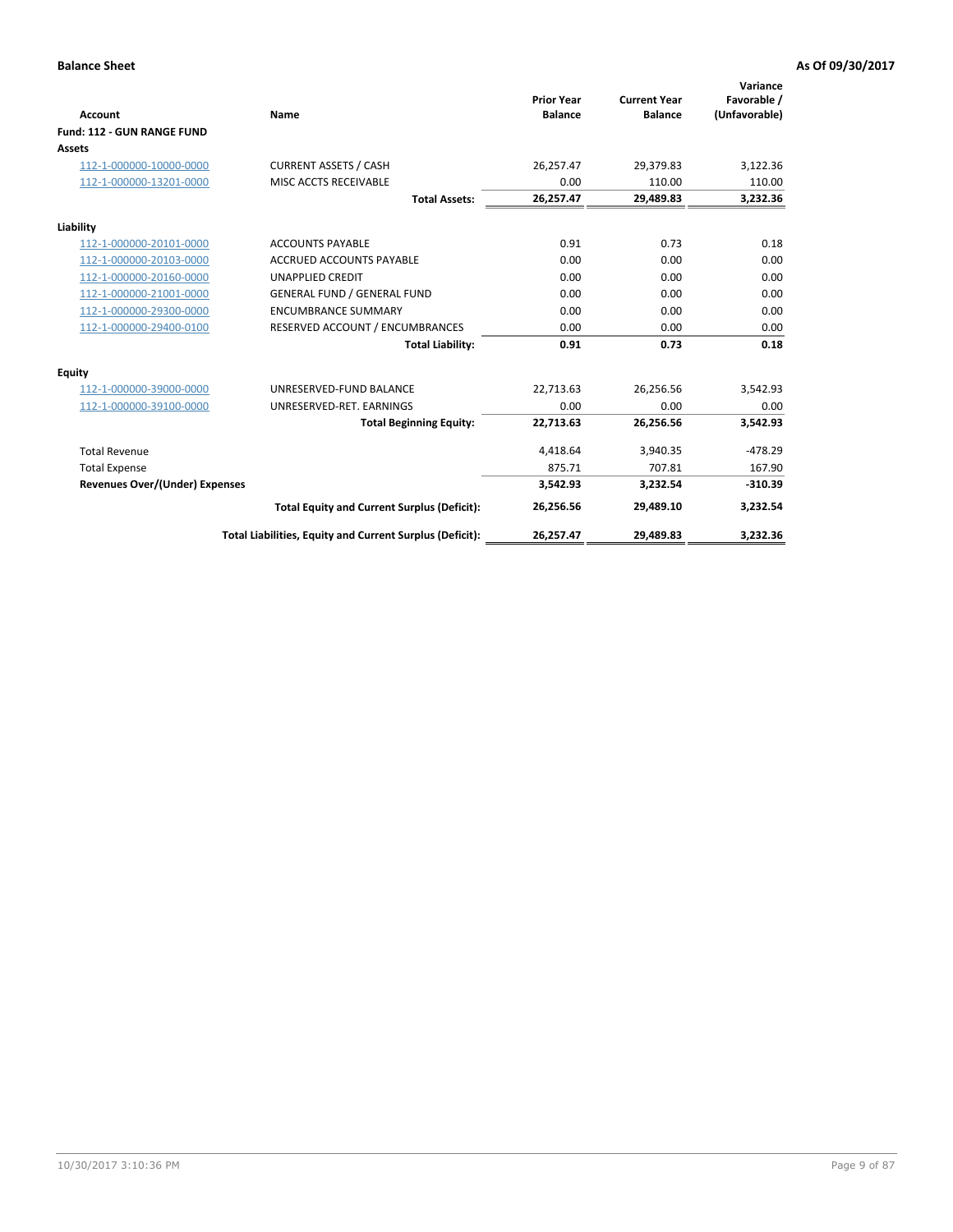| <b>Account</b>                               | <b>Name</b>                                              | <b>Prior Year</b><br><b>Balance</b> | <b>Current Year</b><br><b>Balance</b> | Variance<br>Favorable /<br>(Unfavorable) |
|----------------------------------------------|----------------------------------------------------------|-------------------------------------|---------------------------------------|------------------------------------------|
| Fund: 113 - HOTEL / MOTEL OCCUPANCY TAX FUND |                                                          |                                     |                                       |                                          |
| Assets                                       |                                                          |                                     |                                       |                                          |
| 113-1-000000-10000-0000                      | <b>CURRENT ASSETS / CASH</b>                             | 427,609.38                          | 622,778.69                            | 195,169.31                               |
| 113-1-000000-13101-0000                      | TAX RECEIVABLE-CURRENT                                   | 0.00                                | 0.00                                  | 0.00                                     |
| 113-1-000000-13201-0000                      | MISC ACCTS RECEIVABLE                                    | 0.00                                | 0.00                                  | 0.00                                     |
| 113-1-000000-13202-0000                      | <b>EMPLOYEE ADVANCES</b>                                 | 0.00                                | 0.00                                  | 0.00                                     |
| 113-1-000000-13203-0000                      | NON-CURRENT ASSETS / PREPAYMENTS                         | 0.00                                | 0.00                                  | 0.00                                     |
| 113-1-000000-13205-0000                      | <b>INTEREST RECEIVABLE</b>                               | 0.00                                | 0.00                                  | 0.00                                     |
|                                              | <b>Total Assets:</b>                                     | 427,609.38                          | 622,778.69                            | 195,169.31                               |
| Liability                                    |                                                          |                                     |                                       |                                          |
| 113-1-000000-20101-0000                      | <b>ACCOUNTS PAYABLE</b>                                  | 8,554.18                            | 4,056.12                              | 4,498.06                                 |
| 113-1-000000-20102-0000                      | <b>CREDIT CARD PAYABLE</b>                               | 0.00                                | 0.00                                  | 0.00                                     |
| 113-1-000000-20103-0000                      | <b>ACCRUED ACCOUNTS PAYABLE</b>                          | 0.00                                | 0.00                                  | 0.00                                     |
| 113-1-000000-20144-0000                      | SPECIAL EVENT DONATIONS                                  | 0.00                                | 0.00                                  | 0.00                                     |
| 113-1-000000-22001-0000                      | <b>SALARIES PAYABLE</b>                                  | 0.00                                | 1,622.86                              | $-1,622.86$                              |
| 113-1-000000-24001-0000                      | O/S CHECKS PAYABLE                                       | 0.00                                | 0.00                                  | 0.00                                     |
| 113-1-000000-29300-0000                      | <b>ENCUMBRANCE SUMMARY</b>                               | 0.00                                | 0.00                                  | 0.00                                     |
| 113-1-000000-29400-0100                      | RESERVED ACCOUNT / ENCUMBRANCES                          | 0.00                                | 0.00                                  | 0.00                                     |
|                                              | <b>Total Liability:</b>                                  | 8,554.18                            | 5,678.98                              | 2,875.20                                 |
| Equity                                       |                                                          |                                     |                                       |                                          |
| 113-1-000000-39000-0000                      | UNRESERVED-FUND BALANCE                                  | 347,652.06                          | 417,432.34                            | 69,780.28                                |
|                                              | <b>Total Beginning Equity:</b>                           | 347,652.06                          | 417,432.34                            | 69,780.28                                |
|                                              |                                                          |                                     |                                       |                                          |
| <b>Total Revenue</b>                         |                                                          | 599,292.33                          | 614,614.79                            | 15,322.46                                |
| <b>Total Expense</b>                         |                                                          | 527,889.19                          | 414,947.42                            | 112,941.77                               |
| <b>Revenues Over/(Under) Expenses</b>        |                                                          | 71,403.14                           | 199,667.37                            | 128,264.23                               |
|                                              | <b>Total Equity and Current Surplus (Deficit):</b>       | 419,055.20                          | 617,099.71                            | 198,044.51                               |
|                                              | Total Liabilities, Equity and Current Surplus (Deficit): | 427,609.38                          | 622,778.69                            | 195,169.31                               |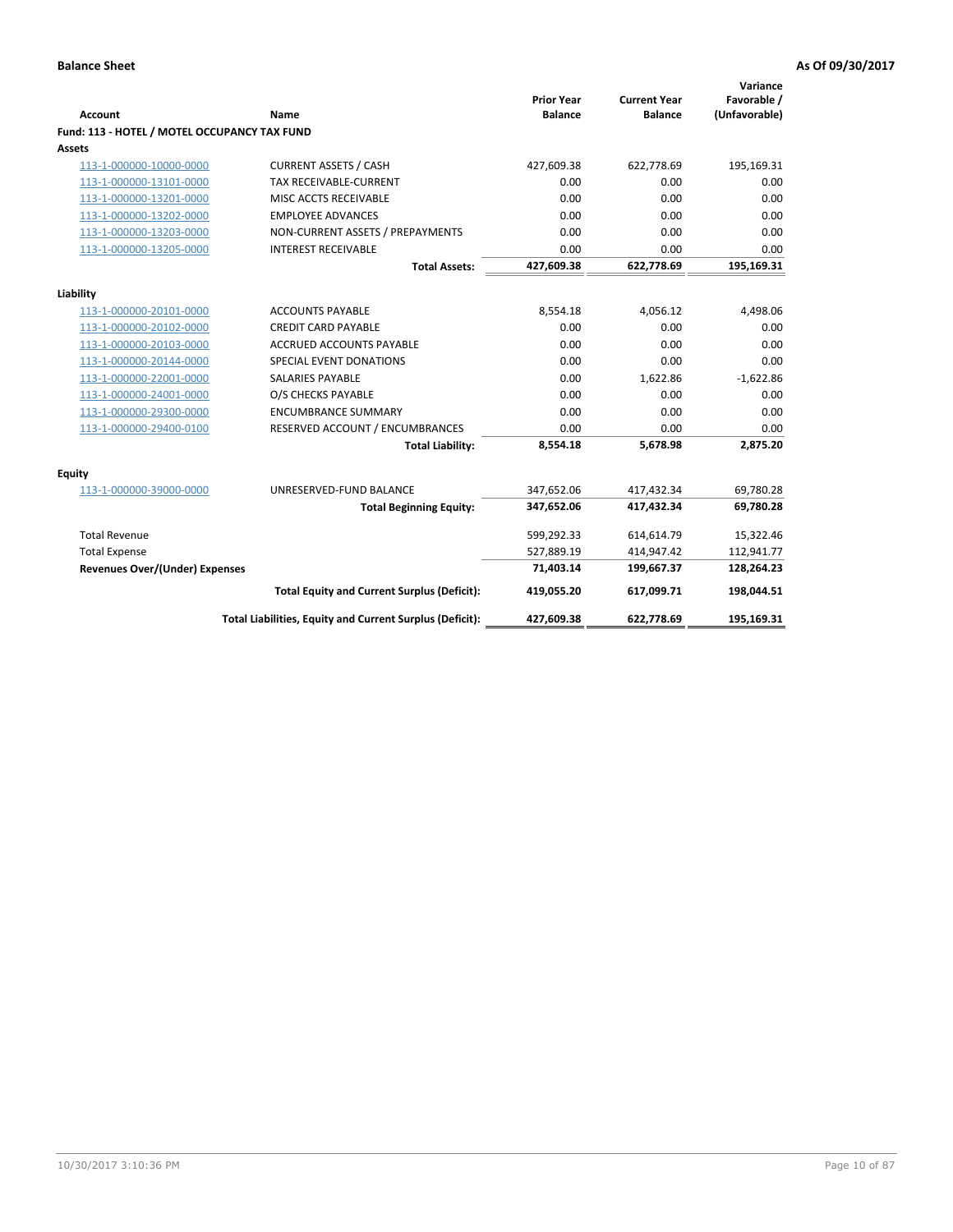| <b>Account</b>                              | Name                                                     | <b>Prior Year</b><br><b>Balance</b> | <b>Current Year</b><br><b>Balance</b> | Variance<br>Favorable /<br>(Unfavorable) |
|---------------------------------------------|----------------------------------------------------------|-------------------------------------|---------------------------------------|------------------------------------------|
| Fund: 114 - VENUE MANAGEMENT FUND<br>Assets |                                                          |                                     |                                       |                                          |
| 114-1-000000-10000-0000                     | <b>CURRENT ASSETS / CASH</b>                             | $-175,891.17$                       | $-238,500.82$                         | $-62,609.65$                             |
| 114-1-000000-10311-0000                     | CASH / PETTY CASH/CHANGE DRAWERS                         | 200.00                              | 200.00                                | 0.00                                     |
| 114-1-000000-13201-0000                     | MISC ACCTS RECEIVABLE                                    | 0.00                                | 0.00                                  | 0.00                                     |
| 114-1-000000-13203-0000                     | NON-CURRENT ASSETS / PREPAYMENTS                         | 0.00                                | 0.00                                  | 0.00                                     |
| 114-1-000000-13205-0000                     | <b>INTEREST RECEIVABLE</b>                               | 0.00                                | 0.00                                  | 0.00                                     |
|                                             | <b>Total Assets:</b>                                     | $-175,691.17$                       | -238,300.82                           | $-62,609.65$                             |
| Liability                                   |                                                          |                                     |                                       |                                          |
| 114-1-000000-20101-0000                     | <b>ACCOUNTS PAYABLE</b>                                  | 3,938.38                            | 2,482.25                              | 1,456.13                                 |
| 114-1-000000-20102-0000                     | <b>CREDIT CARD PAYABLE</b>                               | 0.00                                | 0.00                                  | 0.00                                     |
| 114-1-000000-20103-0000                     | <b>ACCRUED ACCOUNTS PAYABLE</b>                          | 0.00                                | 0.00                                  | 0.00                                     |
| 114-1-000000-20125-0000                     | SALES TAX PAYABLE / IN THE CITY                          | 0.00                                | 0.00                                  | 0.00                                     |
| 114-1-000000-20144-0000                     | SPECIAL EVENT DONATIONS                                  | 0.00                                | 7,541.62                              | $-7,541.62$                              |
| 114-1-000000-20150-0000                     | <b>TICKET SALE SHARING</b>                               | 5,530.00                            | 13,476.25                             | $-7,946.25$                              |
| 114-1-000000-20151-0000                     | <b>SOUND &amp; LIGHTING</b>                              | $-3,350.00$                         | 0.00                                  | $-3,350.00$                              |
| 114-1-000000-20160-0000                     | <b>UNAPPLIED CREDIT</b>                                  | 0.00                                | 0.00                                  | 0.00                                     |
| 114-1-000000-20201-0000                     | <b>DEFERRED REVENUE</b>                                  | 0.00                                | 0.00                                  | 0.00                                     |
| 114-1-000000-22001-0000                     | SALARIES PAYABLE                                         | 0.00                                | 1,082.08                              | $-1,082.08$                              |
| 114-1-000000-24010-0000                     | <b>CIVIC CENTER DEPOSITS</b>                             | 4,930.00                            | 6,100.00                              | $-1,170.00$                              |
| 114-1-000000-24012-0000                     | <b>AUDITORIUM DEPOSITS</b>                               | 5,385.00                            | 6,000.00                              | $-615.00$                                |
| 114-1-000000-29300-0000                     | <b>ENCUMBRANCE SUMMARY</b>                               | 0.00                                | 0.00                                  | 0.00                                     |
| 114-1-000000-29400-0000                     | RESERVED ACCOUNT / ENCUMBRANCES                          | 0.00                                | 0.00                                  | 0.00                                     |
|                                             | <b>Total Liability:</b>                                  | 16,433.38                           | 36,682.20                             | $-20,248.82$                             |
| Equity                                      |                                                          |                                     |                                       |                                          |
| 114-1-000000-39000-0000                     | UNRESERVED-FUND BALANCE                                  | $-114,485.64$                       | $-196,531.63$                         | $-82,045.99$                             |
|                                             | <b>Total Beginning Equity:</b>                           | $-114,485.64$                       | $-196,531.63$                         | $-82,045.99$                             |
| <b>Total Revenue</b>                        |                                                          | 251,533.40                          | 150,588.08                            | $-100,945.32$                            |
| <b>Total Expense</b>                        |                                                          | 329,172.31                          | 229,039.47                            | 100,132.84                               |
| <b>Revenues Over/(Under) Expenses</b>       |                                                          | -77,638.91                          | -78,451.39                            | $-812.48$                                |
|                                             | <b>Total Equity and Current Surplus (Deficit):</b>       | $-192, 124.55$                      | -274,983.02                           | $-82,858.47$                             |
|                                             | Total Liabilities, Equity and Current Surplus (Deficit): | $-175,691.17$                       | -238,300.82                           | $-62,609.65$                             |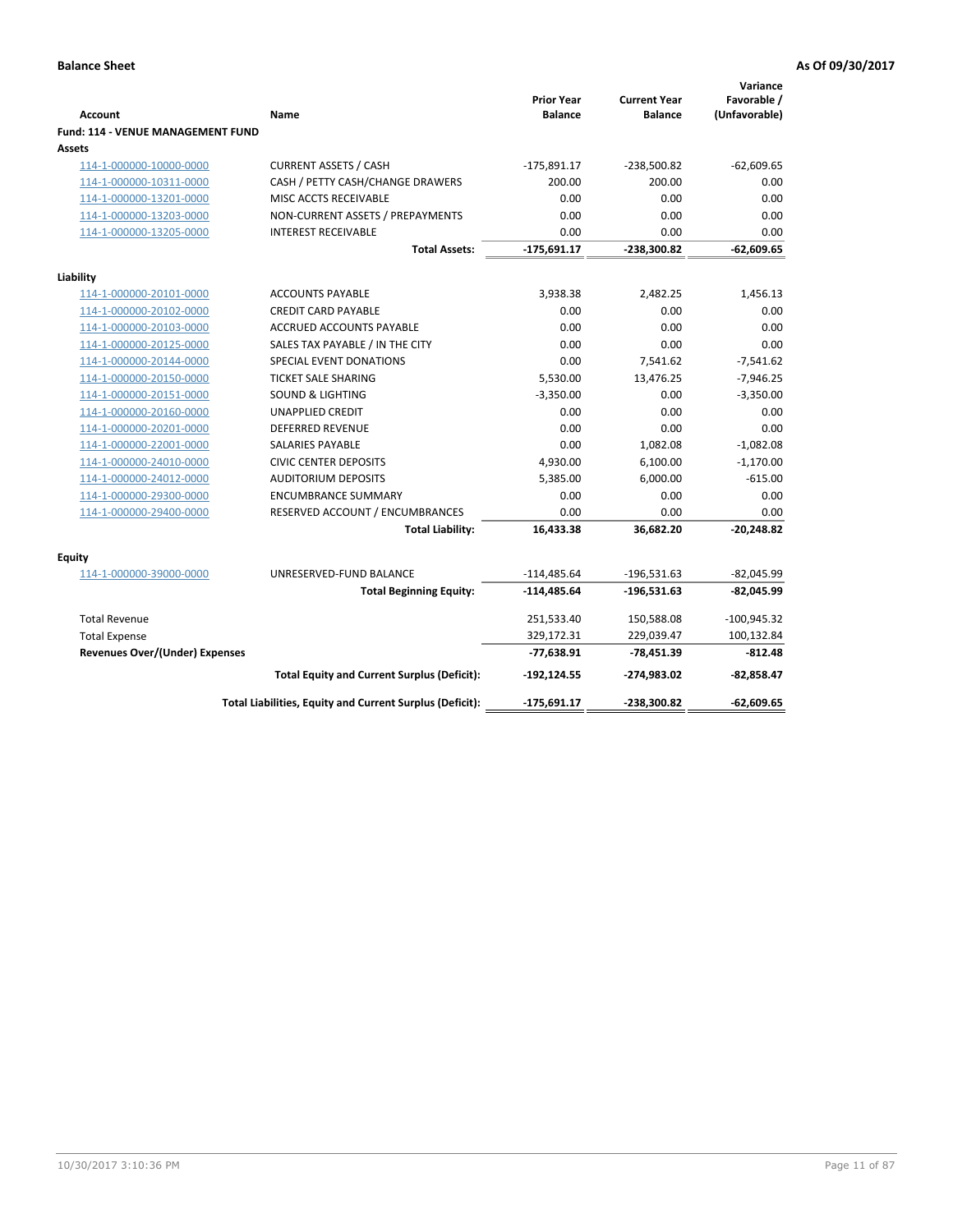| <b>Account</b>                        | <b>Name</b>                                              | <b>Prior Year</b><br><b>Balance</b> | <b>Current Year</b><br><b>Balance</b> | Variance<br>Favorable /<br>(Unfavorable) |
|---------------------------------------|----------------------------------------------------------|-------------------------------------|---------------------------------------|------------------------------------------|
| Fund: 115 - TIRZ FUND                 |                                                          |                                     |                                       |                                          |
| <b>Assets</b>                         |                                                          |                                     |                                       |                                          |
| 115-1-000000-10000-0000               | <b>CURRENT ASSETS / CASH</b>                             | 0.00                                | 0.00                                  | 0.00                                     |
| 115-1-000000-13101-0000               | <b>TAX RECEIVABLE-CURRENT</b>                            | 0.00                                | 0.00                                  | 0.00                                     |
| 115-1-000000-13102-0000               | <b>TAXES REC-DELINQUENT</b>                              | 0.00                                | 0.00                                  | 0.00                                     |
| 115-1-000000-13103-0000               | ALLOW FOR UNCOLLECT TAXES                                | 0.00                                | 0.00                                  | 0.00                                     |
| 115-1-000000-13201-0000               | <b>MISC ACCTS RECEIVABLE</b>                             | 0.00                                | 0.00                                  | 0.00                                     |
| 115-1-000000-13205-0000               | <b>INTEREST RECEIVABLE</b>                               | 0.00                                | 0.00                                  | 0.00                                     |
|                                       | <b>Total Assets:</b>                                     | 0.00                                | 0.00                                  | 0.00                                     |
| Liability                             |                                                          |                                     |                                       |                                          |
| 115-1-000000-20101-0000               | <b>ACCOUNTS PAYABLE</b>                                  | 0.00                                | 0.00                                  | 0.00                                     |
| 115-1-000000-20103-0000               | <b>ACCRUED ACCOUNTS PAYABLE</b>                          | 0.00                                | 0.00                                  | 0.00                                     |
| 115-1-000000-20203-0000               | <b>DEFERRED TAX REVENUE</b>                              | 0.00                                | 0.00                                  | 0.00                                     |
| 115-1-000000-29300-0000               | <b>ENCUMBRANCE SUMMARY</b>                               | 0.00                                | 0.00                                  | 0.00                                     |
| 115-1-000000-29400-0100               | RESERVED ACCOUNT / ENCUMBRANCES                          | 0.00                                | 0.00                                  | 0.00                                     |
|                                       | <b>Total Liability:</b>                                  | 0.00                                | 0.00                                  | 0.00                                     |
| <b>Equity</b>                         |                                                          |                                     |                                       |                                          |
| 115-1-000000-39000-0000               | UNRESERVED-FUND BALANCE                                  | 0.00                                | 0.00                                  | 0.00                                     |
| 115-1-000000-39100-0000               | UNRESERVED-RET. EARNINGS                                 | 0.00                                | 0.00                                  | 0.00                                     |
|                                       | <b>Total Beginning Equity:</b>                           | 0.00                                | 0.00                                  | 0.00                                     |
| <b>Total Revenue</b>                  |                                                          | 0.00                                | 0.00                                  | 0.00                                     |
| <b>Total Expense</b>                  |                                                          | 0.00                                | 0.00                                  | 0.00                                     |
| <b>Revenues Over/(Under) Expenses</b> |                                                          | 0.00                                | 0.00                                  | 0.00                                     |
|                                       | <b>Total Equity and Current Surplus (Deficit):</b>       | 0.00                                | 0.00                                  | 0.00                                     |
|                                       | Total Liabilities, Equity and Current Surplus (Deficit): | 0.00                                | 0.00                                  | 0.00                                     |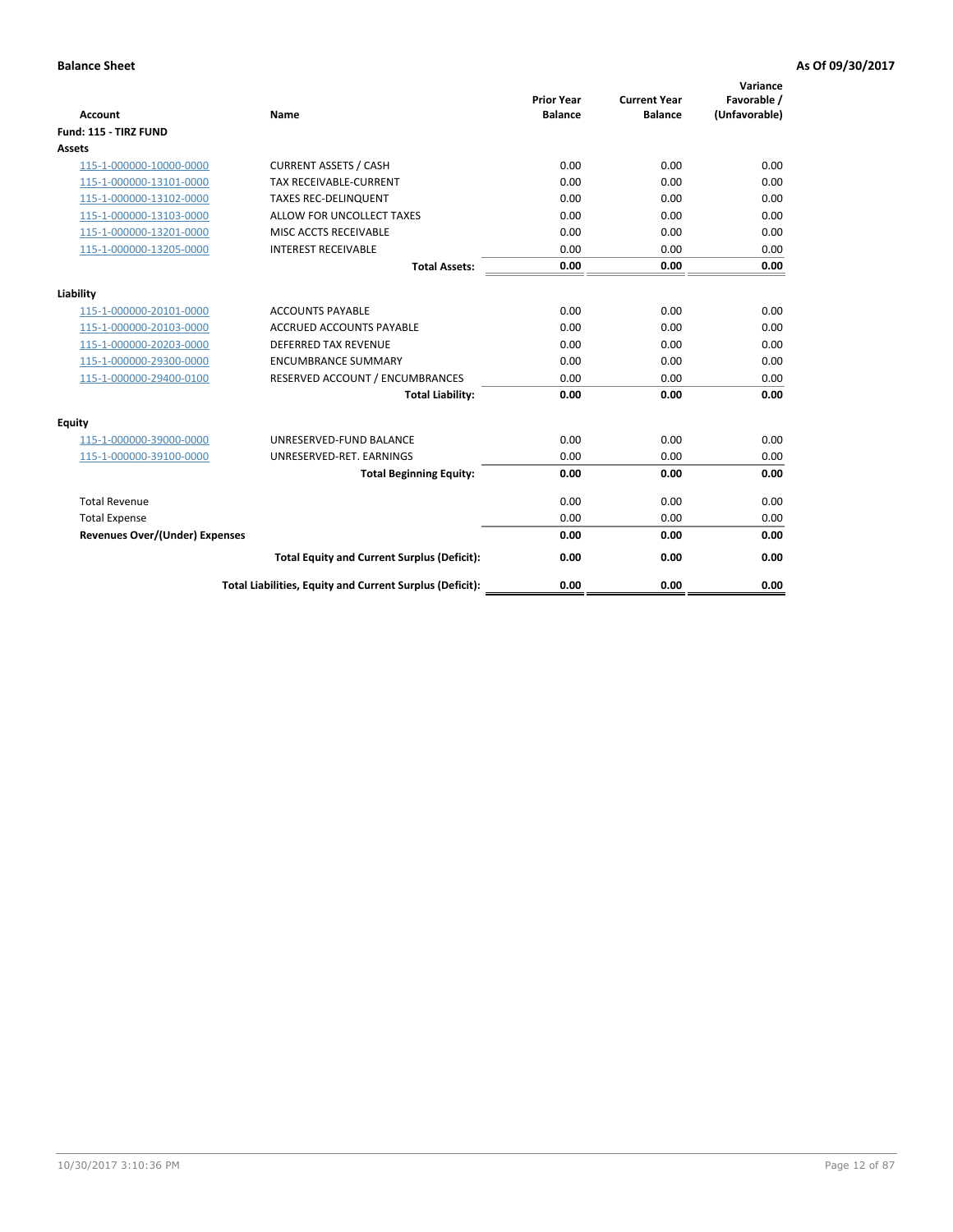| <b>Account</b>                        | Name                                                     | <b>Prior Year</b><br><b>Balance</b> | <b>Current Year</b><br><b>Balance</b> | Variance<br>Favorable /<br>(Unfavorable) |
|---------------------------------------|----------------------------------------------------------|-------------------------------------|---------------------------------------|------------------------------------------|
| Fund: 116 - ROADWAY IMPACT FEE 1      |                                                          |                                     |                                       |                                          |
| Assets                                |                                                          |                                     |                                       |                                          |
| 116-1-000000-10000-0000               | <b>CURRENT ASSETS / CASH</b>                             | 13,121.72                           | 13,136.58                             | 14.86                                    |
| 116-1-000000-13201-0000               | MISC ACCTS RECEIVABLE                                    | 0.00                                | 0.00                                  | 0.00                                     |
| 116-1-000000-13205-0000               | <b>INTEREST RECEIVABLE</b>                               | 0.00                                | 0.00                                  | 0.00                                     |
|                                       | <b>Total Assets:</b>                                     | 13,121.72                           | 13,136.58                             | 14.86                                    |
| Liability                             |                                                          |                                     |                                       |                                          |
| 116-1-000000-20101-0000               | <b>ACCOUNTS PAYABLE</b>                                  | 0.46                                | 0.32                                  | 0.14                                     |
| 116-1-000000-20103-0000               | <b>ACCRUED ACCOUNTS PAYABLE</b>                          | 0.00                                | 0.00                                  | 0.00                                     |
|                                       | <b>Total Liability:</b>                                  | 0.46                                | 0.32                                  | 0.14                                     |
| <b>Equity</b>                         |                                                          |                                     |                                       |                                          |
| 116-1-000000-39000-0000               | UNRESERVED-FUND BALANCE                                  | 0.00                                | 0.00                                  | 0.00                                     |
| 116-1-000000-39100-0000               | UNRESERVED-RET. EARNINGS                                 | 13,089.18                           | 13,121.26                             | 32.08                                    |
|                                       | <b>Total Beginning Equity:</b>                           | 13,089.18                           | 13,121.26                             | 32.08                                    |
| <b>Total Revenue</b>                  |                                                          | 51.36                               | 23.21                                 | $-28.15$                                 |
| <b>Total Expense</b>                  |                                                          | 19.28                               | 8.21                                  | 11.07                                    |
| <b>Revenues Over/(Under) Expenses</b> |                                                          | 32.08                               | 15.00                                 | $-17.08$                                 |
|                                       | <b>Total Equity and Current Surplus (Deficit):</b>       | 13,121.26                           | 13,136.26                             | 15.00                                    |
|                                       | Total Liabilities, Equity and Current Surplus (Deficit): | 13,121.72                           | 13,136.58                             | 14.86                                    |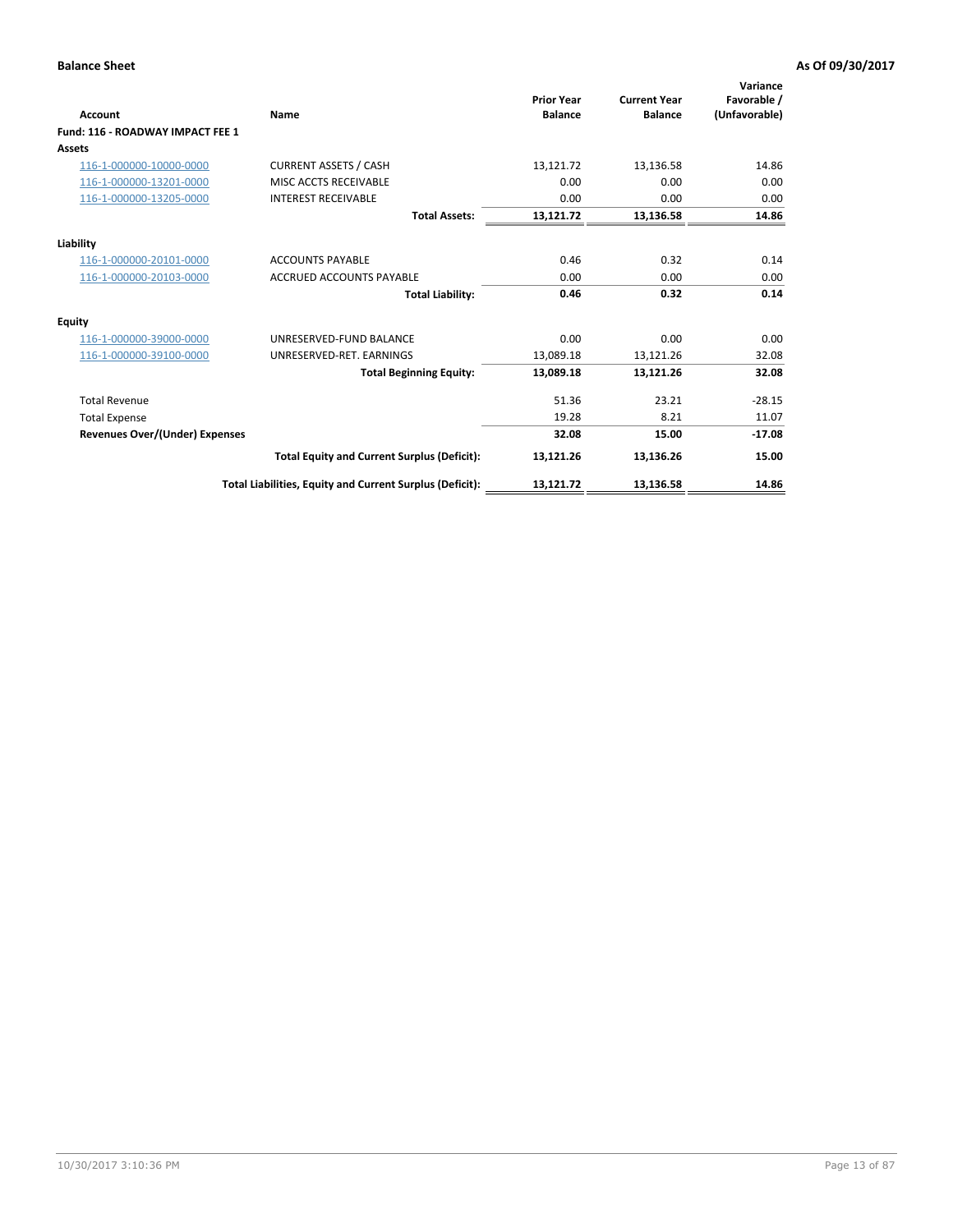| <b>Account</b>                        | Name                                                     | <b>Prior Year</b><br><b>Balance</b> | <b>Current Year</b><br><b>Balance</b> | Variance<br>Favorable /<br>(Unfavorable) |
|---------------------------------------|----------------------------------------------------------|-------------------------------------|---------------------------------------|------------------------------------------|
| Fund: 117 - ROADWAY IMPACT FEE 2      |                                                          |                                     |                                       |                                          |
| <b>Assets</b>                         |                                                          |                                     |                                       |                                          |
| 117-1-000000-10000-0000               | <b>CURRENT ASSETS / CASH</b>                             | 64.77                               | 64.88                                 | 0.11                                     |
| 117-1-000000-13201-0000               | MISC ACCTS RECEIVABLE                                    | 0.00                                | 0.00                                  | 0.00                                     |
| 117-1-000000-13205-0000               | <b>INTEREST RECEIVABLE</b>                               | 0.00                                | 0.00                                  | 0.00                                     |
|                                       | <b>Total Assets:</b>                                     | 64.77                               | 64.88                                 | 0.11                                     |
| Liability                             |                                                          |                                     |                                       |                                          |
| 117-1-000000-20101-0000               | <b>ACCOUNTS PAYABLE</b>                                  | 0.00                                | 0.00                                  | 0.00                                     |
| 117-1-000000-20103-0000               | <b>ACCRUED ACCOUNTS PAYABLE</b>                          | 0.00                                | 0.00                                  | 0.00                                     |
|                                       | <b>Total Liability:</b>                                  | 0.00                                | 0.00                                  | 0.00                                     |
| <b>Equity</b>                         |                                                          |                                     |                                       |                                          |
| 117-1-000000-39000-0000               | UNRESERVED-FUND BALANCE                                  | 0.00                                | 0.00                                  | 0.00                                     |
| 117-1-000000-39100-0000               | UNRESERVED-RET. EARNINGS                                 | 64.58                               | 64.77                                 | 0.19                                     |
|                                       | <b>Total Beginning Equity:</b>                           | 64.58                               | 64.77                                 | 0.19                                     |
| <b>Total Revenue</b>                  |                                                          | 0.26                                | 0.11                                  | $-0.15$                                  |
| <b>Total Expense</b>                  |                                                          | 0.07                                | 0.00                                  | 0.07                                     |
| <b>Revenues Over/(Under) Expenses</b> |                                                          | 0.19                                | 0.11                                  | $-0.08$                                  |
|                                       | <b>Total Equity and Current Surplus (Deficit):</b>       | 64.77                               | 64.88                                 | 0.11                                     |
|                                       | Total Liabilities, Equity and Current Surplus (Deficit): | 64.77                               | 64.88                                 | 0.11                                     |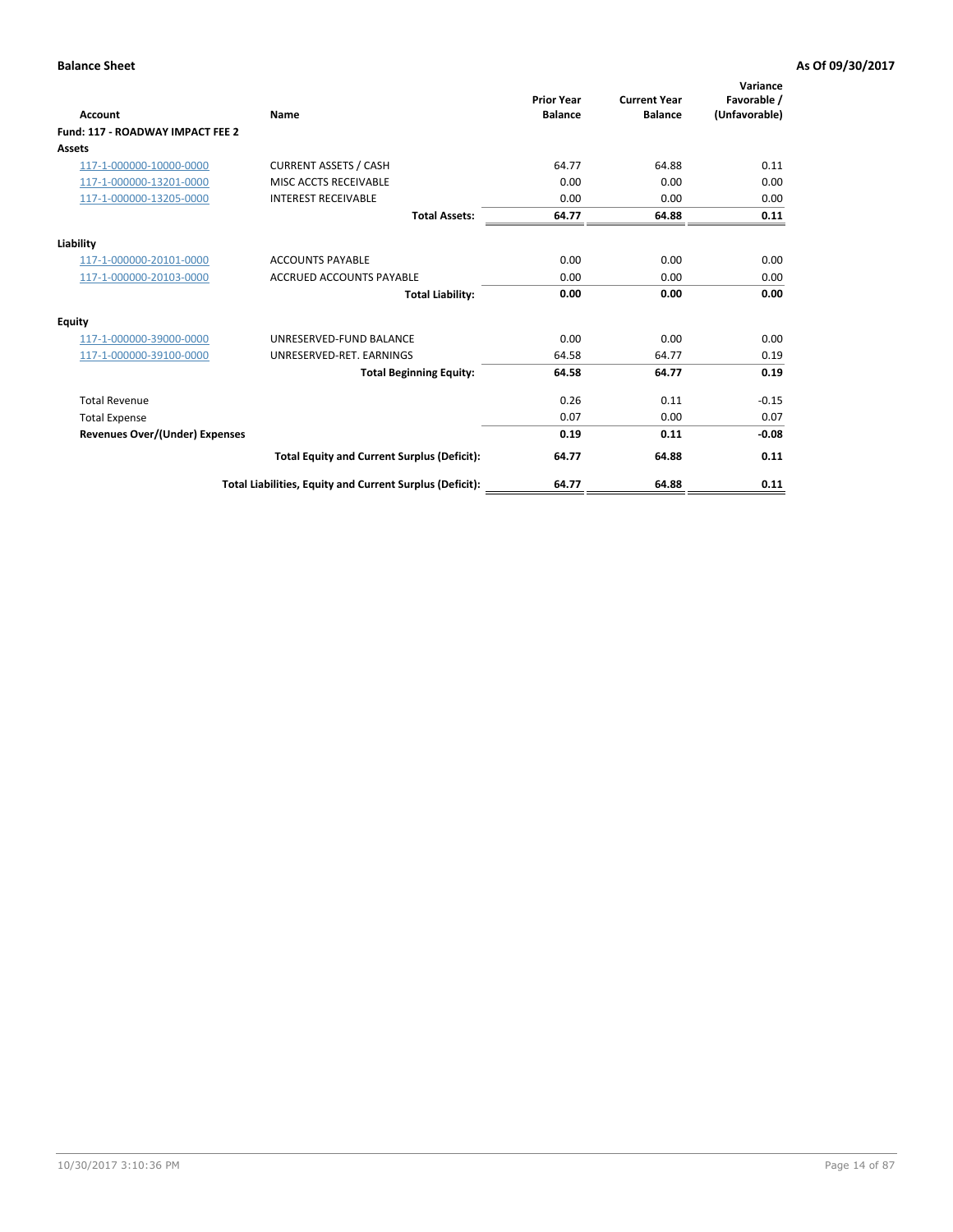| <b>Account</b>                        | Name                                                     | <b>Prior Year</b><br><b>Balance</b> | <b>Current Year</b><br><b>Balance</b> | Variance<br>Favorable /<br>(Unfavorable) |
|---------------------------------------|----------------------------------------------------------|-------------------------------------|---------------------------------------|------------------------------------------|
| Fund: 118 - ROADWAY IMPACT FEE 3      |                                                          |                                     |                                       |                                          |
| Assets                                |                                                          |                                     |                                       |                                          |
| 118-1-000000-10000-0000               | <b>CURRENT ASSETS / CASH</b>                             | 109.92                              | 110.10                                | 0.18                                     |
| 118-1-000000-13201-0000               | MISC ACCTS RECEIVABLE                                    | 0.00                                | 0.00                                  | 0.00                                     |
| 118-1-000000-13205-0000               | <b>INTEREST RECEIVABLE</b>                               | 0.00                                | 0.00                                  | 0.00                                     |
|                                       | <b>Total Assets:</b>                                     | 109.92                              | 110.10                                | 0.18                                     |
| Liability                             |                                                          |                                     |                                       |                                          |
| 118-1-000000-20101-0000               | <b>ACCOUNTS PAYABLE</b>                                  | 0.00                                | 0.00                                  | 0.00                                     |
| 118-1-000000-20103-0000               | <b>ACCRUED ACCOUNTS PAYABLE</b>                          | 0.00                                | 0.00                                  | 0.00                                     |
|                                       | <b>Total Liability:</b>                                  | 0.00                                | 0.00                                  | 0.00                                     |
| <b>Equity</b>                         |                                                          |                                     |                                       |                                          |
| 118-1-000000-39000-0000               | UNRESERVED-FUND BALANCE                                  | 0.00                                | 0.00                                  | 0.00                                     |
| 118-1-000000-39100-0000               | UNRESERVED-RET. EARNINGS                                 | 109.62                              | 109.92                                | 0.30                                     |
|                                       | <b>Total Beginning Equity:</b>                           | 109.62                              | 109.92                                | 0.30                                     |
| <b>Total Revenue</b>                  |                                                          | 0.43                                | 0.21                                  | $-0.22$                                  |
| <b>Total Expense</b>                  |                                                          | 0.13                                | 0.03                                  | 0.10                                     |
| <b>Revenues Over/(Under) Expenses</b> |                                                          | 0.30                                | 0.18                                  | $-0.12$                                  |
|                                       | <b>Total Equity and Current Surplus (Deficit):</b>       | 109.92                              | 110.10                                | 0.18                                     |
|                                       | Total Liabilities, Equity and Current Surplus (Deficit): | 109.92                              | 110.10                                | 0.18                                     |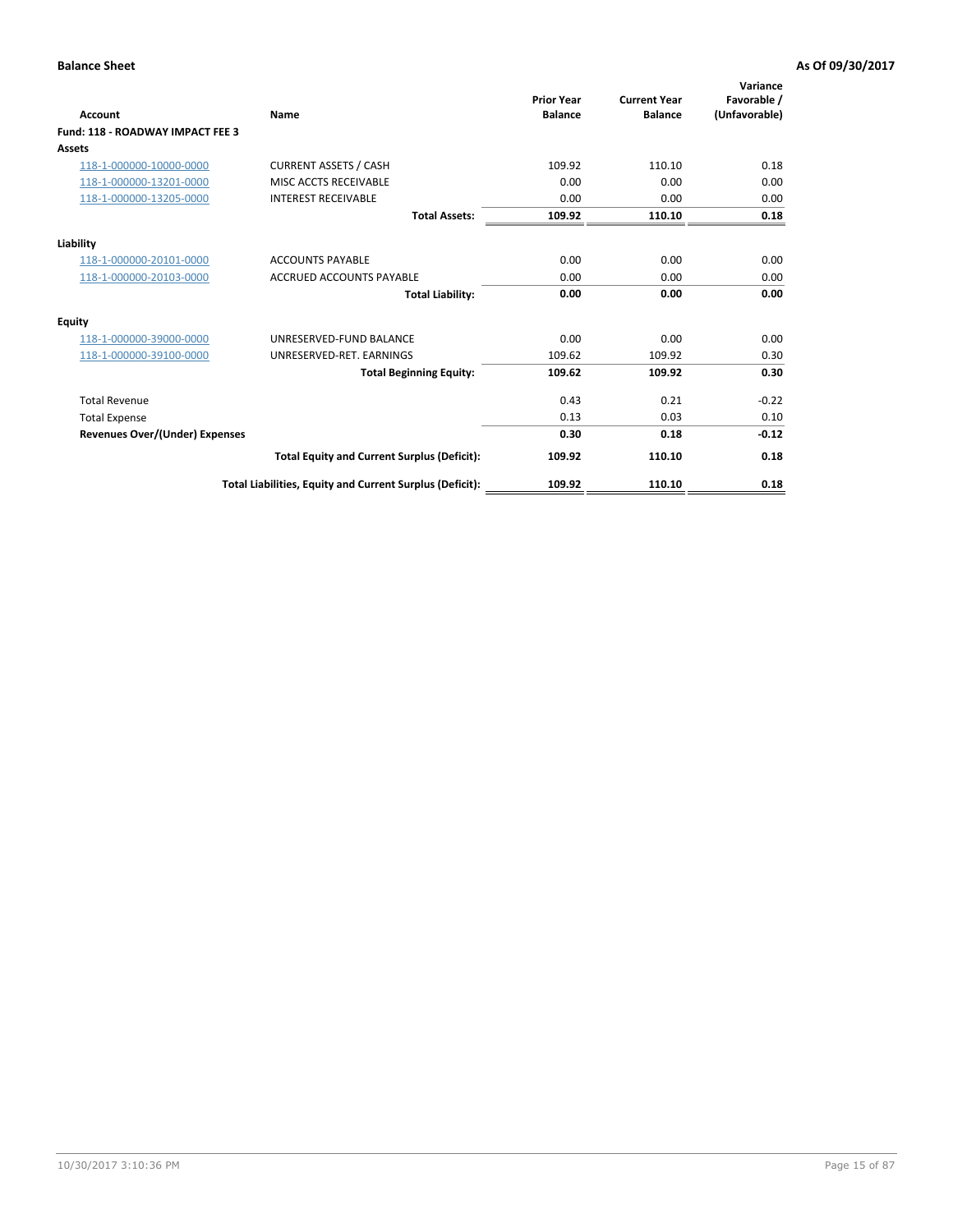| Account                                 | Name                                                     | <b>Prior Year</b><br><b>Balance</b> | <b>Current Year</b><br><b>Balance</b> | Variance<br>Favorable /<br>(Unfavorable) |
|-----------------------------------------|----------------------------------------------------------|-------------------------------------|---------------------------------------|------------------------------------------|
| <b>Fund: 119 - ROADWAY IMPACT FEE 4</b> |                                                          |                                     |                                       |                                          |
| <b>Assets</b>                           |                                                          |                                     |                                       |                                          |
| 119-1-000000-10000-0000                 | <b>CURRENT ASSETS / CASH</b>                             | 4.63                                | 4.63                                  | 0.00                                     |
| 119-1-000000-13201-0000                 | MISC ACCTS RECEIVABLE                                    | 0.00                                | 0.00                                  | 0.00                                     |
| 119-1-000000-13205-0000                 | <b>INTEREST RECEIVABLE</b>                               | 0.00                                | 0.00                                  | 0.00                                     |
|                                         | <b>Total Assets:</b>                                     | 4.63                                | 4.63                                  | 0.00                                     |
| Liability                               |                                                          |                                     |                                       |                                          |
| 119-1-000000-20101-0000                 | <b>ACCOUNTS PAYABLE</b>                                  | 0.00                                | 0.00                                  | 0.00                                     |
| 119-1-000000-20103-0000                 | <b>ACCRUED ACCOUNTS PAYABLE</b>                          | 0.00                                | 0.00                                  | 0.00                                     |
|                                         | <b>Total Liability:</b>                                  | 0.00                                | 0.00                                  | 0.00                                     |
| Equity                                  |                                                          |                                     |                                       |                                          |
| 119-1-000000-39000-0000                 | UNRESERVED-FUND BALANCE                                  | 0.00                                | 0.00                                  | 0.00                                     |
| 119-1-000000-39100-0000                 | UNRESERVED-RET. EARNINGS                                 | 4.62                                | 4.63                                  | 0.01                                     |
|                                         | <b>Total Beginning Equity:</b>                           | 4.62                                | 4.63                                  | 0.01                                     |
| <b>Total Revenue</b>                    |                                                          | 0.01                                | 0.00                                  | $-0.01$                                  |
| <b>Total Expense</b>                    |                                                          | 0.00                                | 0.00                                  | 0.00                                     |
| <b>Revenues Over/(Under) Expenses</b>   |                                                          | 0.01                                | 0.00                                  | $-0.01$                                  |
|                                         | <b>Total Equity and Current Surplus (Deficit):</b>       | 4.63                                | 4.63                                  | 0.00                                     |
|                                         | Total Liabilities, Equity and Current Surplus (Deficit): | 4.63                                | 4.63                                  | 0.00                                     |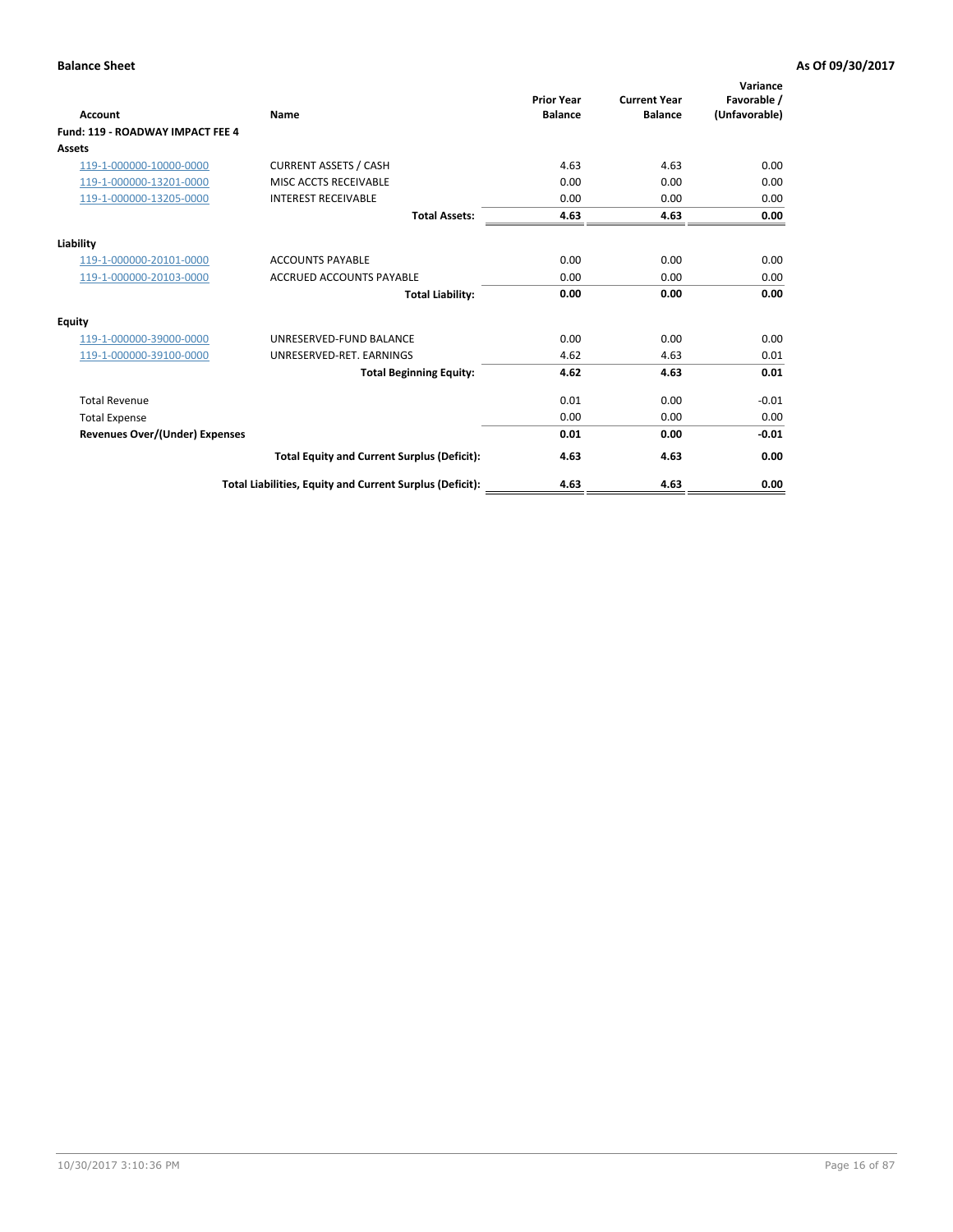|                                                   |                                                          | <b>Prior Year</b> | <b>Current Year</b> | Variance<br>Favorable / |
|---------------------------------------------------|----------------------------------------------------------|-------------------|---------------------|-------------------------|
| <b>Account</b>                                    | Name                                                     | <b>Balance</b>    | <b>Balance</b>      | (Unfavorable)           |
| Fund: 120 - BROWNSFIELD HAZARDOUS WASTE EPA GRANT |                                                          |                   |                     |                         |
| <b>Assets</b>                                     |                                                          |                   |                     |                         |
| 120-1-000000-10000-0000                           | <b>CURRENT ASSETS / CASH</b>                             | 0.00              | 0.00                | 0.00                    |
| 120-1-000000-13201-0000                           | MISC ACCTS RECEIVABLE                                    | 0.00              | 0.00                | 0.00                    |
|                                                   | <b>Total Assets:</b>                                     | 0.00              | 0.00                | 0.00                    |
| Liability                                         |                                                          |                   |                     |                         |
| 120-1-000000-20101-0000                           | <b>ACCOUNTS PAYABLE</b>                                  | 0.00              | 0.00                | 0.00                    |
| 120-1-000000-20102-0000                           | <b>CREDIT CARD PAYABLE</b>                               | 0.00              | 0.00                | 0.00                    |
| 120-1-000000-20902-0000                           | DEFERRED GRANT REVENUE                                   | 0.00              | 0.00                | 0.00                    |
| 120-1-000000-29300-0000                           | <b>ENCUMBRANCE SUMMARY</b>                               | 0.00              | 0.00                | 0.00                    |
| 120-1-000000-29400-0000                           | RESERVED ACCOUNT / ENCUMBRANCES                          | 0.00              | 0.00                | 0.00                    |
|                                                   | <b>Total Liability:</b>                                  | 0.00              | 0.00                | 0.00                    |
| Equity                                            |                                                          |                   |                     |                         |
| 120-1-000000-39000-0000                           | UNRESERVED-FUND BALANCE                                  | 0.00              | 0.00                | 0.00                    |
|                                                   | <b>Total Beginning Equity:</b>                           | 0.00              | 0.00                | 0.00                    |
| <b>Total Revenue</b>                              |                                                          | 0.00              | 0.00                | 0.00                    |
| <b>Total Expense</b>                              |                                                          | 0.00              | 0.00                | 0.00                    |
| Revenues Over/(Under) Expenses                    |                                                          | 0.00              | 0.00                | 0.00                    |
|                                                   | <b>Total Equity and Current Surplus (Deficit):</b>       | 0.00              | 0.00                | 0.00                    |
|                                                   | Total Liabilities, Equity and Current Surplus (Deficit): | 0.00              | 0.00                | 0.00                    |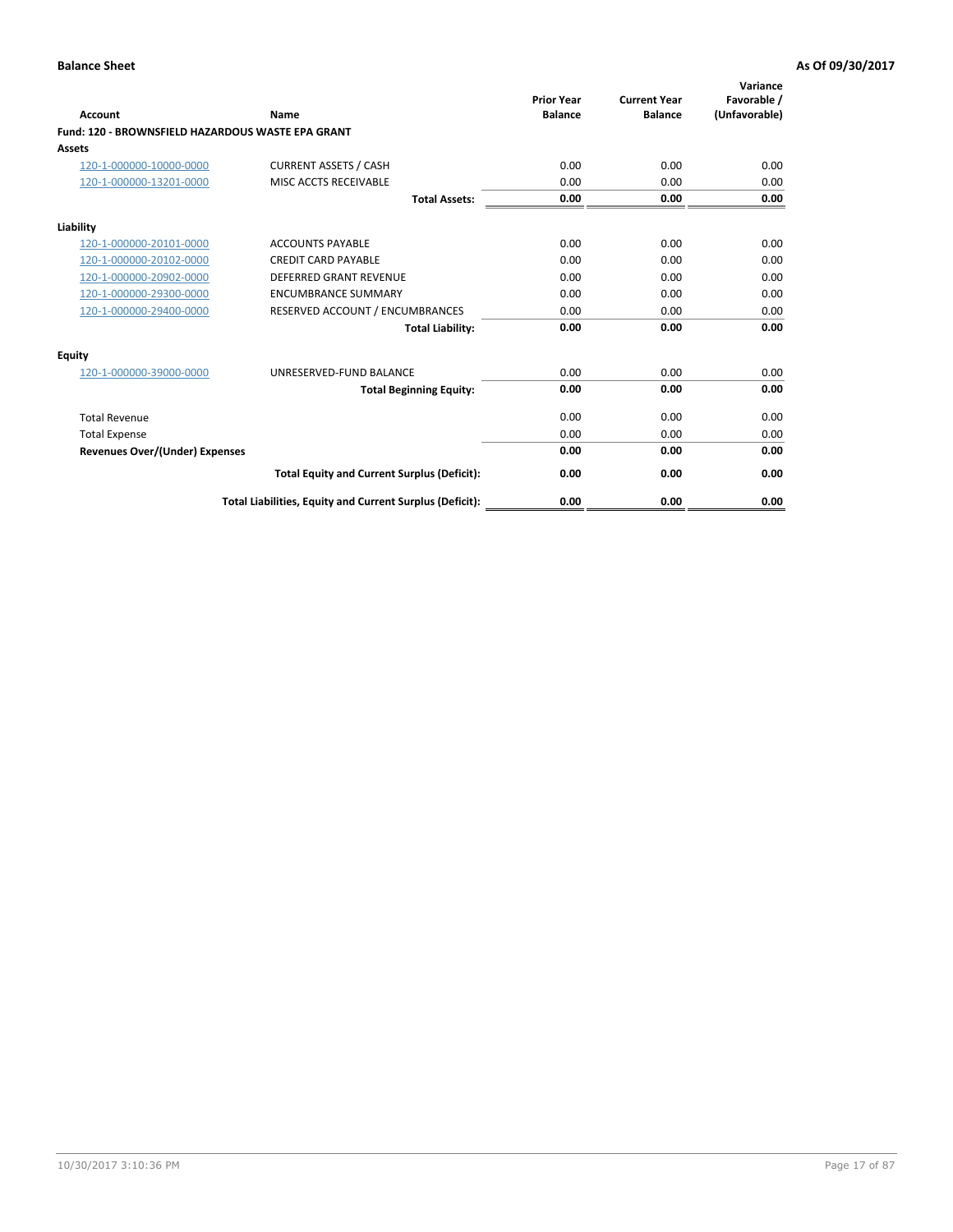| Account                                     | Name                                                     | <b>Prior Year</b><br><b>Balance</b> | <b>Current Year</b><br><b>Balance</b> | Variance<br>Favorable /<br>(Unfavorable) |
|---------------------------------------------|----------------------------------------------------------|-------------------------------------|---------------------------------------|------------------------------------------|
| Fund: 121 - BROWNSFIELD PETROLEUM EPA GRANT |                                                          |                                     |                                       |                                          |
| <b>Assets</b>                               |                                                          |                                     |                                       |                                          |
| 121-1-000000-10000-0000                     | <b>CURRENT ASSETS / CASH</b>                             | 0.00                                | 0.00                                  | 0.00                                     |
| 121-1-000000-13201-0000                     | <b>MISC ACCTS RECEIVABLE</b>                             | 0.00                                | 0.00                                  | 0.00                                     |
|                                             | <b>Total Assets:</b>                                     | 0.00                                | 0.00                                  | 0.00                                     |
| Liability                                   |                                                          |                                     |                                       |                                          |
| 121-1-000000-20101-0000                     | <b>ACCOUNTS PAYABLE</b>                                  | 0.00                                | 0.00                                  | 0.00                                     |
| 121-1-000000-20102-0000                     | <b>CREDIT CARD PAYABLE</b>                               | 0.00                                | 0.00                                  | 0.00                                     |
| 121-1-000000-20103-0000                     | <b>ACCRUED ACCOUNTS PAYABLE</b>                          | 0.00                                | 0.00                                  | 0.00                                     |
| 121-1-000000-20902-0000                     | <b>DEFERRED GRANT REVENUE</b>                            | 0.00                                | 0.00                                  | 0.00                                     |
| 121-1-000000-29300-0000                     | <b>ENCUMBRANCE SUMMARY</b>                               | 0.00                                | 0.00                                  | 0.00                                     |
| 121-1-000000-29400-0000                     | RESERVED ACCOUNT / ENCUMBRANCES                          | 0.00                                | 0.00                                  | 0.00                                     |
|                                             | <b>Total Liability:</b>                                  | 0.00                                | 0.00                                  | 0.00                                     |
| <b>Equity</b>                               |                                                          |                                     |                                       |                                          |
| 121-1-000000-39000-0000                     | UNRESERVED-FUND BALANCE                                  | 15.82                               | 0.00                                  | $-15.82$                                 |
|                                             | <b>Total Beginning Equity:</b>                           | 15.82                               | 0.00                                  | $-15.82$                                 |
| <b>Total Revenue</b>                        |                                                          | $-15.82$                            | 0.00                                  | 15.82                                    |
| <b>Total Expense</b>                        |                                                          | 0.00                                | 0.00                                  | 0.00                                     |
| <b>Revenues Over/(Under) Expenses</b>       |                                                          | $-15.82$                            | 0.00                                  | 15.82                                    |
|                                             | <b>Total Equity and Current Surplus (Deficit):</b>       | 0.00                                | 0.00                                  | 0.00                                     |
|                                             | Total Liabilities, Equity and Current Surplus (Deficit): | 0.00                                | 0.00                                  | 0.00                                     |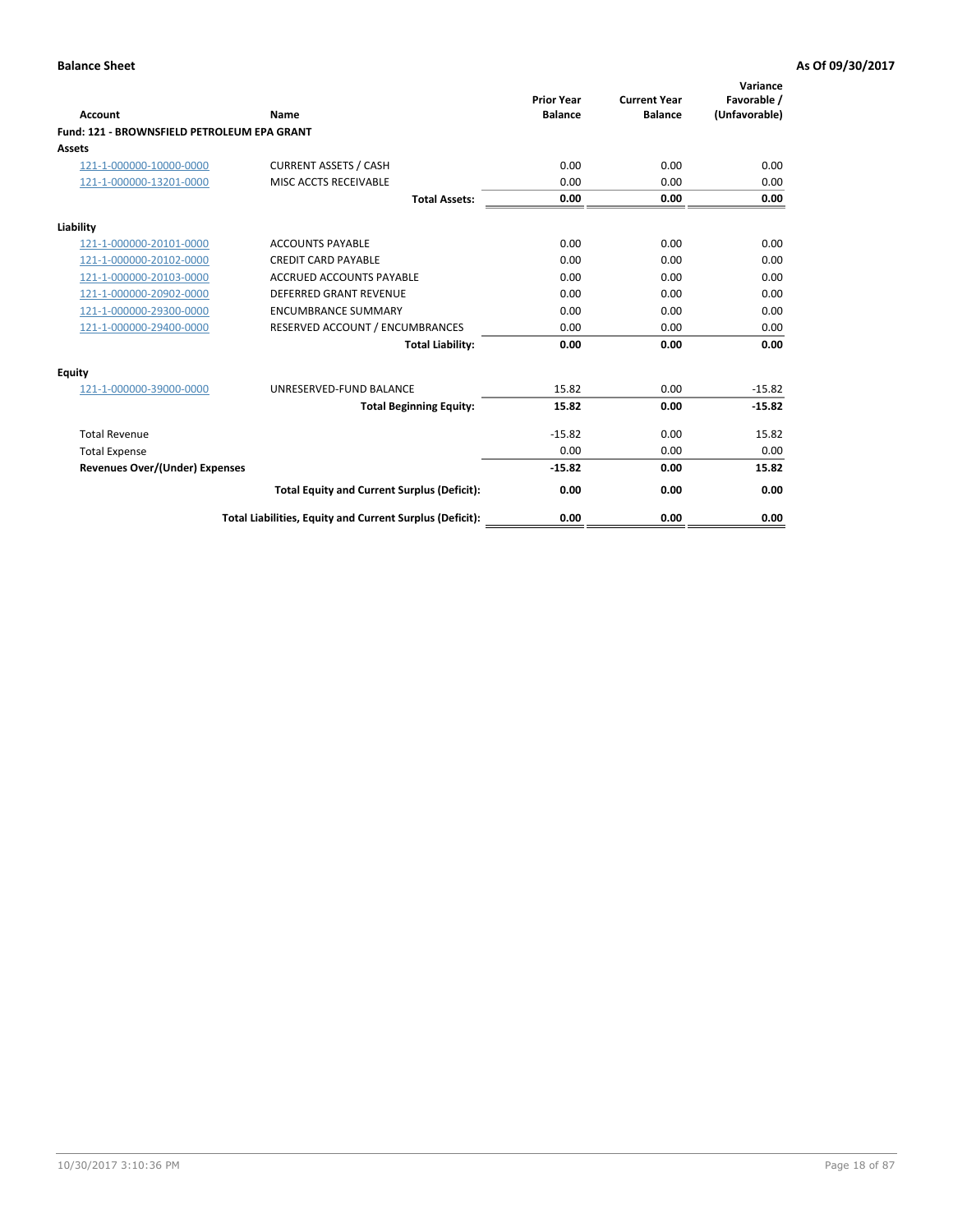| <b>Account</b>                                     | Name                                                     | <b>Prior Year</b><br><b>Balance</b> | <b>Current Year</b><br><b>Balance</b> | Variance<br>Favorable /<br>(Unfavorable) |
|----------------------------------------------------|----------------------------------------------------------|-------------------------------------|---------------------------------------|------------------------------------------|
| Fund: 122 - COPS HIRING PROGRAM GRANT 2010UMWX0308 |                                                          |                                     |                                       |                                          |
| Assets                                             |                                                          |                                     |                                       |                                          |
| 122-1-000000-10000-0000                            | <b>CURRENT ASSETS / CASH</b>                             | 0.00                                | 0.00                                  | 0.00                                     |
| 122-1-000000-13201-0000                            | MISC ACCTS RECEIVABLE                                    | 0.00                                | 0.00                                  | 0.00                                     |
|                                                    | <b>Total Assets:</b>                                     | 0.00                                | 0.00                                  | 0.00                                     |
| Liability                                          |                                                          |                                     |                                       |                                          |
| 122-1-000000-20101-0000                            | <b>ACCOUNTS PAYABLE</b>                                  | 0.00                                | 0.00                                  | 0.00                                     |
| 122-1-000000-20102-0000                            | <b>CREDIT CARD PAYABLE</b>                               | 0.00                                | 0.00                                  | 0.00                                     |
| 122-1-000000-20103-0000                            | <b>ACCRUED ACCOUNTS PAYABLE</b>                          | 0.00                                | 0.00                                  | 0.00                                     |
| 122-1-000000-20902-0000                            | <b>DEFERRED GRANT REVENUE</b>                            | 0.00                                | 0.00                                  | 0.00                                     |
|                                                    | <b>Total Liability:</b>                                  | 0.00                                | 0.00                                  | 0.00                                     |
| Equity                                             |                                                          |                                     |                                       |                                          |
| 122-1-000000-39000-0000                            | UNRESERVED-FUND BALANCE                                  | 0.00                                | 0.00                                  | 0.00                                     |
|                                                    | <b>Total Beginning Equity:</b>                           | 0.00                                | 0.00                                  | 0.00                                     |
| <b>Total Revenue</b>                               |                                                          | 0.00                                | 0.00                                  | 0.00                                     |
| <b>Total Expense</b>                               |                                                          | 0.00                                | 0.00                                  | 0.00                                     |
| <b>Revenues Over/(Under) Expenses</b>              |                                                          | 0.00                                | 0.00                                  | 0.00                                     |
|                                                    | <b>Total Equity and Current Surplus (Deficit):</b>       | 0.00                                | 0.00                                  | 0.00                                     |
|                                                    | Total Liabilities, Equity and Current Surplus (Deficit): | 0.00                                | 0.00                                  | 0.00                                     |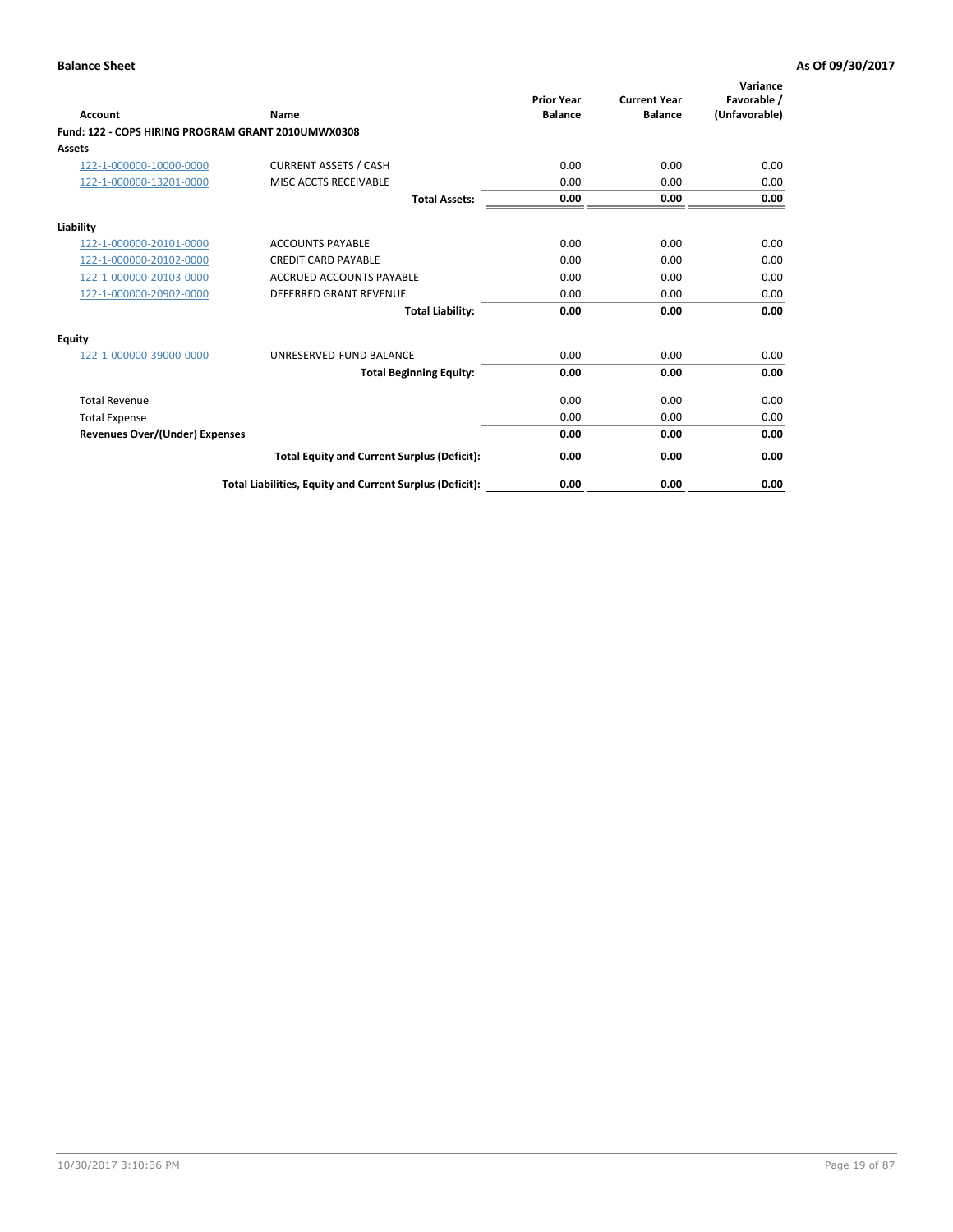| Account                        | Name                                                           | <b>Prior Year</b><br><b>Balance</b> | <b>Current Year</b><br><b>Balance</b> | Variance<br>Favorable /<br>(Unfavorable) |
|--------------------------------|----------------------------------------------------------------|-------------------------------------|---------------------------------------|------------------------------------------|
|                                | Fund: 123 - PTRAIN - POLICE REIMBURSEMENT GRANTS & CONT EDUCAT |                                     |                                       |                                          |
| Assets                         |                                                                |                                     |                                       |                                          |
| 123-1-000000-10000-0000        | <b>CURRENT ASSETS / CASH</b>                                   | 6,800.83                            | 9.790.92                              | 2,990.09                                 |
| 123-1-000000-13201-0000        | MISC ACCTS RECEIVABLE                                          | 0.00                                | 0.00                                  | 0.00                                     |
|                                | <b>Total Assets:</b>                                           | 6,800.83                            | 9,790.92                              | 2,990.09                                 |
| Liability                      |                                                                |                                     |                                       |                                          |
| 123-1-000000-20101-0000        | <b>ACCOUNTS PAYABLE</b>                                        | 0.24                                | 0.24                                  | 0.00                                     |
| 123-1-000000-20102-0000        | <b>CREDIT CARD PAYABLE</b>                                     | 0.00                                | 0.00                                  | 0.00                                     |
| 123-1-000000-20103-0000        | <b>ACCRUED ACCOUNTS PAYABLE</b>                                | 0.00                                | 0.00                                  | 0.00                                     |
|                                | <b>Total Liability:</b>                                        | 0.24                                | 0.24                                  | 0.00                                     |
| Equity                         |                                                                |                                     |                                       |                                          |
| 123-1-000000-39000-0000        | UNRESERVED-FUND BALANCE                                        | 8,071.25                            | 6,800.59                              | $-1,270.66$                              |
|                                | <b>Total Beginning Equity:</b>                                 | 8,071.25                            | 6,800.59                              | $-1,270.66$                              |
| <b>Total Revenue</b>           |                                                                | 8,707.05                            | 4,692.02                              | $-4,015.03$                              |
| <b>Total Expense</b>           |                                                                | 9,977.71                            | 1,701.93                              | 8,275.78                                 |
| Revenues Over/(Under) Expenses |                                                                | $-1,270.66$                         | 2,990.09                              | 4,260.75                                 |
|                                | <b>Total Equity and Current Surplus (Deficit):</b>             | 6,800.59                            | 9.790.68                              | 2,990.09                                 |
|                                | Total Liabilities, Equity and Current Surplus (Deficit):       | 6,800.83                            | 9.790.92                              | 2,990.09                                 |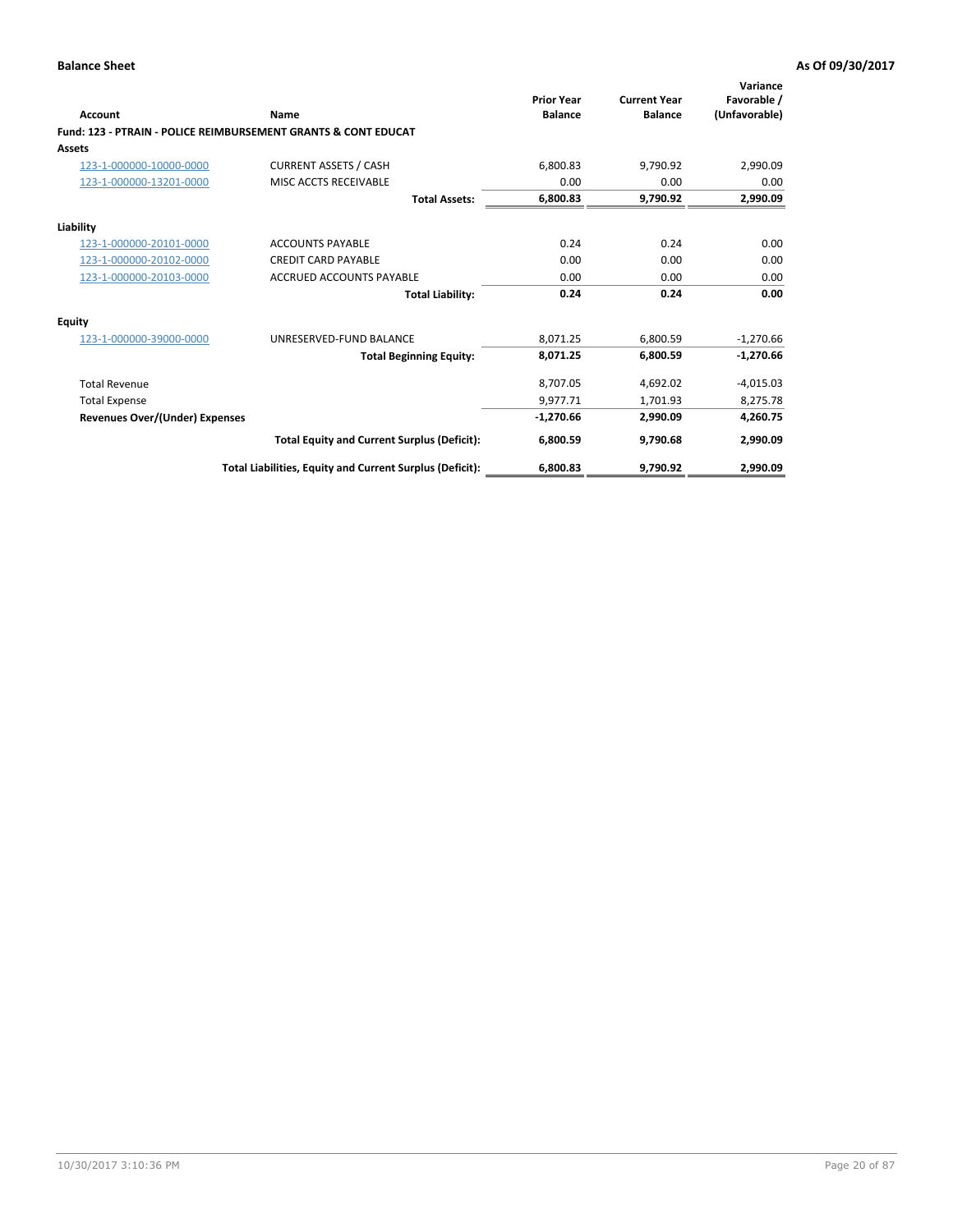| <b>Account</b>                        | Name                                                     | <b>Prior Year</b><br><b>Balance</b> | <b>Current Year</b><br><b>Balance</b> | Variance<br>Favorable /<br>(Unfavorable) |
|---------------------------------------|----------------------------------------------------------|-------------------------------------|---------------------------------------|------------------------------------------|
| Fund: 124 - FIRE HAZMAT GRANT         |                                                          |                                     |                                       |                                          |
| Assets                                |                                                          |                                     |                                       |                                          |
| 124-1-000000-10000-0000               | <b>CURRENT ASSETS / CASH</b>                             | 0.00                                | 0.00                                  | 0.00                                     |
| 124-1-000000-13201-0000               | MISC ACCTS RECEIVABLE                                    | 0.00                                | 0.00                                  | 0.00                                     |
| 124-1-000000-13205-0000               | <b>INTEREST RECEIVABLE</b>                               | 0.00                                | 0.00                                  | 0.00                                     |
|                                       | <b>Total Assets:</b>                                     | 0.00                                | 0.00                                  | 0.00                                     |
| Liability                             |                                                          |                                     |                                       |                                          |
| 124-1-000000-20101-0000               | <b>ACCOUNTS PAYABLE</b>                                  | 0.00                                | 0.00                                  | 0.00                                     |
| 124-1-000000-20102-0000               | <b>CREDIT CARD PAYABLE</b>                               | 0.00                                | 0.00                                  | 0.00                                     |
| 124-1-000000-20902-0000               | DEFERRED GRANT REVENUE                                   | 0.00                                | 0.00                                  | 0.00                                     |
| 124-1-000000-21001-0000               | <b>GENERAL FUND / GENERAL FUND</b>                       | 0.00                                | 0.00                                  | 0.00                                     |
| 124-1-000000-29300-0000               | <b>ENCUMBRANCE SUMMARY</b>                               | 0.00                                | 0.00                                  | 0.00                                     |
| 124-1-000000-29400-0000               | RESERVED ACCOUNT / ENCUMBRANCES                          | 0.00                                | 0.00                                  | 0.00                                     |
|                                       | <b>Total Liability:</b>                                  | 0.00                                | 0.00                                  | 0.00                                     |
| <b>Equity</b>                         |                                                          |                                     |                                       |                                          |
| 124-1-000000-39000-0000               | UNRESERVED-FUND BALANCE                                  | 0.00                                | 0.00                                  | 0.00                                     |
|                                       | <b>Total Beginning Equity:</b>                           | 0.00                                | 0.00                                  | 0.00                                     |
| <b>Total Revenue</b>                  |                                                          | 0.00                                | 0.00                                  | 0.00                                     |
| <b>Total Expense</b>                  |                                                          | 0.00                                | 0.00                                  | 0.00                                     |
| <b>Revenues Over/(Under) Expenses</b> |                                                          | 0.00                                | 0.00                                  | 0.00                                     |
|                                       | <b>Total Equity and Current Surplus (Deficit):</b>       | 0.00                                | 0.00                                  | 0.00                                     |
|                                       | Total Liabilities, Equity and Current Surplus (Deficit): | 0.00                                | 0.00                                  | 0.00                                     |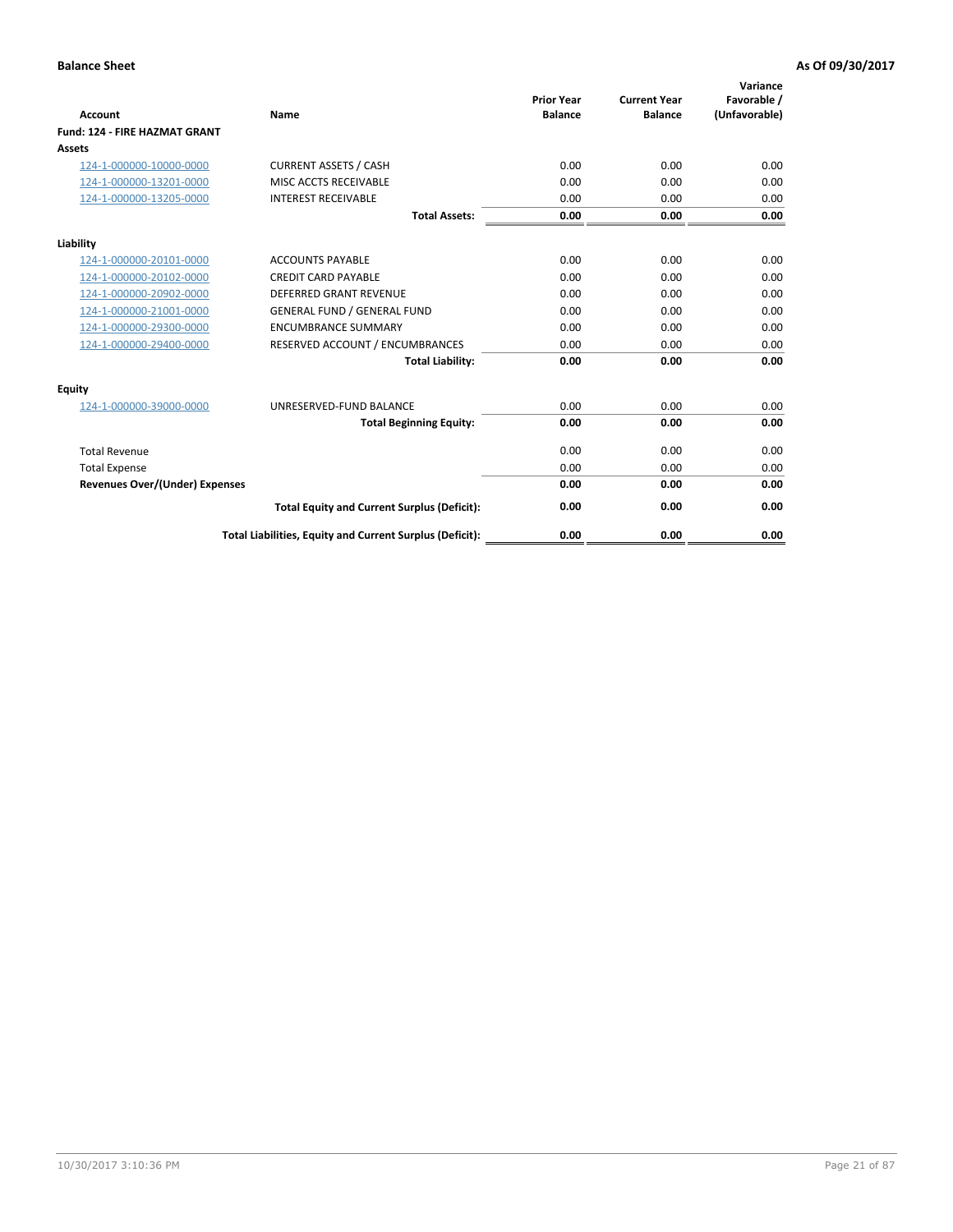| Account                                                   | Name                                                     | <b>Prior Year</b><br><b>Balance</b> | <b>Current Year</b><br><b>Balance</b> | Variance<br>Favorable /<br>(Unfavorable) |
|-----------------------------------------------------------|----------------------------------------------------------|-------------------------------------|---------------------------------------|------------------------------------------|
| <b>Fund: 125 - TRAINING &amp; HUMANITIES TEXAS GRANTS</b> |                                                          |                                     |                                       |                                          |
| <b>Assets</b>                                             |                                                          |                                     |                                       |                                          |
| 125-1-000000-10000-0000                                   | <b>CURRENT ASSETS / CASH</b>                             | 0.00                                | 0.00                                  | 0.00                                     |
| 125-1-000000-13205-0000                                   | <b>INTEREST RECEIVABLE</b>                               | 0.00                                | 0.00                                  | 0.00                                     |
|                                                           | <b>Total Assets:</b>                                     | 0.00                                | 0.00                                  | 0.00                                     |
| Liability                                                 |                                                          |                                     |                                       |                                          |
| 125-1-000000-20101-0000                                   | <b>ACCOUNTS PAYABLE</b>                                  | 0.00                                | 0.00                                  | 0.00                                     |
| 125-1-000000-20102-0000                                   | <b>CREDIT CARD PAYABLE</b>                               | 0.00                                | 0.00                                  | 0.00                                     |
| 125-1-000000-20103-0000                                   | <b>ACCRUED ACCOUNTS PAYABLE</b>                          | 0.00                                | 0.00                                  | 0.00                                     |
| 125-1-000000-20902-0000                                   | DEFERRED GRANT REVENUE                                   | 0.00                                | 0.00                                  | 0.00                                     |
| 125-1-000000-29300-0000                                   | <b>ENCUMBRANCE SUMMARY</b>                               | 0.00                                | 0.00                                  | 0.00                                     |
| 125-1-000000-29400-0000                                   | RESERVED ACCOUNT / ENCUMBRANCES                          | 0.00                                | 0.00                                  | 0.00                                     |
|                                                           | <b>Total Liability:</b>                                  | 0.00                                | 0.00                                  | 0.00                                     |
| <b>Equity</b>                                             |                                                          |                                     |                                       |                                          |
| 125-1-000000-39000-0000                                   | UNRESERVED-FUND BALANCE                                  | 0.00                                | 0.00                                  | 0.00                                     |
|                                                           | <b>Total Beginning Equity:</b>                           | 0.00                                | 0.00                                  | 0.00                                     |
| <b>Total Revenue</b>                                      |                                                          | 0.00                                | 0.00                                  | 0.00                                     |
| <b>Total Expense</b>                                      |                                                          | 0.00                                | 0.00                                  | 0.00                                     |
| <b>Revenues Over/(Under) Expenses</b>                     |                                                          | 0.00                                | 0.00                                  | 0.00                                     |
|                                                           | <b>Total Equity and Current Surplus (Deficit):</b>       | 0.00                                | 0.00                                  | 0.00                                     |
|                                                           | Total Liabilities, Equity and Current Surplus (Deficit): | 0.00                                | 0.00                                  | 0.00                                     |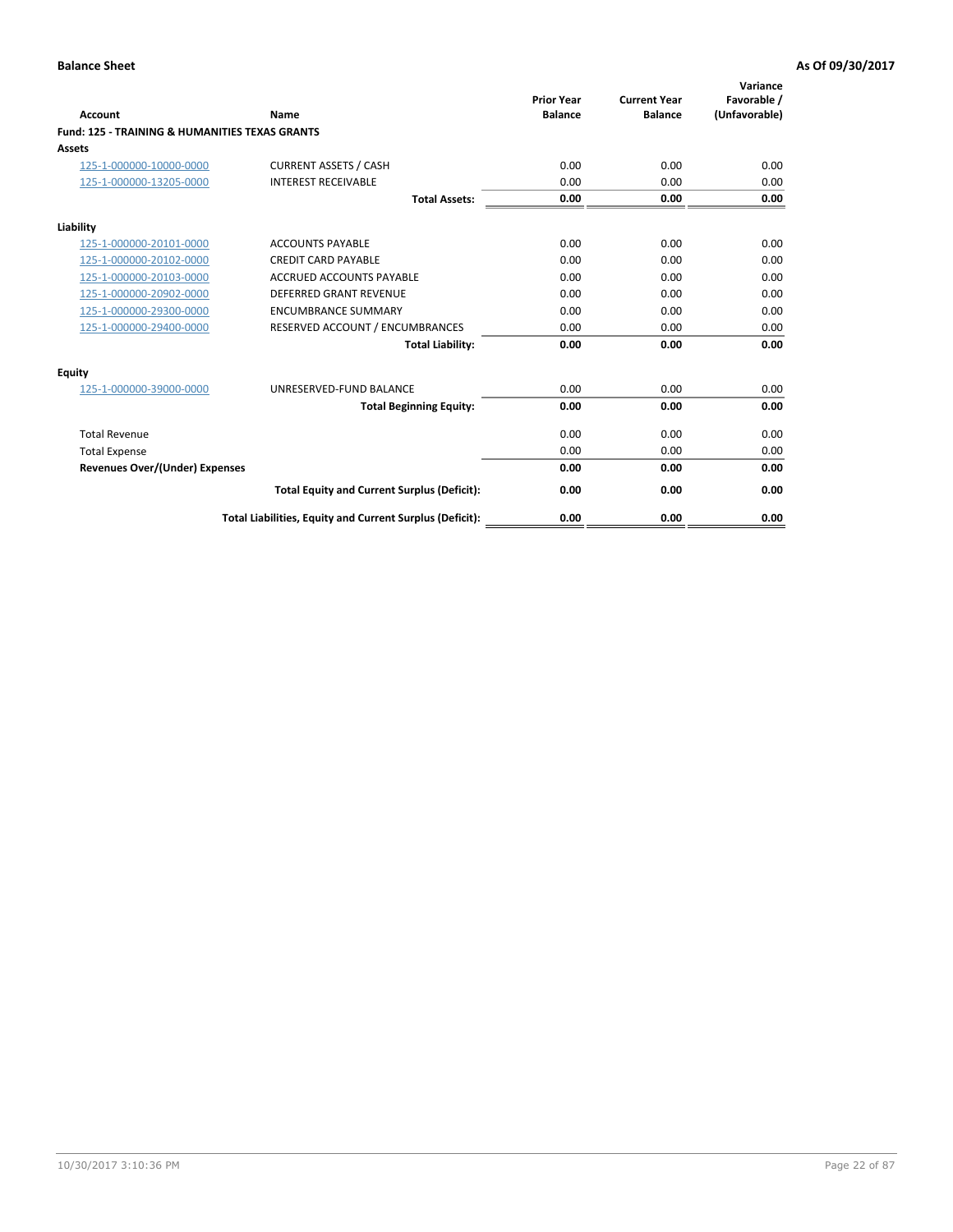| Account                                | Name                                                     | <b>Prior Year</b><br><b>Balance</b> | <b>Current Year</b><br><b>Balance</b> | Variance<br>Favorable /<br>(Unfavorable) |
|----------------------------------------|----------------------------------------------------------|-------------------------------------|---------------------------------------|------------------------------------------|
| <b>Fund: 126 - TIFMAS MOBILIZATION</b> |                                                          |                                     |                                       |                                          |
| Assets                                 |                                                          |                                     |                                       |                                          |
| 126-1-000000-10000-0000                | <b>CURRENT ASSETS / CASH</b>                             | $-421.74$                           | $-521.73$                             | $-99.99$                                 |
| 126-1-000000-13201-0000                | MISC ACCTS RECEIVABLE                                    | 0.00                                | 0.00                                  | 0.00                                     |
|                                        | <b>Total Assets:</b>                                     | $-421.74$                           | $-521.73$                             | -99.99                                   |
| Liability                              |                                                          |                                     |                                       |                                          |
| 126-1-000000-20101-0000                | <b>ACCOUNTS PAYABLE</b>                                  | 0.00                                | 0.00                                  | 0.00                                     |
| 126-1-000000-20102-0000                | <b>CREDIT CARD PAYABLE</b>                               | 0.00                                | 0.00                                  | 0.00                                     |
| 126-1-000000-39100-0000                | UNRESERVED-RET. EARNINGS                                 | 0.00                                | 0.00                                  | 0.00                                     |
|                                        | <b>Total Liability:</b>                                  | 0.00                                | 0.00                                  | 0.00                                     |
| Equity                                 |                                                          |                                     |                                       |                                          |
| 126-1-000000-39000-0000                | UNRESERVED-FUND BALANCE                                  | 0.00                                | $-421.74$                             | $-421.74$                                |
|                                        | <b>Total Beginning Equity:</b>                           | 0.00                                | $-421.74$                             | $-421.74$                                |
| <b>Total Revenue</b>                   |                                                          | 0.00                                | 0.00                                  | 0.00                                     |
| <b>Total Expense</b>                   |                                                          | 421.74                              | 99.99                                 | 321.75                                   |
| Revenues Over/(Under) Expenses         |                                                          | $-421.74$                           | $-99.99$                              | 321.75                                   |
|                                        | <b>Total Equity and Current Surplus (Deficit):</b>       | $-421.74$                           | $-521.73$                             | $-99.99$                                 |
|                                        | Total Liabilities, Equity and Current Surplus (Deficit): | $-421.74$                           | $-521.73$                             | $-99.99$                                 |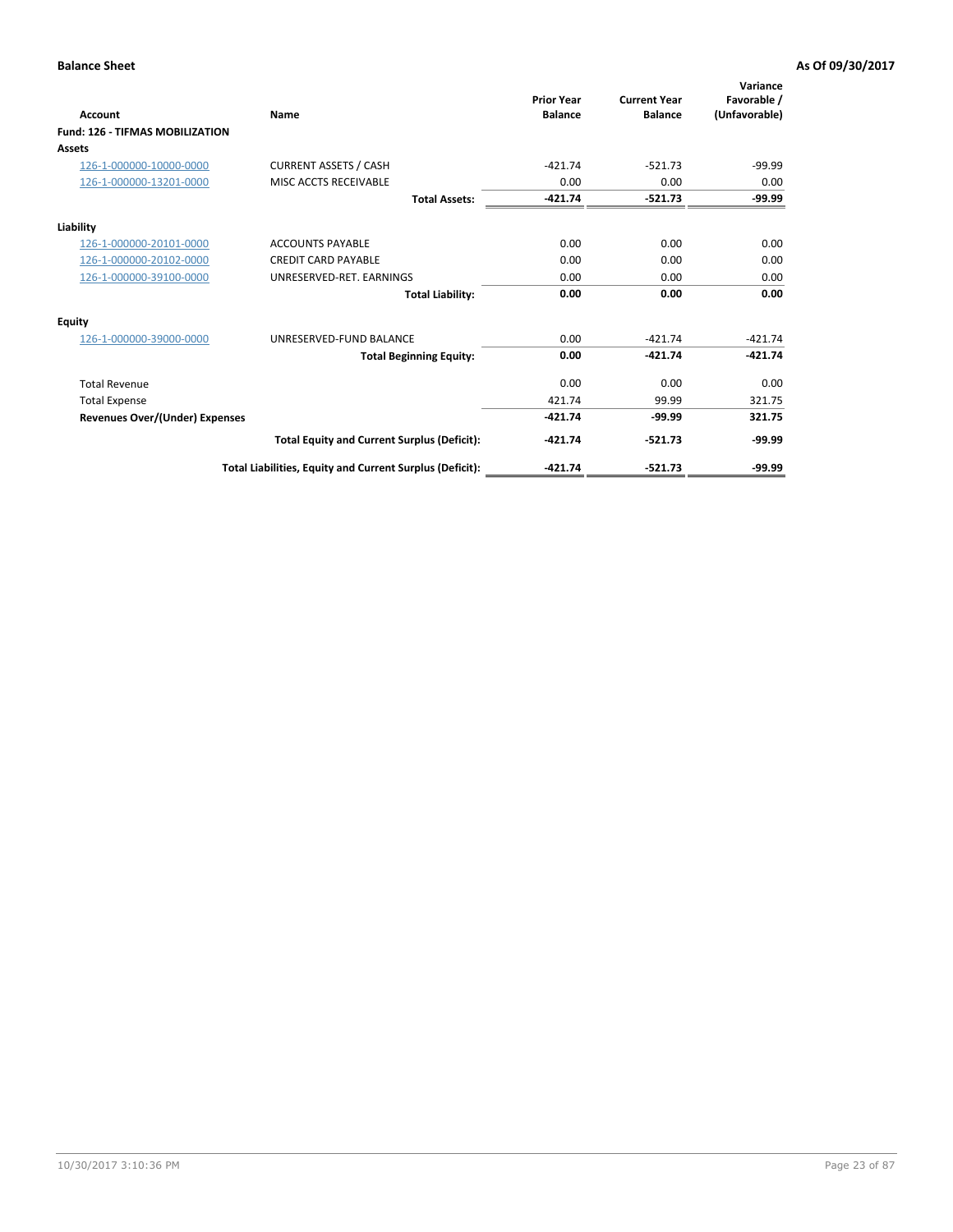| Account                               | Name                                                     | <b>Prior Year</b><br><b>Balance</b> | <b>Current Year</b><br><b>Balance</b> | Variance<br>Favorable /<br>(Unfavorable) |
|---------------------------------------|----------------------------------------------------------|-------------------------------------|---------------------------------------|------------------------------------------|
| Fund: 127 - FIRE GRANT                |                                                          |                                     |                                       |                                          |
| Assets                                |                                                          |                                     |                                       |                                          |
| 127-1-000000-10000-0000               | <b>CURRENT ASSETS / CASH</b>                             | 0.00                                | 0.00                                  | 0.00                                     |
| 127-1-000000-13201-0000               | MISC ACCTS RECEIVABLE                                    | 0.00                                | 0.00                                  | 0.00                                     |
|                                       | <b>Total Assets:</b>                                     | 0.00                                | 0.00                                  | 0.00                                     |
| Liability                             |                                                          |                                     |                                       |                                          |
| 127-1-000000-20101-0000               | <b>ACCOUNTS PAYABLE</b>                                  | 0.00                                | 0.00                                  | 0.00                                     |
|                                       | <b>Total Liability:</b>                                  | 0.00                                | 0.00                                  | 0.00                                     |
| <b>Equity</b>                         |                                                          |                                     |                                       |                                          |
| 127-1-000000-39000-0000               | UNRESERVED-FUND BALANCE                                  | 0.00                                | 0.00                                  | 0.00                                     |
|                                       | <b>Total Beginning Equity:</b>                           | 0.00                                | 0.00                                  | 0.00                                     |
| <b>Total Revenue</b>                  |                                                          | 0.00                                | 0.00                                  | 0.00                                     |
| <b>Total Expense</b>                  |                                                          | 0.00                                | 0.00                                  | 0.00                                     |
| <b>Revenues Over/(Under) Expenses</b> |                                                          | 0.00                                | 0.00                                  | 0.00                                     |
|                                       | <b>Total Equity and Current Surplus (Deficit):</b>       | 0.00                                | 0.00                                  | 0.00                                     |
|                                       | Total Liabilities, Equity and Current Surplus (Deficit): | 0.00                                | 0.00                                  | 0.00                                     |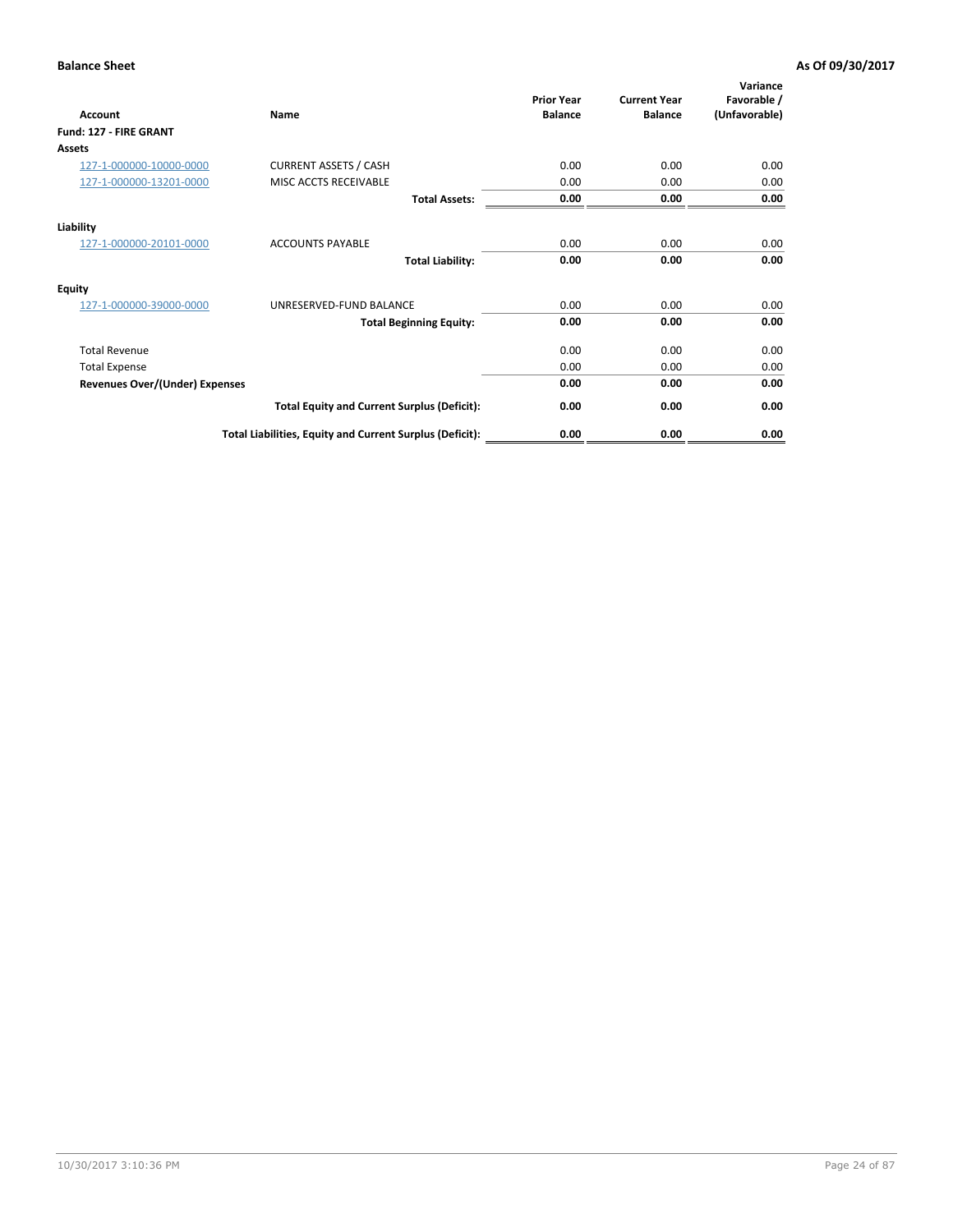| <b>Account</b>                 | Name                                                     | <b>Prior Year</b><br><b>Balance</b> | <b>Current Year</b><br><b>Balance</b> | Variance<br>Favorable /<br>(Unfavorable) |
|--------------------------------|----------------------------------------------------------|-------------------------------------|---------------------------------------|------------------------------------------|
| Fund: 140 - DEBT SERVICE FUND  |                                                          |                                     |                                       |                                          |
| Assets                         |                                                          |                                     |                                       |                                          |
| 140-1-000000-10000-0000        | <b>CURRENT ASSETS / CASH</b>                             | 597,202.64                          | 668,958.27                            | 71,755.63                                |
| 140-1-000000-12101-0000        | <b>BOND ISSUANCE COSTS</b>                               | 0.00                                | 0.00                                  | 0.00                                     |
| 140-1-000000-13101-0000        | TAX RECEIVABLE-CURRENT                                   | 28,151.71                           | 27,848.93                             | $-302.78$                                |
| 140-1-000000-13102-0000        | <b>TAXES REC-DELINQUENT</b>                              | 167,291.56                          | 169,240.86                            | 1,949.30                                 |
| 140-1-000000-13103-0000        | ALLOW FOR UNCOLLECT TAXES                                | $-126,663.48$                       | $-45,509.29$                          | 81,154.19                                |
| 140-1-000000-13203-0000        | NON-CURRENT ASSETS / PREPAYMENTS                         | 0.00                                | 0.00                                  | 0.00                                     |
| 140-1-000000-13205-0000        | <b>INTEREST RECEIVABLE</b>                               | 0.00                                | 0.00                                  | 0.00                                     |
| 140-1-000000-13221-0000        | MISC A/R - PROPERTY TAXES                                | 1,268.36                            | 1,271.90                              | 3.54                                     |
|                                | <b>Total Assets:</b>                                     | 667,250.79                          | 821,810.67                            | 154,559.88                               |
| Liability                      |                                                          |                                     |                                       |                                          |
| 140-1-000000-20101-0000        | <b>ACCOUNTS PAYABLE</b>                                  | 19.17                               | 16.47                                 | 2.70                                     |
| 140-1-000000-20102-0000        | <b>CREDIT CARD PAYABLE</b>                               | 0.00                                | 0.00                                  | 0.00                                     |
| 140-1-000000-20103-0000        | ACCRUED ACCOUNTS PAYABLE                                 | 0.00                                | 0.00                                  | 0.00                                     |
| 140-1-000000-20108-0000        | <b>MATURED BONDS PAYABLE</b>                             | 0.00                                | 0.00                                  | 0.00                                     |
| 140-1-000000-20111-0000        | MATURED INTEREST PAYABLE                                 | 0.00                                | 0.00                                  | 0.00                                     |
| 140-1-000000-20112-0000        | <b>ACCRUED INTEREST PAYABLE</b>                          | 0.00                                | 0.00                                  | 0.00                                     |
| 140-1-000000-20203-0000        | <b>DEFERRED TAX REVENUE</b>                              | 64,236.25                           | 147,036.96                            | $-82,800.71$                             |
| 140-1-000000-21001-0000        | <b>GENERAL FUND / GENERAL FUND</b>                       | 0.00                                | 0.00                                  | 0.00                                     |
| 140-1-000000-21040-0000        | DUE TO / GENERAL CIP FUND                                | 0.00                                | 0.00                                  | 0.00                                     |
| 140-1-000000-29300-0000        | <b>ENCUMBRANCE SUMMARY</b>                               | 0.00                                | 0.00                                  | 0.00                                     |
| 140-1-000000-29400-0000        | RESERVED ACCOUNT / ENCUMBRANCES                          | 0.00                                | 0.00                                  | 0.00                                     |
|                                | <b>Total Liability:</b>                                  | 64,255.42                           | 147,053.43                            | $-82,798.01$                             |
| Equity                         |                                                          |                                     |                                       |                                          |
| 140-1-000000-39000-0000        | UNRESERVED-FUND BALANCE                                  | 452,712.07                          | 602,995.37                            | 150,283.30                               |
|                                | <b>Total Beginning Equity:</b>                           | 452,712.07                          | 602,995.37                            | 150,283.30                               |
| <b>Total Revenue</b>           |                                                          | 6,155,028.49                        | 6,136,403.60                          | $-18,624.89$                             |
| <b>Total Expense</b>           |                                                          | 6,004,745.19                        | 6,064,641.73                          | $-59,896.54$                             |
| Revenues Over/(Under) Expenses |                                                          | 150,283.30                          | 71,761.87                             | $-78,521.43$                             |
|                                | <b>Total Equity and Current Surplus (Deficit):</b>       | 602.995.37                          | 674.757.24                            | 71.761.87                                |
|                                | Total Liabilities, Equity and Current Surplus (Deficit): | 667,250.79                          | 821,810.67                            | 154,559.88                               |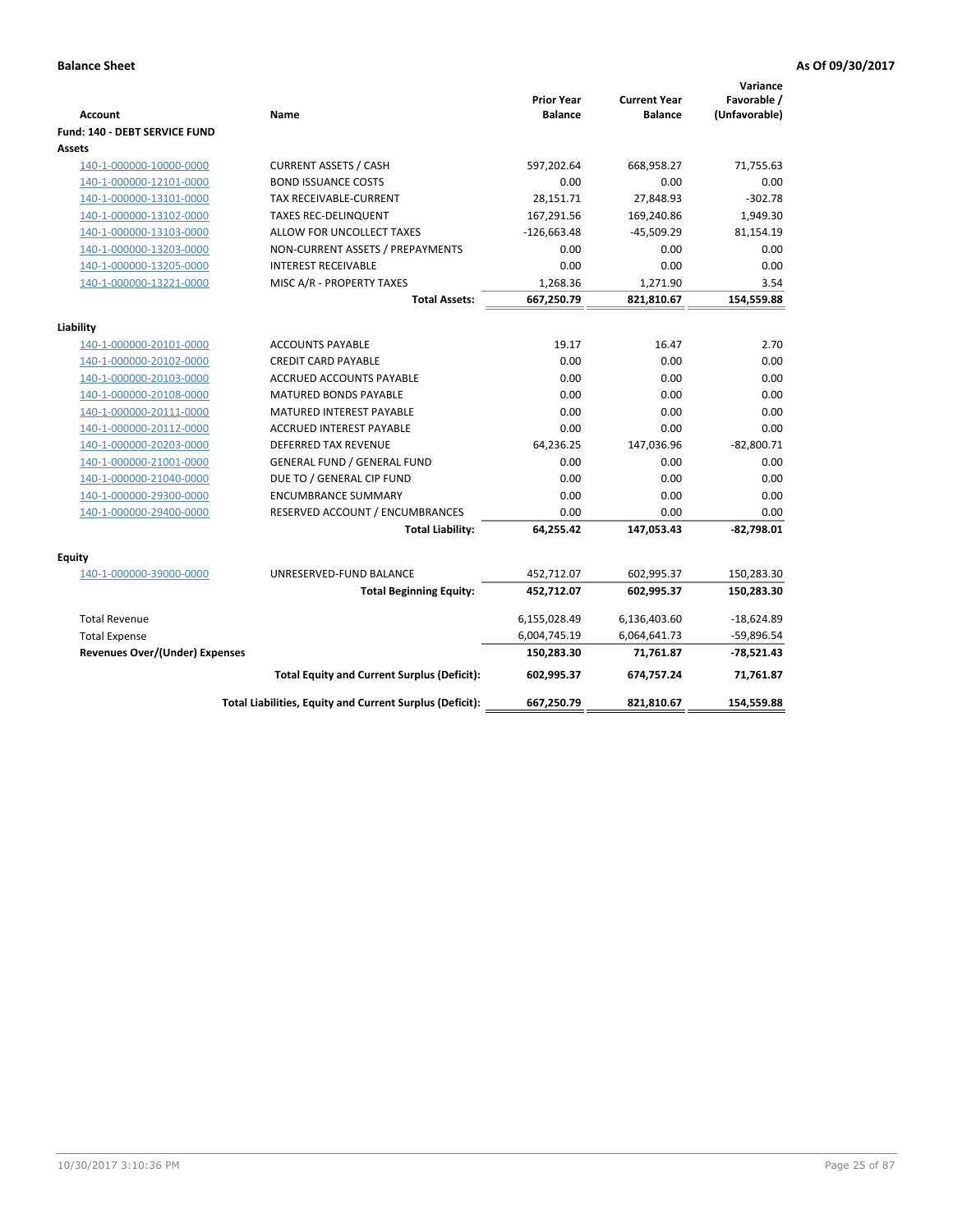|                                              |                                                          |                   |                     | Variance        |
|----------------------------------------------|----------------------------------------------------------|-------------------|---------------------|-----------------|
|                                              |                                                          | <b>Prior Year</b> | <b>Current Year</b> | Favorable /     |
| <b>Account</b>                               | Name                                                     | <b>Balance</b>    | <b>Balance</b>      | (Unfavorable)   |
| Fund: 160 - GENERAL CAPITAL IMPROVEMENT FUND |                                                          |                   |                     |                 |
| Assets                                       |                                                          |                   |                     |                 |
| 160-1-000000-10000-0000                      | <b>CURRENT ASSETS / CASH</b>                             | 2,860,287.73      | $-1,768,027.99$     | $-4,628,315.72$ |
| 160-1-000000-11402-0000                      | 2002 CO'S                                                | 283,564.47        | 244,670.31          | $-38,894.16$    |
| 160-1-000000-11514-0000                      | EXCHANGE BLDG - TX DAILY ACCOUNT 1157                    | 2,259,996.49      | 1,911,162.13        | -348,834.36     |
| 160-1-000000-11517-0000                      | <b>EXCHANGE BLDG - TX TERM</b>                           | 0.00              | 0.00                | 0.00            |
| 160-1-000000-11520-0000                      | <b>CERTIFICATES OF DEPOSIT</b>                           | 300,000.00        | 300,000.00          | 0.00            |
| 160-1-000000-11602-0000                      | 2001 CO                                                  | 87,961.76         | 0.00                | $-87,961.76$    |
| 160-1-000000-11603-0000                      | 2001-A CO'S                                              | 73,427.88         | 73,938.06           | 510.18          |
| 160-1-000000-13201-0000                      | MISC ACCTS RECEIVABLE                                    | 0.00              | 0.00                | 0.00            |
| 160-1-000000-13205-0000                      | <b>INTEREST RECEIVABLE</b>                               | 0.00              | 0.00                | 0.00            |
| 160-1-000000-14035-0000                      | DEBT SERVICE / DEBT SERVICE FUND                         | 0.00              | 0.00                | 0.00            |
|                                              | <b>Total Assets:</b>                                     | 5,865,238.33      | 761,742.51          | $-5,103,495.82$ |
| Liability                                    |                                                          |                   |                     |                 |
|                                              | <b>ACCOUNTS PAYABLE</b>                                  |                   |                     |                 |
| 160-1-000000-20101-0000                      |                                                          | 296,617.84        | 209,845.13          | 86,772.71       |
| 160-1-000000-20102-0000                      | <b>CREDIT CARD PAYABLE</b>                               | 0.00              | 0.00                | 0.00            |
| 160-1-000000-20103-0000                      | <b>ACCRUED ACCOUNTS PAYABLE</b>                          | 0.00              | 0.00                | 0.00            |
| 160-1-000000-20113-0000                      | <b>DEVELOPERS ESCROW</b>                                 | 0.00              | 0.00                | 0.00            |
| 160-1-000000-20139-0000                      | <b>RETAINAGES PAYABLE</b>                                | 31,971.58         | 190,834.35          | $-158,862.77$   |
| 160-1-000000-20902-0000                      | <b>DEFERRED GRANT REVENUE</b>                            | 0.00              | 0.00                | 0.00            |
| 160-1-000000-21001-0000                      | <b>GENERAL FUND / GENERAL FUND</b>                       | 0.00              | 0.00                | 0.00            |
| 160-1-000000-21035-0000                      | DEBT SERVICE / DUE TO DEBT SERVICE                       | 0.00              | 0.00                | 0.00            |
| 160-1-000000-21101-0000                      | ENTERPRISE / WTR/WWTR UTILITY FUND                       | 0.00              | 0.00                | 0.00            |
| 160-1-000000-29300-0000                      | <b>ENCUMBRANCE SUMMARY</b>                               | 0.00              | 0.00                | 0.00            |
| 160-1-000000-29400-0100                      | RESERVED ACCOUNT / ENCUMBRANCES                          | 0.00              | 0.00                | 0.00            |
|                                              | <b>Total Liability:</b>                                  | 328,589.42        | 400,679.48          | -72,090.06      |
| <b>Equity</b>                                |                                                          |                   |                     |                 |
| 160-1-000000-39000-0000                      | UNRESERVED-FUND BALANCE                                  | 2,786,709.99      | 5,383,540.33        | 2,596,830.34    |
|                                              | <b>Total Beginning Equity:</b>                           | 2,786,709.99      | 5,383,540.33        | 2,596,830.34    |
|                                              |                                                          |                   |                     |                 |
| <b>Total Revenue</b>                         |                                                          | 5,039,316.27      | $-127,558.22$       | $-5,166,874.49$ |
| <b>Total Expense</b>                         |                                                          | 2,289,377.35      | 4,894,919.08        | $-2,605,541.73$ |
| <b>Revenues Over/(Under) Expenses</b>        |                                                          | 2,749,938.92      | -5,022,477.30       | $-7,772,416.22$ |
|                                              | <b>Total Equity and Current Surplus (Deficit):</b>       | 5,536,648.91      | 361,063.03          | $-5,175,585.88$ |
|                                              | Total Liabilities, Equity and Current Surplus (Deficit): | 5,865,238.33      | 761,742.51          | -5,103,495.82   |
|                                              |                                                          |                   |                     |                 |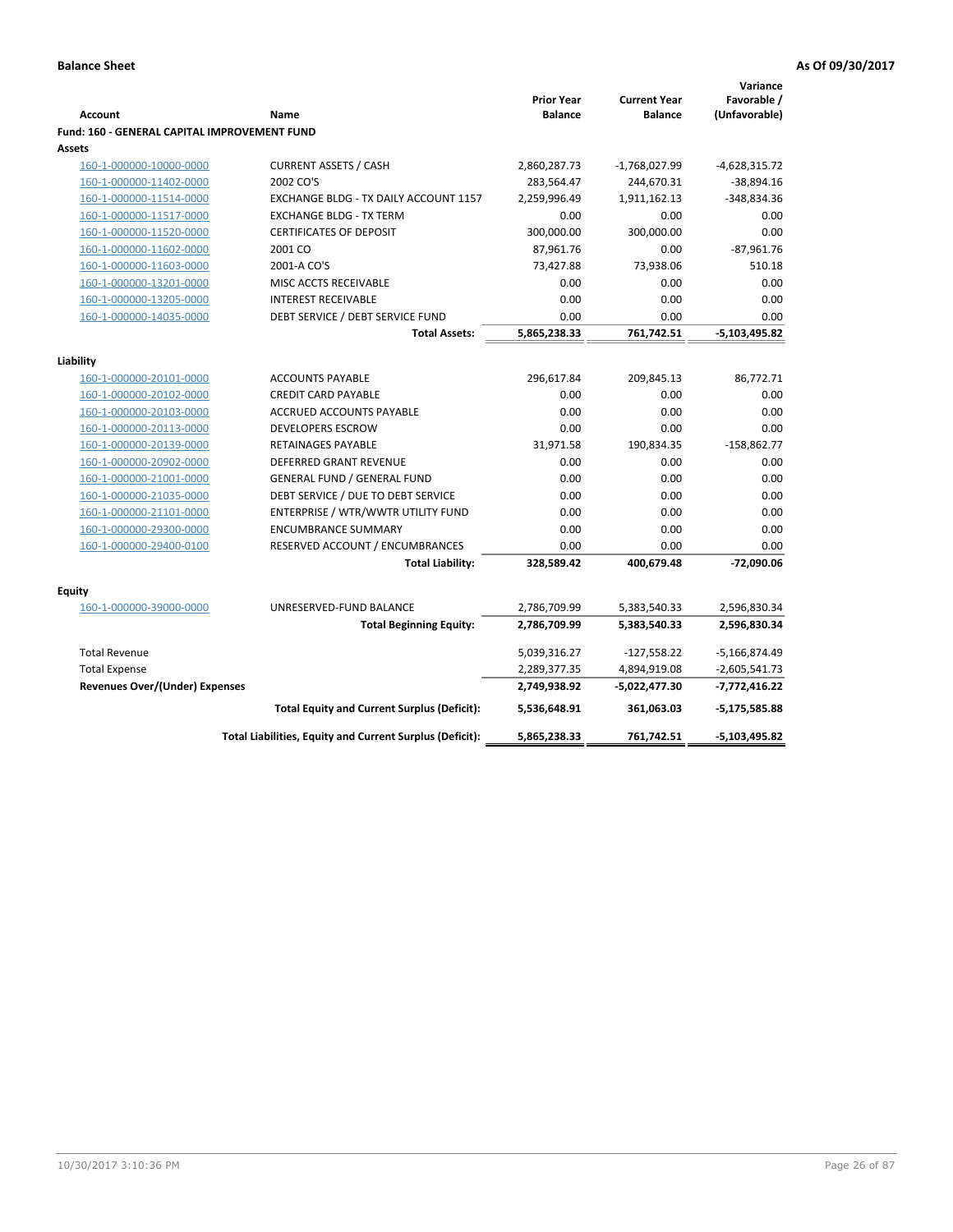| <b>Account</b>                       | Name                                                     | <b>Prior Year</b><br><b>Balance</b> | <b>Current Year</b><br><b>Balance</b> | Variance<br>Favorable /<br>(Unfavorable) |
|--------------------------------------|----------------------------------------------------------|-------------------------------------|---------------------------------------|------------------------------------------|
| Fund: 161 - STREET CONSTRUCTION FUND |                                                          |                                     |                                       |                                          |
| <b>Assets</b>                        |                                                          |                                     |                                       |                                          |
| 161-1-000000-10000-0000              | <b>CURRENT ASSETS / CASH</b>                             | 844,987.77                          | 846,120.00                            | 1,132.23                                 |
| 161-1-000000-11003-0000              | 2010 CO'S                                                | 0.00                                | 0.00                                  | 0.00                                     |
| 161-1-000000-13205-0000              | <b>INTEREST RECEIVABLE</b>                               | 0.00                                | 0.00                                  | 0.00                                     |
| 161-1-000000-14035-0000              | DEBT SERVICE / DEBT SERVICE FUND                         | 0.00                                | 0.00                                  | 0.00                                     |
|                                      | <b>Total Assets:</b>                                     | 844,987.77                          | 846,120.00                            | 1,132.23                                 |
| Liability                            |                                                          |                                     |                                       |                                          |
| 161-1-000000-20101-0000              | <b>ACCOUNTS PAYABLE</b>                                  | 3.92                                | 20.88                                 | $-16.96$                                 |
| 161-1-000000-20102-0000              | <b>CREDIT CARD PAYABLE</b>                               | 0.00                                | 0.00                                  | 0.00                                     |
| 161-1-000000-20103-0000              | <b>ACCRUED ACCOUNTS PAYABLE</b>                          | 0.00                                | 0.00                                  | 0.00                                     |
| 161-1-000000-20139-0000              | <b>RETAINAGES PAYABLE</b>                                | 0.00                                | 0.00                                  | 0.00                                     |
| 161-1-000000-21001-0000              | <b>GENERAL FUND / GENERAL FUND</b>                       | 0.00                                | 0.00                                  | 0.00                                     |
| 161-1-000000-21035-0000              | DEBT SERVICE / DUE TO DEBT SERVICE                       | 0.00                                | 0.00                                  | 0.00                                     |
| 161-1-000000-29300-0000              | <b>ENCUMBRANCE SUMMARY</b>                               | 0.00                                | 0.00                                  | 0.00                                     |
| 161-1-000000-29400-0100              | RESERVED ACCOUNT / ENCUMBRANCES                          | 0.00                                | 0.00                                  | 0.00                                     |
|                                      | <b>Total Liability:</b>                                  | 3.92                                | 20.88                                 | $-16.96$                                 |
| <b>Equity</b>                        |                                                          |                                     |                                       |                                          |
| 161-1-000000-39000-0000              | UNRESERVED-FUND BALANCE                                  | 840,690.20                          | 844,983.85                            | 4,293.65                                 |
|                                      | <b>Total Beginning Equity:</b>                           | 840,690.20                          | 844,983.85                            | 4,293.65                                 |
| <b>Total Revenue</b>                 |                                                          | 4,297.57                            | 1,494.05                              | $-2,803.52$                              |
| <b>Total Expense</b>                 |                                                          | 3.92                                | 378.78                                | $-374.86$                                |
| Revenues Over/(Under) Expenses       |                                                          | 4,293.65                            | 1,115.27                              | $-3,178.38$                              |
|                                      | <b>Total Equity and Current Surplus (Deficit):</b>       | 844,983.85                          | 846,099.12                            | 1,115.27                                 |
|                                      | Total Liabilities, Equity and Current Surplus (Deficit): | 844,987.77                          | 846,120.00                            | 1,132.23                                 |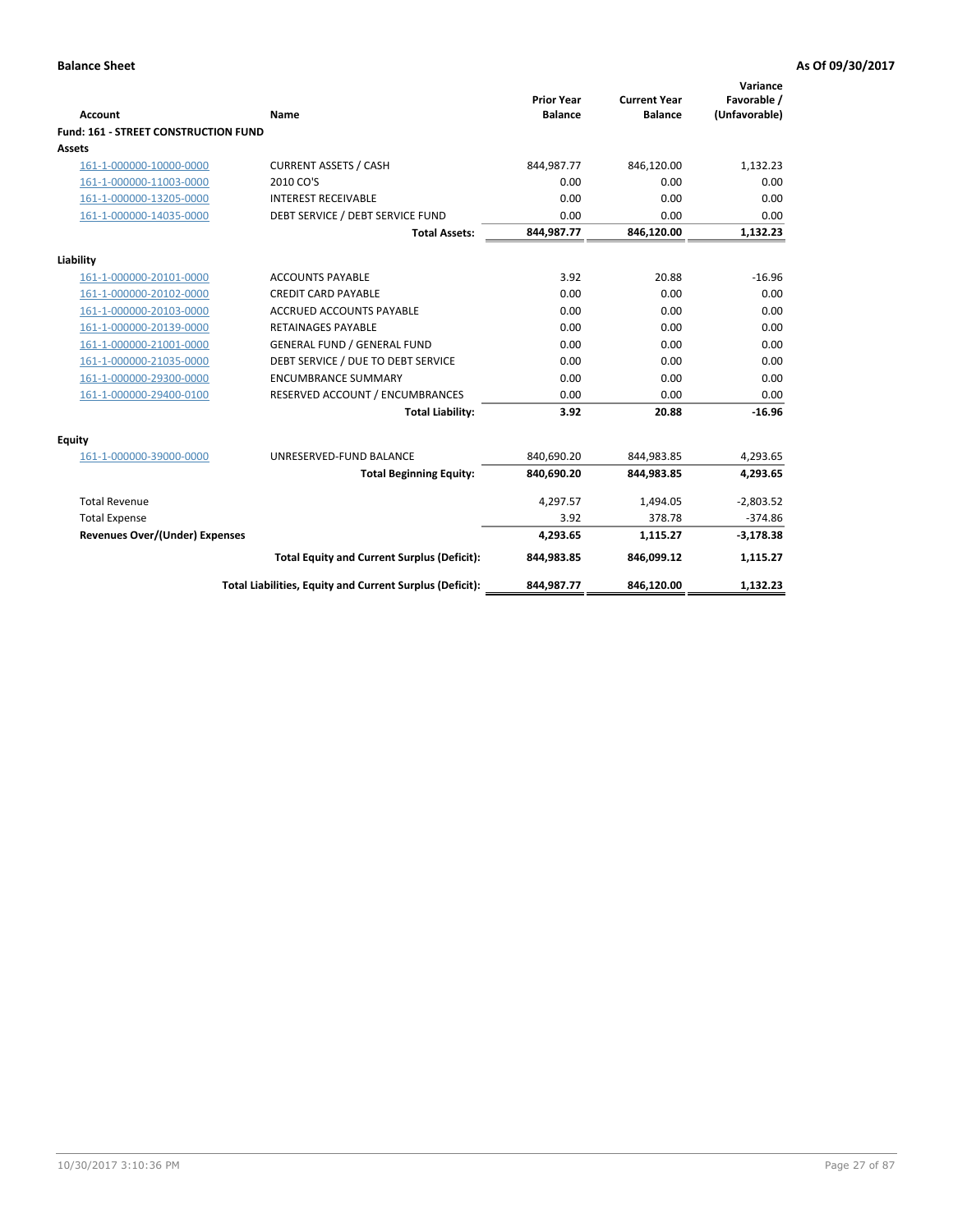| Account                                         | Name                                                     | <b>Prior Year</b><br><b>Balance</b> | <b>Current Year</b><br><b>Balance</b> | Variance<br>Favorable /<br>(Unfavorable) |
|-------------------------------------------------|----------------------------------------------------------|-------------------------------------|---------------------------------------|------------------------------------------|
| <b>Fund: 162 - GRAHAM PARK RENOVATIONS FUND</b> |                                                          |                                     |                                       |                                          |
| <b>Assets</b>                                   |                                                          |                                     |                                       |                                          |
| 162-1-000000-10000-0000                         | <b>CURRENT ASSETS / CASH</b>                             | 0.00                                | 0.00                                  | 0.00                                     |
| 162-1-000000-13201-0000                         | MISC ACCTS RECEIVABLE                                    | 0.00                                | 0.00                                  | 0.00                                     |
|                                                 | <b>Total Assets:</b>                                     | 0.00                                | 0.00                                  | 0.00                                     |
| Liability                                       |                                                          |                                     |                                       |                                          |
| 162-1-000000-20101-0000                         | <b>ACCOUNTS PAYABLE</b>                                  | 0.00                                | 0.00                                  | 0.00                                     |
| 162-1-000000-20139-0000                         | <b>RETAINAGES PAYABLE</b>                                | 0.00                                | 0.00                                  | 0.00                                     |
| 162-1-000000-20202-0000                         | <b>DEFERRED REVENUE</b>                                  | 0.00                                | 0.00                                  | 0.00                                     |
| 162-1-000000-29300-0000                         | <b>ENCUMBRANCE SUMMARY</b>                               | 0.00                                | 0.00                                  | 0.00                                     |
| 162-1-000000-29400-0000                         | RESERVED ACCOUNT / ENCUMBRANCES                          | 0.00                                | 0.00                                  | 0.00                                     |
|                                                 | <b>Total Liability:</b>                                  | 0.00                                | 0.00                                  | 0.00                                     |
| Equity                                          |                                                          |                                     |                                       |                                          |
| 162-1-000000-39000-0000                         | UNRESERVED-FUND BALANCE                                  | 0.00                                | 0.00                                  | 0.00                                     |
|                                                 | <b>Total Beginning Equity:</b>                           | 0.00                                | 0.00                                  | 0.00                                     |
| <b>Total Revenue</b>                            |                                                          | 0.00                                | 0.00                                  | 0.00                                     |
| <b>Total Expense</b>                            |                                                          | 0.00                                | 0.00                                  | 0.00                                     |
| <b>Revenues Over/(Under) Expenses</b>           |                                                          | 0.00                                | 0.00                                  | 0.00                                     |
|                                                 | <b>Total Equity and Current Surplus (Deficit):</b>       | 0.00                                | 0.00                                  | 0.00                                     |
|                                                 | Total Liabilities, Equity and Current Surplus (Deficit): | 0.00                                | 0.00                                  | 0.00                                     |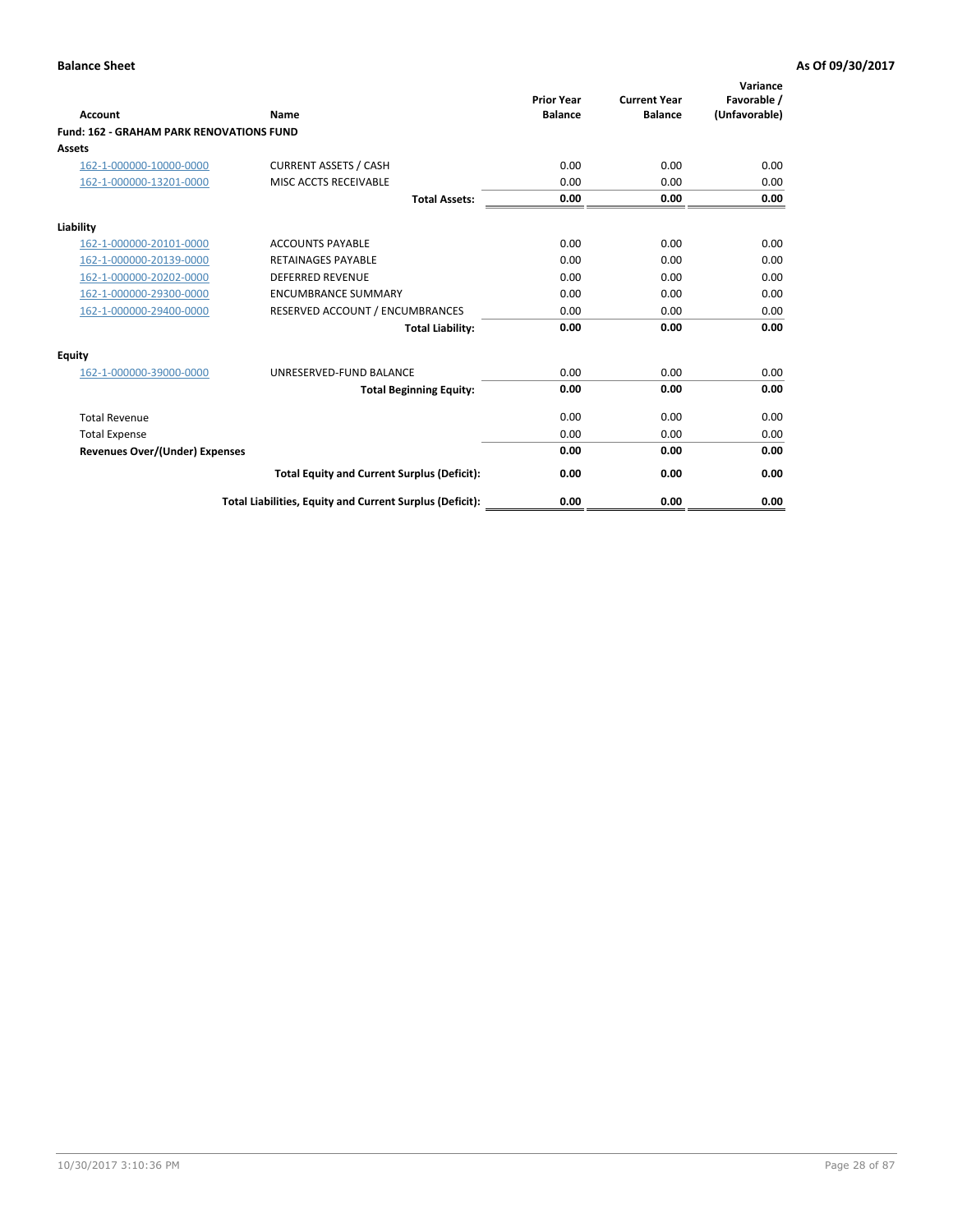| Account                               | Name                                                     | <b>Prior Year</b><br><b>Balance</b> | <b>Current Year</b><br><b>Balance</b> | Variance<br>Favorable /<br>(Unfavorable) |
|---------------------------------------|----------------------------------------------------------|-------------------------------------|---------------------------------------|------------------------------------------|
| Fund: 163 - SECO STIMULAS BLOCK GRANT |                                                          |                                     |                                       |                                          |
| <b>Assets</b>                         |                                                          |                                     |                                       |                                          |
| 163-1-000000-10000-0000               | <b>CURRENT ASSETS / CASH</b>                             | 0.00                                | 0.00                                  | 0.00                                     |
| 163-1-000000-13201-0000               | MISC ACCTS RECEIVABLE                                    | 0.00                                | 0.00                                  | 0.00                                     |
| 163-1-000000-13205-0000               | <b>INTEREST RECEIVABLE</b>                               | 0.00                                | 0.00                                  | 0.00                                     |
|                                       | <b>Total Assets:</b>                                     | 0.00                                | 0.00                                  | 0.00                                     |
| Liability                             |                                                          |                                     |                                       |                                          |
| 163-1-000000-20101-0000               | <b>ACCOUNTS PAYABLE</b>                                  | 0.00                                | 0.00                                  | 0.00                                     |
| 163-1-000000-20102-0000               | <b>CREDIT CARD PAYABLE</b>                               | 0.00                                | 0.00                                  | 0.00                                     |
| 163-1-000000-20103-0000               | <b>ACCRUED ACCOUNTS PAYABLE</b>                          | 0.00                                | 0.00                                  | 0.00                                     |
| 163-1-000000-20139-0000               | <b>RETAINAGES PAYABLE</b>                                | 0.00                                | 0.00                                  | 0.00                                     |
| 163-1-000000-20902-0000               | DEFERRED GRANT REVENUE                                   | 0.00                                | 0.00                                  | 0.00                                     |
| 163-1-000000-29300-0000               | <b>ENCUMBRANCE SUMMARY</b>                               | 0.00                                | 0.00                                  | 0.00                                     |
| 163-1-000000-29400-0100               | RESERVED ACCOUNT / ENCUMBRANCES                          | 0.00                                | 0.00                                  | 0.00                                     |
|                                       | <b>Total Liability:</b>                                  | 0.00                                | 0.00                                  | 0.00                                     |
| <b>Equity</b>                         |                                                          |                                     |                                       |                                          |
| 163-1-000000-39000-0000               | UNRESERVED-FUND BALANCE                                  | 0.00                                | 0.00                                  | 0.00                                     |
|                                       | <b>Total Beginning Equity:</b>                           | 0.00                                | 0.00                                  | 0.00                                     |
| <b>Total Revenue</b>                  |                                                          | 0.00                                | 0.00                                  | 0.00                                     |
| <b>Total Expense</b>                  |                                                          | 0.00                                | 0.00                                  | 0.00                                     |
| <b>Revenues Over/(Under) Expenses</b> |                                                          | 0.00                                | 0.00                                  | 0.00                                     |
|                                       | <b>Total Equity and Current Surplus (Deficit):</b>       | 0.00                                | 0.00                                  | 0.00                                     |
|                                       | Total Liabilities, Equity and Current Surplus (Deficit): | 0.00                                | 0.00                                  | 0.00                                     |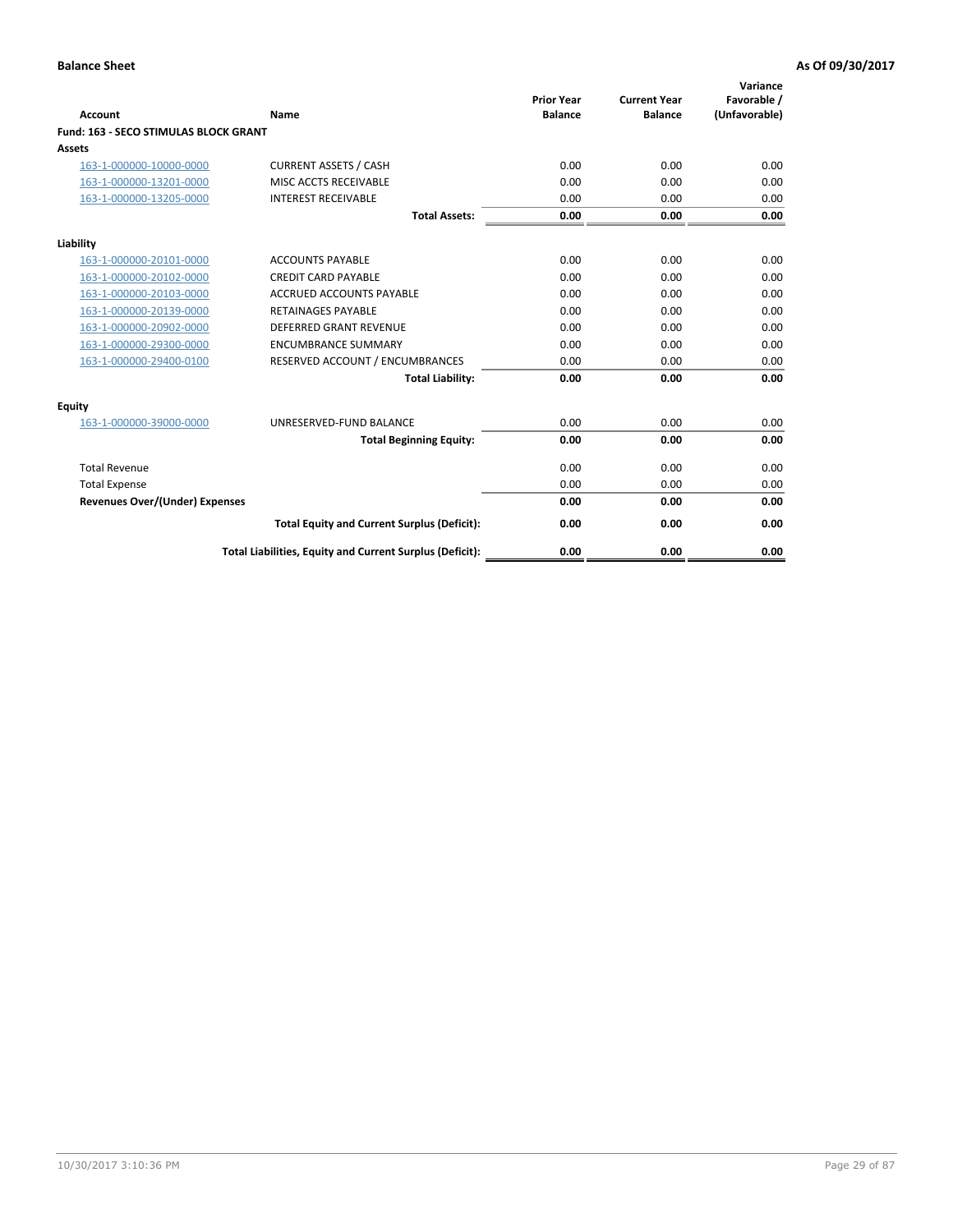| <b>Account</b>                        | <b>Name</b>                                              | <b>Prior Year</b><br><b>Balance</b> | <b>Current Year</b><br><b>Balance</b> | Variance<br>Favorable /<br>(Unfavorable) |
|---------------------------------------|----------------------------------------------------------|-------------------------------------|---------------------------------------|------------------------------------------|
| Fund: 164 - 2013 CO CAPITAL FUND      |                                                          |                                     |                                       |                                          |
| Assets                                |                                                          |                                     |                                       |                                          |
| 164-1-000000-10000-0000               | <b>CURRENT ASSETS / CASH</b>                             | 0.00                                | 31,657.88                             | 31,657.88                                |
| 164-1-000000-11508-0000               | 2013 CO'S PROJ CONST                                     | 28,776.55                           | 1,985.66                              | $-26,790.89$                             |
| 164-1-000000-11509-0000               | 2013 CO'S DEBT SERVICE                                   | 4,724.81                            | 0.00                                  | $-4,724.81$                              |
| 164-1-000000-13205-0000               | <b>INTEREST RECEIVABLE</b>                               | 0.00                                | 0.00                                  | 0.00                                     |
| 164-1-000000-14035-0000               | DEBT SERVICE / DEBT SERVICE FUND                         | 0.00                                | 0.00                                  | 0.00                                     |
|                                       | <b>Total Assets:</b>                                     | 33,501.36                           | 33,643.54                             | 142.18                                   |
| Liability                             |                                                          |                                     |                                       |                                          |
| 164-1-000000-20101-0000               | <b>ACCOUNTS PAYABLE</b>                                  | 0.00                                | 0.78                                  | $-0.78$                                  |
| 164-1-000000-20102-0000               | <b>CREDIT CARD PAYABLE</b>                               | 0.00                                | 0.00                                  | 0.00                                     |
| 164-1-000000-20103-0000               | <b>ACCRUED ACCOUNTS PAYABLE</b>                          | 0.00                                | 0.00                                  | 0.00                                     |
| 164-1-000000-20139-0000               | <b>RETAINAGES PAYABLE</b>                                | 0.00                                | 0.00                                  | 0.00                                     |
| 164-1-000000-21001-0000               | <b>GENERAL FUND / GENERAL FUND</b>                       | 0.00                                | 0.00                                  | 0.00                                     |
| 164-1-000000-21035-0000               | DEBT SERVICE / DUE TO DEBT SERVICE                       | 0.00                                | 0.00                                  | 0.00                                     |
| 164-1-000000-29300-0000               | <b>ENCUMBRANCE SUMMARY</b>                               | 0.00                                | 0.00                                  | 0.00                                     |
| 164-1-000000-29400-0100               | RESERVED ACCOUNT / ENCUMBRANCES                          | 0.00                                | 0.00                                  | 0.00                                     |
|                                       | <b>Total Liability:</b>                                  | 0.00                                | 0.78                                  | $-0.78$                                  |
| Equity                                |                                                          |                                     |                                       |                                          |
| 164-1-000000-39000-0000               | UNRESERVED-FUND BALANCE                                  | 33,379.24                           | 33,501.36                             | 122.12                                   |
|                                       | <b>Total Beginning Equity:</b>                           | 33,379.24                           | 33,501.36                             | 122.12                                   |
| <b>Total Revenue</b>                  |                                                          | 122.12                              | 148.62                                | 26.50                                    |
| <b>Total Expense</b>                  |                                                          | 0.00                                | 7.22                                  | $-7.22$                                  |
| <b>Revenues Over/(Under) Expenses</b> |                                                          | 122.12                              | 141.40                                | 19.28                                    |
|                                       | <b>Total Equity and Current Surplus (Deficit):</b>       | 33,501.36                           | 33,642.76                             | 141.40                                   |
|                                       | Total Liabilities, Equity and Current Surplus (Deficit): | 33,501.36                           | 33,643.54                             | 142.18                                   |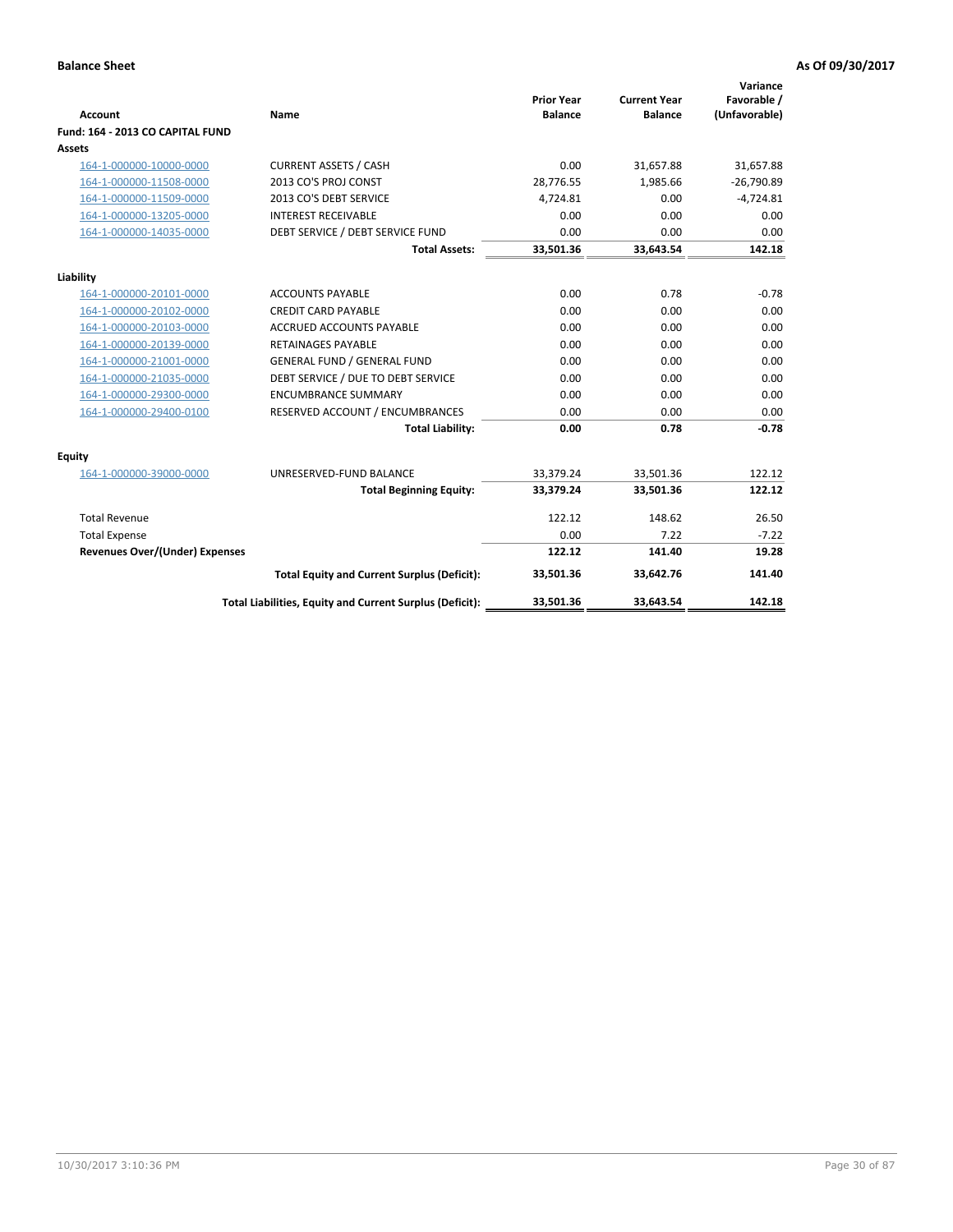| <b>Account</b>                        | Name                                                     | <b>Prior Year</b><br><b>Balance</b> | <b>Current Year</b><br><b>Balance</b> | Variance<br>Favorable /<br>(Unfavorable) |
|---------------------------------------|----------------------------------------------------------|-------------------------------------|---------------------------------------|------------------------------------------|
| Fund: 165 - 2014 GO FUND              |                                                          |                                     |                                       |                                          |
| Assets                                |                                                          |                                     |                                       |                                          |
| 165-1-000000-10000-0000               | <b>CURRENT ASSETS / CASH</b>                             | $-230,962.73$                       | $-1,996,260.63$                       | $-1,765,297.90$                          |
| 165-1-000000-11003-0000               | 2010 CO'S                                                | 0.00                                | 0.00                                  | 0.00                                     |
| 165-1-000000-11202-0000               | 2014 GO STREET BONDS                                     | 0.00                                | 0.00                                  | 0.00                                     |
| 165-1-000000-11511-0000               | <b>2015 GO PROJECT CONSTRUCTION</b>                      | 2,077.26                            | 2,751,757.03                          | 2,749,679.77                             |
| 165-1-000000-11520-0000               | <b>CERTIFICATES OF DEPOSIT</b>                           | 0.00                                | 0.00                                  | 0.00                                     |
| 165-1-000000-11530-0000               | <b>TexasTERM CP</b>                                      | 5,000,000.00                        | 0.00                                  | $-5,000,000.00$                          |
| 165-1-000000-13201-0000               | MISC ACCTS RECEIVABLE                                    | 0.00                                | 0.00                                  | 0.00                                     |
| 165-1-000000-13205-0000               | <b>INTEREST RECEIVABLE</b>                               | 0.00                                | 0.00                                  | 0.00                                     |
| 165-1-000000-14035-0000               | DEBT SERVICE / DEBT SERVICE FUND                         | 0.00                                | 0.00                                  | 0.00                                     |
|                                       | <b>Total Assets:</b>                                     | 4,771,114.53                        | 755,496.40                            | $-4,015,618.13$                          |
| Liability                             |                                                          |                                     |                                       |                                          |
|                                       |                                                          | 728,213.79                          |                                       | 728,213.79                               |
| 165-1-000000-20101-0000               | <b>ACCOUNTS PAYABLE</b>                                  | 0.00                                | 0.00<br>0.00                          | 0.00                                     |
| 165-1-000000-20102-0000               | <b>CREDIT CARD PAYABLE</b>                               | 0.00                                |                                       | 0.00                                     |
| 165-1-000000-20103-0000               | <b>ACCRUED ACCOUNTS PAYABLE</b>                          |                                     | 0.00                                  |                                          |
| 165-1-000000-20139-0000               | RETAINAGES PAYABLE                                       | 195,998.50                          | 0.03                                  | 195,998.47                               |
| 165-1-000000-21001-0000               | <b>GENERAL FUND / GENERAL FUND</b>                       | 0.00                                | 0.00                                  | 0.00                                     |
| 165-1-000000-21035-0000               | DEBT SERVICE / DUE TO DEBT SERVICE                       | 0.00                                | 0.00                                  | 0.00                                     |
| 165-1-000000-29300-0000               | <b>ENCUMBRANCE SUMMARY</b>                               | 0.00                                | 0.00                                  | 0.00                                     |
| 165-1-000000-29400-0100               | RESERVED ACCOUNT / ENCUMBRANCES                          | 0.00                                | 0.00                                  | 0.00                                     |
|                                       | <b>Total Liability:</b>                                  | 924,212.29                          | 0.03                                  | 924,212.26                               |
| <b>Equity</b>                         |                                                          |                                     |                                       |                                          |
| 165-1-000000-39000-0000               | UNRESERVED-FUND BALANCE                                  | 8,706,752.14                        | 3,846,902.24                          | -4,859,849.90                            |
|                                       | <b>Total Beginning Equity:</b>                           | 8,706,752.14                        | 3,846,902.24                          | -4,859,849.90                            |
| <b>Total Revenue</b>                  |                                                          | 50,826.23                           | 38,999.77                             | $-11,826.46$                             |
| <b>Total Expense</b>                  |                                                          | 4,910,676.13                        | 3,130,405.64                          | 1,780,270.49                             |
| <b>Revenues Over/(Under) Expenses</b> |                                                          | -4,859,849.90                       | $-3,091,405.87$                       | 1,768,444.03                             |
|                                       | <b>Total Equity and Current Surplus (Deficit):</b>       | 3,846,902.24                        | 755,496.37                            | $-3,091,405.87$                          |
|                                       | Total Liabilities, Equity and Current Surplus (Deficit): | 4,771,114.53                        | 755,496.40                            | $-4,015,618.13$                          |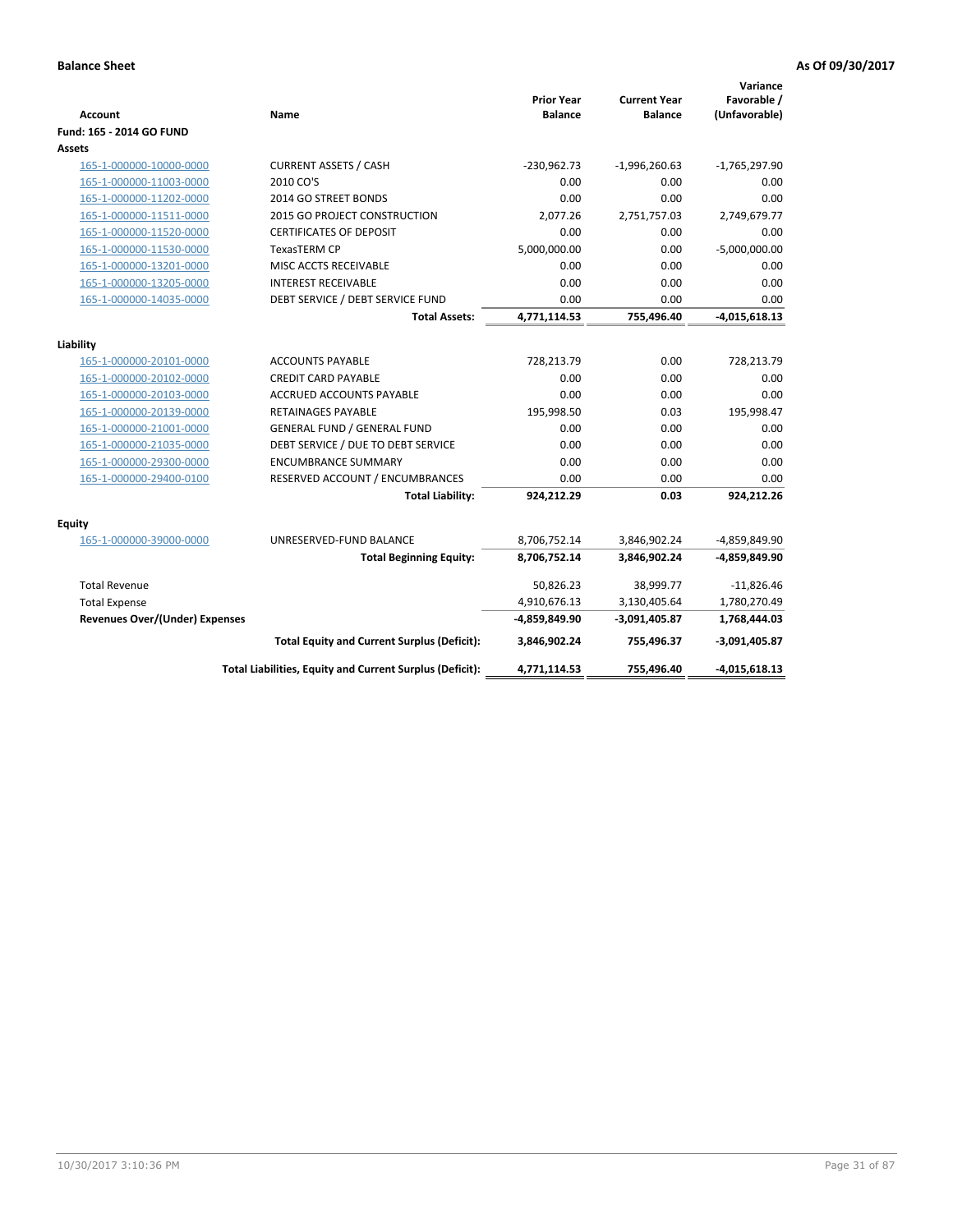|                                                       |                                                          |                                     |                                       | Variance                     |
|-------------------------------------------------------|----------------------------------------------------------|-------------------------------------|---------------------------------------|------------------------------|
| <b>Account</b>                                        | Name                                                     | <b>Prior Year</b><br><b>Balance</b> | <b>Current Year</b><br><b>Balance</b> | Favorable /<br>(Unfavorable) |
| Fund: 170 - LAW ENFORCEMENT GRANT - CAPITAL PURCHASES |                                                          |                                     |                                       |                              |
| Assets                                                |                                                          |                                     |                                       |                              |
| 170-1-000000-10000-0000                               | <b>CURRENT ASSETS / CASH</b>                             | 194.66                              | 194.66                                | 0.00                         |
| 170-1-000000-13201-0000                               | MISC ACCTS RECEIVABLE                                    | 0.00                                | 0.00                                  | 0.00                         |
|                                                       | <b>Total Assets:</b>                                     | 194.66                              | 194.66                                | 0.00                         |
| Liability                                             |                                                          |                                     |                                       |                              |
| 170-1-000000-20101-0000                               | <b>ACCOUNTS PAYABLE</b>                                  | 0.00                                | 0.00                                  | 0.00                         |
| 170-1-000000-20102-0000                               | <b>CREDIT CARD PAYABLE</b>                               | 0.00                                | 0.00                                  | 0.00                         |
| 170-1-000000-20103-0000                               | <b>ACCRUED ACCOUNTS PAYABLE</b>                          | 0.00                                | 0.00                                  | 0.00                         |
| 170-1-000000-20902-0000                               | DEFERRED GRANT REVENUE                                   | 0.00                                | 0.00                                  | 0.00                         |
| 170-1-000000-21001-0000                               | <b>GENERAL FUND / GENERAL FUND</b>                       | 0.00                                | 0.00                                  | 0.00                         |
| 170-1-000000-24004-0000                               | <b>INTEREST PAYABLE ON DEP</b>                           | 0.00                                | 0.00                                  | 0.00                         |
| 170-1-000000-29300-0000                               | <b>ENCUMBRANCE SUMMARY</b>                               | 0.00                                | 0.00                                  | 0.00                         |
| 170-1-000000-29400-0000                               | RESERVED ACCOUNT / ENCUMBRANCES                          | 0.00                                | 0.00                                  | 0.00                         |
|                                                       | <b>Total Liability:</b>                                  | 0.00                                | 0.00                                  | 0.00                         |
| <b>Equity</b>                                         |                                                          |                                     |                                       |                              |
| 170-1-000000-39000-0000                               | UNRESERVED-FUND BALANCE                                  | 194.66                              | 194.66                                | 0.00                         |
|                                                       | <b>Total Beginning Equity:</b>                           | 194.66                              | 194.66                                | 0.00                         |
| <b>Total Revenue</b>                                  |                                                          | 0.00                                | 30,000.00                             | 30,000.00                    |
| <b>Total Expense</b>                                  |                                                          | 0.00                                | 30,000.00                             | $-30,000.00$                 |
| Revenues Over/(Under) Expenses                        |                                                          | 0.00                                | 0.00                                  | 0.00                         |
|                                                       | <b>Total Equity and Current Surplus (Deficit):</b>       | 194.66                              | 194.66                                | 0.00                         |
|                                                       | Total Liabilities, Equity and Current Surplus (Deficit): | 194.66                              | 194.66                                | 0.00                         |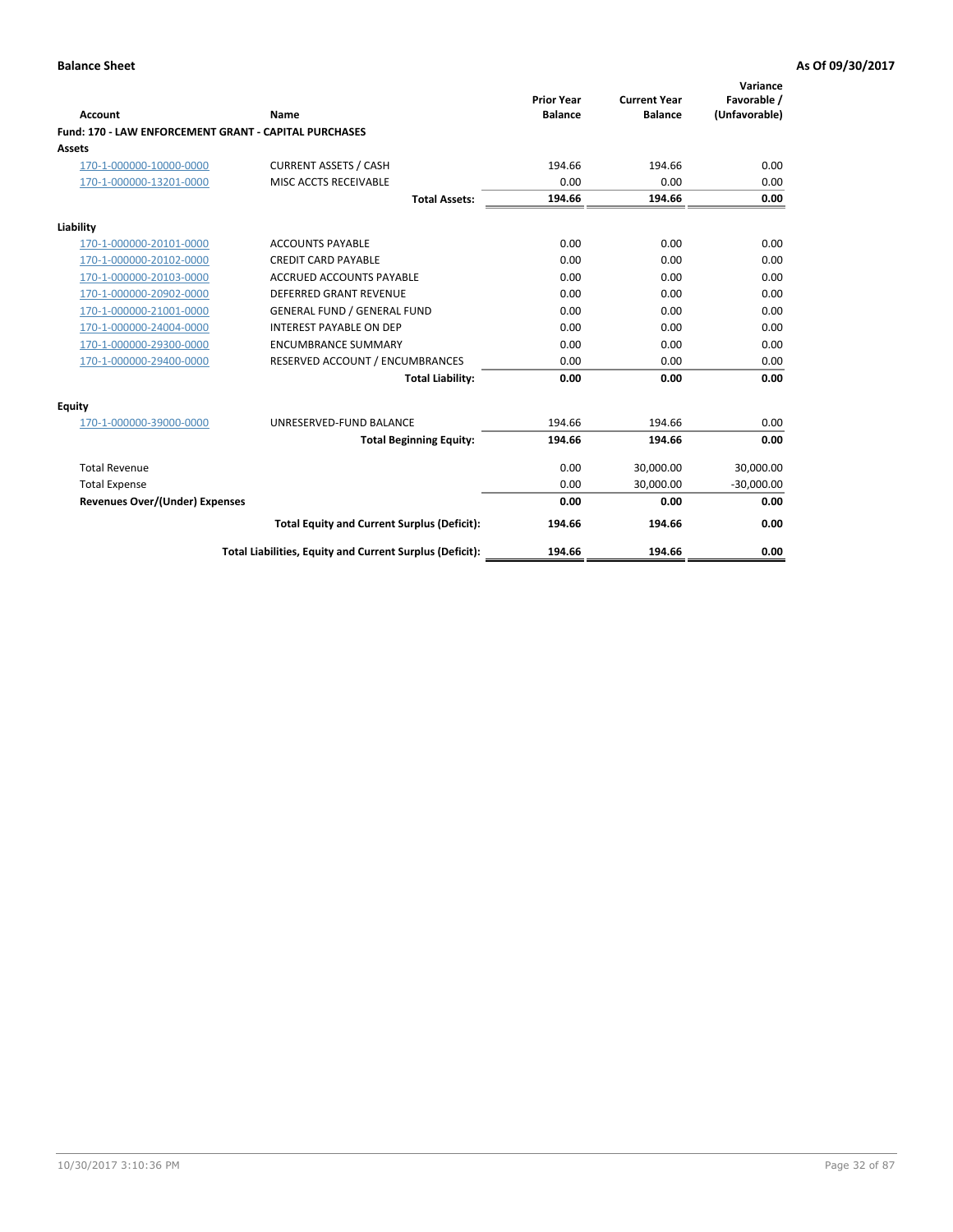| Account                                        | Name                                                     | <b>Prior Year</b><br><b>Balance</b> | <b>Current Year</b><br><b>Balance</b> | Variance<br>Favorable /<br>(Unfavorable) |
|------------------------------------------------|----------------------------------------------------------|-------------------------------------|---------------------------------------|------------------------------------------|
| <b>Fund: 171 - MAIN STREET SPECIAL REVENUE</b> |                                                          |                                     |                                       |                                          |
| Assets                                         |                                                          |                                     |                                       |                                          |
| 171-1-000000-10000-0000                        | <b>CURRENT ASSETS / CASH</b>                             | 37,308.28                           | 35,933.28                             | $-1,375.00$                              |
| 171-1-000000-13201-0000                        | MISC ACCTS RECEIVABLE                                    | 0.00                                | 0.00                                  | 0.00                                     |
| 171-1-000000-13205-0000                        | <b>INTEREST RECEIVABLE</b>                               | 0.00                                | 0.00                                  | 0.00                                     |
|                                                | <b>Total Assets:</b>                                     | 37,308.28                           | 35,933.28                             | $-1,375.00$                              |
| Liability                                      |                                                          |                                     |                                       |                                          |
| 171-1-000000-20101-0000                        | <b>ACCOUNTS PAYABLE</b>                                  | 0.00                                | 0.00                                  | 0.00                                     |
| 171-1-000000-20102-0000                        | <b>CREDIT CARD PAYABLE</b>                               | 0.00                                | 0.00                                  | 0.00                                     |
| 171-1-000000-20103-0000                        | <b>ACCRUED ACCOUNTS PAYABLE</b>                          | 0.00                                | 0.00                                  | 0.00                                     |
| 171-1-000000-20139-0000                        | <b>RETAINAGES PAYABLE</b>                                | 0.00                                | 0.00                                  | 0.00                                     |
| 171-1-000000-20902-0000                        | <b>DEFERRED GRANT REVENUE</b>                            | 0.00                                | 0.00                                  | 0.00                                     |
| 171-1-000000-29300-0000                        | <b>ENCUMBRANCE SUMMARY</b>                               | 0.00                                | 0.00                                  | 0.00                                     |
| 171-1-000000-29400-0100                        | RESERVED ACCOUNT / ENCUMBRANCES                          | 0.00                                | 0.00                                  | 0.00                                     |
|                                                | <b>Total Liability:</b>                                  | 0.00                                | 0.00                                  | 0.00                                     |
| <b>Equity</b>                                  |                                                          |                                     |                                       |                                          |
| 171-1-000000-39000-0000                        | UNRESERVED-FUND BALANCE                                  | 29,641.28                           | 37,308.28                             | 7,667.00                                 |
|                                                | <b>Total Beginning Equity:</b>                           | 29,641.28                           | 37,308.28                             | 7,667.00                                 |
| <b>Total Revenue</b>                           |                                                          | 25,000.00                           | 25,000.00                             | 0.00                                     |
| <b>Total Expense</b>                           |                                                          | 17,333.00                           | 26,375.00                             | $-9,042.00$                              |
| <b>Revenues Over/(Under) Expenses</b>          |                                                          | 7,667.00                            | $-1,375.00$                           | $-9,042.00$                              |
|                                                | <b>Total Equity and Current Surplus (Deficit):</b>       | 37,308.28                           | 35,933.28                             | $-1,375.00$                              |
|                                                | Total Liabilities, Equity and Current Surplus (Deficit): | 37,308.28                           | 35,933.28                             | $-1,375.00$                              |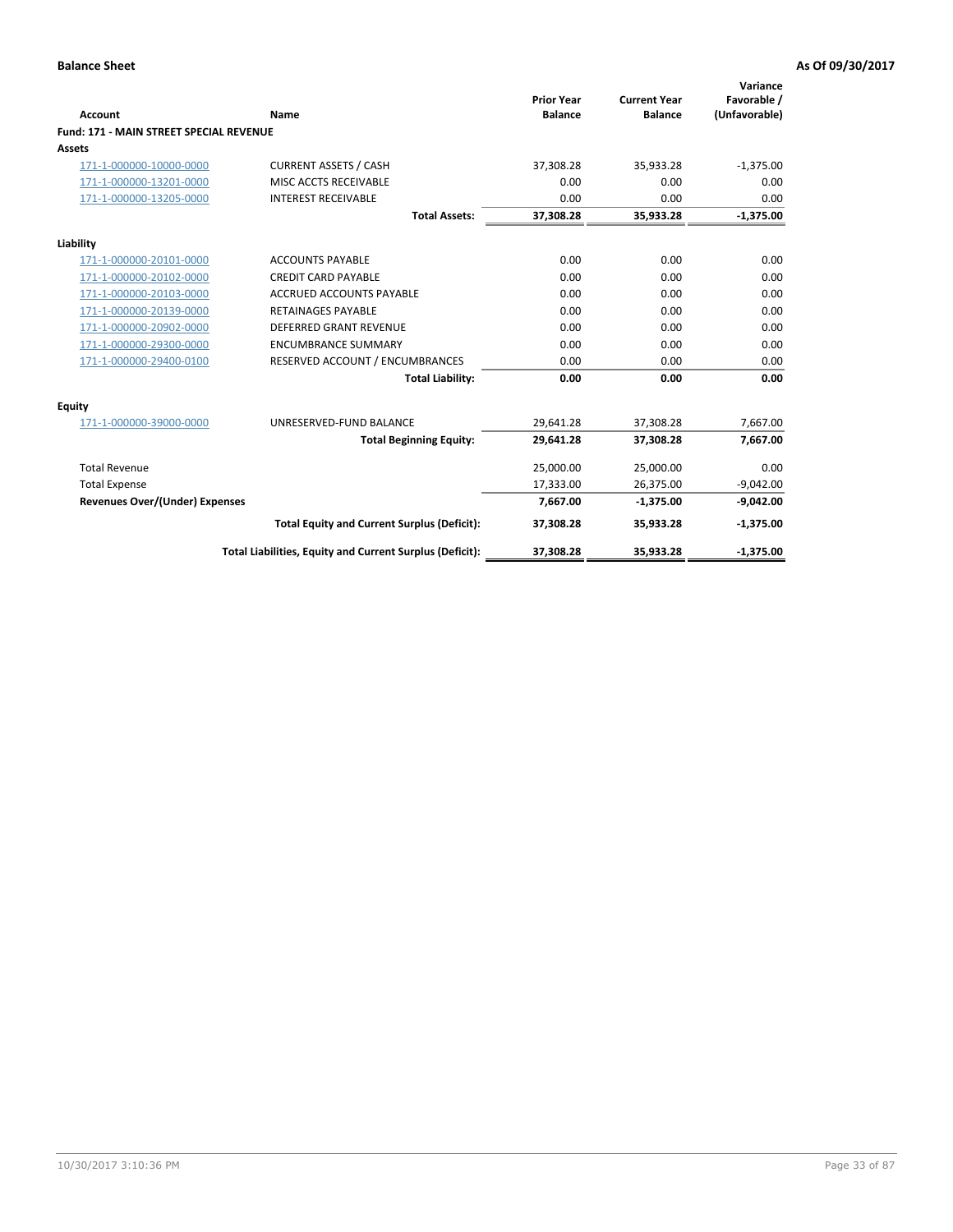|                                       |                                                          | <b>Prior Year</b> | <b>Current Year</b> | Variance<br>Favorable / |
|---------------------------------------|----------------------------------------------------------|-------------------|---------------------|-------------------------|
| <b>Account</b>                        | Name                                                     | <b>Balance</b>    | <b>Balance</b>      | (Unfavorable)           |
| <b>Fund: 172 - MINOR GRANTS FUND</b>  |                                                          |                   |                     |                         |
| <b>Assets</b>                         |                                                          |                   |                     |                         |
| 172-1-000000-10000-0000               | <b>CURRENT ASSETS / CASH</b>                             | 3,102.56          | 1,515.28            | $-1,587.28$             |
| 172-1-000000-13201-0000               | MISC ACCTS RECEIVABLE                                    | 0.00              | 0.00                | 0.00                    |
| 172-1-000000-13205-0000               | <b>INTEREST RECEIVABLE</b>                               | 0.00              | 0.00                | 0.00                    |
|                                       | <b>Total Assets:</b>                                     | 3,102.56          | 1,515.28            | $-1,587.28$             |
| Liability                             |                                                          |                   |                     |                         |
| 172-1-000000-20101-0000               | <b>ACCOUNTS PAYABLE</b>                                  | 140.25            | 0.00                | 140.25                  |
| 172-1-000000-20102-0000               | <b>CREDIT CARD PAYABLE</b>                               | 0.00              | 0.00                | 0.00                    |
| 172-1-000000-20103-0000               | <b>ACCRUED ACCOUNTS PAYABLE</b>                          | 0.00              | 0.00                | 0.00                    |
| 172-1-000000-20902-0000               | DEFERRED GRANT REVENUE                                   | 0.00              | 0.00                | 0.00                    |
| 172-1-000000-29300-0000               | <b>ENCUMBRANCE SUMMARY</b>                               | 0.00              | 0.00                | 0.00                    |
| 172-1-000000-29400-0000               | RESERVED ACCOUNT / ENCUMBRANCES                          | 0.00              | 0.00                | 0.00                    |
|                                       | <b>Total Liability:</b>                                  | 140.25            | 0.00                | 140.25                  |
| Equity                                |                                                          |                   |                     |                         |
| 172-1-000000-39000-0000               | UNRESERVED-FUND BALANCE                                  | 2,129.85          | 2,962.31            | 832.46                  |
|                                       | <b>Total Beginning Equity:</b>                           | 2,129.85          | 2,962.31            | 832.46                  |
| <b>Total Revenue</b>                  |                                                          | 18,666.83         | 51,219.92           | 32,553.09               |
| <b>Total Expense</b>                  |                                                          | 17,834.37         | 52,666.95           | $-34,832.58$            |
| <b>Revenues Over/(Under) Expenses</b> |                                                          | 832.46            | $-1,447.03$         | $-2,279.49$             |
|                                       | <b>Total Equity and Current Surplus (Deficit):</b>       | 2,962.31          | 1,515.28            | $-1,447.03$             |
|                                       | Total Liabilities, Equity and Current Surplus (Deficit): | 3,102.56          | 1,515.28            | $-1,587.28$             |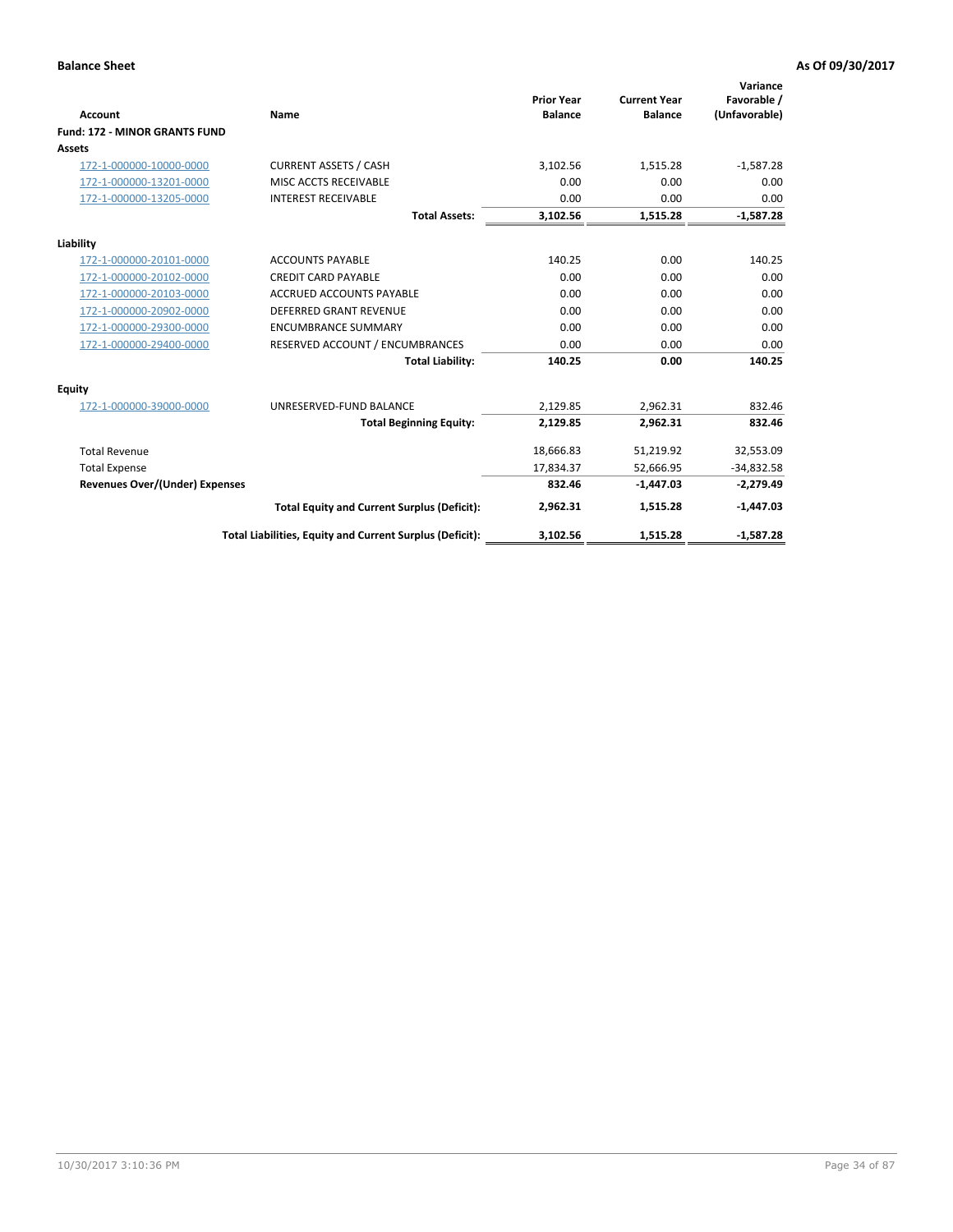| <b>Account</b>                         | <b>Name</b>                                              | <b>Prior Year</b><br><b>Balance</b> | <b>Current Year</b><br><b>Balance</b> | Variance<br>Favorable /<br>(Unfavorable) |
|----------------------------------------|----------------------------------------------------------|-------------------------------------|---------------------------------------|------------------------------------------|
| <b>Fund: 173 - FL YOUNG FOUNDATION</b> |                                                          |                                     |                                       |                                          |
| Assets                                 |                                                          |                                     |                                       |                                          |
| 173-1-000000-10000-0000                | <b>CURRENT ASSETS / CASH</b>                             | 0.00                                | 0.00                                  | 0.00                                     |
| 173-1-000000-13201-0000                | MISC ACCTS RECEIVABLE                                    | 0.00                                | 0.00                                  | 0.00                                     |
|                                        | <b>Total Assets:</b>                                     | 0.00                                | 0.00                                  | 0.00                                     |
| Liability                              |                                                          |                                     |                                       |                                          |
| 173-1-000000-20101-0000                | <b>ACCOUNTS PAYABLE</b>                                  | 0.00                                | 0.00                                  | 0.00                                     |
| 173-1-000000-20102-0000                | <b>CREDIT CARD PAYABLE</b>                               | 0.00                                | 0.00                                  | 0.00                                     |
| 173-1-000000-20902-0000                | <b>DEFERRED GRANT REVENUE</b>                            | 0.00                                | 0.00                                  | 0.00                                     |
| 173-1-000000-29300-0000                | <b>ENCUMBRANCE SUMMARY</b>                               | 0.00                                | 0.00                                  | 0.00                                     |
| 173-1-000000-29400-0000                | RESERVED ACCOUNT / ENCUMBRANCES                          | 0.00                                | 0.00                                  | 0.00                                     |
|                                        | <b>Total Liability:</b>                                  | 0.00                                | 0.00                                  | 0.00                                     |
| Equity                                 |                                                          |                                     |                                       |                                          |
| 173-1-000000-39000-0000                | UNRESERVED-FUND BALANCE                                  | 0.00                                | 0.00                                  | 0.00                                     |
|                                        | <b>Total Beginning Equity:</b>                           | 0.00                                | 0.00                                  | 0.00                                     |
| <b>Total Revenue</b>                   |                                                          | 0.00                                | 0.00                                  | 0.00                                     |
| <b>Total Expense</b>                   |                                                          | 0.00                                | 0.00                                  | 0.00                                     |
| <b>Revenues Over/(Under) Expenses</b>  |                                                          | 0.00                                | 0.00                                  | 0.00                                     |
|                                        | <b>Total Equity and Current Surplus (Deficit):</b>       | 0.00                                | 0.00                                  | 0.00                                     |
|                                        | Total Liabilities, Equity and Current Surplus (Deficit): | 0.00                                | 0.00                                  | 0.00                                     |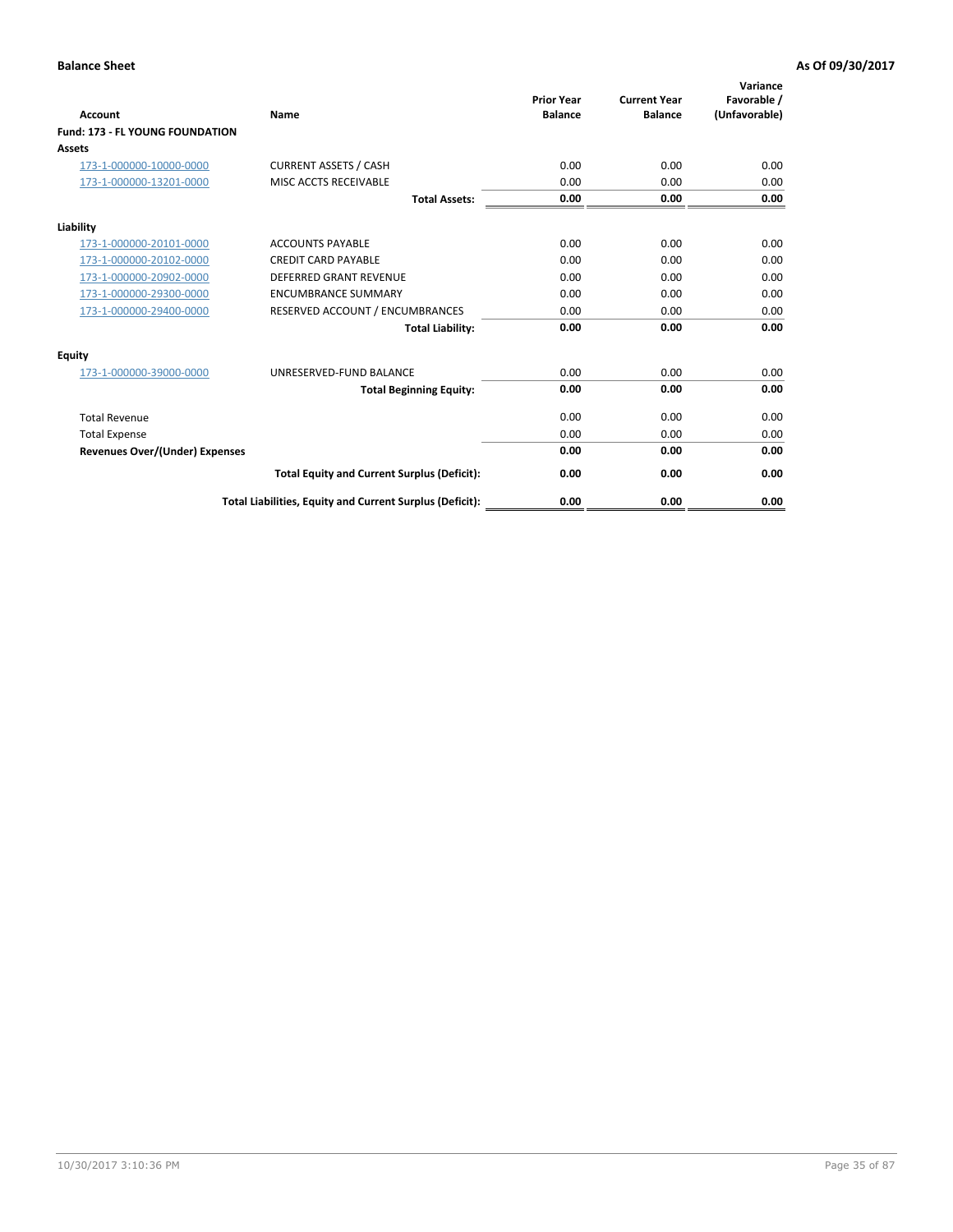|                                       |                                                          | <b>Prior Year</b> | <b>Current Year</b> | Variance<br>Favorable / |
|---------------------------------------|----------------------------------------------------------|-------------------|---------------------|-------------------------|
| <b>Account</b>                        | Name                                                     | <b>Balance</b>    | <b>Balance</b>      | (Unfavorable)           |
| Fund: 174 - FEMA GRANT                |                                                          |                   |                     |                         |
| <b>Assets</b>                         |                                                          |                   |                     |                         |
| 174-1-000000-10000-0000               | <b>CURRENT ASSETS / CASH</b>                             | 1.08              | 1.08                | 0.00                    |
| 174-1-000000-13201-0000               | MISC ACCTS RECEIVABLE                                    | 0.00              | 0.00                | 0.00                    |
| 174-1-000000-13205-0000               | <b>INTEREST RECEIVABLE</b>                               | 0.00              | 0.00                | 0.00                    |
|                                       | <b>Total Assets:</b>                                     | 1.08              | 1.08                | 0.00                    |
| Liability                             |                                                          |                   |                     |                         |
| 174-1-000000-20101-0000               | <b>ACCOUNTS PAYABLE</b>                                  | 0.00              | 0.00                | 0.00                    |
| 174-1-000000-20102-0000               | <b>CREDIT CARD PAYABLE</b>                               | 0.00              | 0.00                | 0.00                    |
| 174-1-000000-20103-0000               | ACCRUED ACCOUNTS PAYABLE                                 | 0.00              | 0.00                | 0.00                    |
| 174-1-000000-20902-0000               | <b>DEFERRED GRANT REVENUE</b>                            | 0.00              | 0.00                | 0.00                    |
| 174-1-000000-29300-0000               | <b>ENCUMBRANCE SUMMARY</b>                               | 0.00              | 0.00                | 0.00                    |
| 174-1-000000-29400-0000               | RESERVED ACCOUNT / ENCUMBRANCES                          | 0.00              | 0.00                | 0.00                    |
|                                       | <b>Total Liability:</b>                                  | 0.00              | 0.00                | 0.00                    |
| Equity                                |                                                          |                   |                     |                         |
| 174-1-000000-39000-0000               | UNRESERVED-FUND BALANCE                                  | 1.08              | 1.08                | 0.00                    |
|                                       | <b>Total Beginning Equity:</b>                           | 1.08              | 1.08                | 0.00                    |
| <b>Total Revenue</b>                  |                                                          | 0.00              | 182,810.00          | 182,810.00              |
| <b>Total Expense</b>                  |                                                          | 0.00              | 182,810.00          | $-182,810.00$           |
| <b>Revenues Over/(Under) Expenses</b> |                                                          | 0.00              | 0.00                | 0.00                    |
|                                       | <b>Total Equity and Current Surplus (Deficit):</b>       | 1.08              | 1.08                | 0.00                    |
|                                       | Total Liabilities, Equity and Current Surplus (Deficit): | 1.08              | 1.08                | 0.00                    |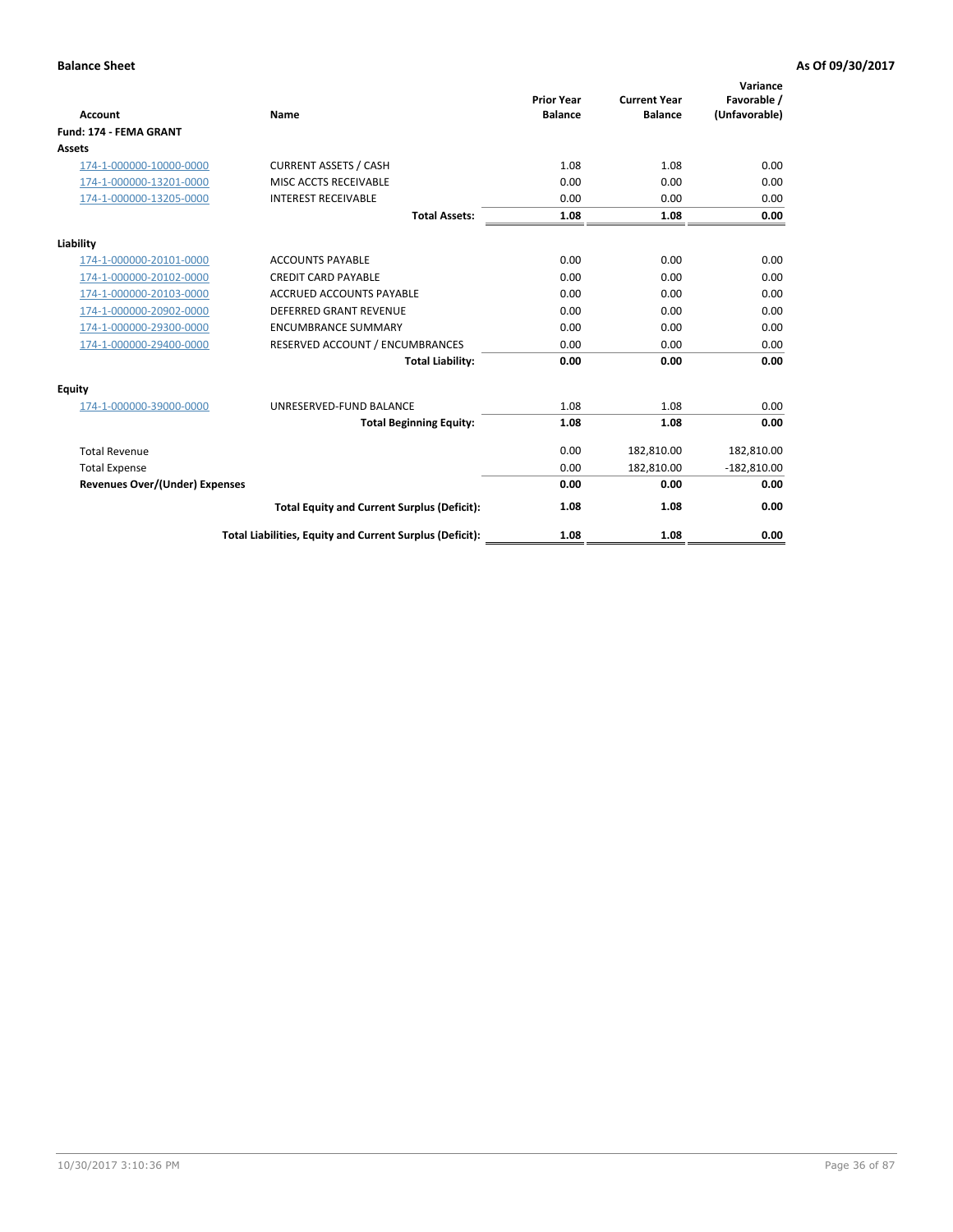| <b>Account</b>                             | Name                                                     | <b>Prior Year</b><br><b>Balance</b> | <b>Current Year</b><br><b>Balance</b> | Variance<br>Favorable /<br>(Unfavorable) |
|--------------------------------------------|----------------------------------------------------------|-------------------------------------|---------------------------------------|------------------------------------------|
| Fund: 175 - JUSTICE ASSISTANCE GRANT - JAG |                                                          |                                     |                                       |                                          |
| <b>Assets</b>                              |                                                          |                                     |                                       |                                          |
| 175-1-000000-10000-0000                    | <b>CURRENT ASSETS / CASH</b>                             | 30.65                               | 30.65                                 | 0.00                                     |
| 175-1-000000-13201-0000                    | MISC ACCTS RECEIVABLE                                    | 0.00                                | 0.00                                  | 0.00                                     |
|                                            | <b>Total Assets:</b>                                     | 30.65                               | 30.65                                 | 0.00                                     |
| Liability                                  |                                                          |                                     |                                       |                                          |
| 175-1-000000-20101-0000                    | <b>ACCOUNTS PAYABLE</b>                                  | 0.00                                | 0.00                                  | 0.00                                     |
| 175-1-000000-20102-0000                    | <b>CREDIT CARD PAYABLE</b>                               | 0.00                                | 0.00                                  | 0.00                                     |
| 175-1-000000-20902-0000                    | <b>DEFERRED GRANT REVENUE</b>                            | 0.00                                | 0.00                                  | 0.00                                     |
| 175-1-000000-29300-0000                    | <b>ENCUMBRANCE SUMMARY</b>                               | 0.00                                | 0.00                                  | 0.00                                     |
| 175-1-000000-29400-0000                    | RESERVED ACCOUNT / ENCUMBRANCES                          | 0.00                                | 0.00                                  | 0.00                                     |
|                                            | <b>Total Liability:</b>                                  | 0.00                                | 0.00                                  | 0.00                                     |
| Equity                                     |                                                          |                                     |                                       |                                          |
| 175-1-000000-39000-0000                    | UNRESERVED-FUND BALANCE                                  | 30.65                               | 30.65                                 | 0.00                                     |
|                                            | <b>Total Beginning Equity:</b>                           | 30.65                               | 30.65                                 | 0.00                                     |
| <b>Total Revenue</b>                       |                                                          | 7,432.80                            | 6,165.00                              | $-1,267.80$                              |
| <b>Total Expense</b>                       |                                                          | 7,432.80                            | 6,165.00                              | 1,267.80                                 |
| <b>Revenues Over/(Under) Expenses</b>      |                                                          | 0.00                                | 0.00                                  | 0.00                                     |
|                                            | <b>Total Equity and Current Surplus (Deficit):</b>       | 30.65                               | 30.65                                 | 0.00                                     |
|                                            | Total Liabilities, Equity and Current Surplus (Deficit): | 30.65                               | 30.65                                 | 0.00                                     |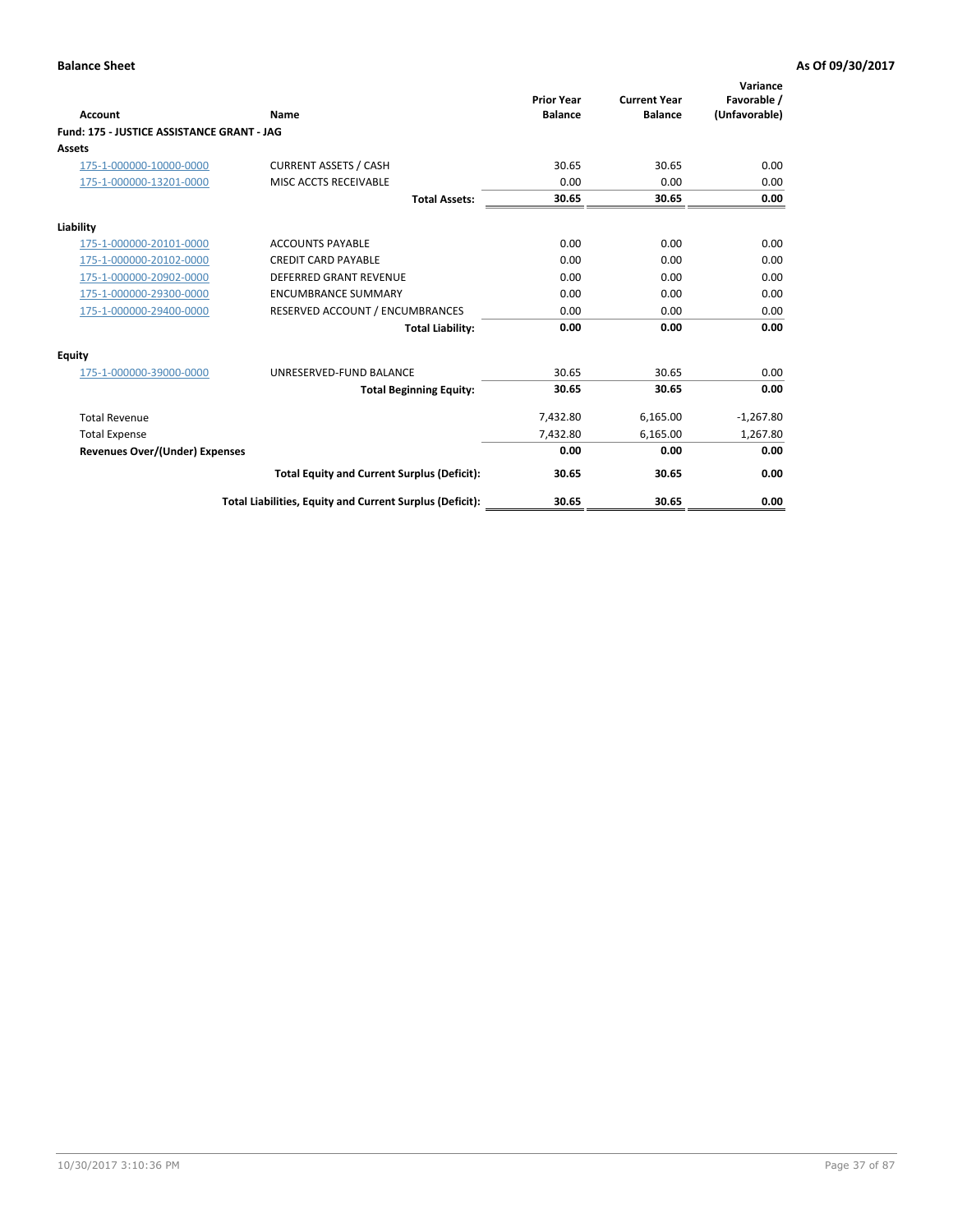| <b>Account</b>                        | Name                                                     | <b>Prior Year</b><br><b>Balance</b> | <b>Current Year</b><br><b>Balance</b> | Variance<br>Favorable /<br>(Unfavorable) |
|---------------------------------------|----------------------------------------------------------|-------------------------------------|---------------------------------------|------------------------------------------|
| Fund: 176 - HOME GRANT FUND           |                                                          |                                     |                                       |                                          |
| Assets                                |                                                          |                                     |                                       |                                          |
| 176-1-000000-10000-0000               | <b>CURRENT ASSETS / CASH</b>                             | 0.00                                | 0.00                                  | 0.00                                     |
| 176-1-000000-13201-0000               | <b>MISC ACCTS RECEIVABLE</b>                             | 0.00                                | 0.00                                  | 0.00                                     |
| 176-1-000000-13205-0000               | <b>INTEREST RECEIVABLE</b>                               | 0.00                                | 0.00                                  | 0.00                                     |
|                                       | <b>Total Assets:</b>                                     | 0.00                                | 0.00                                  | 0.00                                     |
| Liability                             |                                                          |                                     |                                       |                                          |
| 176-1-000000-20101-0000               | <b>ACCOUNTS PAYABLE</b>                                  | 0.00                                | 0.00                                  | 0.00                                     |
| 176-1-000000-20102-0000               | <b>CREDIT CARD PAYABLE</b>                               | 0.00                                | 0.00                                  | 0.00                                     |
| 176-1-000000-20103-0000               | <b>ACCRUED ACCOUNTS PAYABLE</b>                          | 0.00                                | 0.00                                  | 0.00                                     |
| 176-1-000000-20902-0000               | <b>DEFERRED GRANT REVENUE</b>                            | 0.00                                | 0.00                                  | 0.00                                     |
| 176-1-000000-29300-0000               | <b>ENCUMBRANCE SUMMARY</b>                               | 0.00                                | 0.00                                  | 0.00                                     |
| 176-1-000000-29400-0000               | RESERVED ACCOUNT / ENCUMBRANCES                          | 0.00                                | 0.00                                  | 0.00                                     |
|                                       | <b>Total Liability:</b>                                  | 0.00                                | 0.00                                  | 0.00                                     |
| <b>Equity</b>                         |                                                          |                                     |                                       |                                          |
| 176-1-000000-39000-0000               | UNRESERVED-FUND BALANCE                                  | 0.00                                | 0.00                                  | 0.00                                     |
|                                       | <b>Total Beginning Equity:</b>                           | 0.00                                | 0.00                                  | 0.00                                     |
| <b>Total Revenue</b>                  |                                                          | 0.00                                | 0.00                                  | 0.00                                     |
| <b>Total Expense</b>                  |                                                          | 0.00                                | 0.00                                  | 0.00                                     |
| <b>Revenues Over/(Under) Expenses</b> |                                                          | 0.00                                | 0.00                                  | 0.00                                     |
|                                       | <b>Total Equity and Current Surplus (Deficit):</b>       | 0.00                                | 0.00                                  | 0.00                                     |
|                                       | Total Liabilities, Equity and Current Surplus (Deficit): | 0.00                                | 0.00                                  | 0.00                                     |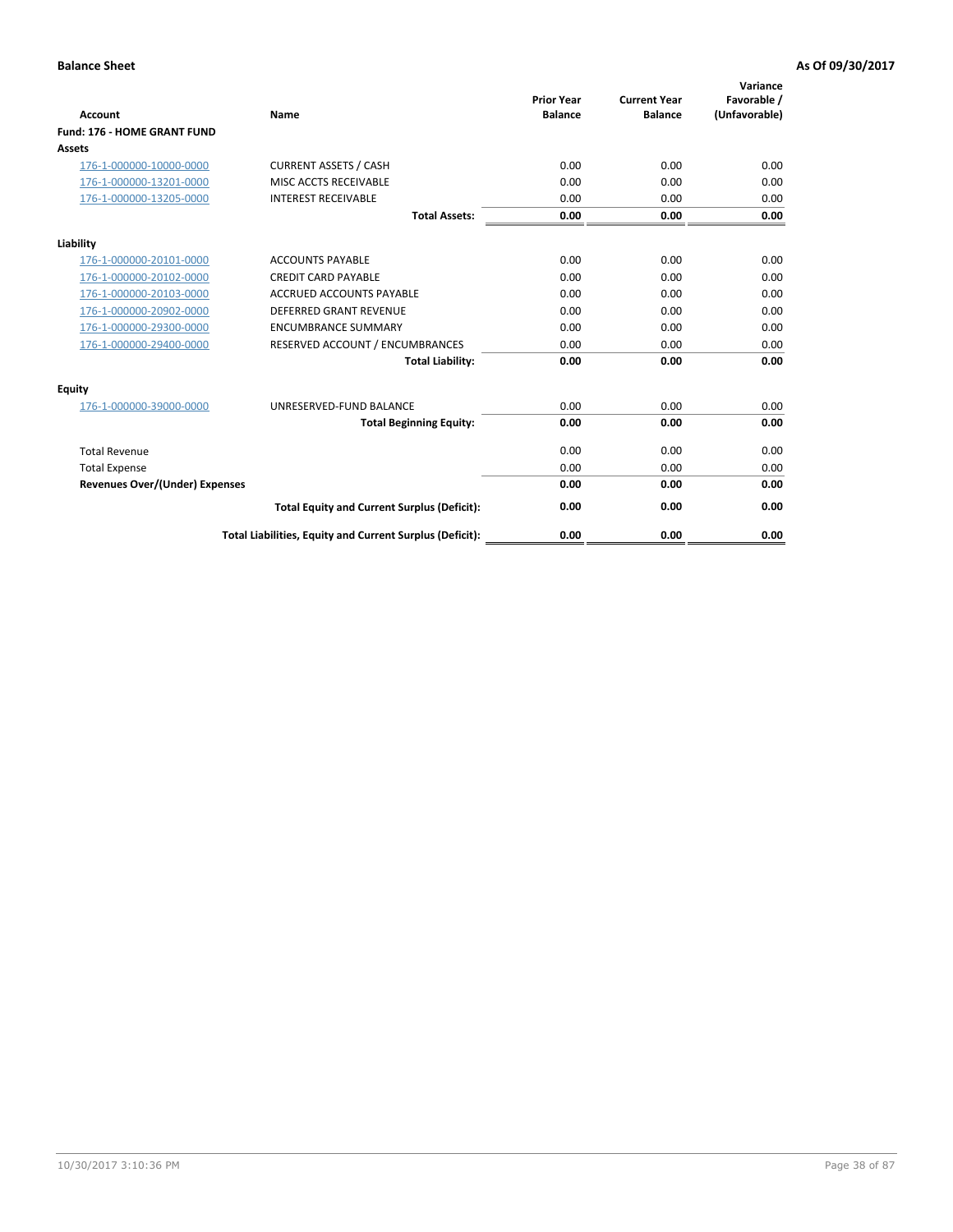| Account                                        | Name                                                     | <b>Prior Year</b><br><b>Balance</b> | <b>Current Year</b><br><b>Balance</b> | Variance<br>Favorable /<br>(Unfavorable) |
|------------------------------------------------|----------------------------------------------------------|-------------------------------------|---------------------------------------|------------------------------------------|
| <b>Fund: 177 - SAFE ROUTES TO SCHOOL GRANT</b> |                                                          |                                     |                                       |                                          |
| <b>Assets</b>                                  |                                                          |                                     |                                       |                                          |
| 177-1-000000-10000-0000                        | <b>CURRENT ASSETS / CASH</b>                             | 0.02                                | 0.02                                  | 0.00                                     |
| 177-1-000000-13201-0000                        | MISC ACCTS RECEIVABLE                                    | 0.00                                | 0.00                                  | 0.00                                     |
| 177-1-000000-13205-0000                        | <b>INTEREST RECEIVABLE</b>                               | 0.00                                | 0.00                                  | 0.00                                     |
|                                                | <b>Total Assets:</b>                                     | 0.02                                | 0.02                                  | 0.00                                     |
| Liability                                      |                                                          |                                     |                                       |                                          |
| 177-1-000000-20101-0000                        | <b>ACCOUNTS PAYABLE</b>                                  | 0.00                                | 0.00                                  | 0.00                                     |
| 177-1-000000-20102-0000                        | <b>CREDIT CARD PAYABLE</b>                               | 0.00                                | 0.00                                  | 0.00                                     |
| 177-1-000000-20139-0000                        | <b>RETAINAGES PAYABLE</b>                                | 0.00                                | 0.00                                  | 0.00                                     |
| 177-1-000000-20902-0000                        | <b>DEFERRED GRANT REVENUE</b>                            | 0.00                                | 0.00                                  | 0.00                                     |
|                                                | <b>Total Liability:</b>                                  | 0.00                                | 0.00                                  | 0.00                                     |
| Equity                                         |                                                          |                                     |                                       |                                          |
| 177-1-000000-39000-0000                        | UNRESERVED-FUND BALANCE                                  | 0.02                                | 0.02                                  | 0.00                                     |
|                                                | <b>Total Beginning Equity:</b>                           | 0.02                                | 0.02                                  | 0.00                                     |
| <b>Total Revenue</b>                           |                                                          | 0.00                                | 0.00                                  | 0.00                                     |
| <b>Total Expense</b>                           |                                                          | 0.00                                | 0.00                                  | 0.00                                     |
| <b>Revenues Over/(Under) Expenses</b>          |                                                          | 0.00                                | 0.00                                  | 0.00                                     |
|                                                | <b>Total Equity and Current Surplus (Deficit):</b>       | 0.02                                | 0.02                                  | 0.00                                     |
|                                                | Total Liabilities, Equity and Current Surplus (Deficit): | 0.02                                | 0.02                                  | 0.00                                     |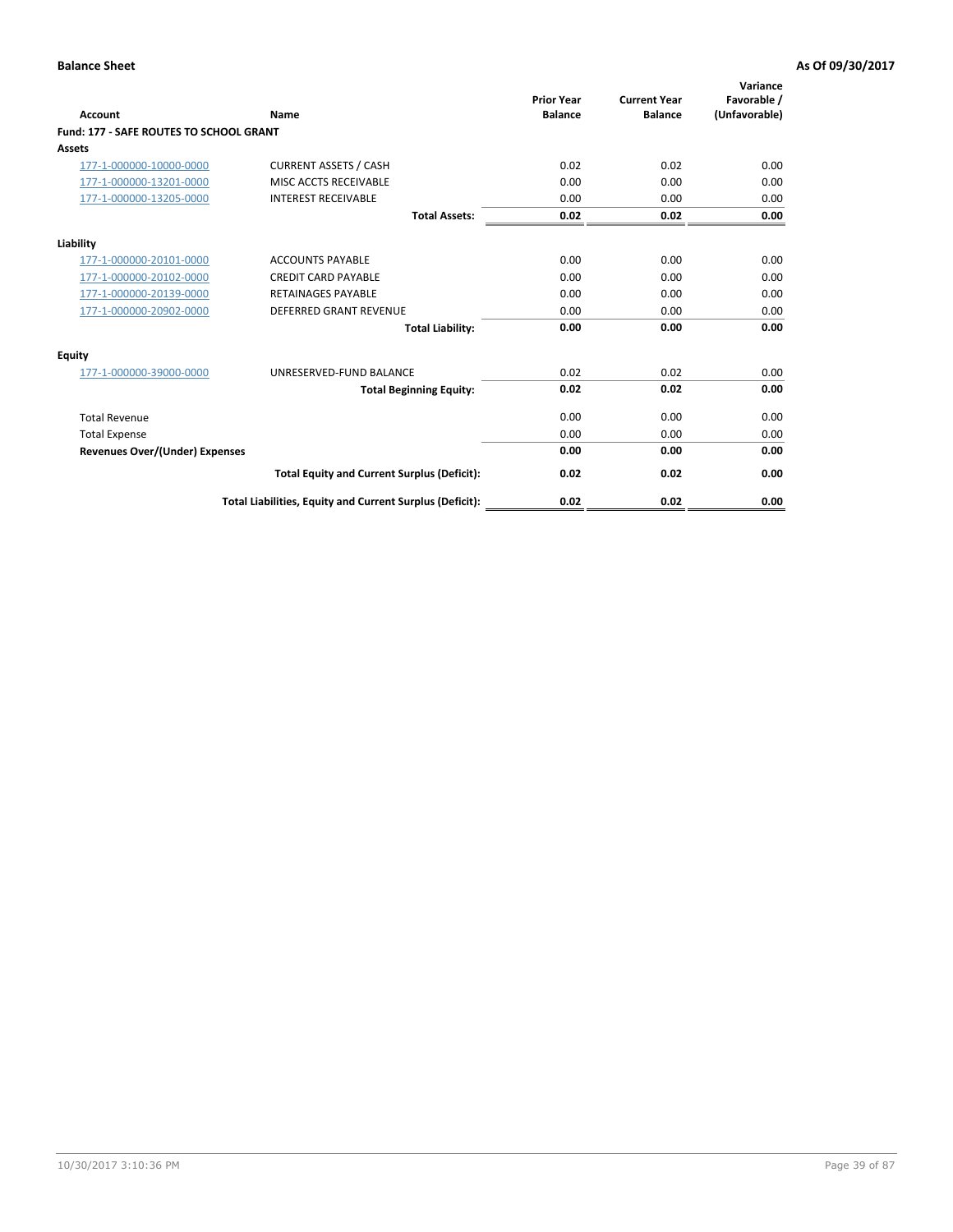| <b>Account</b>                 | Name                                                     | <b>Prior Year</b><br><b>Balance</b> | <b>Current Year</b><br><b>Balance</b> | Variance<br>Favorable /<br>(Unfavorable) |
|--------------------------------|----------------------------------------------------------|-------------------------------------|---------------------------------------|------------------------------------------|
| Fund: 190 - FIXED ASSETS       |                                                          |                                     |                                       |                                          |
| Assets                         |                                                          |                                     |                                       |                                          |
| 190-1-000000-10000-0000        | <b>CURRENT ASSETS / CASH</b>                             | 0.00                                | 4,395,783.73                          | 4,395,783.73                             |
| 190-1-000000-16001-0000        | FIXED ASSETS / LAND                                      | 1,432,334.75                        | 4,301,719.07                          | 2,869,384.32                             |
| 190-1-000000-16002-0000        | FIXED ASSETS / IMPROVMENTS-NON BUILDI                    | 8,469,732.94                        | 8,469,732.94                          | 0.00                                     |
| 190-1-000000-16003-0000        | ACCUM DEPR / IMPROVEMENTS- NON BUIL                      | $-3,726,578.80$                     | $-3,726,578.80$                       | 0.00                                     |
| 190-1-000000-16004-0000        | FIXED ASSETS / BUILDINGS                                 | 23,501,256.14                       | 17,475,262.21                         | $-6,025,993.93$                          |
| 190-1-000000-16005-0000        | <b>ACCUM DEPR / BUILDINGS</b>                            | $-8,088,355.86$                     | $-6,272,081.85$                       | 1,816,274.01                             |
| 190-1-000000-16109-0000        | FIXED ASSETS / INFRASTRUCTURE                            | 36,030,072.95                       | 36,030,072.95                         | 0.00                                     |
| 190-1-000000-16110-0000        | ACCUM DEPR / INFRASTRUCTURE                              | $-16,666,333.14$                    | $-16,666,333.14$                      | 0.00                                     |
| 190-1-000000-16201-0000        | FIXED ASSETS / MACHINERY AND EQUIPMEN                    | 6,012,215.41                        | 5,984,517.36                          | $-27,698.05$                             |
| 190-1-000000-16202-0000        | ACCUM DEPR / MACHINERY AND EQUIPMEI                      | -4,273,806.33                       | -4,234,198.01                         | 39,608.32                                |
| 190-1-000000-16205-0000        | FIXED ASSETS / SEIZURE FUNDED VEHICLES                   | 109,736.85                          | 109,736.85                            | 0.00                                     |
| 190-1-000000-16206-0000        | ACCUM DEPR / SEIZURE FUNDED VEHICLES                     | $-76,797.54$                        | -76,797.54                            | 0.00                                     |
| 190-1-000000-16301-0000        | FIXED ASSETS / C W I P                                   | 2,161,466.35                        | 5,434,233.92                          | 3,272,767.57                             |
|                                | <b>Total Assets:</b>                                     | 44,884,943.72                       | 51,225,069.69                         | 6,340,125.97                             |
|                                |                                                          |                                     |                                       |                                          |
| Liability                      |                                                          |                                     |                                       |                                          |
| 190-1-000000-20101-0000        | <b>ACCOUNTS PAYABLE</b>                                  | 0.00                                | 0.00                                  | 0.00                                     |
| 190-1-000000-20102-0000        | <b>CREDIT CARD PAYABLE</b>                               | 0.00                                | 0.00                                  | 0.00                                     |
| 190-1-000000-27001-0000        | <b>CONTRIBUTED CAPITAL / DEVELOPERS</b>                  | 7,196,125.29                        | 7,196,125.29                          | 0.00                                     |
| 190-1-000000-27101-0000        | INVESTMENT IN GFA / GENERAL FUND                         | 2,194,657.07                        | 2,194,657.07                          | 0.00                                     |
| 190-1-000000-27102-0000        | SPECIAL REVENUE FUNDS                                    | 4,861,998.29                        | 4,861,998.29                          | 0.00                                     |
| 190-1-000000-27103-0000        | <b>GENERAL CIP FUND</b>                                  | 48,860,879.81                       | 55,066,479.06                         | $-6,205,599.25$                          |
| 190-1-000000-27104-0000        | PROPRIETARY FUNDS                                        | 13,885,324.34                       | 13,885,324.34                         | 0.00                                     |
| 190-1-000000-27105-0000        | <b>INTERNAL SERVICE FUNDS</b>                            | 0.00                                | 0.00                                  | 0.00                                     |
| 190-1-000000-27106-0000        | <b>EXPENDABLE TRUST FUNDS</b>                            | 0.00                                | 0.00                                  | 0.00                                     |
| 190-1-000000-27107-0000        | INVESTMENT IN GFA / SEIZURE FUNDS                        | 127,680.68                          | 127,680.68                            | 0.00                                     |
| 190-1-000000-27108-0000        | INVESTMENT IN GFA / FIRE DEPARTMEN                       | 0.00                                | 0.00                                  | 0.00                                     |
| 190-1-000000-27109-0000        | PARKS & RECREATION DEPT                                  | 0.00                                | 0.00                                  | 0.00                                     |
| 190-1-000000-27110-0000        | INVESTMENT IN GFA / 4A EDC                               | 524,560.49                          | 524,560.49                            | 0.00                                     |
| 190-1-000000-27201-0000        | CAFR USE / MUNICIPAL BUILDINGS                           | 1,862,037.81                        | 1,862,037.81                          | 0.00                                     |
| 190-1-000000-27202-0000        | CAFR USE / OTHER GENERAL GOVERNMEN                       | 363,987.04                          | 363,987.04                            | 0.00                                     |
| 190-1-000000-27203-0000        | CAFR USE / POLICE PROTECTION                             | 1,742,383.46                        | 1,742,383.46                          | 0.00                                     |
| 190-1-000000-27204-0000        | CAFR USE / FIRE PROTECTION                               | 2,609,936.84                        | 2,609,936.84                          | 0.00                                     |
| 190-1-000000-27205-0000        | CAFR USE / PUBLIC WORKS                                  | 2,509,263.59                        | 2,509,263.59                          | 0.00                                     |
| 190-1-000000-27206-0000        | CAFR USE / LIBRARIES                                     | 2,147,054.00                        | 2,147,054.00                          | 0.00                                     |
| 190-1-000000-27207-0000        | CAFR USE / RECREATION                                    | 4,153,623.63                        | 4,153,623.63                          | 0.00                                     |
| 190-1-000000-27208-0000        | CAFR USE / CEMETERY                                      | 246,894.00                          | 246,894.00                            | 0.00                                     |
| 190-1-000000-27209-0000        | CAFR USE / EXCHANGE BUILDING                             | 6,053,703.29                        | 6,053,703.29                          | 0.00                                     |
| 190-1-000000-27210-0000        | CAFR USE / INVESTMENT IN GFA                             | $-21,688,883.66$                    | $-21,688,883.66$                      | 0.00                                     |
| 190-1-000000-27301-0000        | DONATIONS/GRANTS                                         | 2,092,706.06                        | 2,092,706.06                          | 0.00                                     |
|                                | <b>Total Liability:</b>                                  | 79,743,932.03                       | 85,949,531.28                         | -6,205,599.25                            |
| <b>Equity</b>                  |                                                          |                                     |                                       |                                          |
| 190-1-000000-39000-0000        | UNRESERVED-FUND BALANCE                                  | -33,290,035.79                      | -34,858,988.31                        | -1,568,952.52                            |
|                                | <b>Total Beginning Equity:</b>                           | -33,290,035.79                      | -34,858,988.31                        | -1,568,952.52                            |
|                                |                                                          |                                     |                                       |                                          |
| <b>Total Expense</b>           |                                                          | 1,568,952.52                        | -134,526.72                           | 1,703,479.24                             |
| Revenues Over/(Under) Expenses | <b>Total Equity and Current Surplus (Deficit):</b>       | $-1,568,952.52$                     | 134,526.72                            | 1,703,479.24<br>134,526.72               |
|                                |                                                          | -34,858,988.31                      | -34,724,461.59                        |                                          |
|                                | Total Liabilities, Equity and Current Surplus (Deficit): | 44,884,943.72                       | 51,225,069.69                         | 6,340,125.97                             |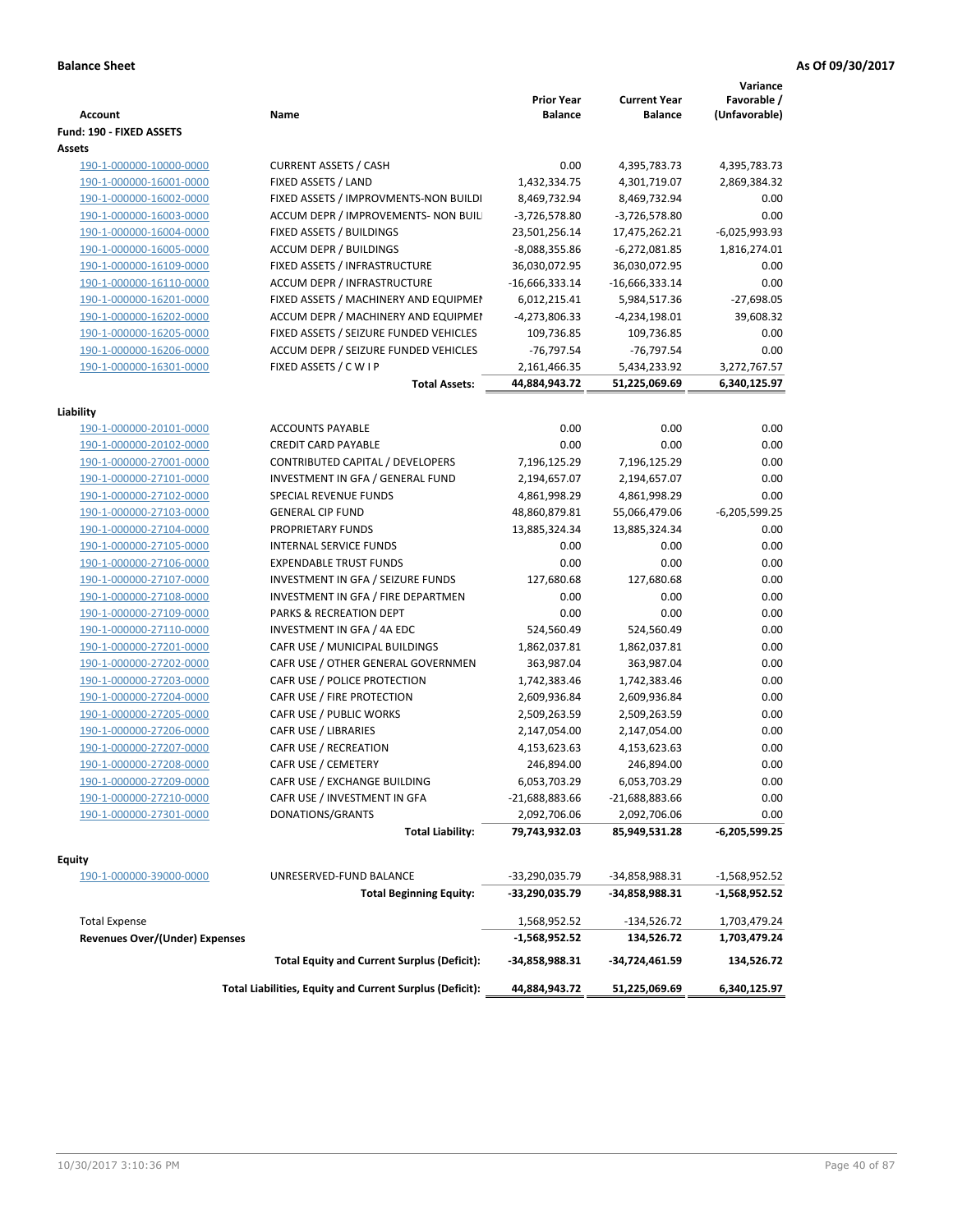| <b>Account</b>                        | Name                                                     | <b>Prior Year</b><br><b>Balance</b> | <b>Current Year</b><br><b>Balance</b> | Variance<br>Favorable /<br>(Unfavorable) |
|---------------------------------------|----------------------------------------------------------|-------------------------------------|---------------------------------------|------------------------------------------|
| <b>Fund: 191 - DEBT</b>               |                                                          |                                     |                                       |                                          |
| Assets                                |                                                          |                                     |                                       |                                          |
| 191-1-000000-12101-0000               | <b>BOND ISSUANCE COSTS</b>                               | 0.00                                | 0.00                                  | 0.00                                     |
| 191-1-000000-12201-0000               | DEFERRED CHARGES / BOND DISCOUNT                         | $-1,044,044.26$                     | $-130,455.95$                         | 913,588.31                               |
| 191-1-000000-14101-0000               | WTR/WWTR UTILITY FUND                                    | 0.00                                | 0.00                                  | 0.00                                     |
| 191-1-000000-17101-0000               | LONG-TERM DEBT / AMT TO BE PROVIDE                       | 7,551,515.46                        | 893,379.24                            | $-6,658,136.22$                          |
|                                       | <b>Total Assets:</b>                                     | 6,507,471.20                        | 762,923.29                            | -5,744,547.91                            |
| Liability                             |                                                          |                                     |                                       |                                          |
| 191-1-000000-20102-0000               | <b>CREDIT CARD PAYABLE</b>                               | 0.00                                | 0.00                                  | 0.00                                     |
| 191-1-000000-22002-0000               | VACATION/SICK PAYABLE                                    | 1,656,587.16                        | 1,631,580.90                          | 25,006.26                                |
| 191-1-000000-26001-0000               | <b>COMPENSATED ABSENCES PAY</b>                          | 1,600,423.44                        | 1,574,930.61                          | 25,492.83                                |
| 191-1-000000-26003-0000               | EXCESS SALES TAX DUE TO STATE OF TEXAS                   | 3,311,269.60                        | 3,401,879.20                          | $-90,609.60$                             |
| 191-1-000000-26101-0000               | <b>GENERAL OBLIG BONDS PAY</b>                           | 40,710,000.00                       | 33,926,000.00                         | 6,784,000.00                             |
| 191-1-000000-26103-0000               | DEFERRED LOSS/DEFEASEMENT                                | -976,585.99                         | $-711,007.91$                         | $-265,578.08$                            |
| 191-1-000000-26104-0000               | <b>ACCRETED INTEREST</b>                                 | 190,256.14                          | 164,196.41                            | 26,059.73                                |
| 191-1-000000-26105-0000               | INV NET OF RELATED DEBT                                  | -34,384,329.59                      | -34,384,329.59                        | 0.00                                     |
| 191-1-000000-26106-0000               | <b>RESTRICTED DEBT SERVICE</b>                           | 621,308.00                          | 621,308.00                            | 0.00                                     |
|                                       | <b>Total Liability:</b>                                  | 12,728,928.76                       | 6,224,557.62                          | 6,504,371.14                             |
| Equity                                |                                                          |                                     |                                       |                                          |
| 191-1-000000-39000-0000               | UNRESERVED-FUND BALANCE                                  | $-6,350,237.52$                     | $-6,242,433.60$                       | 107,803.92                               |
|                                       | <b>Total Beginning Equity:</b>                           | -6,350,237.52                       | $-6,242,433.60$                       | 107,803.92                               |
| <b>Total Expense</b>                  |                                                          | $-128,779.96$                       | -780,799.27                           | 652,019.31                               |
| <b>Revenues Over/(Under) Expenses</b> |                                                          | 128,779.96                          | 780,799.27                            | 652,019.31                               |
|                                       | <b>Total Equity and Current Surplus (Deficit):</b>       | $-6,221,457.56$                     | $-5,461,634.33$                       | 759,823.23                               |
|                                       | Total Liabilities, Equity and Current Surplus (Deficit): | 6,507,471.20                        | 762,923.29                            | $-5,744,547.91$                          |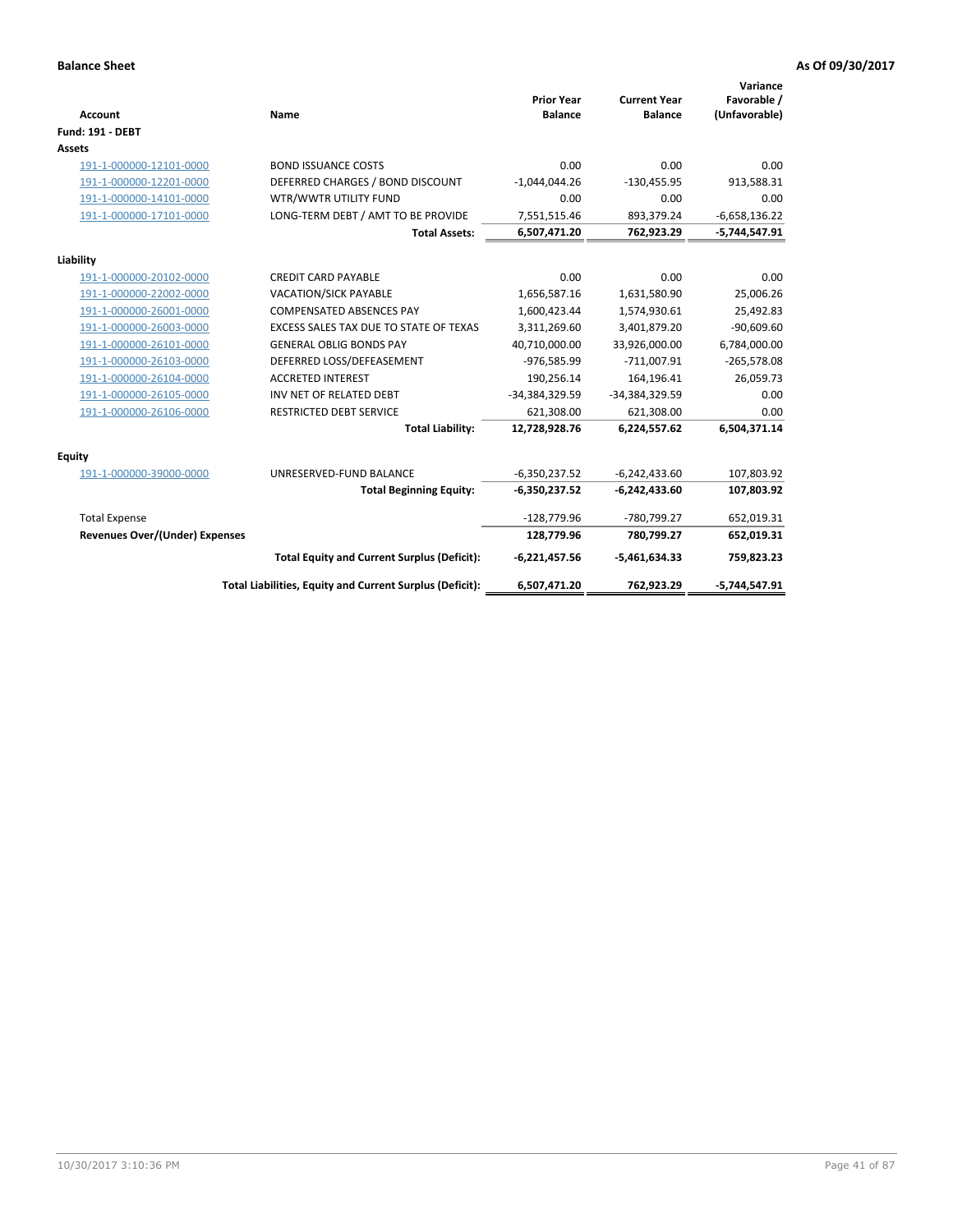|                                                    |                                                          | <b>Prior Year</b>          | <b>Current Year</b> | Variance<br>Favorable /      |
|----------------------------------------------------|----------------------------------------------------------|----------------------------|---------------------|------------------------------|
| <b>Account</b>                                     | Name                                                     | <b>Balance</b>             | <b>Balance</b>      | (Unfavorable)                |
| Fund: 192 - PAYROLL CLEARING                       |                                                          |                            |                     |                              |
| Assets                                             |                                                          |                            |                     |                              |
| 192-1-000000-10000-0000                            | <b>CURRENT ASSETS / CASH</b>                             | 207,688.36                 | 236,696.26          | 29,007.90                    |
| 192-1-000000-13201-0000                            | MISC ACCTS RECEIVABLE                                    | 1,482.18                   | 1,482.18            | 0.00                         |
| 192-1-000000-13203-0000                            | NON-CURRENT ASSETS / PREPAYMENTS                         | 0.00                       | 0.00                | 0.00                         |
| 192-1-000000-13205-0000                            | <b>INTEREST RECEIVABLE</b>                               | 0.00                       | 0.00                | 0.00                         |
|                                                    | <b>Total Assets:</b>                                     | 209,170.54                 | 238,178.44          | 29,007.90                    |
| Liability                                          |                                                          |                            |                     |                              |
| 192-1-000000-20101-0000                            | <b>ACCOUNTS PAYABLE</b>                                  | 78,129.43                  | 242,012.93          | $-163,883.50$                |
| 192-1-000000-20102-0000                            | <b>CREDIT CARD PAYABLE</b>                               | 0.00                       | 0.00                | 0.00                         |
| 192-1-000000-20103-0000                            | ACCRUED ACCOUNTS PAYABLE                                 | 0.00                       | 0.00                | 0.00                         |
| 192-1-000000-22001-0000                            | SALARIES PAYABLE                                         | $-354.45$                  | 123.06              | $-477.51$                    |
| 192-1-000000-22002-0000                            | <b>VACATION/SICK PAYABLE</b>                             | 0.00                       | 0.00                | 0.00                         |
| 192-1-000000-22101-0000                            | TAXES - FEDERAL WITHHOLDING                              | 0.00                       | 0.00                | 0.00                         |
| 192-1-000000-22102-0000                            | <b>TAXES - FICA</b>                                      | 0.00                       | 0.00                | 0.00                         |
| 192-1-000000-22103-0000                            | <b>TAXES - MEDICARE</b>                                  | 0.00                       | 0.00                | 0.00                         |
| 192-1-000000-22201-0000                            | <b>INS - AFLAC</b>                                       | 420.11                     | $-185.78$           | 605.89                       |
| 192-1-000000-22202-0000                            | <b>INS - LIFE INSURANCE</b>                              | 0.00                       | 0.00                | 0.00                         |
| 192-1-000000-22203-0000                            | INS - CITY EMPLOYEE PORTION                              | 0.00                       | 0.00                | 0.00                         |
| 192-1-000000-22204-0000                            | INS - GEUS EMPLOYEE PORTION                              | 0.00                       | 0.00                | 0.00                         |
| 192-1-000000-22205-0000                            | INS - CITY EMPL-FLEXCARD                                 | $-2,374.79$                | 6,440.31            | $-8,815.10$                  |
| 192-1-000000-22206-0000                            | INS - CITY EMPL-DEPENDENT CARE                           | 0.00                       | 0.00                | 0.00                         |
| 192-1-000000-22207-0000                            | INS - GEUS EMPL-HEALTH CARE                              | 0.00                       | 0.00                | 0.00                         |
| 192-1-000000-22208-0000                            | INS - AMERICAN FIDELITY                                  | 0.00                       | 0.00                | 0.00                         |
| 192-1-000000-22209-0000                            | INS - GEUS EMPL-DEPENDENT CARE                           | 0.00                       | 0.00                | 0.00                         |
| 192-1-000000-22210-0000                            | INS - CITY EMPLOYEE - OPT OU                             | 0.00                       | 0.00                | 0.00                         |
| 192-1-000000-22211-0000                            | INS - GEUS EMP - OPT OU                                  | 0.00                       | 0.00                | 0.00                         |
| 192-1-000000-22212-0000                            | <b>INS - VISION PLAN</b>                                 | $-4,655.64$                | $-5,243.56$         | 587.92                       |
| 192-1-000000-22213-0000                            | INS - AIG CRITICAL CARE                                  | 0.00                       | 0.00                | 0.00                         |
| 192-1-000000-22214-0000                            | INS - AIG ACCIDENT                                       | 0.00                       | 0.00                | 0.00                         |
| 192-1-000000-22215-0000                            | INS - ALLSTATE CANCER                                    | 0.00                       | 0.00                | 0.00                         |
| 192-1-000000-22216-0000                            | INS - CRITICAL ILLNESS/CHARTIS                           | 0.00                       | 0.00                | 0.00                         |
| 192-1-000000-22217-0000                            | INS - MUTUAL OF OMAHA                                    | $-14,224.13$               | $-10,515.19$        | $-3,708.94$                  |
| 192-1-000000-22218-0000                            | INS - TX LIFE                                            | $-1,500.05$                | $-97.39$            | $-1,402.66$                  |
| 192-1-000000-22219-0000                            | <b>INS - NEW YORK LIFE</b>                               | 0.00                       | 0.00                | 0.00                         |
| 192-1-000000-22220-0000                            | INS - AFLAC CRITICAL INSURANCE                           | 865.22                     | $-150.51$           | 1,015.73                     |
| 192-1-000000-22223-0000                            | <b>INS - DENTAL PLAN</b>                                 | $-3,987.10$                | $-4,220.03$         | 232.93                       |
| 192-1-000000-22301-0000                            | <b>RETIREMENT - TMRS</b>                                 | 222,809.30                 | 11,980.57           | 210,828.73                   |
| 192-1-000000-22302-0000<br>192-1-000000-22303-0000 | RETIREMENT - F R & R<br>RETIREMENT - NATIONWIDE / PEBSCO | -48,896.15<br>$-10,357.61$ | $-2,201.50$<br>0.00 | $-46,694.65$<br>$-10,357.61$ |
| 192-1-000000-22304-0000                            | RETIREMENT - 401 ICMA RETIREMENT                         | 0.00                       | 0.00                | 0.00                         |
| 192-1-000000-22305-0000                            | RETIREMENT - VANTAGE CARE PRE-TAX RSP                    | 0.00                       | 0.00                | 0.00                         |
| 192-1-000000-22401-0000                            | <b>GARNISHMENT - TAX LEVY</b>                            | 0.00                       | 0.00                | 0.00                         |
| 192-1-000000-22402-0000                            | <b>GARNISHMENT - CHILD SUPPORT</b>                       | 0.00                       | 0.00                | 0.00                         |
| 192-1-000000-22403-0000                            | <b>GARNISHMENT - CHAPTER 13</b>                          | 0.00                       | 0.00                | 0.00                         |
| 192-1-000000-22404-0000                            | <b>GARNISHMENT - STUDENT LOAN</b>                        | 0.00                       | 0.00                | 0.00                         |
| 192-1-000000-22501-0000                            | <b>CHARITY PAYABLE</b>                                   | $-309.00$                  | 0.00                | $-309.00$                    |
| 192-1-000000-22502-0000                            | UNITED WAY                                               | $-192.50$                  | 0.00                | $-192.50$                    |
| 192-1-000000-22503-0000                            | AMERICAN CANCER SOCIETY                                  | 0.00                       | 0.00                | 0.00                         |
| 192-1-000000-22601-0000                            | PR DEDUCT - SAVINGS BOND                                 | 0.00                       | 0.00                | 0.00                         |
| 192-1-000000-22602-0000                            | PR DEDUCT - CREDIT UNION                                 | $-5,953.50$                | 0.00                | $-5,953.50$                  |
| 192-1-000000-22603-0000                            | PR DEDUCT - PRE PAID LEGAL FEE                           | $-94.60$                   | $-68.70$            | $-25.90$                     |
| 192-1-000000-22604-0000                            | PR DEDUCT - AUTO LEASE AGREEMENT                         | 0.00                       | 0.00                | 0.00                         |
| 192-1-000000-22605-0000                            | PR DEDUCT - YMCA                                         | $-154.00$                  | 0.00                | $-154.00$                    |
| 192-1-000000-22606-0000                            | PR DEDUCT - GAC                                          | 0.00                       | 0.00                | 0.00                         |
| 192-1-000000-22607-0000                            | PR DEDUCT - WEIGHT WATCHERS                              | 0.00                       | 0.00                | 0.00                         |
| 192-1-000000-22608-0000                            | PR DEDUCT - HUNT REG-FITNESS CTR                         | 0.00                       | 0.00                | 0.00                         |
| 192-1-000000-22609-0000                            | PR DEDUCT - MISCELLANEOUS                                | 0.00                       | 0.00                | 0.00                         |
|                                                    |                                                          |                            |                     |                              |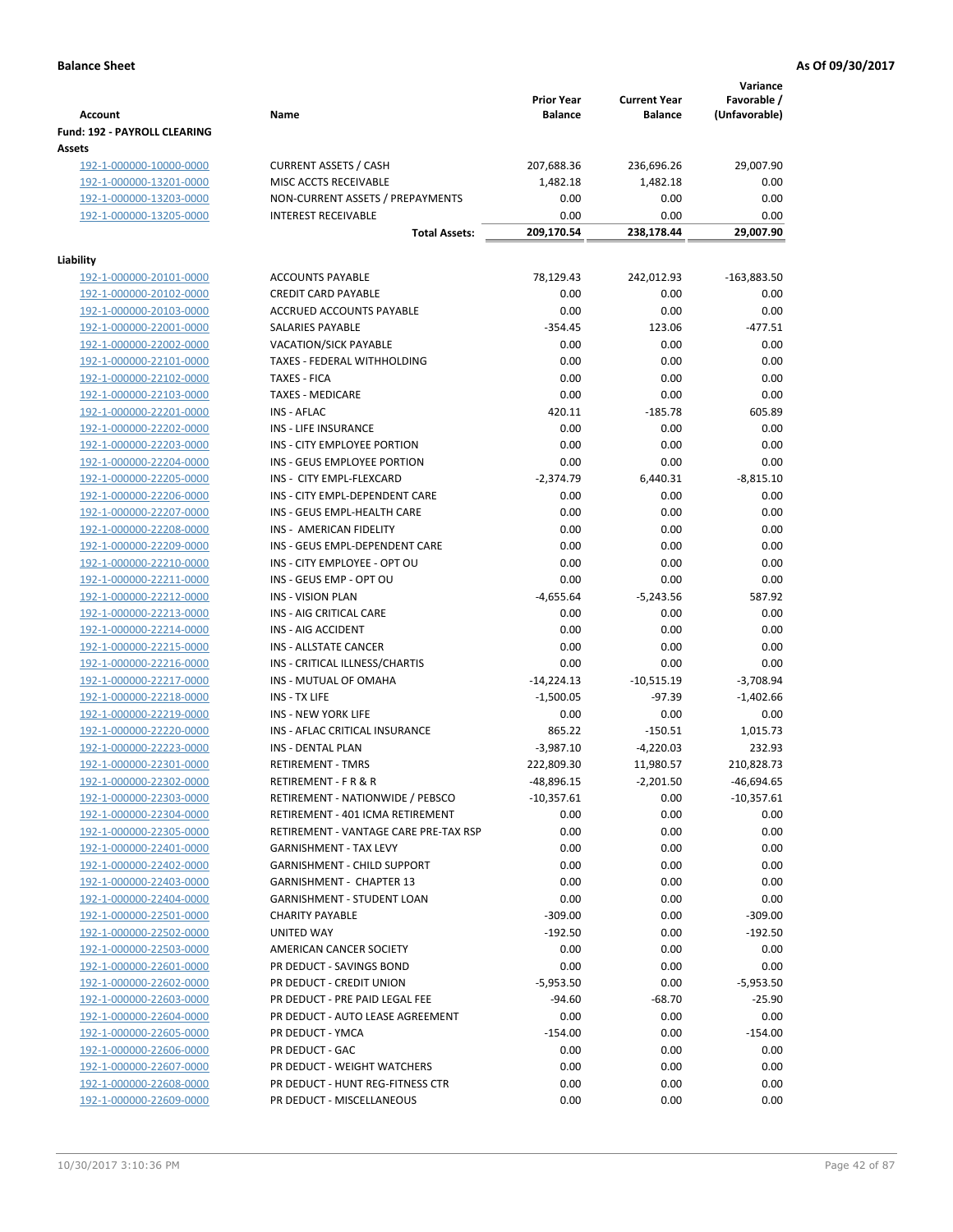| Account                 | Name                                                     | <b>Prior Year</b><br><b>Balance</b> | <b>Current Year</b><br><b>Balance</b> | Variance<br>Favorable /<br>(Unfavorable) |
|-------------------------|----------------------------------------------------------|-------------------------------------|---------------------------------------|------------------------------------------|
| 192-1-000000-22610-0000 | PR DEDUCT - MISC REIMB                                   | 0.00                                | 304.23                                | $-304.23$                                |
| 192-1-000000-22611-0000 | PR DEDUCT - GOLF COURSE FEES                             | 0.00                                | 0.00                                  | 0.00                                     |
| 192-1-000000-22612-0000 | PR DEDUCT - WEARING APPAREL                              | 0.00                                | 0.00                                  | 0.00                                     |
| 192-1-000000-22613-0000 | PR DEDUCT - SNAP FITNESS                                 | 0.00                                | 0.00                                  | 0.00                                     |
|                         | <b>Total Liability:</b>                                  | 209,170.54                          | 238,178.44                            | -29.007.90                               |
| Equity                  |                                                          |                                     |                                       |                                          |
| 192-1-000000-39000-0000 | UNRESERVED-FUND BALANCE                                  | 0.00                                | 0.00                                  | 0.00                                     |
|                         | <b>Total Beginning Equity:</b>                           | 0.00                                | 0.00                                  | 0.00                                     |
|                         | <b>Total Equity and Current Surplus (Deficit):</b>       | 0.00                                | 0.00                                  | 0.00                                     |
|                         | Total Liabilities, Equity and Current Surplus (Deficit): | 209,170.54                          | 238.178.44                            | 29,007.90                                |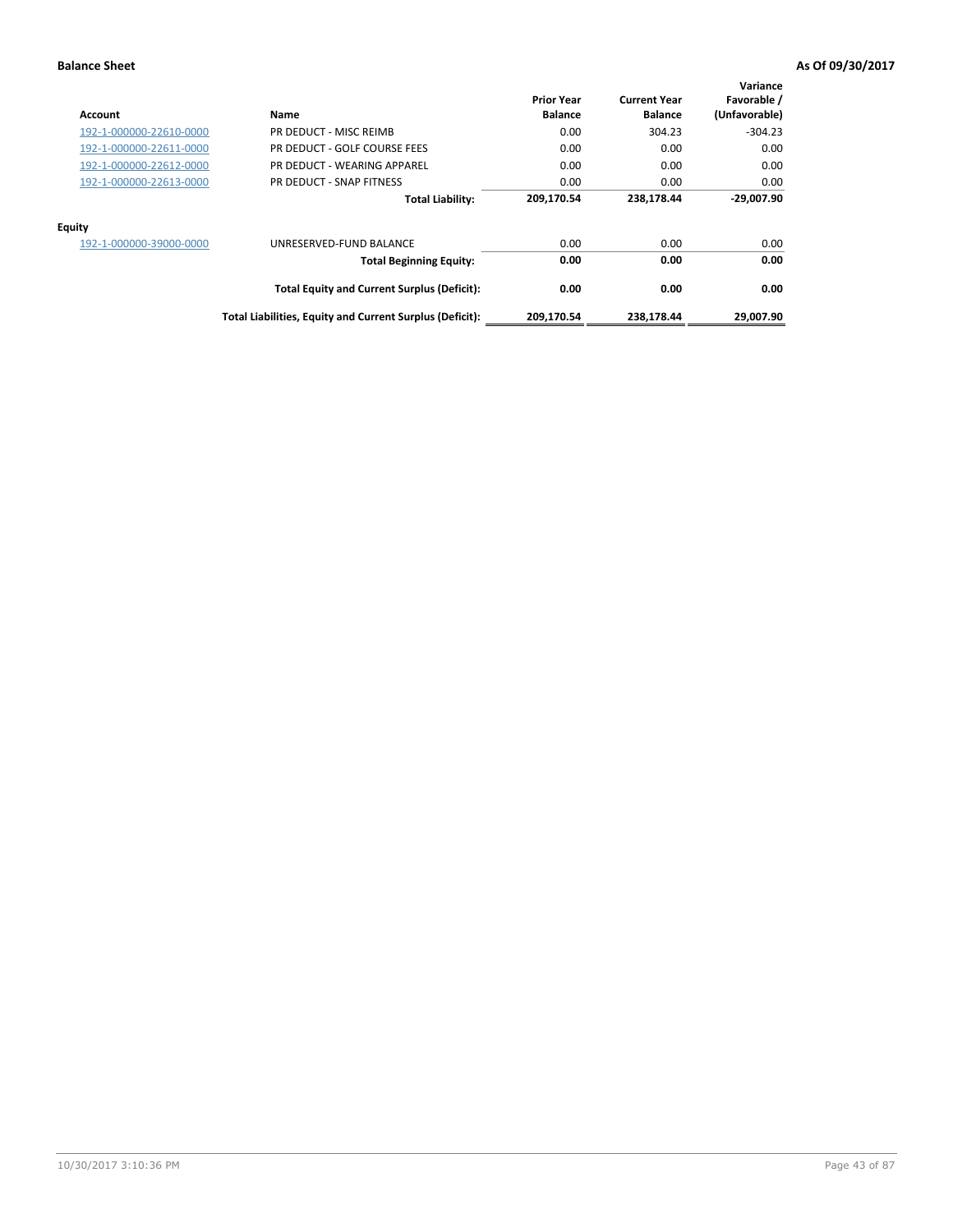|                                                    |                                                                  | <b>Prior Year</b>              | <b>Current Year</b>              | Variance<br>Favorable / |
|----------------------------------------------------|------------------------------------------------------------------|--------------------------------|----------------------------------|-------------------------|
| Account                                            | Name                                                             | <b>Balance</b>                 | <b>Balance</b>                   | (Unfavorable)           |
| Fund: 200 - WATER / WASTEWATER FUND                |                                                                  |                                |                                  |                         |
| Assets<br>200-2-000000-10000-0000                  | <b>CURRENT ASSETS / CASH</b>                                     | 5,703,598.97                   | 3,941,262.24                     | $-1,762,336.73$         |
| 200-2-000000-12101-0000                            | <b>BOND ISSUANCE COSTS</b>                                       | 0.00                           | 0.00                             | 0.00                    |
| 200-2-000000-12201-0000                            | DEFERRED CHARGES / BOND DISCOUNT                                 | $-40,463.35$                   | $-35,109.18$                     | 5,354.17                |
| 200-2-000000-13000-0000                            | <b>CUSTOMER ACCTS RECEIVABLE</b>                                 | 548,111.33                     | 586,831.59                       | 38,720.26               |
| 200-2-000000-13001-0000                            | NON CURRENT CUSTOMER ACCTS RECEIVAE                              | 158,305.07                     | 176,985.91                       | 18,680.84               |
| 200-2-000000-13002-0000                            | ALLOW FOR UNCOLLECT REC                                          | $-180,628.30$                  | $-180,628.30$                    | 0.00                    |
| 200-2-000000-13003-0000                            | UNBILLED YEAR-END ACCRUAL                                        | 993,472.42                     | 993,472.42                       | 0.00                    |
| 200-2-000000-13004-0000                            | <b>WASTE HAULER RECEIVABLE</b>                                   | 30,827.10                      | 42,100.85                        | 11,273.75               |
| 200-2-000000-13007-0000                            | <b>RETURNED CHECKS</b>                                           | 0.00                           | 0.00                             | 0.00                    |
| 200-2-000000-13010-0000                            | <b>CADDO MILLS</b>                                               | 0.00                           | 0.00                             | 0.00                    |
| 200-2-000000-13201-0000                            | MISC ACCTS RECEIVABLE                                            | 0.00                           | 0.00                             | 0.00                    |
| 200-2-000000-13202-0000                            | <b>EMPLOYEE ADVANCES</b>                                         | 0.00                           | 0.00                             | 0.00                    |
| 200-2-000000-13203-0000                            | NON-CURRENT ASSETS / PREPAYMENTS                                 | 0.00                           | 0.00                             | 0.00                    |
| 200-2-000000-13205-0000                            | <b>INTEREST RECEIVABLE</b>                                       | 0.00                           | 0.00                             | 0.00                    |
| 200-2-000000-14001-0000                            | DUE FROM / GENERAL FUND                                          | 0.00                           | 0.00                             | 0.00                    |
| 200-2-000000-14040-0000                            | <b>GENERAL CIP / GENERAL CIP</b>                                 | 0.00                           | 0.00                             | 0.00                    |
| 200-2-000000-14120-0000                            | DUE FROM UTILITY CIP                                             | 38,336,026.85                  | 38,336,026.85                    | 0.00                    |
| 200-2-000000-15401-0000                            | <b>INVENTORIES / WATER STOCK</b>                                 | 239,969.19                     | 255,981.59                       | 16,012.40               |
| 200-2-000000-15501-0000                            | <b>INVENTORIES / WASTEWATER STOCK</b>                            | 35,479.62                      | 37,338.12                        | 1,858.50                |
| 200-2-000000-16001-0000                            | FIXED ASSETS / LAND                                              | 685,983.11                     | 685,983.11                       | 0.00                    |
| 200-2-000000-16002-0000                            | FIXED ASSETS / IMPROVMENTS-NON BUILDI                            | 5,396,182.49                   | 5,396,182.49                     | 0.00                    |
| 200-2-000000-16003-0000                            | ACCUM DEPR / IMPROVEMENTS-NON BUILI                              | $-1,804,747.08$                | $-1,804,747.08$                  | 0.00                    |
| 200-2-000000-16004-0000                            | FIXED ASSETS / BUILDINGS                                         | 23,420,073.36                  | 23,420,073.36                    | 0.00                    |
| 200-2-000000-16005-0000<br>200-2-000000-16006-0000 | <b>ACCUM DEPR / BUILDINGS</b><br>FIXED ASSETS / FILTRATION PLANT | $-1,845,303.04$                | $-1,845,303.04$                  | 0.00<br>0.00            |
| 200-2-000000-16007-0000                            | ACCUM DEPR / FILTRATION PLANT                                    | 10,529,295.00<br>-6,841,360.24 | 10,529,295.00<br>$-6,841,360.24$ | 0.00                    |
| 200-2-000000-16008-0000                            | FIXED ASSETS / WATER RECLAMATION PLAN                            | 6,424,693.00                   | 7,272,907.47                     | 848,214.47              |
| 200-2-000000-16009-0000                            | ACCUM DEPR / WATER RECLAMATION PLAN                              | -5,958,539.29                  | -5,958,539.29                    | 0.00                    |
| 200-2-000000-16101-0000                            | FIXED ASSETS / WATER MAINS                                       | 19,560,838.81                  | 19,560,838.81                    | 0.00                    |
| 200-2-000000-16102-0000                            | <b>ACCUM DEPR / WATER MAINS</b>                                  | -9,312,839.49                  | -9,312,839.49                    | 0.00                    |
| 200-2-000000-16103-0000                            | FIXED ASSETS / SANITARY SEWERS                                   | 25,544,578.76                  | 25,544,578.76                    | 0.00                    |
| 200-2-000000-16104-0000                            | <b>ACCUM DEPR / SANITARY SEWERS</b>                              | -10,208,802.70                 | $-10,208,802.70$                 | 0.00                    |
| 200-2-000000-16105-0000                            | FIXED ASSETS / RESERVOIRS & TANKS                                | 1,023,525.00                   | 1,023,525.00                     | 0.00                    |
| 200-2-000000-16106-0000                            | <b>ACCUM DEPR / RESERVOIRS &amp; TANKS</b>                       | $-805,299.50$                  | $-805,299.50$                    | 0.00                    |
| 200-2-000000-16107-0000                            | FIXED ASSETS / PUMP STATIONS                                     | 366,796.61                     | 366,796.61                       | 0.00                    |
| 200-2-000000-16108-0000                            | <b>ACCUM DEPR / PUMP STATIONS</b>                                | -279,980.46                    | -279,980.46                      | 0.00                    |
| 200-2-000000-16201-0000                            | FIXED ASSETS / MACHINERY AND EQUIPMEN                            | 2,680,080.80                   | 2,988,889.05                     | 308,808.25              |
| 200-2-000000-16202-0000                            | ACCUM DEPR / MACHINERY AND EQUIPMEI                              | $-1,389,601.03$                | $-1,389,601.03$                  | 0.00                    |
| 200-2-000000-16301-0000                            | FIXED ASSETS / C W I P                                           | 0.00                           | 0.00                             | 0.00                    |
| 200-2-000000-17501-0000                            | <b>EMPLOYEE CONTRIBUTIONS</b>                                    | 146,294.00                     | 143,748.00                       | $-2,546.00$             |
| 200-2-000000-17504-0000                            | <b>INVESTMENT RETURN</b>                                         | 106,189.00                     | 670,725.00                       | 564,536.00              |
| 200-2-000000-17508-0000                            | <b>EXPERIENCE DIFFERENCE</b>                                     | 1,275.00                       | 13,590.00                        | 12,315.00               |
| 200-2-000000-17520-0000                            | <b>ASSUMPTION CHANGES</b>                                        | 0.00                           | 178,221.00                       | 178,221.00              |
|                                                    | <b>Total Assets:</b>                                             | 103,264,031.01                 | 103,503,142.92                   | 239,111.91              |
| Liability                                          |                                                                  |                                |                                  |                         |
| 200-2-000000-20101-0000                            | <b>ACCOUNTS PAYABLE</b>                                          | 216,522.04                     | 146,859.68                       | 69,662.36               |
| 200-2-000000-20102-0000                            | <b>CREDIT CARD PAYABLE</b>                                       | 0.00                           | 0.00                             | 0.00                    |
| 200-2-000000-20103-0000                            | ACCRUED ACCOUNTS PAYABLE                                         | 0.00                           | 10,000.00                        | $-10,000.00$            |
| 200-2-000000-20104-0000                            | <b>ESCHEATED LIABILITY</b>                                       | 0.00                           | 0.00                             | 0.00                    |
| 200-2-000000-20109-0000                            | <b>GENERAL OBLIG BONDS PAY</b>                                   | 1,334,000.00                   | 1,393,000.00                     | $-59,000.00$            |
| 200-2-000000-20110-0000                            | REVENUE BONDS PAYABLE                                            | 910,000.00                     | 945,000.00                       | $-35,000.00$            |
| 200-2-000000-20112-0000                            | ACCRUED INTEREST PAYABLE                                         | 77,667.06                      | 157,523.38                       | -79,856.32              |
| 200-2-000000-20125-0000                            | SALES TAX PAYABLE / IN THE CITY                                  | 0.00                           | 0.00                             | 0.00                    |
| 200-2-000000-20139-0000                            | RETAINAGES PAYABLE                                               | 0.00                           | 0.00                             | 0.00                    |
| 200-2-000000-20141-0000                            | <b>TELEPHONE CLEARING</b>                                        | 0.01                           | 0.01                             | 0.00                    |
| 200-2-000000-20160-0000                            | UNAPPLIED CREDIT                                                 | 0.00                           | 0.00                             | 0.00                    |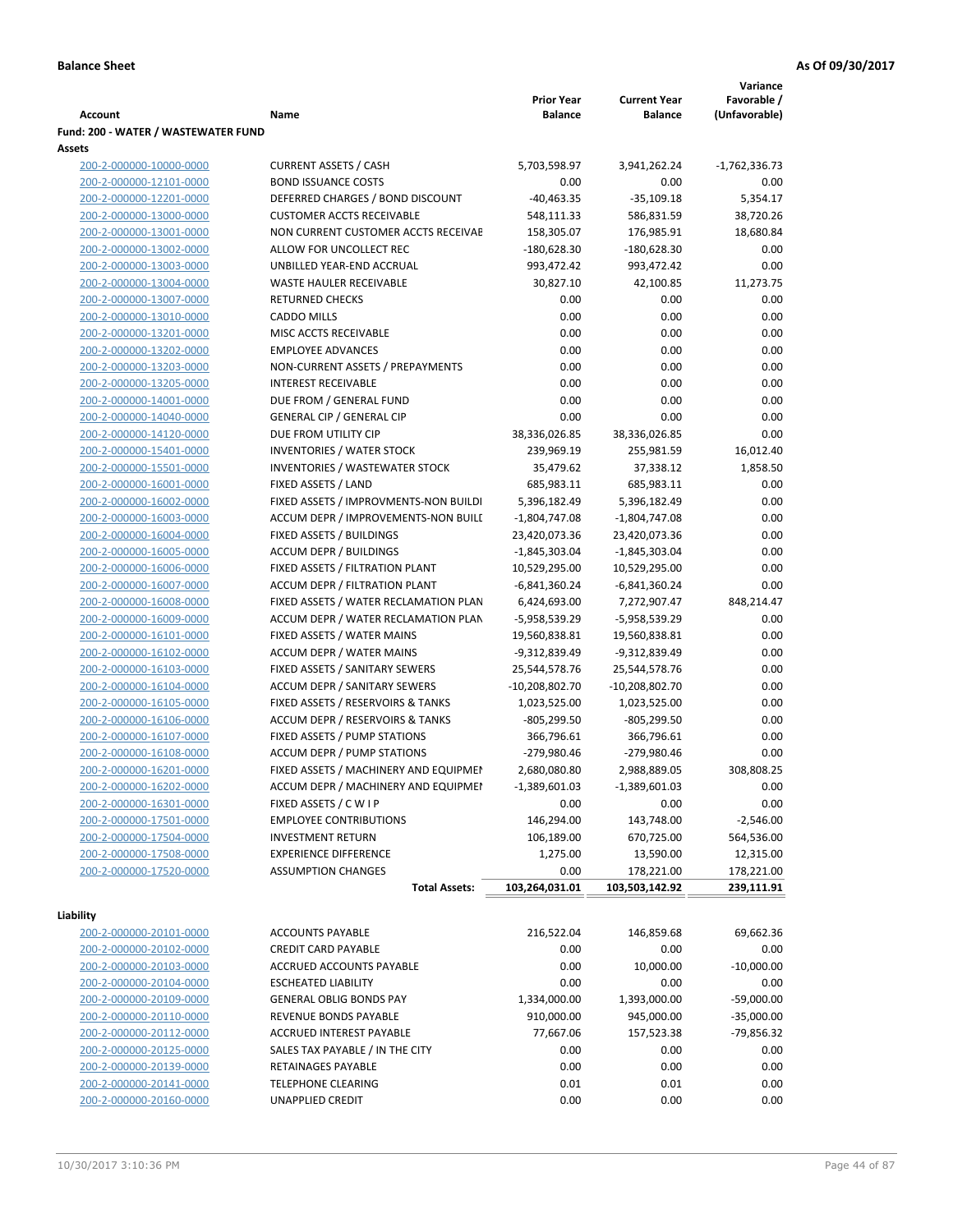|                                       |                                                          |                                     |                                       | Variance                     |
|---------------------------------------|----------------------------------------------------------|-------------------------------------|---------------------------------------|------------------------------|
| <b>Account</b>                        | Name                                                     | <b>Prior Year</b><br><b>Balance</b> | <b>Current Year</b><br><b>Balance</b> | Favorable /<br>(Unfavorable) |
| 200-2-000000-21001-0000               | <b>GENERAL FUND / GENERAL FUND</b>                       | 0.00                                | 0.00                                  | 0.00                         |
| 200-2-000000-21101-0000               | ENTERPRISE / WTR/WWTR UTILITY FUND                       | 0.00                                | 0.00                                  | 0.00                         |
| 200-2-000000-22001-0000               | SALARIES PAYABLE                                         | 0.00                                | 72,876.25                             | $-72,876.25$                 |
| 200-2-000000-22002-0000               | <b>VACATION/SICK PAYABLE</b>                             | 184,901.55                          | 184,856.65                            | 44.90                        |
| 200-2-000000-23001-0000               | CAPITAL LEASE PAYABLE                                    | 0.00                                | 0.00                                  | 0.00                         |
| 200-2-000000-24001-0000               | O/S CHECKS PAYABLE                                       | 0.00                                | 0.00                                  | 0.00                         |
| 200-2-000000-24002-0000               | <b>CUSTOMER DEPOSITS</b>                                 | 619,432.36                          | 715,146.89                            | $-95,714.53$                 |
| 200-2-000000-24003-0000               | <b>CUSTOMER OVERPMT SUSPENSE</b>                         | 58,294.43                           | 69,085.25                             | $-10,790.82$                 |
| 200-2-000000-24004-0000               | <b>INTEREST PAYABLE ON DEP</b>                           | 0.00                                | 0.00                                  | 0.00                         |
| 200-2-000000-24005-0000               | ACCRUED INT PAY ON DEP                                   | 0.00                                | 0.00                                  | 0.00                         |
| 200-2-000000-24006-0000               | <b>AWAITING CUSTOMER SETUP</b>                           | 1,955.61                            | 1,955.61                              | 0.00                         |
| 200-2-000000-24007-0000               | <b>BILLED DEPOSITS SUSPENSE</b>                          | 0.00                                | 0.00                                  | 0.00                         |
| 200-2-000000-26001-0000               | <b>COMPENSATED ABSENCES PAY</b>                          | 251,537.37                          | 238,102.66                            | 13,434.71                    |
| 200-2-000000-26101-0000               | <b>GENERAL OBLIG BONDS PAY</b>                           | 10,207,000.00                       | 7,453,000.00                          | 2,754,000.00                 |
| 200-2-000000-26102-0000               | REVENUE BONDS PAYABLE                                    | 15,070,000.00                       | 13,200,000.00                         | 1,870,000.00                 |
| 200-2-000000-26103-0000               | DEFERRED LOSS/DEFEASEMENT                                | $-363,302.13$                       | -272,476.43                           | $-90,825.70$                 |
| 200-2-000000-27001-0000               | <b>CONTRIBUTED CAPITAL</b>                               | 0.00                                | 0.00                                  | 0.00                         |
| 200-2-000000-27002-0000               | CONTRIBUTED CAPITAL / DEVELOPERS                         | 0.00                                | 0.00                                  | 0.00                         |
| 200-2-000000-29300-0000               | <b>ENCUMBRANCE SUMMARY</b>                               | 0.00                                | 0.00                                  | 0.00                         |
| 200-2-000000-29400-0100               | RESERVED ACCOUNT / ENCUMBRANCES                          | 0.00                                | 0.00                                  | 0.00                         |
| 200-2-000000-29999-0000               | <b>NET PENSION LIABILITY</b>                             | 191,698.00                          | 1,133,409.00                          | $-941,711.00$                |
| 200-2-000000-92080-0000               | <b>GLTDAG</b>                                            | 0.00                                | 0.00                                  | 0.00                         |
|                                       | <b>Total Liability:</b>                                  | 28,759,706.30                       | 25,448,338.95                         | 3,311,367.35                 |
| <b>Equity</b>                         |                                                          |                                     |                                       |                              |
| 200-2-000000-39000-0000               | UNRESERVED-FUND BALANCE                                  | 0.00                                | 0.00                                  | 0.00                         |
| 200-2-000000-39100-0000               | UNRESERVED-RET. EARNINGS                                 | 77,295,959.47                       | 77,527,044.89                         | 231,085.42                   |
| 200-2-000000-39150-0000               | RESERVED-RET. EARNINGS                                   | 0.00                                | 0.00                                  | 0.00                         |
| 200-2-000000-39500-0000               | <b>NET POSITION - PENSION</b>                            | $-965.00$                           | $-965.00$                             | 0.00                         |
|                                       | <b>Total Beginning Equity:</b>                           | 77,294,994.47                       | 77,526,079.89                         | 231,085.42                   |
| <b>Total Revenue</b>                  |                                                          | 12,533,491.87                       | 12,504,720.48                         | $-28,771.39$                 |
| <b>Total Expense</b>                  |                                                          | 15,324,161.63                       | 11,975,996.40                         | 3,348,165.23                 |
| <b>Revenues Over/(Under) Expenses</b> |                                                          | $-2,790,669.76$                     | 528,724.08                            | 3,319,393.84                 |
|                                       | <b>Total Equity and Current Surplus (Deficit):</b>       | 74,504,324.71                       | 78,054,803.97                         | 3,550,479.26                 |
|                                       | Total Liabilities, Equity and Current Surplus (Deficit): | 103,264,031.01                      | 103,503,142.92                        | 239,111.91                   |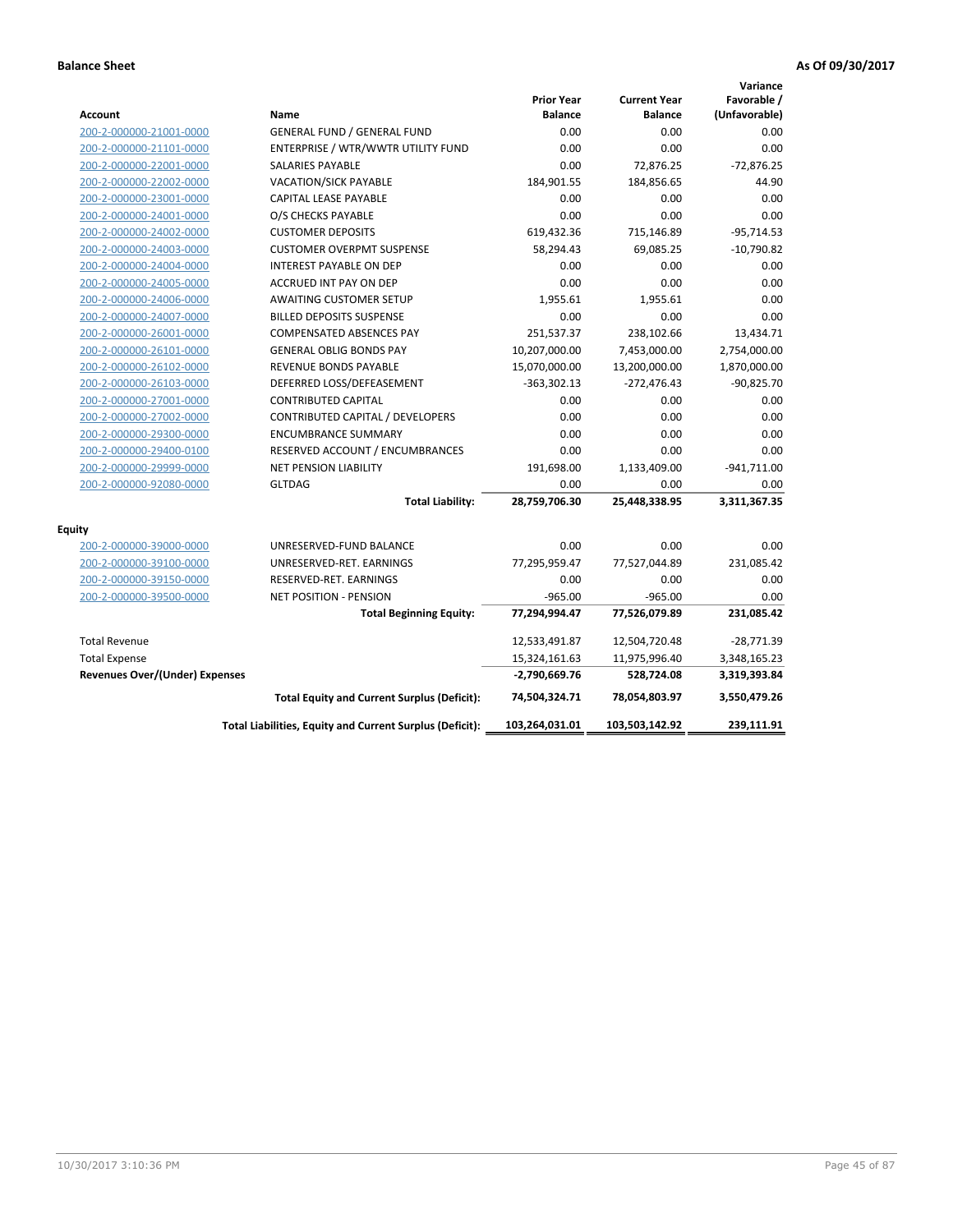| <b>Account</b>                        | Name                                                     | <b>Prior Year</b><br><b>Balance</b> | <b>Current Year</b><br><b>Balance</b> | Variance<br>Favorable /<br>(Unfavorable) |
|---------------------------------------|----------------------------------------------------------|-------------------------------------|---------------------------------------|------------------------------------------|
| <b>Fund: 210 - WATER IMPACT FEES</b>  |                                                          |                                     |                                       |                                          |
| <b>Assets</b>                         |                                                          |                                     |                                       |                                          |
| 210-2-000000-10000-0000               | <b>CURRENT ASSETS / CASH</b>                             | 36.78                               | 36.86                                 | 0.08                                     |
| 210-2-000000-13201-0000               | MISC ACCTS RECEIVABLE                                    | 0.00                                | 0.00                                  | 0.00                                     |
| 210-2-000000-13205-0000               | <b>INTEREST RECEIVABLE</b>                               | 0.00                                | 0.00                                  | 0.00                                     |
|                                       | <b>Total Assets:</b>                                     | 36.78                               | 36.86                                 | 0.08                                     |
| Liability                             |                                                          |                                     |                                       |                                          |
| 210-2-000000-20101-0000               | <b>ACCOUNTS PAYABLE</b>                                  | 0.00                                | 0.00                                  | 0.00                                     |
| 210-2-000000-20103-0000               | <b>ACCRUED ACCOUNTS PAYABLE</b>                          | 0.00                                | 0.00                                  | 0.00                                     |
| 210-2-000000-29300-0000               | <b>ENCUMBRANCE SUMMARY</b>                               | 0.00                                | 0.00                                  | 0.00                                     |
| 210-2-000000-29400-0000               | RESERVED ACCOUNT / ENCUMBRANCES                          | 0.00                                | 0.00                                  | 0.00                                     |
|                                       | <b>Total Liability:</b>                                  | 0.00                                | 0.00                                  | 0.00                                     |
| <b>Equity</b>                         |                                                          |                                     |                                       |                                          |
| 210-2-000000-39000-0000               | UNRESERVED-FUND BALANCE                                  | 0.00                                | 0.00                                  | 0.00                                     |
| 210-2-000000-39100-0000               | UNRESERVED-RET. EARNINGS                                 | 36.65                               | 36.78                                 | 0.13                                     |
|                                       | <b>Total Beginning Equity:</b>                           | 36.65                               | 36.78                                 | 0.13                                     |
| <b>Total Revenue</b>                  |                                                          | 0.14                                | 0.08                                  | $-0.06$                                  |
| <b>Total Expense</b>                  |                                                          | 0.01                                | 0.00                                  | 0.01                                     |
| <b>Revenues Over/(Under) Expenses</b> |                                                          | 0.13                                | 0.08                                  | $-0.05$                                  |
|                                       | <b>Total Equity and Current Surplus (Deficit):</b>       | 36.78                               | 36.86                                 | 0.08                                     |
|                                       | Total Liabilities, Equity and Current Surplus (Deficit): | 36.78                               | 36.86                                 | 0.08                                     |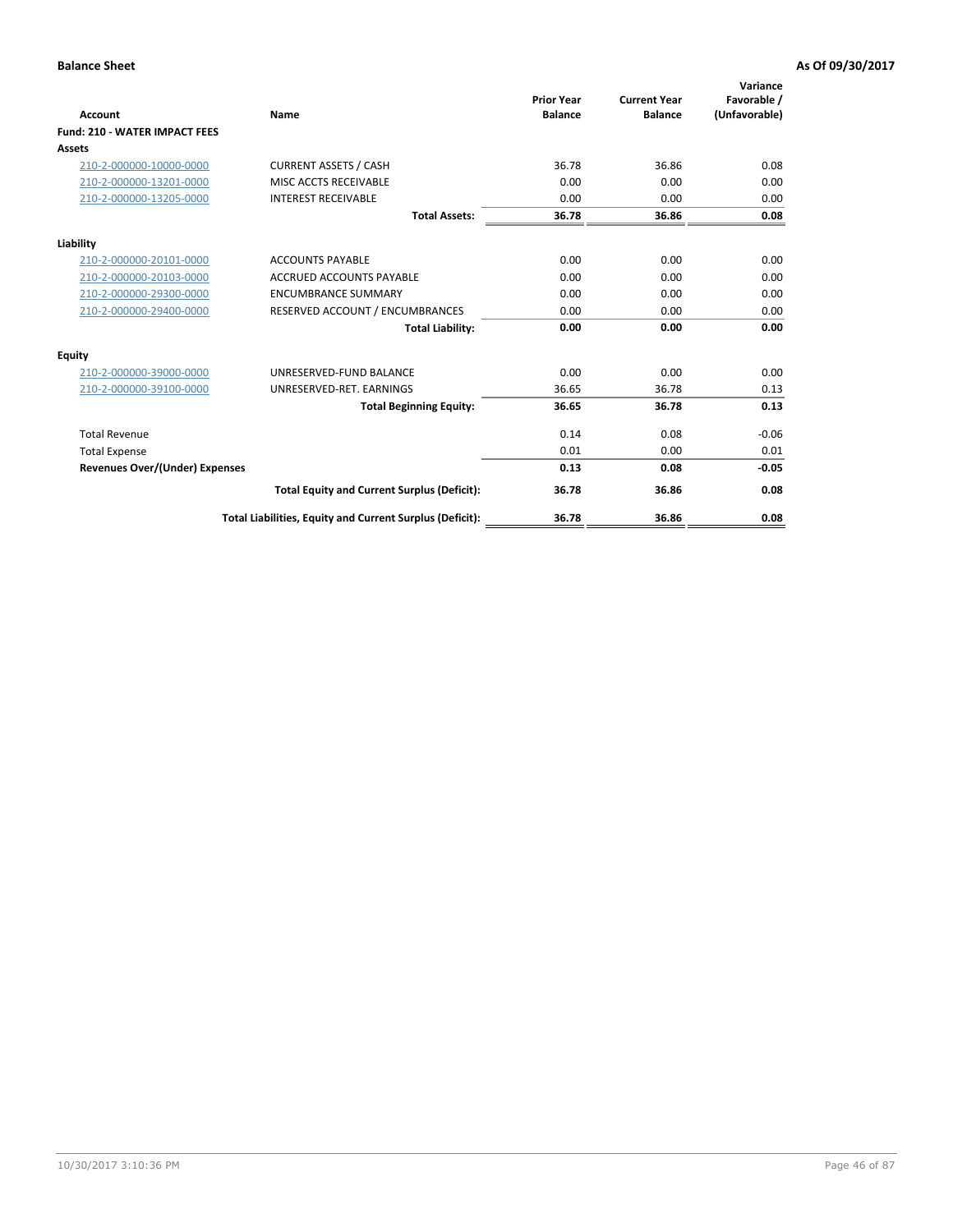| <b>Account</b>                            | Name                                                     | <b>Prior Year</b><br><b>Balance</b> | <b>Current Year</b><br><b>Balance</b> | Variance<br>Favorable /<br>(Unfavorable) |
|-------------------------------------------|----------------------------------------------------------|-------------------------------------|---------------------------------------|------------------------------------------|
| <b>Fund: 211 - WASTEWATER IMPACT FEES</b> |                                                          |                                     |                                       |                                          |
| Assets                                    |                                                          |                                     |                                       |                                          |
| 211-2-000000-10000-0000                   | <b>CURRENT ASSETS / CASH</b>                             | 1,996.82                            | 1,863.51                              | $-133.31$                                |
| 211-2-000000-13201-0000                   | MISC ACCTS RECEIVABLE                                    | 0.00                                | 0.00                                  | 0.00                                     |
| 211-2-000000-13205-0000                   | <b>INTEREST RECEIVABLE</b>                               | 0.00                                | 0.00                                  | 0.00                                     |
|                                           | <b>Total Assets:</b>                                     | 1,996.82                            | 1,863.51                              | $-133.31$                                |
| Liability                                 |                                                          |                                     |                                       |                                          |
| 211-2-000000-20101-0000                   | <b>ACCOUNTS PAYABLE</b>                                  | 0.07                                | 0.05                                  | 0.02                                     |
| 211-2-000000-20103-0000                   | <b>ACCRUED ACCOUNTS PAYABLE</b>                          | 0.00                                | 0.00                                  | 0.00                                     |
|                                           | <b>Total Liability:</b>                                  | 0.07                                | 0.05                                  | 0.02                                     |
| <b>Equity</b>                             |                                                          |                                     |                                       |                                          |
| 211-2-000000-39000-0000                   | UNRESERVED-FUND BALANCE                                  | 0.00                                | 0.00                                  | 0.00                                     |
| 211-2-000000-39100-0000                   | UNRESERVED-RET. EARNINGS                                 | 1,991.86                            | 1,996.75                              | 4.89                                     |
|                                           | <b>Total Beginning Equity:</b>                           | 1,991.86                            | 1,996.75                              | 4.89                                     |
| <b>Total Revenue</b>                      |                                                          | 7.82                                | 3.51                                  | $-4.31$                                  |
| <b>Total Expense</b>                      |                                                          | 2.93                                | 136.80                                | $-133.87$                                |
| <b>Revenues Over/(Under) Expenses</b>     |                                                          | 4.89                                | $-133.29$                             | $-138.18$                                |
|                                           | <b>Total Equity and Current Surplus (Deficit):</b>       | 1,996.75                            | 1,863.46                              | $-133.29$                                |
|                                           | Total Liabilities, Equity and Current Surplus (Deficit): | 1,996.82                            | 1,863.51                              | $-133.31$                                |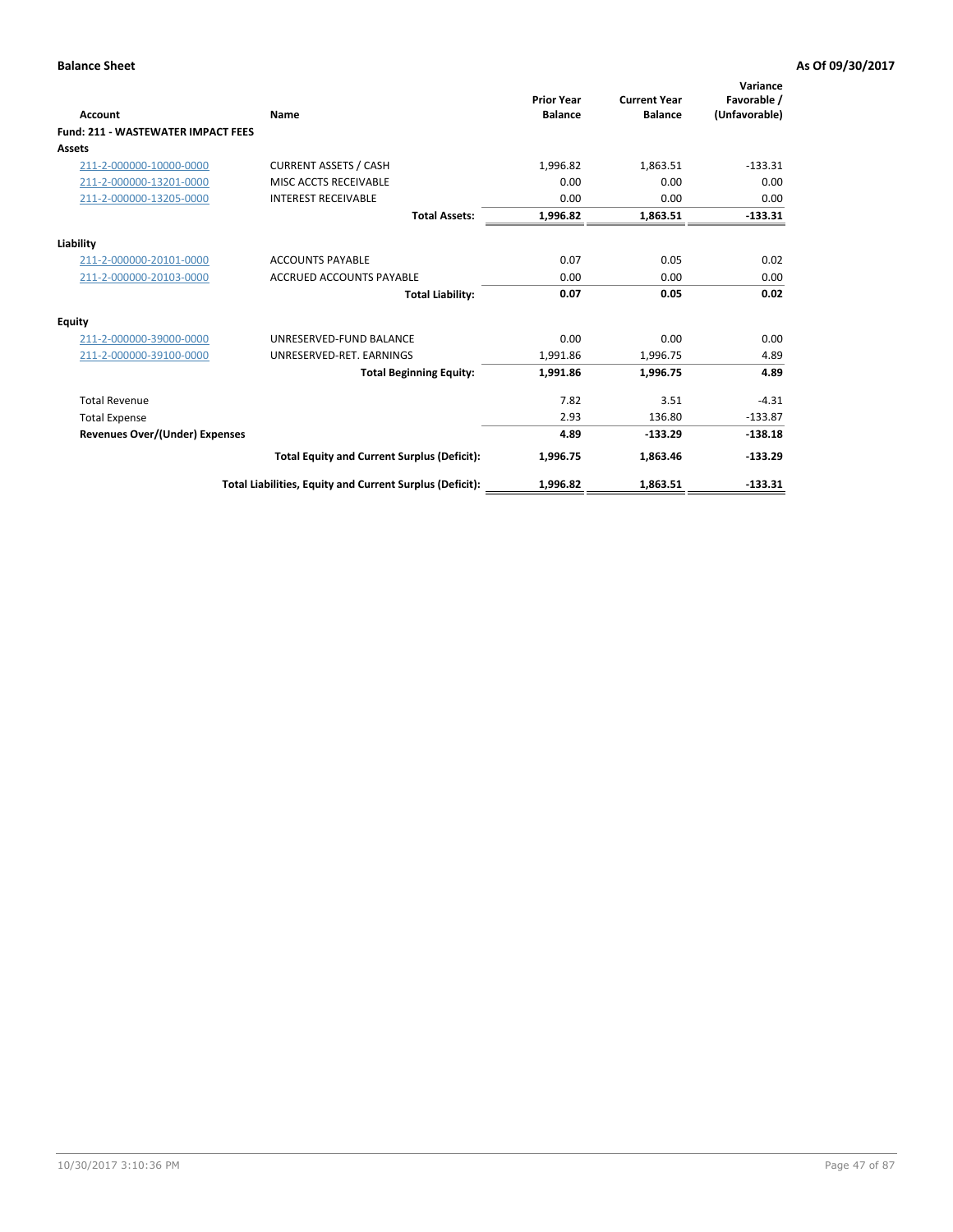| <b>Account</b>                        | <b>Name</b>                                               | <b>Prior Year</b><br><b>Balance</b> | <b>Current Year</b><br><b>Balance</b> | Variance<br>Favorable /<br>(Unfavorable) |
|---------------------------------------|-----------------------------------------------------------|-------------------------------------|---------------------------------------|------------------------------------------|
|                                       | Fund: 212 - TX COMMUNITY DEV SWR SYSTEM IMPROV PROG GRANT |                                     |                                       |                                          |
| <b>Assets</b>                         |                                                           |                                     |                                       |                                          |
| 212-2-000000-10000-0000               | <b>CURRENT ASSETS / CASH</b>                              | 0.00                                | 0.00                                  | 0.00                                     |
| 212-2-000000-13201-0000               | MISC ACCTS RECEIVABLE                                     | 0.00                                | 0.00                                  | 0.00                                     |
| 212-2-000000-13205-0000               | <b>INTEREST RECEIVABLE</b>                                | 0.00                                | 0.00                                  | 0.00                                     |
| 212-2-000000-16301-0000               | FIXED ASSETS / C W I P                                    | 0.00                                | 0.00                                  | 0.00                                     |
|                                       | <b>Total Assets:</b>                                      | 0.00                                | 0.00                                  | 0.00                                     |
| Liability                             |                                                           |                                     |                                       |                                          |
| 212-2-000000-20101-0000               | <b>ACCOUNTS PAYABLE</b>                                   | 0.00                                | 0.00                                  | 0.00                                     |
| 212-2-000000-20102-0000               | <b>CREDIT CARD PAYABLE</b>                                | 0.00                                | 0.00                                  | 0.00                                     |
| 212-2-000000-20103-0000               | <b>ACCRUED ACCOUNTS PAYABLE</b>                           | 0.00                                | 0.00                                  | 0.00                                     |
| 212-2-000000-20139-0000               | <b>RETAINAGES PAYABLE</b>                                 | 0.00                                | 0.00                                  | 0.00                                     |
| 212-2-000000-20902-0000               | DEFERRED GRANT REVENUE                                    | 0.00                                | 0.00                                  | 0.00                                     |
| 212-2-000000-21001-0000               | <b>GENERAL FUND / GENERAL FUND</b>                        | 0.00                                | 0.00                                  | 0.00                                     |
| 212-2-000000-29300-0000               | <b>ENCUMBRANCE SUMMARY</b>                                | 0.00                                | 0.00                                  | 0.00                                     |
| 212-2-000000-29400-0100               | RESERVED ACCOUNT / ENCUMBRANCES                           | 0.00                                | 0.00                                  | 0.00                                     |
|                                       | <b>Total Liability:</b>                                   | 0.00                                | 0.00                                  | 0.00                                     |
| <b>Equity</b>                         |                                                           |                                     |                                       |                                          |
| 212-2-000000-39100-0000               | UNRESERVED-RET. EARNINGS                                  | 0.00                                | 0.00                                  | 0.00                                     |
|                                       | <b>Total Beginning Equity:</b>                            | 0.00                                | 0.00                                  | 0.00                                     |
| <b>Total Revenue</b>                  |                                                           | 0.00                                | 0.00                                  | 0.00                                     |
| <b>Total Expense</b>                  |                                                           | 0.00                                | 0.00                                  | 0.00                                     |
| <b>Revenues Over/(Under) Expenses</b> |                                                           | 0.00                                | 0.00                                  | 0.00                                     |
|                                       | <b>Total Equity and Current Surplus (Deficit):</b>        | 0.00                                | 0.00                                  | 0.00                                     |
|                                       | Total Liabilities, Equity and Current Surplus (Deficit):  | 0.00                                | 0.00                                  | 0.00                                     |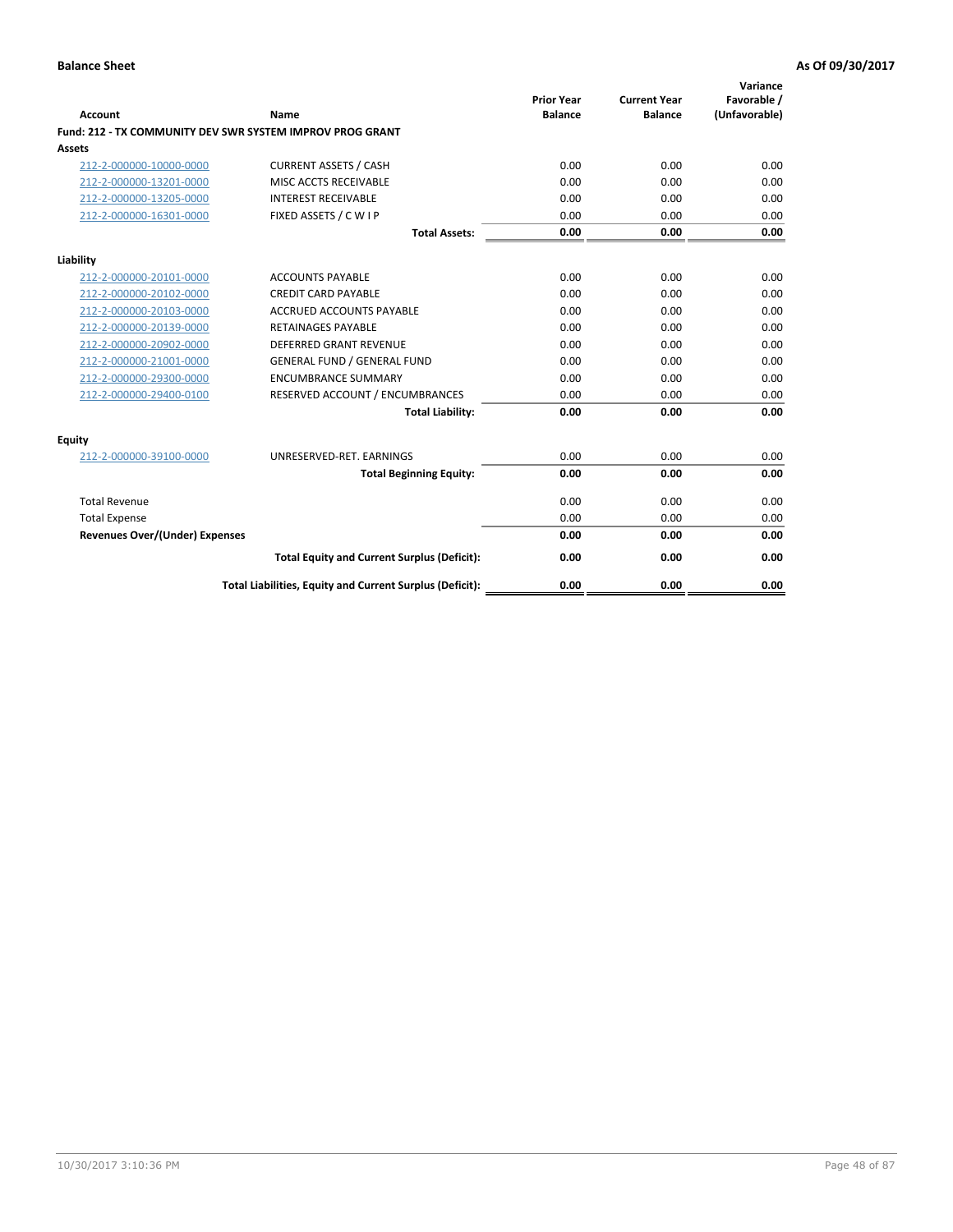| Account                               | Name                                                     | <b>Prior Year</b><br><b>Balance</b> | <b>Current Year</b><br><b>Balance</b> | Variance<br>Favorable /<br>(Unfavorable) |
|---------------------------------------|----------------------------------------------------------|-------------------------------------|---------------------------------------|------------------------------------------|
| Fund: 216 - UTILIITY CIP FUND         |                                                          |                                     |                                       |                                          |
| <b>Assets</b>                         |                                                          |                                     |                                       |                                          |
| 216-2-000000-10000-0000               | <b>CURRENT ASSETS / CASH</b>                             | 3,605,762.15                        | 5,931,526.66                          | 2,325,764.51                             |
| 216-2-000000-11101-0000               | MBIA ACCOUNTS / 2002 WSSR                                | 0.00                                | 0.00                                  | 0.00                                     |
| 216-2-000000-11103-0000               | <b>2005 WSSR</b>                                         | 0.00                                | 0.00                                  | 0.00                                     |
| 216-2-000000-11403-0000               | RESERVE FUND / 2003 WSSR                                 | 0.01                                | 0.00                                  | $-0.01$                                  |
| 216-2-000000-11503-0000               | 2008WSSR CONST 486000273                                 | 0.00                                | 0.00                                  | 0.00                                     |
| 216-2-000000-13000-0000               | <b>CUSTOMER ACCTS RECEIVABLE</b>                         | 0.00                                | 0.00                                  | 0.00                                     |
| 216-2-000000-13002-0000               | ALLOW FOR UNCOLLECT REC                                  | 0.00                                | 0.00                                  | 0.00                                     |
| 216-2-000000-13003-0000               | UNBILLED YEAR-END ACCRUAL                                | 0.00                                | 0.00                                  | 0.00                                     |
| 216-2-000000-13201-0000               | MISC ACCTS RECEIVABLE                                    | 0.00                                | 0.00                                  | 0.00                                     |
| 216-2-000000-13205-0000               | <b>INTEREST RECEIVABLE</b>                               | 0.00                                | 0.00                                  | 0.00                                     |
| 216-2-000000-16301-0000               | FIXED ASSETS / C W I P                                   | 958,468.54                          | 342,655.91                            | $-615,812.63$                            |
|                                       | <b>Total Assets:</b>                                     | 4,564,230.70                        | 6,274,182.57                          | 1,709,951.87                             |
| Liability                             |                                                          |                                     |                                       |                                          |
| 216-2-000000-20101-0000               | <b>ACCOUNTS PAYABLE</b>                                  | 162,345.37                          | 8,525.82                              | 153,819.55                               |
| 216-2-000000-20102-0000               | <b>CREDIT CARD PAYABLE</b>                               | 0.00                                | 0.00                                  | 0.00                                     |
| 216-2-000000-20103-0000               | <b>ACCRUED ACCOUNTS PAYABLE</b>                          | 0.00                                | 0.00                                  | 0.00                                     |
| 216-2-000000-20113-0000               | <b>DEVELOPERS ESCROW</b>                                 | 0.00                                | 0.00                                  | 0.00                                     |
| 216-2-000000-20139-0000               | <b>RETAINAGES PAYABLE</b>                                | 0.00                                | 0.00                                  | 0.00                                     |
| 216-2-000000-21101-0000               | ENTERPRISE / WTR/WWTR UTILITY FUND                       | 18,939,652.64                       | 18,939,652.64                         | 0.00                                     |
| 216-2-000000-29300-0000               | <b>ENCUMBRANCE SUMMARY</b>                               | 0.00                                | 0.00                                  | 0.00                                     |
| 216-2-000000-29400-0100               | RESERVED ACCOUNT / ENCUMBRANCES                          | 0.00                                | 0.00                                  | 0.00                                     |
|                                       | <b>Total Liability:</b>                                  | 19,101,998.01                       | 18,948,178.46                         | 153,819.55                               |
|                                       |                                                          |                                     |                                       |                                          |
| Equity                                |                                                          |                                     |                                       |                                          |
| 216-2-000000-39000-0000               | UNRESERVED-FUND BALANCE                                  | 0.00                                | 0.00                                  | 0.00                                     |
| 216-2-000000-39100-0000               | UNRESERVED-RET. EARNINGS                                 | -15,886,357.89                      | $-15, 153, 579.94$                    | 732,777.95                               |
|                                       | <b>Total Beginning Equity:</b>                           | $-15,886,357.89$                    | $-15,153,579.94$                      | 732,777.95                               |
| <b>Total Revenue</b>                  |                                                          | 1,797,394.90                        | 2,971,047.82                          | 1,173,652.92                             |
| <b>Total Expense</b>                  |                                                          | 448,804.32                          | 491,463.77                            | $-42,659.45$                             |
| <b>Revenues Over/(Under) Expenses</b> |                                                          | 1,348,590.58                        | 2,479,584.05                          | 1,130,993.47                             |
|                                       | <b>Total Equity and Current Surplus (Deficit):</b>       | $-14,537,767.31$                    | -12,673,995.89                        | 1,863,771.42                             |
|                                       | Total Liabilities, Equity and Current Surplus (Deficit): | 4,564,230.70                        | 6,274,182.57                          | 1,709,951.87                             |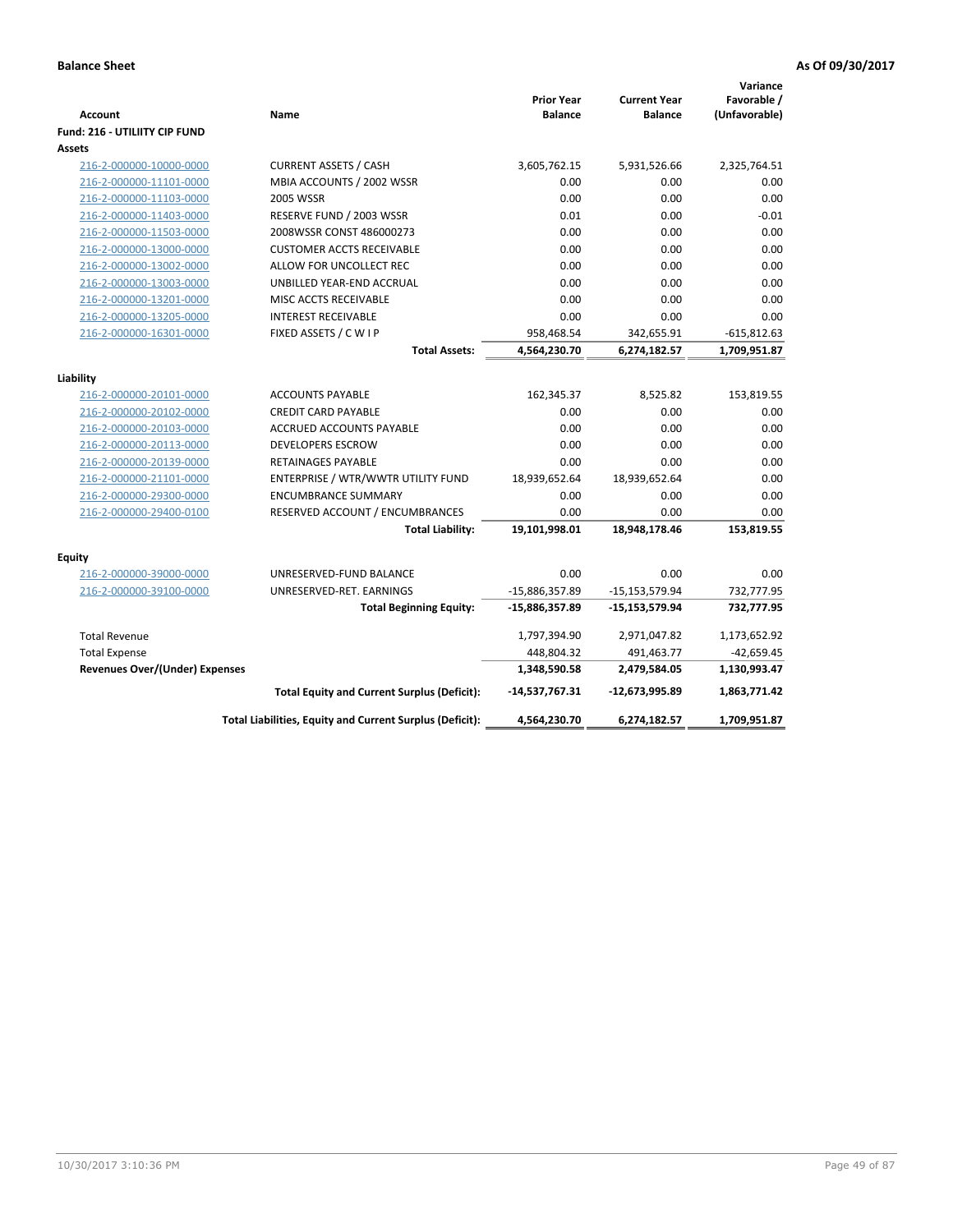| <b>Account</b>                                 | <b>Name</b>                                                     | <b>Prior Year</b><br><b>Balance</b> | <b>Current Year</b><br><b>Balance</b> | Variance<br>Favorable /<br>(Unfavorable) |
|------------------------------------------------|-----------------------------------------------------------------|-------------------------------------|---------------------------------------|------------------------------------------|
| <b>Fund: 217 - WASTEWATER RECLAMATION FUND</b> |                                                                 |                                     |                                       |                                          |
| Assets                                         |                                                                 |                                     |                                       |                                          |
| 217-2-000000-10000-0000                        | <b>CURRENT ASSETS / CASH</b>                                    | 0.00                                | 0.00                                  | 0.00                                     |
| 217-2-000000-11301-0000                        | TEXASTERM / 2008 WSSR REVENUE BOND                              | 0.00                                | 0.00                                  | 0.00                                     |
| 217-2-000000-11302-0000                        | 2008 WSSR REVENUE BOND                                          | 0.00                                | 0.00                                  | 0.00                                     |
| 217-2-000000-11503-0000                        | 2008WSSR CONST 486000273                                        | 736,094.84                          | 741,380.41                            | 5,285.57                                 |
| 217-2-000000-13000-0000                        | <b>CUSTOMER ACCTS RECEIVABLE</b>                                | 0.00                                | 0.00                                  | 0.00                                     |
| 217-2-000000-13002-0000                        | ALLOW FOR UNCOLLECT REC                                         | 0.00                                | 0.00                                  | 0.00                                     |
| 217-2-000000-13201-0000                        | MISC ACCTS RECEIVABLE                                           | 0.00                                | 0.00                                  | 0.00                                     |
| 217-2-000000-13205-0000                        | <b>INTEREST RECEIVABLE</b>                                      | 0.00                                | 0.00                                  | 0.00                                     |
| 217-2-000000-16301-0000                        | FIXED ASSETS / C W I P                                          | 0.00                                | 0.00                                  | 0.00                                     |
|                                                | <b>Total Assets:</b>                                            | 736,094.84                          | 741,380.41                            | 5,285.57                                 |
|                                                |                                                                 |                                     |                                       |                                          |
| Liability                                      |                                                                 |                                     |                                       |                                          |
| 217-2-000000-20101-0000                        | <b>ACCOUNTS PAYABLE</b>                                         | 0.00                                | 0.00                                  | 0.00<br>0.00                             |
| 217-2-000000-20102-0000                        | <b>CREDIT CARD PAYABLE</b>                                      | 0.00                                | 0.00                                  |                                          |
| 217-2-000000-20103-0000                        | <b>ACCRUED ACCOUNTS PAYABLE</b>                                 | 0.00                                | 0.00                                  | 0.00                                     |
| 217-2-000000-20139-0000                        | <b>RETAINAGES PAYABLE</b><br>ENTERPRISE / WTR/WWTR UTILITY FUND | 0.00                                | 0.00<br>19,396,374.21                 | 0.00<br>0.00                             |
| 217-2-000000-21101-0000                        |                                                                 | 19,396,374.21                       |                                       |                                          |
| 217-2-000000-29300-0000                        | <b>ENCUMBRANCE SUMMARY</b>                                      | 0.00<br>0.00                        | 0.00<br>0.00                          | 0.00                                     |
| 217-2-000000-29400-0100                        | RESERVED ACCOUNT / ENCUMBRANCES                                 |                                     |                                       | 0.00                                     |
|                                                | <b>Total Liability:</b>                                         | 19,396,374.21                       | 19,396,374.21                         | 0.00                                     |
| <b>Equity</b>                                  |                                                                 |                                     |                                       |                                          |
| 217-2-000000-39100-0000                        | UNRESERVED-RET. EARNINGS                                        | $-18,662,962.72$                    | -18,660,279.37                        | 2,683.35                                 |
|                                                | <b>Total Beginning Equity:</b>                                  | $-18,662,962.72$                    | -18,660,279.37                        | 2,683.35                                 |
| <b>Total Revenue</b>                           |                                                                 | 2,683.35                            | 5,285.57                              | 2,602.22                                 |
| <b>Total Expense</b>                           |                                                                 | 0.00                                | 0.00                                  | 0.00                                     |
| Revenues Over/(Under) Expenses                 |                                                                 | 2,683.35                            | 5,285.57                              | 2,602.22                                 |
|                                                | <b>Total Equity and Current Surplus (Deficit):</b>              | -18,660,279.37                      | -18,654,993.80                        | 5,285.57                                 |
|                                                | Total Liabilities, Equity and Current Surplus (Deficit):        | 736,094.84                          | 741,380.41                            | 5.285.57                                 |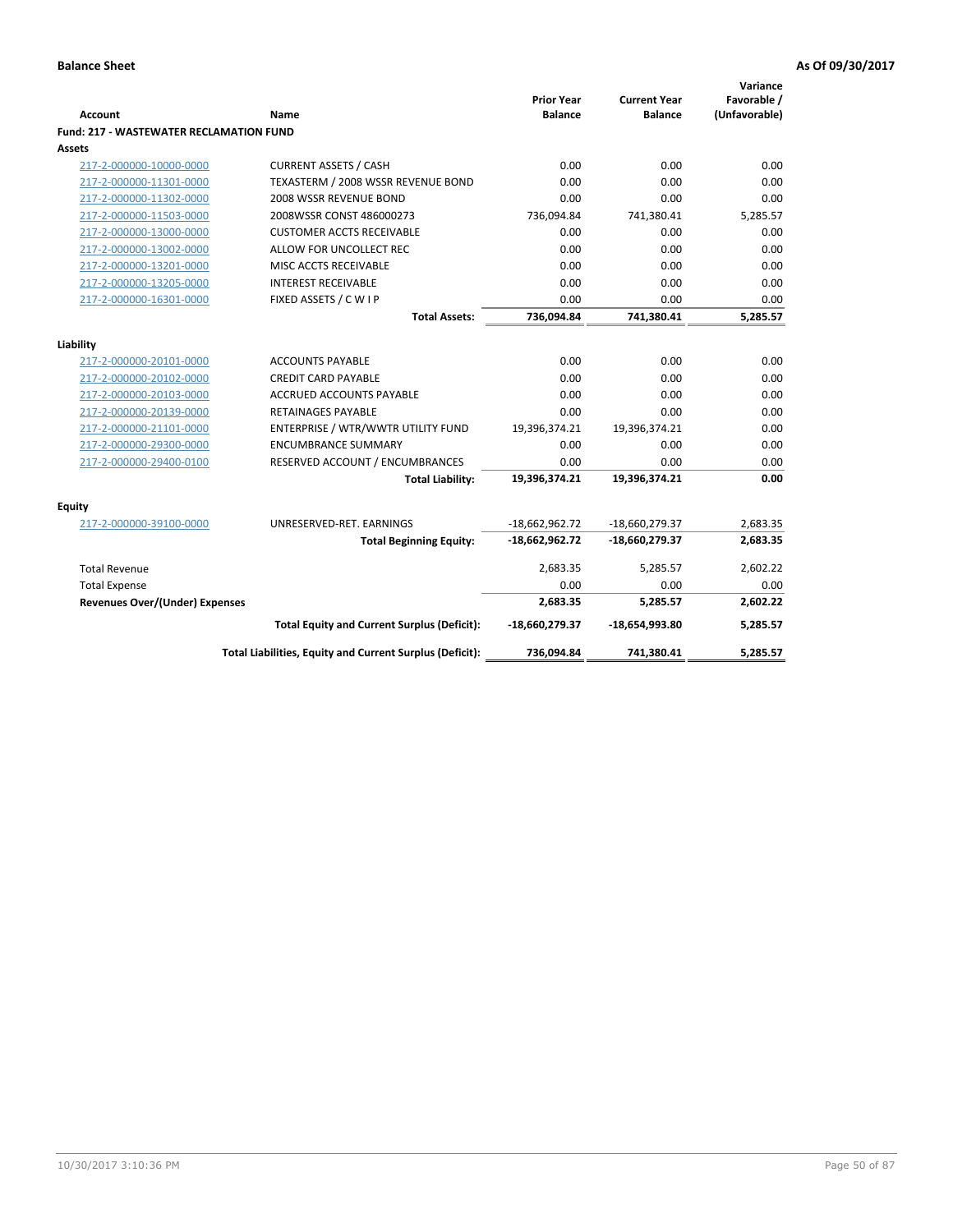| Account                                            | Name                                                    | <b>Prior Year</b><br><b>Balance</b> | <b>Current Year</b><br><b>Balance</b> | Variance<br>Favorable /<br>(Unfavorable) |
|----------------------------------------------------|---------------------------------------------------------|-------------------------------------|---------------------------------------|------------------------------------------|
| <b>Fund: 300 - AIRPORT FUND</b>                    |                                                         |                                     |                                       |                                          |
| <b>Assets</b>                                      |                                                         |                                     |                                       |                                          |
| 300-2-000000-10000-0000                            | <b>CURRENT ASSETS / CASH</b>                            | 10,582,089.23                       | 14,760,903.82                         | 4,178,814.59                             |
| 300-2-000000-13201-0000                            | MISC ACCTS RECEIVABLE                                   | 22,508.73                           | 0.00                                  | $-22,508.73$                             |
| 300-2-000000-13202-0000                            | <b>EMPLOYEE ADVANCES</b>                                | 0.00                                | 0.00                                  | 0.00                                     |
| 300-2-000000-13203-0000                            | NON-CURRENT ASSETS / PREPAYMENTS                        | 0.00                                | 0.00                                  | 0.00                                     |
| 300-2-000000-13205-0000                            | <b>INTEREST RECEIVABLE</b>                              | 0.00                                | 0.00                                  | 0.00                                     |
| 300-2-000000-14126-0000                            | <b>GRANT FUND / AIRPORT GRANT FUND</b>                  | 0.00                                | 0.00                                  | 0.00                                     |
| 300-2-000000-16001-0000                            | FIXED ASSETS / LAND                                     | 813,937.00                          | 813,937.00                            | 0.00                                     |
| 300-2-000000-16002-0000                            | FIXED ASSETS / IMPROVMENTS-NON BUILDI                   | 64,972,348.91                       | 69,702,644.98                         | 4,730,296.07                             |
| 300-2-000000-16003-0000                            | ACCUM DEPR / IMPROVEMENTS-NON BUILI                     | -34,642,939.56                      | -34,642,939.56                        | 0.00                                     |
| 300-2-000000-16004-0000                            | FIXED ASSETS / BUILDINGS                                | 60,824,408.10                       | 60,824,408.10                         | 0.00                                     |
| 300-2-000000-16005-0000                            | <b>ACCUM DEPR / BUILDINGS</b>                           | -23,390,672.25                      | -23,390,672.25                        | 0.00                                     |
| 300-2-000000-16201-0000                            | FIXED ASSETS / MACHINERY AND EQUIPMEN                   | 12,340.00                           | 12,340.00                             | 0.00                                     |
| 300-2-000000-16202-0000                            | ACCUM DEPR / MACHINERY AND EQUIPMEI                     | $-12,339.94$                        | $-12,339.94$                          | 0.00                                     |
| 300-2-000000-16301-0000                            | FIXED ASSETS / C W I P<br><b>EMPLOYEE CONTRIBUTIONS</b> | 1,007,428.79<br>0.00                | 0.00<br>0.00                          | $-1,007,428.79$<br>0.00                  |
| 300-2-000000-17501-0000<br>300-2-000000-17504-0000 | <b>INVESTMENT RETURN</b>                                | 0.00                                | 0.00                                  | 0.00                                     |
| 300-2-000000-17508-0000                            | <b>EXPERIENCE DIFFERENCE</b>                            | 0.00                                | 0.00                                  | 0.00                                     |
| 300-2-000000-17520-0000                            | <b>ASSUMPTION CHANGES</b>                               | 0.00                                | 0.00                                  | 0.00                                     |
|                                                    | <b>Total Assets:</b>                                    | 80,189,109.01                       | 88,068,282.15                         | 7,879,173.14                             |
|                                                    |                                                         |                                     |                                       |                                          |
| Liability                                          |                                                         |                                     |                                       |                                          |
| 300-2-000000-20101-0000                            | <b>ACCOUNTS PAYABLE</b>                                 | 587.17                              | 883.06                                | $-295.89$                                |
| 300-2-000000-20102-0000                            | <b>CREDIT CARD PAYABLE</b>                              | 0.00                                | 0.00                                  | 0.00                                     |
| 300-2-000000-20103-0000                            | ACCRUED ACCOUNTS PAYABLE                                | 0.00                                | 0.00                                  | 0.00                                     |
| 300-2-000000-20105-0000                            | <b>L-3 FUNDS PAYABLE</b>                                | 0.00                                | 55,267.98                             | $-55,267.98$                             |
| 300-2-000000-20106-0000                            | <b>GRANT MATCH</b>                                      | 0.00                                | 0.00                                  | 0.00                                     |
| 300-2-000000-20108-0000                            | <b>MATURED BONDS PAYABLE</b>                            | 0.00                                | 0.00                                  | 0.00                                     |
| 300-2-000000-20110-0000                            | REVENUE BONDS PAYABLE                                   | 0.00                                | 0.00                                  | 0.00                                     |
| 300-2-000000-20111-0000                            | MATURED INTEREST PAYABLE                                | 0.00                                | 0.00                                  | 0.00                                     |
| 300-2-000000-20112-0000                            | <b>ACCRUED INTEREST PAYABLE</b>                         | 0.00                                | 0.00                                  | 0.00                                     |
| 300-2-000000-20139-0000                            | RETAINAGES PAYABLE                                      | 0.00                                | 0.00                                  | 0.00                                     |
| 300-2-000000-20141-0000<br>300-2-000000-20160-0000 | <b>TELEPHONE CLEARING</b><br><b>UNAPPLIED CREDIT</b>    | 0.00<br>0.00                        | 0.00<br>0.00                          | 0.00<br>0.00                             |
| 300-2-000000-20201-0000                            | <b>DEFERRED REVENUE</b>                                 | 16,671.00                           | 0.00                                  | 16,671.00                                |
| 300-2-000000-21001-0000                            | <b>GENERAL FUND / GENERAL FUND</b>                      | $-16,977.31$                        | 0.00                                  | $-16,977.31$                             |
| 300-2-000000-22001-0000                            | SALARIES PAYABLE                                        | 0.00                                | 2,099.43                              | $-2,099.43$                              |
| 300-2-000000-22002-0000                            | <b>VACATION/SICK PAYABLE</b>                            | 966.57                              | 3,882.01                              | $-2,915.44$                              |
| 300-2-000000-26001-0000                            | COMPENSATED ABSENCES PAY                                | 1,112.85                            | $-161.09$                             | 1,273.94                                 |
| 300-2-000000-26101-0000                            | <b>GENERAL OBLIG BONDS PAY</b>                          | 0.00                                | 0.00                                  | 0.00                                     |
| 300-2-000000-26102-0000                            | REVENUE BONDS PAYABLE                                   | 0.00                                | 0.00                                  | 0.00                                     |
| 300-2-000000-27001-0000                            | <b>CONTRIBUTED CAPITAL</b>                              | 16,461,433.01                       | 19,400,632.61                         | $-2,939,199.60$                          |
| 300-2-000000-29300-0000                            | <b>ENCUMBRANCE SUMMARY</b>                              | 0.00                                | 0.00                                  | 0.00                                     |
| 300-2-000000-29400-0100                            | RESERVED ACCOUNT / ENCUMBRANCES                         | 0.00                                | 0.00                                  | 0.00                                     |
| 300-2-000000-29999-0000                            | <b>NET PENSION LIABILITY</b>                            | 0.00                                | 0.00                                  | 0.00                                     |
|                                                    | <b>Total Liability:</b>                                 | 16,463,793.29                       | 19,462,604.00                         | $-2,998,810.71$                          |
|                                                    |                                                         |                                     |                                       |                                          |
| <b>Equity</b>                                      |                                                         |                                     |                                       |                                          |
| 300-2-000000-39000-0000<br>300-2-000000-39100-0000 | UNRESERVED-FUND BALANCE<br>UNRESERVED-RET. EARNINGS     | 0.00<br>66,336,537.40               | 0.00<br>68,000,093.16                 | 0.00<br>1,663,555.76                     |
| 300-2-000000-39500-0000                            | <b>NET POSITION - PENSION</b>                           | 0.00                                | 0.00                                  | 0.00                                     |
|                                                    | <b>Total Beginning Equity:</b>                          | 66,336,537.40                       | 68,000,093.16                         | 1,663,555.76                             |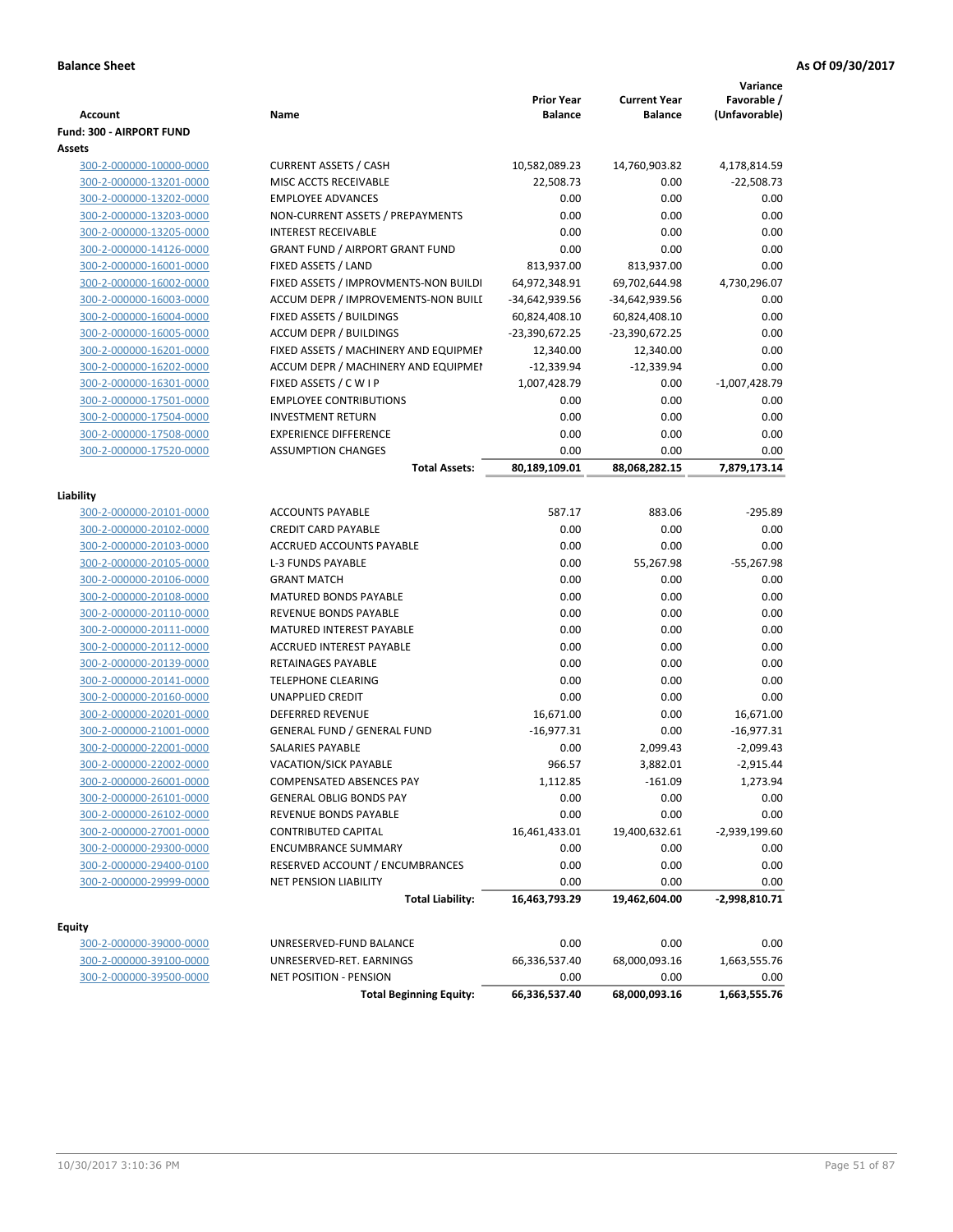| Account                        | Name                                                     | <b>Prior Year</b><br><b>Balance</b> | <b>Current Year</b><br><b>Balance</b> | Variance<br>Favorable /<br>(Unfavorable) |
|--------------------------------|----------------------------------------------------------|-------------------------------------|---------------------------------------|------------------------------------------|
| <b>Total Revenue</b>           |                                                          | 765,335.97                          | 766,512.22                            | 1,176.25                                 |
| <b>Total Expense</b>           |                                                          | 3,376,557.64                        | 160,927.22                            | 3,215,630.42                             |
| Revenues Over/(Under) Expenses |                                                          | $-2,611,221.67$                     | 605,585.00                            | 3,216,806.67                             |
|                                | <b>Total Equity and Current Surplus (Deficit):</b>       | 63,725,315.73                       | 68,605,678.16                         | 4,880,362.43                             |
|                                | Total Liabilities, Equity and Current Surplus (Deficit): | 80,189,109.02                       | 88,068,282.16                         | 7,879,173.14                             |
|                                | *** FUND 300 OUT OF BALANCE ***                          | $-0.01$                             | $-0.01$                               | 0.00                                     |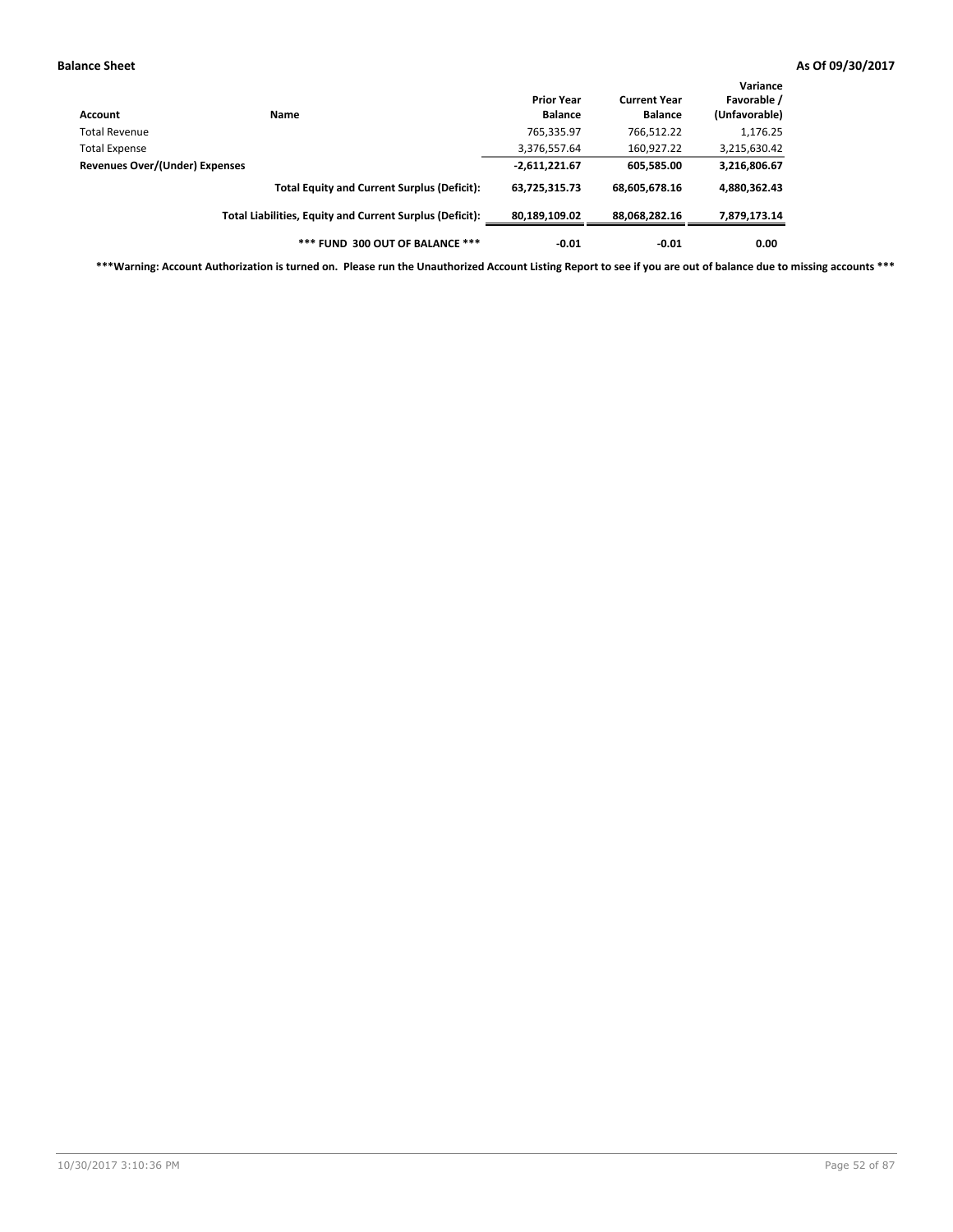|                                       |                                                          |                                     |                                       | Variance                     |
|---------------------------------------|----------------------------------------------------------|-------------------------------------|---------------------------------------|------------------------------|
| Account                               | Name                                                     | <b>Prior Year</b><br><b>Balance</b> | <b>Current Year</b><br><b>Balance</b> | Favorable /<br>(Unfavorable) |
| Fund: 320 - AIRPORT TXDOT GRANT       |                                                          |                                     |                                       |                              |
| Assets                                |                                                          |                                     |                                       |                              |
| 320-2-000000-10000-0000               | <b>CURRENT ASSETS / CASH</b>                             | 14,975.84                           | 214,975.84                            | 200,000.00                   |
| 320-2-000000-13201-0000               | MISC ACCTS RECEIVABLE                                    | 0.00                                | 0.00                                  | 0.00                         |
| 320-2-000000-13205-0000               | <b>INTEREST RECEIVABLE</b>                               | 0.00                                | 0.00                                  | 0.00                         |
|                                       | <b>Total Assets:</b>                                     | 14,975.84                           | 214,975.84                            | 200,000.00                   |
| Liability                             |                                                          |                                     |                                       |                              |
| 320-2-000000-20101-0000               | <b>ACCOUNTS PAYABLE</b>                                  | 0.00                                | 0.00                                  | 0.00                         |
| 320-2-000000-20102-0000               | <b>CREDIT CARD PAYABLE</b>                               | 0.00                                | 0.00                                  | 0.00                         |
| 320-2-000000-20103-0000               | <b>ACCRUED ACCOUNTS PAYABLE</b>                          | 0.00                                | 0.00                                  | 0.00                         |
| 320-2-000000-20902-0000               | <b>DEFERRED GRANT REVENUE</b>                            | 0.00                                | 0.00                                  | 0.00                         |
| 320-2-000000-21125-0000               | DUE TO / AIRPORT FUND                                    | 0.00                                | 0.00                                  | 0.00                         |
| 320-2-000000-29300-0000               | <b>ENCUMBRANCE SUMMARY</b>                               | 0.00                                | 0.00                                  | 0.00                         |
| 320-2-000000-29400-0100               | RESERVED ACCOUNT / ENCUMBRANCES                          | 0.00                                | 0.00                                  | 0.00                         |
|                                       | <b>Total Liability:</b>                                  | 0.00                                | 0.00                                  | 0.00                         |
| <b>Equity</b>                         |                                                          |                                     |                                       |                              |
| 320-2-000000-39000-0000               | UNRESERVED-FUND BALANCE                                  | 69,646.56                           | 14,975.84                             | $-54,670.72$                 |
|                                       | <b>Total Beginning Equity:</b>                           | 69,646.56                           | 14.975.84                             | $-54,670.72$                 |
| <b>Total Revenue</b>                  |                                                          | 436,366.44                          | 200,000.00                            | $-236,366.44$                |
| <b>Total Expense</b>                  |                                                          | 491.037.16                          | 0.00                                  | 491,037.16                   |
| <b>Revenues Over/(Under) Expenses</b> |                                                          | $-54,670.72$                        | 200,000.00                            | 254,670.72                   |
|                                       | <b>Total Equity and Current Surplus (Deficit):</b>       | 14,975.84                           | 214,975.84                            | 200,000.00                   |
|                                       | Total Liabilities, Equity and Current Surplus (Deficit): | 14,975.84                           | 214,975.84                            | 200,000.00                   |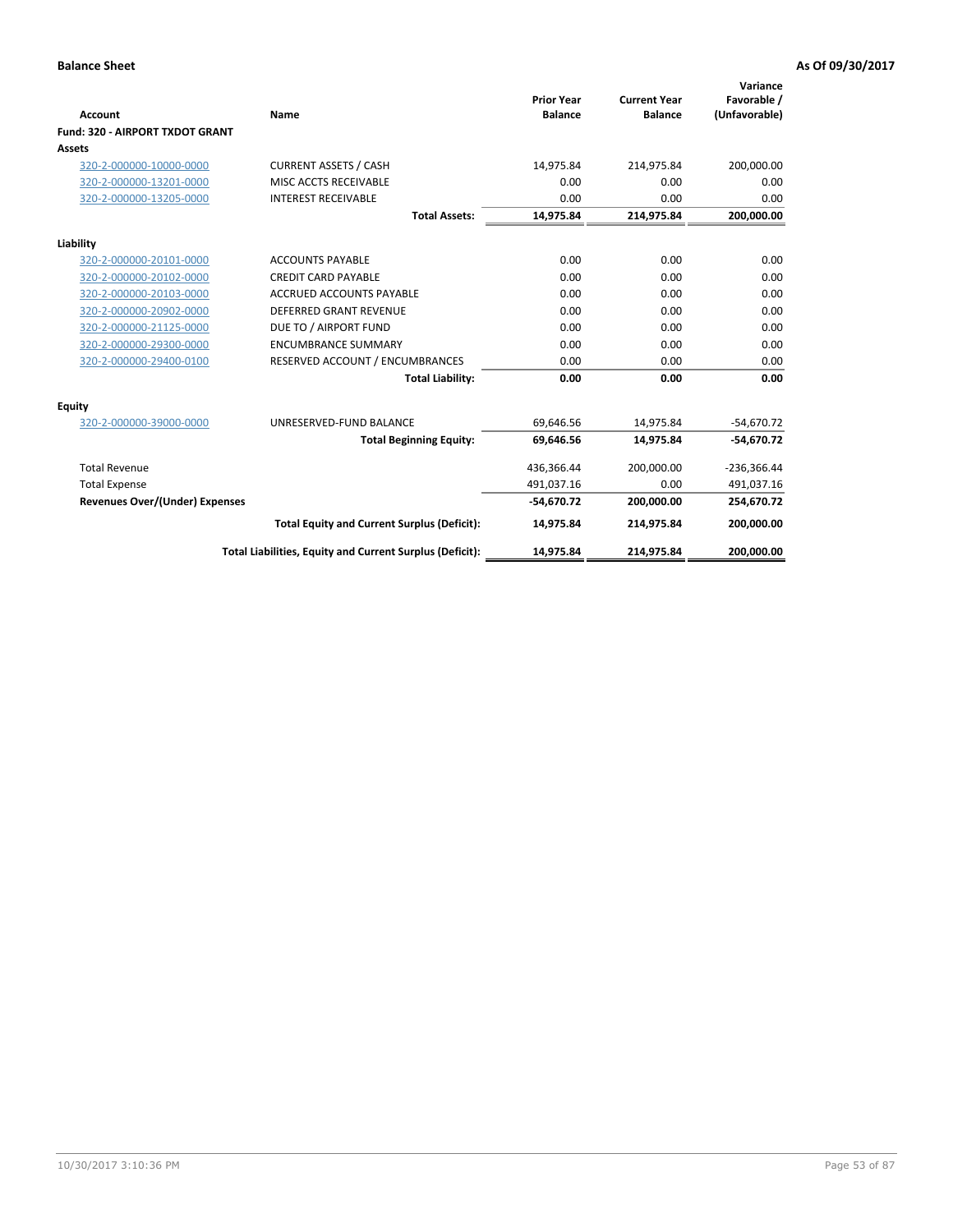| <b>Account</b>                          | Name                                                     | <b>Prior Year</b><br><b>Balance</b> | <b>Current Year</b><br><b>Balance</b> | Variance<br>Favorable /<br>(Unfavorable) |
|-----------------------------------------|----------------------------------------------------------|-------------------------------------|---------------------------------------|------------------------------------------|
| <b>Fund: 360 - AIRPORT CAPITAL FUND</b> |                                                          |                                     |                                       |                                          |
| <b>Assets</b>                           |                                                          |                                     |                                       |                                          |
| 360-2-000000-10000-0000                 | <b>CURRENT ASSETS / CASH</b>                             | 2,256,841.42                        | 1,930,537.71                          | $-326,303.71$                            |
| 360-2-000000-13201-0000                 | MISC ACCTS RECEIVABLE                                    | 0.00                                | 0.00                                  | 0.00                                     |
| 360-2-000000-13205-0000                 | <b>INTEREST RECEIVABLE</b>                               | 0.00                                | 0.00                                  | 0.00                                     |
| 360-2-000000-16301-0000                 | FIXED ASSETS / CWIP                                      | $-874,811.91$                       | 132,616.88                            | 1,007,428.79                             |
|                                         | <b>Total Assets:</b>                                     | 1,382,029.51                        | 2,063,154.59                          | 681,125.08                               |
| Liability                               |                                                          |                                     |                                       |                                          |
| 360-2-000000-20101-0000                 | <b>ACCOUNTS PAYABLE</b>                                  | 28.89                               | 47.26                                 | $-18.37$                                 |
| 360-2-000000-20102-0000                 | <b>CREDIT CARD PAYABLE</b>                               | 0.00                                | 0.00                                  | 0.00                                     |
| 360-2-000000-20103-0000                 | ACCRUED ACCOUNTS PAYABLE                                 | 0.00                                | 0.00                                  | 0.00                                     |
| 360-2-000000-20125-0000                 | SALES TAX PAYABLE / IN THE CITY                          | 0.00                                | 0.00                                  | 0.00                                     |
| 360-2-000000-20139-0000                 | <b>RETAINAGES PAYABLE</b>                                | 0.00                                | 13,521.00                             | $-13,521.00$                             |
| 360-2-000000-21001-0000                 | <b>GENERAL FUND / GENERAL FUND</b>                       | 0.00                                | 0.00                                  | 0.00                                     |
| 360-2-000000-27001-0000                 | <b>CONTRIBUTED CAPITAL</b>                               | 0.00                                | 0.00                                  | 0.00                                     |
| 360-2-000000-29300-0000                 | <b>ENCUMBRANCE SUMMARY</b>                               | 0.00                                | 0.00                                  | 0.00                                     |
| 360-2-000000-29400-0000                 | RESERVED ACCOUNT / ENCUMBRANCES                          | 0.00                                | 0.00                                  | 0.00                                     |
|                                         | <b>Total Liability:</b>                                  | 28.89                               | 13,568.26                             | $-13,539.37$                             |
| <b>Equity</b>                           |                                                          |                                     |                                       |                                          |
| 360-2-000000-39000-0000                 | UNRESERVED-FUND BALANCE                                  | 0.00                                | 0.00                                  | 0.00                                     |
| 360-2-000000-39100-0000                 | UNRESERVED-RET. EARNINGS                                 | 847,601.72                          | 1,382,000.62                          | 534,398.90                               |
|                                         | <b>Total Beginning Equity:</b>                           | 847,601.72                          | 1,382,000.62                          | 534,398.90                               |
|                                         |                                                          |                                     |                                       |                                          |
| <b>Total Revenue</b>                    |                                                          | 191,941.34                          | 873,530.85                            | 681,589.51                               |
| <b>Total Expense</b>                    |                                                          | $-342,457.56$                       | 205,945.14                            | $-548,402.70$                            |
| <b>Revenues Over/(Under) Expenses</b>   |                                                          | 534,398.90                          | 667,585.71                            | 133,186.81                               |
|                                         | <b>Total Equity and Current Surplus (Deficit):</b>       | 1,382,000.62                        | 2,049,586.33                          | 667,585.71                               |
|                                         | Total Liabilities, Equity and Current Surplus (Deficit): | 1,382,029.51                        | 2,063,154.59                          | 681,125.08                               |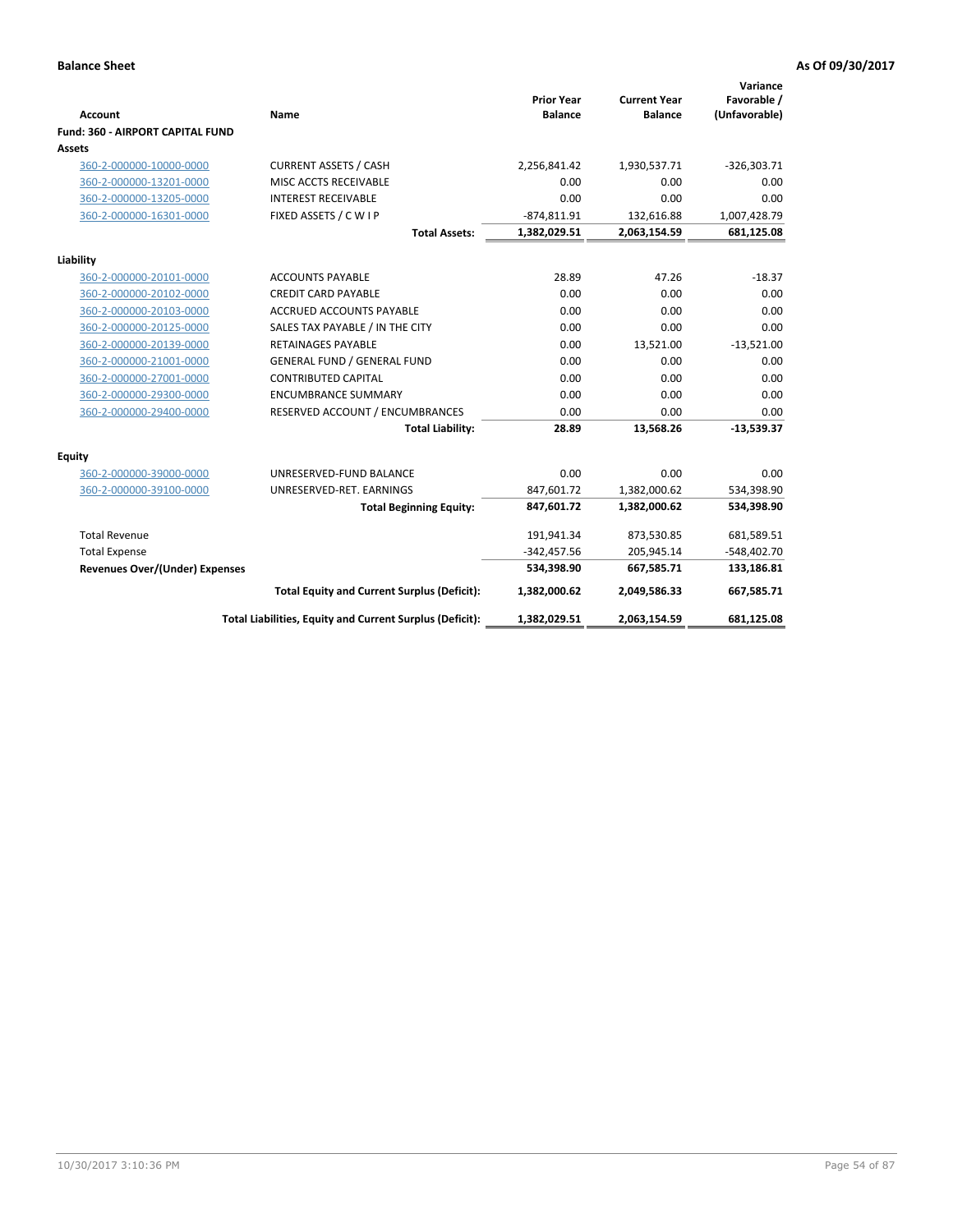| <b>Account</b>                        | Name                                                     | <b>Prior Year</b><br><b>Balance</b> | <b>Current Year</b><br><b>Balance</b> | Variance<br>Favorable /<br>(Unfavorable) |
|---------------------------------------|----------------------------------------------------------|-------------------------------------|---------------------------------------|------------------------------------------|
| Fund: 361 - L3-IDC FUND               |                                                          |                                     |                                       |                                          |
| <b>Assets</b>                         |                                                          |                                     |                                       |                                          |
| 361-2-000000-10000-0000               | <b>CURRENT ASSETS / CASH</b>                             | 0.00                                | 0.00                                  | 0.00                                     |
| 361-2-000000-13201-0000               | MISC ACCTS RECEIVABLE                                    | 0.00                                | 0.00                                  | 0.00                                     |
| 361-2-000000-13205-0000               | <b>INTEREST RECEIVABLE</b>                               | 0.00                                | 0.00                                  | 0.00                                     |
|                                       | <b>Total Assets:</b>                                     | 0.00                                | 0.00                                  | 0.00                                     |
| Liability                             |                                                          |                                     |                                       |                                          |
| 361-2-000000-20101-0000               | <b>ACCOUNTS PAYABLE</b>                                  | 0.00                                | 0.00                                  | 0.00                                     |
| 361-2-000000-20102-0000               | <b>CREDIT CARD PAYABLE</b>                               | 0.00                                | 0.00                                  | 0.00                                     |
| 361-2-000000-20103-0000               | MISCELLANEOUS LIABILITIES                                | 0.00                                | 0.00                                  | 0.00                                     |
| 361-2-000000-20108-0000               | <b>MATURED BONDS PAYABLE</b>                             | 0.00                                | 0.00                                  | 0.00                                     |
| 361-2-000000-20111-0000               | <b>MATURED INTEREST PAYABLE</b>                          | 0.00                                | 0.00                                  | 0.00                                     |
| 361-2-000000-20112-0000               | <b>ACCRUED INTEREST PAYABLE</b>                          | 0.00                                | 0.00                                  | 0.00                                     |
| 361-2-000000-20139-0000               | <b>RETAINAGES PAYABLE</b>                                | 0.00                                | 0.00                                  | 0.00                                     |
| 361-2-000000-21001-0000               | <b>GENERAL FUND / GENERAL FUND</b>                       | 0.00                                | 0.00                                  | 0.00                                     |
|                                       | <b>Total Liability:</b>                                  | 0.00                                | 0.00                                  | 0.00                                     |
| Equity                                |                                                          |                                     |                                       |                                          |
| 361-2-000000-39000-0000               | UNRESERVED-FUND BALANCE                                  | 0.00                                | 0.00                                  | 0.00                                     |
| 361-2-000000-39100-0000               | UNRESERVED-RET. EARNINGS                                 | $-2,881,924.85$                     | $-2,881,924.85$                       | 0.00                                     |
| 361-2-000000-39150-0000               | RESERVED-RET. EARNINGS                                   | 2,881,924.85                        | 2,881,924.85                          | 0.00                                     |
|                                       | <b>Total Beginning Equity:</b>                           | 0.00                                | 0.00                                  | 0.00                                     |
| <b>Total Revenue</b>                  |                                                          | 0.00                                | 0.00                                  | 0.00                                     |
| <b>Total Expense</b>                  |                                                          | 0.00                                | 0.00                                  | 0.00                                     |
| <b>Revenues Over/(Under) Expenses</b> |                                                          | 0.00                                | 0.00                                  | 0.00                                     |
|                                       | <b>Total Equity and Current Surplus (Deficit):</b>       | 0.00                                | 0.00                                  | 0.00                                     |
|                                       | Total Liabilities, Equity and Current Surplus (Deficit): | 0.00                                | 0.00                                  | 0.00                                     |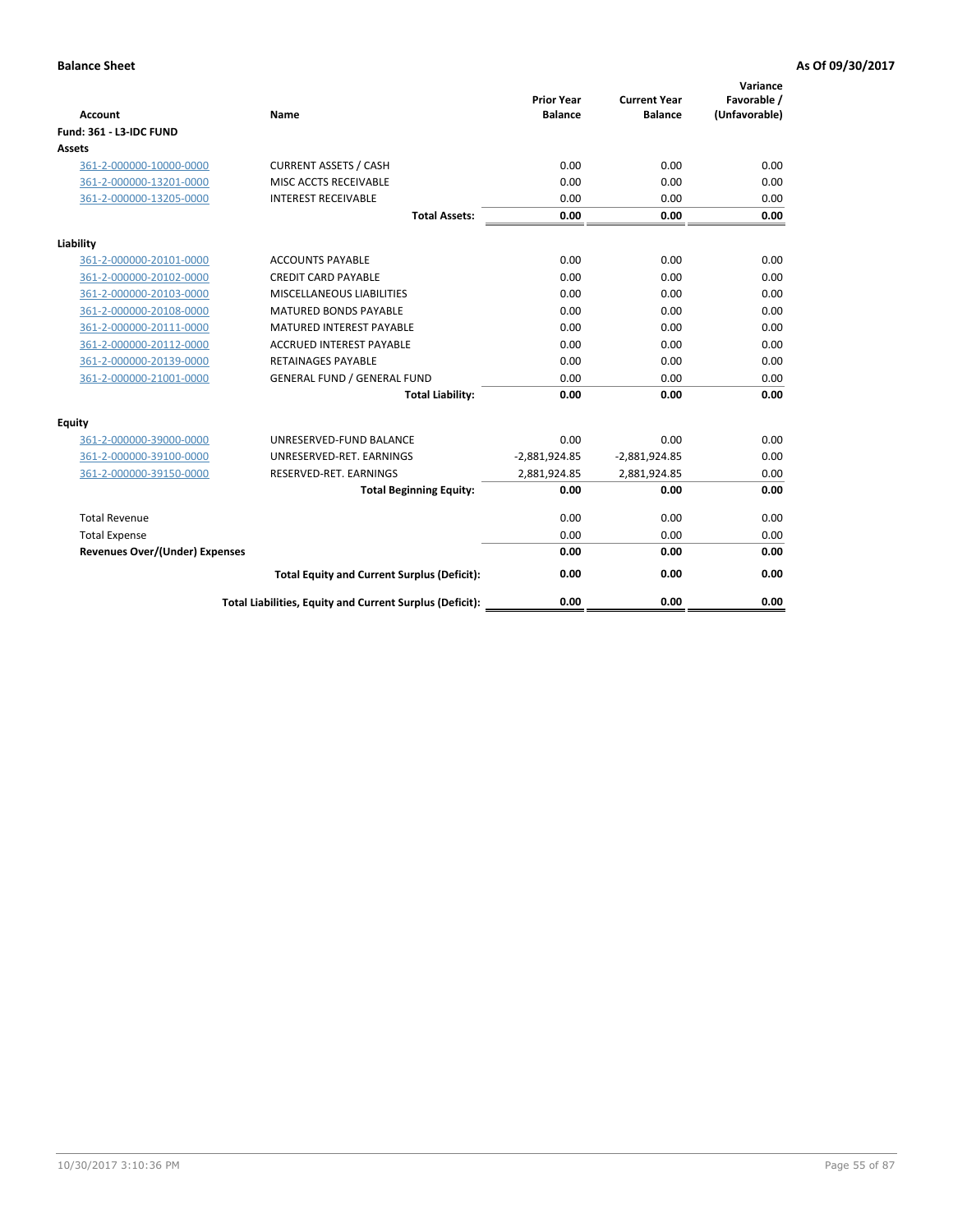|                                       |                                                          |                                     |                                       | Variance                     |
|---------------------------------------|----------------------------------------------------------|-------------------------------------|---------------------------------------|------------------------------|
| <b>Account</b>                        | Name                                                     | <b>Prior Year</b><br><b>Balance</b> | <b>Current Year</b><br><b>Balance</b> | Favorable /<br>(Unfavorable) |
| Fund: 362 - AIRPORT FBO FUEL          |                                                          |                                     |                                       |                              |
| <b>Assets</b>                         |                                                          |                                     |                                       |                              |
| 362-2-000000-10000-0000               | <b>CURRENT ASSETS / CASH</b>                             | 59,121.55                           | 79,311.25                             | 20,189.70                    |
| 362-2-000000-13201-0000               | MISC ACCTS RECEIVABLE                                    | 1,604.56                            | 0.00                                  | $-1,604.56$                  |
| 362-2-000000-13205-0000               | <b>INTEREST RECEIVABLE</b>                               | 0.00                                | 0.00                                  | 0.00                         |
|                                       | <b>Total Assets:</b>                                     | 60,726.11                           | 79,311.25                             | 18,585.14                    |
| Liability                             |                                                          |                                     |                                       |                              |
| 362-2-000000-20101-0000               | <b>ACCOUNTS PAYABLE</b>                                  | 60,707.95                           | 79,352.56                             | $-18,644.61$                 |
| 362-2-000000-20102-0000               | <b>CREDIT CARD PAYABLE</b>                               | 0.00                                | 0.00                                  | 0.00                         |
| 362-2-000000-20103-0000               | <b>ACCRUED ACCOUNTS PAYABLE</b>                          | 0.00                                | 0.00                                  | 0.00                         |
| 362-2-000000-20125-0000               | SALES TAX PAYABLE / IN THE CITY                          | 21.03                               | 0.00                                  | 21.03                        |
| 362-2-000000-29300-0000               | <b>ENCUMBRANCE SUMMARY</b>                               | 0.00                                | 0.00                                  | 0.00                         |
| 362-2-000000-29400-0000               | RESERVED ACCOUNT / ENCUMBRANCES                          | 0.00                                | 0.00                                  | 0.00                         |
|                                       | <b>Total Liability:</b>                                  | 60,728.98                           | 79,352.56                             | $-18,623.58$                 |
| Equity                                |                                                          |                                     |                                       |                              |
| 362-2-000000-39000-0000               | UNRESERVED-FUND BALANCE                                  | 0.00                                | 0.00                                  | 0.00                         |
| 362-2-000000-39100-0000               | UNRESERVED-RET. EARNINGS                                 | 0.00                                | $-2.87$                               | $-2.87$                      |
|                                       | <b>Total Beginning Equity:</b>                           | 0.00                                | $-2.87$                               | $-2.87$                      |
| <b>Total Revenue</b>                  |                                                          | 163,171.50                          | 482,349.42                            | 319,177.92                   |
| <b>Total Expense</b>                  |                                                          | 163,174.37                          | 482,387.86                            | $-319,213.49$                |
| <b>Revenues Over/(Under) Expenses</b> |                                                          | $-2.87$                             | $-38.44$                              | $-35.57$                     |
|                                       | <b>Total Equity and Current Surplus (Deficit):</b>       | $-2.87$                             | $-41.31$                              | $-38.44$                     |
|                                       | Total Liabilities, Equity and Current Surplus (Deficit): | 60,726.11                           | 79,311.25                             | 18,585.14                    |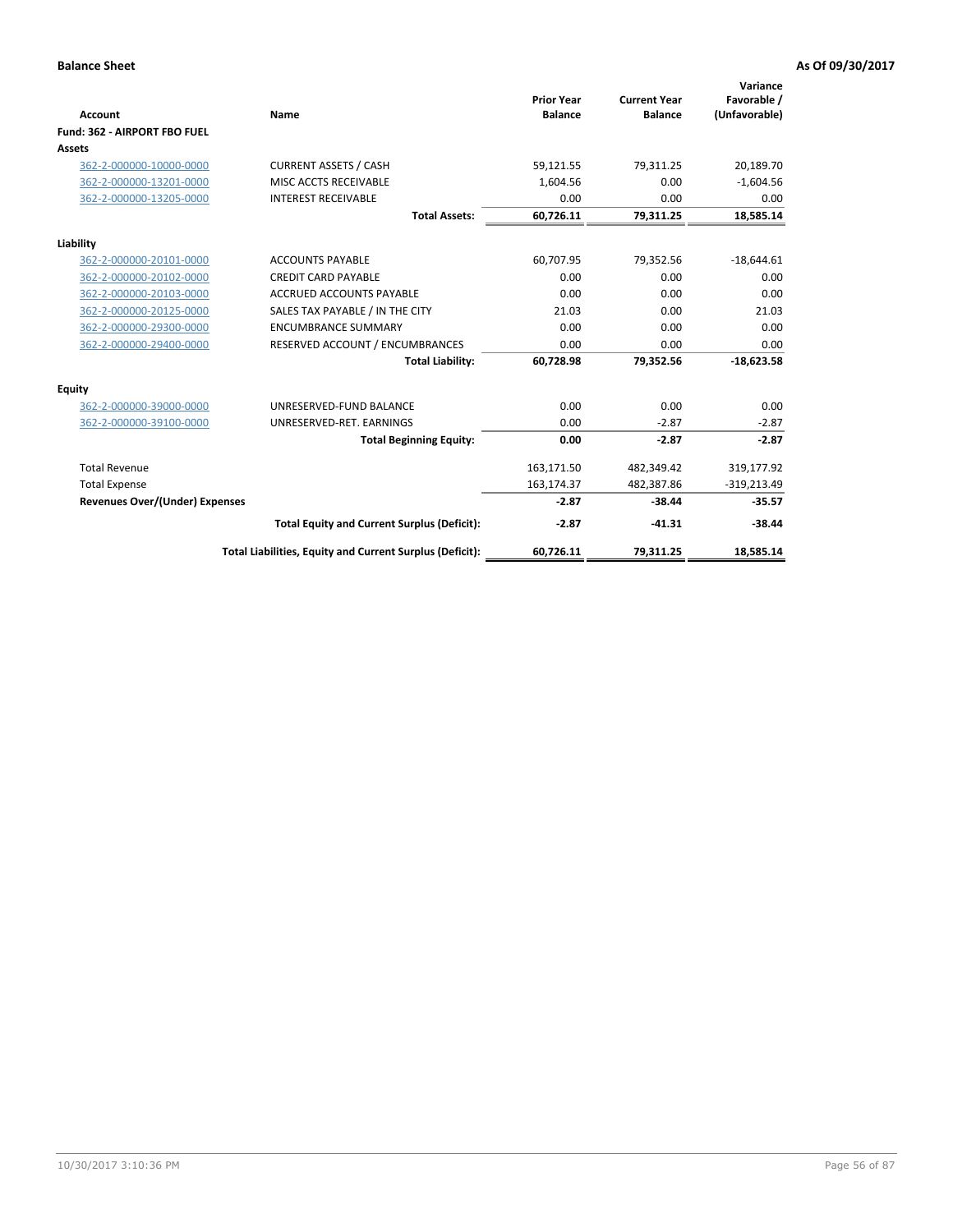|                         |                                       | <b>Prior Year</b> | <b>Current Year</b> | Variance<br>Favorable / |
|-------------------------|---------------------------------------|-------------------|---------------------|-------------------------|
| <b>Account</b>          | Name                                  | <b>Balance</b>    | <b>Balance</b>      | (Unfavorable)           |
| Fund: 400 - GOLF FUND   |                                       |                   |                     |                         |
| Assets                  |                                       |                   |                     |                         |
| 400-2-000000-10000-0000 | <b>CURRENT ASSETS / CASH</b>          | $-323,134.55$     | -338,410.58         | $-15,276.03$            |
| 400-2-000000-10304-0000 | CASH / PETTY CASH/CHANGE DRAWERS      | 200.00            | 200.00              | 0.00                    |
| 400-2-000000-13007-0000 | <b>RETURNED CHECKS</b>                | 0.00              | 0.00                | 0.00                    |
| 400-2-000000-13201-0000 | MISC ACCTS RECEIVABLE                 | 3,105.33          | 3,604.98            | 499.65                  |
| 400-2-000000-13202-0000 | <b>EMPLOYEE ADVANCES</b>              | 0.00              | 0.00                | 0.00                    |
| 400-2-000000-13203-0000 | NON-CURRENT ASSETS / PREPAYMENTS      | 0.00              | 0.00                | 0.00                    |
| 400-2-000000-13205-0000 | <b>INTEREST RECEIVABLE</b>            | 0.00              | 0.00                | 0.00                    |
| 400-2-000000-13206-0000 | <b>CHARGES RECEIVABLE</b>             | 2,685.89          | 32,150.15           | 29,464.26               |
| 400-2-000000-15301-0000 | INVENTORIES / GOLF COURSE             | 8,380.12          | 7,272.38            | $-1,107.74$             |
| 400-2-000000-16001-0000 | FIXED ASSETS / LAND                   | 93,000.00         | 93,000.00           | 0.00                    |
| 400-2-000000-16002-0000 | FIXED ASSETS / IMPROVMENTS-NON BUILDI | 521,160.58        | 521,160.58          | 0.00                    |
| 400-2-000000-16003-0000 | ACCUM DEPR / IMPROVEMENTS-NON BUILI   | $-262,245.70$     | $-262,245.70$       | 0.00                    |
| 400-2-000000-16004-0000 | FIXED ASSETS / BUILDINGS              | 109,640.00        | 109,640.00          | 0.00                    |
| 400-2-000000-16005-0000 | <b>ACCUM DEPR / BUILDINGS</b>         | $-107,771.86$     | $-107,771.86$       | 0.00                    |
| 400-2-000000-16201-0000 | FIXED ASSETS / MACHINERY AND EQUIPMEN | 51,957.00         | 51,957.00           | 0.00                    |
| 400-2-000000-16202-0000 | ACCUM DEPR / MACHINERY AND EQUIPMEI   | $-51,957.00$      | $-51,957.00$        | 0.00                    |
| 400-2-000000-16301-0000 | FIXED ASSETS / C W I P                | 0.00              | 0.00                | 0.00                    |
| 400-2-000000-17501-0000 | <b>EMPLOYEE CONTRIBUTIONS</b>         | 6,650.00          | 6,534.00            | $-116.00$               |
| 400-2-000000-17504-0000 | <b>INVESTMENT RETURN</b>              | 4,827.00          | 30,487.00           | 25,660.00               |
| 400-2-000000-17508-0000 | <b>EXPERIENCE DIFFERENCE</b>          | 58.00             | 618.00              | 560.00                  |
| 400-2-000000-17520-0000 | <b>ASSUMPTION CHANGES</b>             | 0.00              | 8,101.00            | 8,101.00                |
|                         | <b>Total Assets:</b>                  | 56,554.81         | 104,339.95          | 47,785.14               |
| Liability               |                                       |                   |                     |                         |
| 400-2-000000-20101-0000 | <b>ACCOUNTS PAYABLE</b>               | 853.53            | 1,263.22            | $-409.69$               |
| 400-2-000000-20102-0000 | <b>CREDIT CARD PAYABLE</b>            | 0.00              | 0.00                | 0.00                    |
| 400-2-000000-20103-0000 | ACCRUED ACCOUNTS PAYABLE              | 0.00              | 0.00                | 0.00                    |
| 400-2-000000-20112-0000 | <b>ACCRUED INTEREST PAYABLE</b>       | 0.00              | 0.00                | 0.00                    |
|                         | <b>GOLF COURSE RESALE</b>             | 0.00              | 0.00                | 0.00                    |
| 400-2-000000-20124-0000 |                                       | 472.15            | 0.00                | 472.15                  |
| 400-2-000000-20125-0000 | SALES TAX PAYABLE / IN THE CITY       |                   |                     |                         |
| 400-2-000000-20139-0000 | RETAINAGES PAYABLE                    | 0.00              | 0.00                | 0.00                    |
| 400-2-000000-20141-0000 | <b>TELEPHONE CLEARING</b>             | 0.00              | 0.00                | 0.00                    |
| 400-2-000000-21001-0000 | <b>GENERAL FUND / GENERAL FUND</b>    | 0.00              | 0.00                | 0.00                    |
| 400-2-000000-21101-0000 | ENTERPRISE / WTR/WWTR UTILITY FUND    | 0.00              | 0.00                | 0.00                    |
| 400-2-000000-22001-0000 | SALARIES PAYABLE                      | 0.00              | 4,793.59            | $-4,793.59$             |
| 400-2-000000-22002-0000 | <b>VACATION/SICK PAYABLE</b>          | 12,984.33         | 9,962.69            | 3,021.64                |
| 400-2-000000-23001-0000 | CAPITAL LEASE PAYABLE                 | 0.00              | 0.00                | 0.00                    |
| 400-2-000000-24001-0000 | O/S CHECKS PAYABLE                    | 0.00              | 0.00                | 0.00                    |
| 400-2-000000-26001-0000 | COMPENSATED ABSENCES PAY              | 30,700.32         | 36,211.40           | -5,511.08               |
| 400-2-000000-27001-0000 | <b>CONTRIBUTED CAPITAL</b>            | 0.00              | 0.00                | 0.00                    |
| 400-2-000000-27002-0000 | CONTRIBUTED CAPITAL / DEVELOPERS      | 0.00              | 0.00                | 0.00                    |
| 400-2-000000-29300-0000 | <b>ENCUMBRANCE SUMMARY</b>            | 0.00              | 0.00                | 0.00                    |
| 400-2-000000-29400-0100 | RESERVED ACCOUNT / ENCUMBRANCES       | 0.00              | 0.00                | 0.00                    |
| 400-2-000000-29999-0000 | <b>NET PENSION LIABILITY</b>          | 8,714.00          | 51,519.00           | $-42,805.00$            |
|                         | <b>Total Liability:</b>               | 53,724.33         | 103,749.90          | -50,025.57              |
| <b>Equity</b>           |                                       |                   |                     |                         |
| 400-2-000000-39000-0000 | UNRESERVED-FUND BALANCE               | 0.00              | 0.00                | 0.00                    |
| 400-2-000000-39100-0000 | UNRESERVED-RET. EARNINGS              | 26,241.25         | $-13,008.54$        | -39,249.79              |
| 400-2-000000-39500-0000 | <b>NET POSITION - PENSION</b>         | $-44.00$          | $-44.00$            | 0.00                    |

**Total Beginning Equity: 26,197.25 -13,052.54 -39,249.79**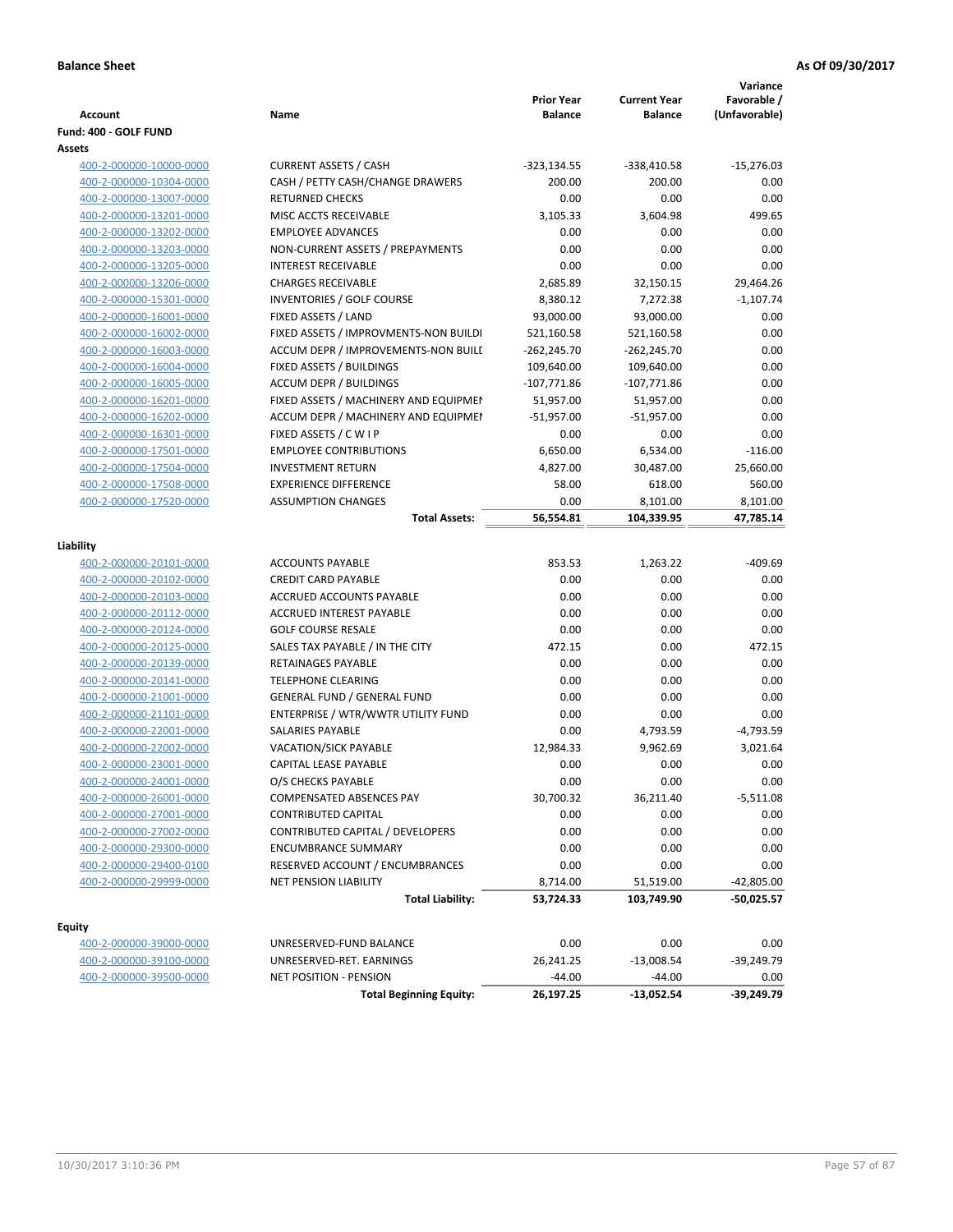| Account                        | Name                                                     | <b>Prior Year</b><br><b>Balance</b> | <b>Current Year</b><br><b>Balance</b> | Variance<br>Favorable /<br>(Unfavorable) |
|--------------------------------|----------------------------------------------------------|-------------------------------------|---------------------------------------|------------------------------------------|
| Total Revenue                  |                                                          | 214,974.73                          | 240,852.96                            | 25,878.23                                |
| <b>Total Expense</b>           |                                                          | 238,341.49                          | 227,210.36                            | 11,131.13                                |
| Revenues Over/(Under) Expenses |                                                          | $-23,366.76$                        | 13,642.60                             | 37,009.36                                |
|                                | <b>Total Equity and Current Surplus (Deficit):</b>       | 2,830.49                            | 590.06                                | $-2,240.43$                              |
|                                | Total Liabilities, Equity and Current Surplus (Deficit): | 56,554.82                           | 104.339.96                            | 47,785.14                                |
|                                | *** FUND 400 OUT OF BALANCE ***                          | $-0.01$                             | $-0.01$                               | 0.00                                     |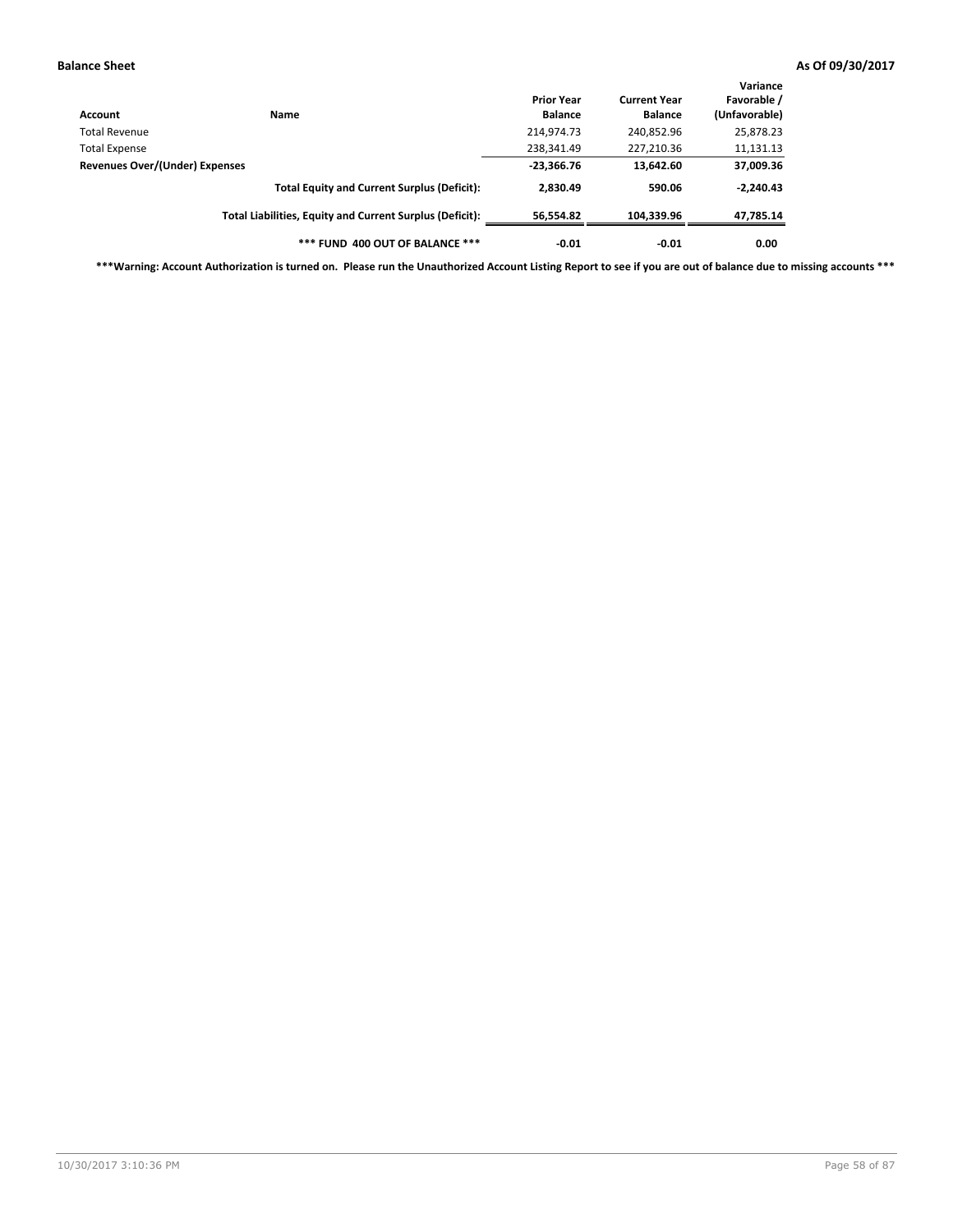|                                          |                                                          | <b>Prior Year</b> | <b>Current Year</b> | Variance<br>Favorable / |
|------------------------------------------|----------------------------------------------------------|-------------------|---------------------|-------------------------|
| <b>Account</b>                           | Name                                                     | <b>Balance</b>    | <b>Balance</b>      | (Unfavorable)           |
| <b>Fund: 500 - SANITATION FUND</b>       |                                                          |                   |                     |                         |
| <b>Assets</b>                            |                                                          |                   |                     |                         |
| 500-2-000000-10000-0000                  | <b>CURRENT ASSETS / CASH</b>                             | 1,378,852.92      | 2,178,994.52        | 800,141.60              |
| 500-2-000000-13000-0000                  | <b>CUSTOMER ACCTS RECEIVABLE</b>                         | 150,767.73        | 163,043.79          | 12,276.06               |
| 500-2-000000-13001-0000                  | NON CURRENT CUSTOMER ACCTS RECEIVAE                      | 50,947.44         | 56,028.09           | 5,080.65                |
| 500-2-000000-13002-0000                  | ALLOW FOR UNCOLLECT REC                                  | $-51,300.94$      | -51,300.94          | 0.00                    |
| 500-2-000000-13003-0000                  | UNBILLED YEAR-END ACCRUAL                                | 316,710.26        | 316,710.26          | 0.00                    |
| 500-2-000000-13201-0000                  | MISC ACCTS RECEIVABLE                                    | 185.00            | 185.00              | 0.00                    |
| 500-2-000000-17501-0000                  | <b>EMPLOYEE CONTRIBUTIONS</b>                            | 6,650.00          | 6,534.00            | $-116.00$               |
| 500-2-000000-17504-0000                  | <b>INVESTMENT RETURN</b>                                 | 4,827.00          | 30,487.00           | 25,660.00               |
| 500-2-000000-17508-0000                  | <b>EXPERIENCE DIFFERENCE</b>                             | 58.00             | 618.00              | 560.00                  |
| 500-2-000000-17520-0000                  | <b>ASSUMPTION CHANGES</b>                                | 0.00              | 8,101.00            | 8,101.00                |
|                                          | <b>Total Assets:</b>                                     | 1,857,697.41      | 2,709,400.72        | 851,703.31              |
| Liability                                |                                                          |                   |                     |                         |
| 500-2-000000-20101-0000                  | <b>ACCOUNTS PAYABLE</b>                                  | 187,350.48        | 279,373.93          | $-92,023.45$            |
| 500-2-000000-20102-0000                  | <b>CREDIT CARD PAYABLE</b>                               | 0.00              | 0.00                | 0.00                    |
| 500-2-000000-20103-0000                  | ACCRUED ACCOUNTS PAYABLE                                 | 0.00              | 0.00                | 0.00                    |
| 500-2-000000-20125-0000                  | SALES TAX PAYABLE / IN THE CITY                          | 22,904.05         | $-11.16$            | 22,915.21               |
| 500-2-000000-20126-0000                  | SALES TAX PAYABLE / OUT OF CITY                          | 0.00              | 0.00                | 0.00                    |
| 500-2-000000-20133-0000                  | <b>GARBAGE CLEARING</b>                                  | 0.00              | 0.00                | 0.00                    |
| 500-2-000000-20135-0000                  | GARBAGE CLEARING / BAD DEBT EXPENS                       | $-0.21$           | 42,982.16           | $-42,982.37$            |
| 500-2-000000-20160-0000                  | <b>UNAPPLIED CREDIT</b>                                  | 0.00              | 0.00                | 0.00                    |
| 500-2-000000-20201-0000                  | <b>DEFERRED REVENUE</b>                                  | 0.00              | 0.00                | 0.00                    |
| 500-2-000000-21001-0000                  | <b>GENERAL FUND / GENERAL FUND</b>                       | 0.00              | 0.00                | 0.00                    |
| 500-2-000000-22001-0000                  | <b>SALARIES PAYABLE</b>                                  | 0.00              | 2,316.20            | $-2,316.20$             |
| 500-2-000000-22002-0000                  | <b>VACATION/SICK PAYABLE</b>                             | 4,512.22          | 5,358.50            | $-846.28$               |
| 500-2-000000-24002-0000                  | <b>CUSTOMER DEPOSITS</b>                                 | 178,010.65        | 213,653.78          | $-35,643.13$            |
| 500-2-000000-24007-0000                  | <b>BILLED DEPOSITS SUSPENSE</b>                          | 0.00              | 0.00                | 0.00                    |
| 500-2-000000-26001-0000                  | COMPENSATED ABSENCES PAY                                 | $-176.76$         | 2,594.17            | $-2,770.93$             |
| 500-2-000000-29300-0000                  | <b>ENCUMBRANCE SUMMARY</b>                               | 0.00              | 0.00                | 0.00                    |
| 500-2-000000-29400-0100                  | RESERVED ACCOUNT / ENCUMBRANCES                          | 0.00              | 0.00                | 0.00                    |
| 500-2-000000-29999-0000                  | <b>NET PENSION LIABILITY</b>                             | 8,714.00          | 51,519.00           | $-42,805.00$            |
|                                          | <b>Total Liability:</b>                                  | 401,314.43        | 597,786.58          | $-196,472.15$           |
|                                          |                                                          |                   |                     |                         |
| <b>Equity</b><br>500-2-000000-39000-0000 | UNRESERVED-FUND BALANCE                                  | 0.00              | 0.00                | 0.00                    |
| 500-2-000000-39100-0000                  | UNRESERVED-RET. EARNINGS                                 | 1,311,908.45      | 1.430.891.22        | 118,982.77              |
| 500-2-000000-39500-0000                  | <b>NET POSITION - PENSION</b>                            | $-44.00$          | $-44.00$            | 0.00                    |
|                                          |                                                          |                   |                     |                         |
|                                          | Total Beginning Equity:                                  | 1,311,864.45      | 1,430,847.22        | 118,982.77              |
| <b>Total Revenue</b>                     |                                                          | 3,867,117.96      | 3,990,124.71        | 123,006.75              |
| <b>Total Expense</b>                     |                                                          | 3,722,599.43      | 3,309,357.79        | 413,241.64              |
| <b>Revenues Over/(Under) Expenses</b>    |                                                          | 144,518.53        | 680,766.92          | 536,248.39              |
|                                          | <b>Total Equity and Current Surplus (Deficit):</b>       | 1,456,382.98      | 2,111,614.14        | 655,231.16              |
|                                          | Total Liabilities, Equity and Current Surplus (Deficit): | 1,857,697.41      | 2,709,400.72        | 851,703.31              |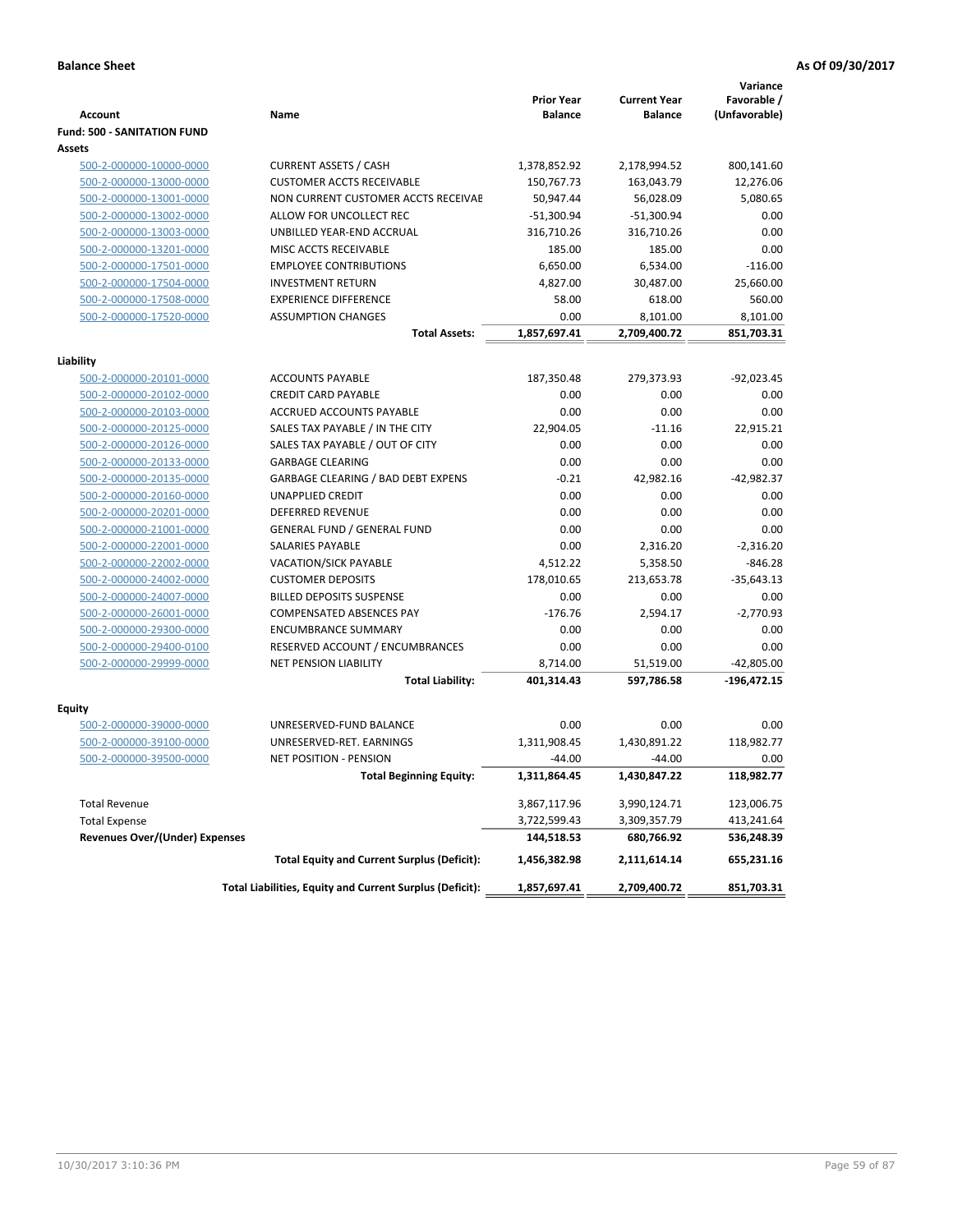| <b>Account</b>                        | Name                                                       | <b>Prior Year</b><br><b>Balance</b> | <b>Current Year</b><br><b>Balance</b> | Variance<br>Favorable /<br>(Unfavorable) |
|---------------------------------------|------------------------------------------------------------|-------------------------------------|---------------------------------------|------------------------------------------|
|                                       | <b>Fund: 561 - REGINAL HOUSEHOLD HAZARDOUS WASTE GRANT</b> |                                     |                                       |                                          |
| Assets                                |                                                            |                                     |                                       |                                          |
| 561-2-000000-10000-0000               | <b>CURRENT ASSETS / CASH</b>                               | 0.00                                | 0.00                                  | 0.00                                     |
| 561-2-000000-13201-0000               | MISC ACCTS RECEIVABLE                                      | 0.00                                | 0.00                                  | 0.00                                     |
| 561-2-000000-13205-0000               | <b>INTEREST RECEIVABLE</b>                                 | 0.00                                | 0.00                                  | 0.00                                     |
|                                       | <b>Total Assets:</b>                                       | 0.00                                | 0.00                                  | 0.00                                     |
| Liability                             |                                                            |                                     |                                       |                                          |
| 561-2-000000-20101-0000               | <b>ACCOUNTS PAYABLE</b>                                    | 0.00                                | 0.00                                  | 0.00                                     |
| 561-2-000000-20102-0000               | <b>CREDIT CARD PAYABLE</b>                                 | 0.00                                | 0.00                                  | 0.00                                     |
| 561-2-000000-20103-0000               | <b>ACCRUED ACCOUNTS PAYABLE</b>                            | 0.00                                | 0.00                                  | 0.00                                     |
| 561-2-000000-21140-0000               | DUE TO / SANITATION FUND                                   | 0.00                                | 0.00                                  | 0.00                                     |
| 561-2-000000-29300-0000               | <b>ENCUMBRANCE SUMMARY</b>                                 | 0.00                                | 0.00                                  | 0.00                                     |
| 561-2-000000-29400-0100               | RESERVED ACCOUNT / ENCUMBRANCES                            | 0.00                                | 0.00                                  | 0.00                                     |
|                                       | <b>Total Liability:</b>                                    | 0.00                                | 0.00                                  | 0.00                                     |
| <b>Equity</b>                         |                                                            |                                     |                                       |                                          |
| 561-2-000000-39100-0000               | UNRESERVED-RET. EARNINGS                                   | 0.00                                | 0.00                                  | 0.00                                     |
|                                       | <b>Total Beginning Equity:</b>                             | 0.00                                | 0.00                                  | 0.00                                     |
| <b>Total Revenue</b>                  |                                                            | 0.00                                | 0.00                                  | 0.00                                     |
| <b>Total Expense</b>                  |                                                            | 0.00                                | 0.00                                  | 0.00                                     |
| <b>Revenues Over/(Under) Expenses</b> |                                                            | 0.00                                | 0.00                                  | 0.00                                     |
|                                       | <b>Total Equity and Current Surplus (Deficit):</b>         | 0.00                                | 0.00                                  | 0.00                                     |
|                                       | Total Liabilities, Equity and Current Surplus (Deficit):   | 0.00                                | 0.00                                  | 0.00                                     |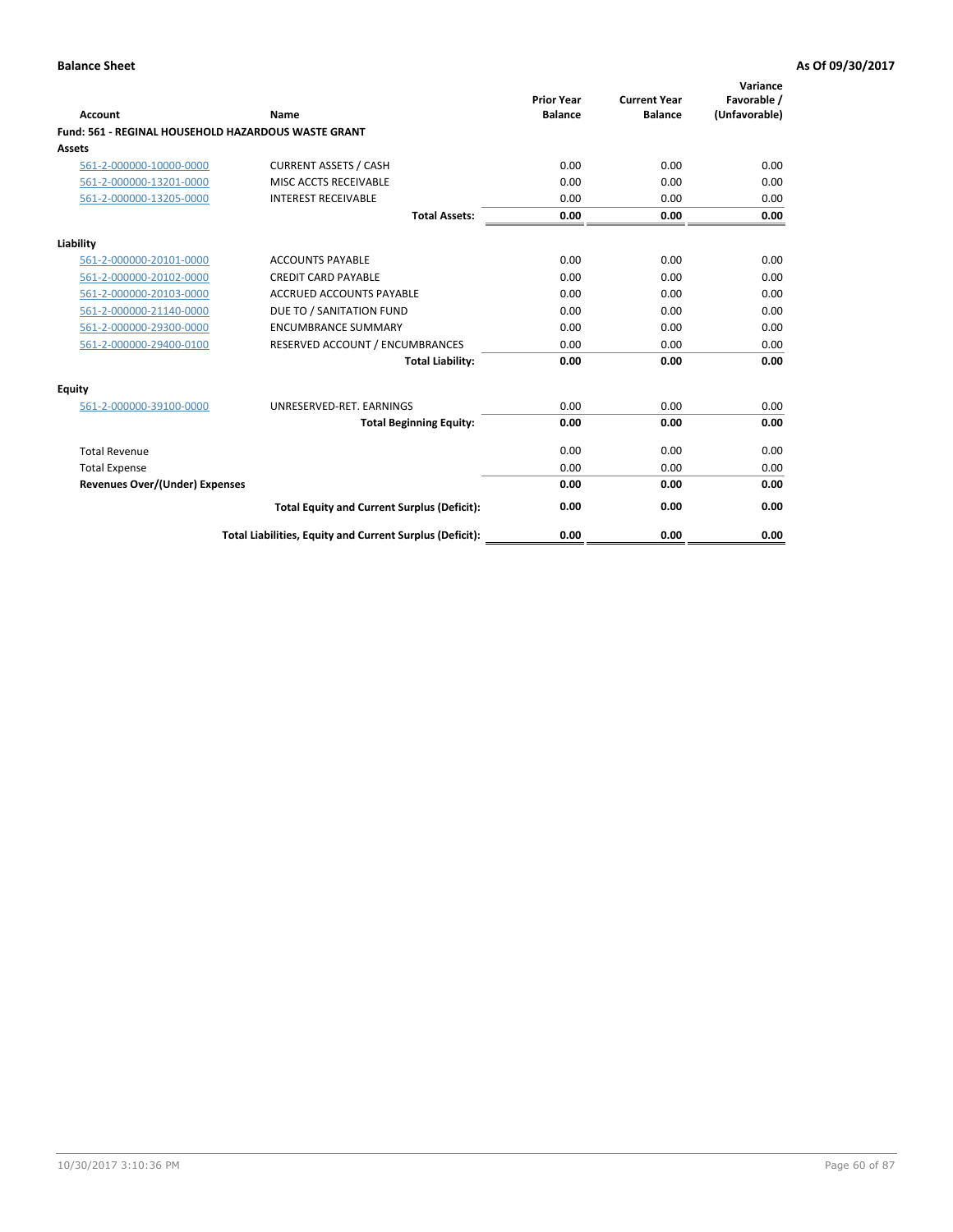| <b>Account</b>                        | Name                                                     | <b>Prior Year</b><br><b>Balance</b> | <b>Current Year</b><br><b>Balance</b> | Variance<br>Favorable /<br>(Unfavorable) |
|---------------------------------------|----------------------------------------------------------|-------------------------------------|---------------------------------------|------------------------------------------|
| Fund: 601 - CENTRAL SERVICE FUND      |                                                          |                                     |                                       |                                          |
| Assets                                |                                                          |                                     |                                       |                                          |
| 601-2-000000-10000-0000               | <b>CURRENT ASSETS / CASH</b>                             | 107,844.51                          | 3,787.05                              | $-104,057.46$                            |
| 601-2-000000-13201-0000               | MISC ACCTS RECEIVABLE                                    | 0.00                                | 0.00                                  | 0.00                                     |
| 601-2-000000-13203-0000               | NON-CURRENT ASSETS / PREPAYMENTS                         | 0.00                                | 0.00                                  | 0.00                                     |
| 601-2-000000-13204-0000               | PREPAYMENTS / INSURANCE PREPAYMENT                       | 0.00                                | 0.00                                  | 0.00                                     |
| 601-2-000000-13205-0000               | <b>INTEREST RECEIVABLE</b>                               | 0.00                                | 0.00                                  | 0.00                                     |
| 601-2-000000-15001-0000               | <b>INVENTORIES / POSTAGE</b>                             | 0.00                                | 0.00                                  | 0.00                                     |
| 601-2-000000-15101-0000               | <b>FACILITIES MAINT STOCK</b>                            | 17,321.74                           | 15,755.96                             | $-1,565.78$                              |
| 601-2-000000-15201-0000               | <b>INVENTORIES / GARAGE</b>                              | 147,255.83                          | 216,794.83                            | 69,539.00                                |
| 601-2-000000-16001-0000               | FIXED ASSETS / LAND                                      | 0.00                                | 0.00                                  | 0.00                                     |
| 601-2-000000-16002-0000               | FIXED ASSETS / IMPROVMENTS-NON BUILDI                    | 0.00                                | 0.00                                  | 0.00                                     |
| 601-2-000000-16003-0000               | ACCUM DEPR / IMPROVEMENTS-NON BUILI                      | 0.00                                | 0.00                                  | 0.00                                     |
| 601-2-000000-16004-0000               | FIXED ASSETS / BUILDINGS                                 | 100,832.00                          | 100,832.00                            | 0.00                                     |
| 601-2-000000-16005-0000               | <b>ACCUM DEPR / BUILDINGS</b>                            | $-100,832.00$                       | $-100,832.00$                         | 0.00                                     |
| 601-2-000000-16201-0000               | FIXED ASSETS / MACHINERY AND EQUIPMEN                    | 166,476.00                          | 166,476.00                            | 0.00                                     |
| 601-2-000000-16202-0000               | ACCUM DEPR / MACHINERY AND EQUIPMEI                      | -166,476.00                         | -166,476.00                           | 0.00                                     |
| 601-2-000000-17501-0000               | <b>EMPLOYEE CONTRIBUTIONS</b>                            | 26,599.00                           | 26,136.00                             | $-463.00$                                |
| 601-2-000000-17504-0000               | <b>INVESTMENT RETURN</b>                                 | 19,307.00                           | 121,950.00                            | 102,643.00                               |
| 601-2-000000-17508-0000               | <b>EXPERIENCE DIFFERENCE</b>                             | 232.00                              | 2,471.00                              | 2,239.00                                 |
| 601-2-000000-17520-0000               | <b>ASSUMPTION CHANGES</b>                                | 0.00                                | 32,404.00                             | 32,404.00                                |
|                                       | <b>Total Assets:</b>                                     | 318,560.08                          | 419,298.84                            | 100,738.76                               |
|                                       |                                                          |                                     |                                       |                                          |
| Liability                             |                                                          |                                     |                                       |                                          |
| 601-2-000000-20101-0000               | <b>ACCOUNTS PAYABLE</b>                                  | 6,969.96                            | 10,236.43                             | $-3,266.47$                              |
| 601-2-000000-20102-0000               | <b>CREDIT CARD PAYABLE</b>                               | 0.00                                | 0.00                                  | 0.00                                     |
| 601-2-000000-20103-0000               | ACCRUED ACCOUNTS PAYABLE                                 | 0.00                                | 0.00                                  | 0.00                                     |
| 601-2-000000-20115-0000               | <b>DRINK SUPPLY</b>                                      | 0.00                                | 0.00                                  | 0.00                                     |
| 601-2-000000-20141-0000               | <b>TELEPHONE CLEARING</b>                                | 0.00                                | 0.00                                  | 0.00                                     |
| 601-2-000000-20148-0000               | <b>FLEET FUEL CLEARING</b>                               | 0.00                                | 0.00                                  | 0.00                                     |
| 601-2-000000-20149-0000               | FLEET MAINTENANCE CLEARING                               | $-16.48$                            | $-16.48$                              | 0.00                                     |
| 601-2-000000-20201-0000               | <b>DEFERRED REVENUE</b>                                  | 0.00                                | 0.00                                  | 0.00                                     |
| 601-2-000000-21001-0000               | <b>GENERAL FUND / GENERAL FUND</b>                       | 0.00                                | 0.00                                  | 0.00                                     |
| 601-2-000000-21101-0000               | ENTERPRISE / WTR/WWTR UTILITY FUND                       | 0.00                                | 0.00                                  | 0.00                                     |
| 601-2-000000-22001-0000               | SALARIES PAYABLE                                         | 0.00                                | 16,959.79                             | $-16,959.79$                             |
| 601-2-000000-22002-0000               | <b>VACATION/SICK PAYABLE</b>                             | 38,440.79                           | 31,596.43                             | 6,844.36                                 |
| 601-2-000000-24011-0000               | <b>CIVIC CENTER DEPOSITS</b>                             | 0.00                                | 0.00                                  | 0.00                                     |
| 601-2-000000-24012-0000               | <b>AUDITORIUM DEPOSITS</b>                               | 0.00                                | 0.00                                  | 0.00                                     |
| 601-2-000000-26001-0000               | <b>COMPENSATED ABSENCES PAY</b>                          | 22,239.02                           | 47,153.34                             | $-24,914.32$                             |
| 601-2-000000-27001-0000               | <b>CONTRIBUTED CAPITAL</b>                               | 0.00                                | 0.00                                  | 0.00                                     |
| 601-2-000000-29300-0000               | <b>ENCUMBRANCE SUMMARY</b>                               | 0.00                                | 0.00                                  | 0.00                                     |
| 601-2-000000-29400-0100               | RESERVED ACCOUNT / ENCUMBRANCES                          | 0.00                                | 0.00                                  | 0.00                                     |
| 601-2-000000-29999-0000               | <b>NET PENSION LIABILITY</b>                             | 34,854.00                           | 206,074.00                            | $-171,220.00$                            |
|                                       | <b>Total Liability:</b>                                  | 102,487.29                          | 312,003.51                            | $-209,516.22$                            |
|                                       |                                                          |                                     |                                       |                                          |
| Equity<br>601-2-000000-39000-0000     | UNRESERVED-FUND BALANCE                                  | 0.00                                | 0.00                                  | 0.00                                     |
| 601-2-000000-39100-0000               | UNRESERVED-RET. EARNINGS                                 | 218,033.60                          | 146,820.97                            | $-71,212.63$                             |
|                                       |                                                          |                                     |                                       |                                          |
| 601-2-000000-39500-0000               | NET POSITION - PENSION                                   | $-175.00$                           | $-175.00$                             | 0.00                                     |
|                                       | <b>Total Beginning Equity:</b>                           | 217,858.60                          | 146,645.97                            | -71,212.63                               |
| <b>Total Revenue</b>                  |                                                          | 841,875.96                          | 813,206.00                            | $-28,669.96$                             |
| <b>Total Expense</b>                  |                                                          | 843,661.84                          | 852,556.78                            | -8,894.94                                |
| <b>Revenues Over/(Under) Expenses</b> |                                                          | $-1,785.88$                         | -39,350.78                            | -37,564.90                               |
|                                       | <b>Total Equity and Current Surplus (Deficit):</b>       | 216,072.72                          | 107,295.19                            | $-108,777.53$                            |
|                                       | Total Liabilities, Equity and Current Surplus (Deficit): | 318,560.01                          | 419,298.70                            | 100,738.69                               |
|                                       | *** FUND 601 OUT OF BALANCE ***                          | 0.07                                | 0.14                                  | 0.07                                     |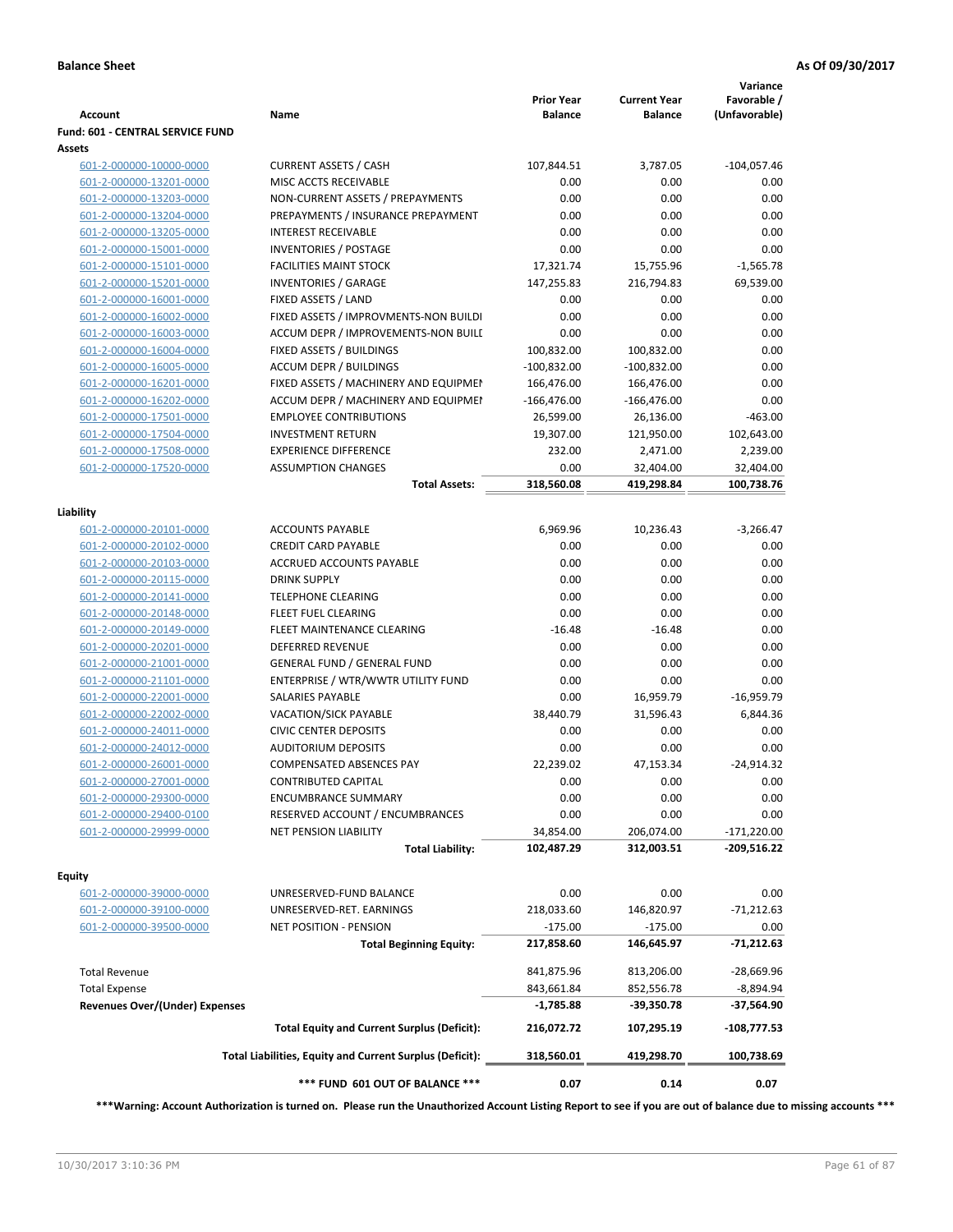|                                       |                                                          |                                     |                                       | Variance                     |
|---------------------------------------|----------------------------------------------------------|-------------------------------------|---------------------------------------|------------------------------|
| <b>Account</b>                        | Name                                                     | <b>Prior Year</b><br><b>Balance</b> | <b>Current Year</b><br><b>Balance</b> | Favorable /<br>(Unfavorable) |
| <b>Fund: 602 - INSURANCE FUND</b>     |                                                          |                                     |                                       |                              |
| Assets                                |                                                          |                                     |                                       |                              |
| 602-2-000000-10000-0000               | <b>CURRENT ASSETS / CASH</b>                             | 646,108.06                          | $-243,304.28$                         | $-889,412.34$                |
| 602-2-000000-13201-0000               | MISC ACCTS RECEIVABLE                                    | 589.84                              | 0.00                                  | $-589.84$                    |
| 602-2-000000-13204-0000               | PREPAYMENTS / INSURANCE PREPAYMENT                       | 0.00                                | 0.00                                  | 0.00                         |
| 602-2-000000-13205-0000               | <b>INTEREST RECEIVABLE</b>                               | 0.00                                | 0.00                                  | 0.00                         |
|                                       | <b>Total Assets:</b>                                     | 646,697.90                          | $-243,304.28$                         | $-890,002.18$                |
| Liability                             |                                                          |                                     |                                       |                              |
| 602-2-000000-20101-0000               | <b>ACCOUNTS PAYABLE</b>                                  | 6,705.59                            | 1,659.91                              | 5,045.68                     |
| 602-2-000000-20102-0000               | <b>CREDIT CARD PAYABLE</b>                               | 0.00                                | 0.00                                  | 0.00                         |
| 602-2-000000-20103-0000               | <b>ACCRUED ACCOUNTS PAYABLE</b>                          | 0.00                                | 0.00                                  | 0.00                         |
| 602-2-000000-20201-0000               | <b>DEFERRED REVENUE</b>                                  | 0.00                                | 0.00                                  | 0.00                         |
| 602-2-000000-29300-0000               | <b>ENCUMBRANCE SUMMARY</b>                               | 0.00                                | 0.00                                  | 0.00                         |
| 602-2-000000-29400-0100               | RESERVED ACCOUNT / ENCUMBRANCES                          | 0.00                                | 0.00                                  | 0.00                         |
|                                       | <b>Total Liability:</b>                                  | 6,705.59                            | 1,659.91                              | 5,045.68                     |
| Equity                                |                                                          |                                     |                                       |                              |
| 602-2-000000-39000-0000               | UNRESERVED-FUND BALANCE                                  | 0.00                                | 0.00                                  | 0.00                         |
| 602-2-000000-39100-0000               | UNRESERVED-RET. EARNINGS                                 | 1,390,194.04                        | 632,449.20                            | -757,744.84                  |
|                                       | <b>Total Beginning Equity:</b>                           | 1,390,194.04                        | 632,449.20                            | -757,744.84                  |
| <b>Total Revenue</b>                  |                                                          | 4,882,442.79                        | 4,975,731.43                          | 93,288.64                    |
| <b>Total Expense</b>                  |                                                          | 5,632,644.52                        | 5,853,144.82                          | $-220,500.30$                |
| <b>Revenues Over/(Under) Expenses</b> |                                                          | $-750,201.73$                       | -877,413.39                           | $-127,211.66$                |
|                                       | <b>Total Equity and Current Surplus (Deficit):</b>       | 639,992.31                          | $-244.964.19$                         | -884,956.50                  |
|                                       | Total Liabilities, Equity and Current Surplus (Deficit): | 646,697.90                          | $-243,304.28$                         | $-890,002.18$                |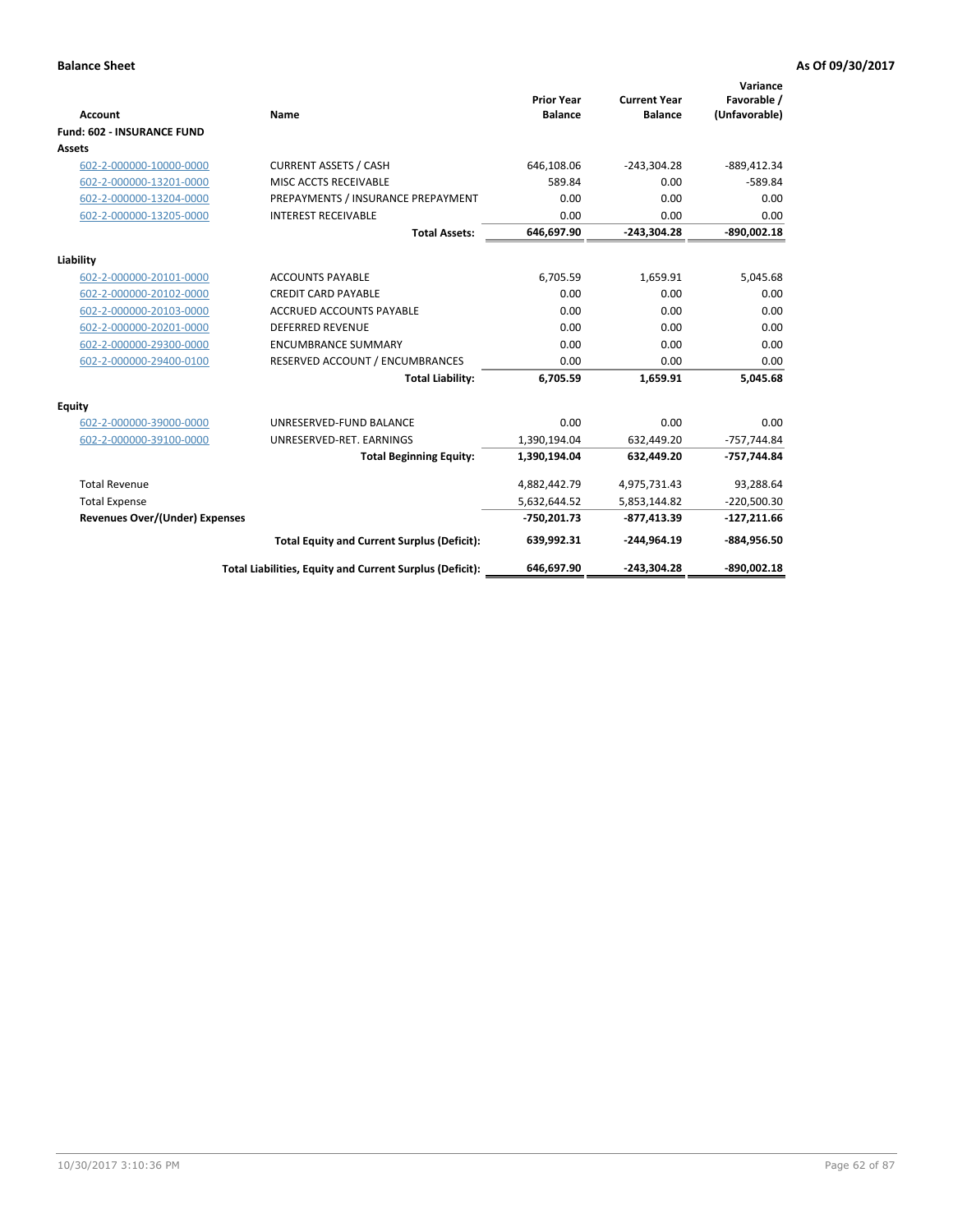| <b>Account</b>                        | Name                                                     | <b>Prior Year</b><br><b>Balance</b> | <b>Current Year</b><br><b>Balance</b> | Variance<br>Favorable /<br>(Unfavorable) |
|---------------------------------------|----------------------------------------------------------|-------------------------------------|---------------------------------------|------------------------------------------|
| Fund: 604 - MIS FUND                  |                                                          |                                     |                                       |                                          |
| <b>Assets</b>                         |                                                          |                                     |                                       |                                          |
| 604-2-000000-10000-0000               | <b>CURRENT ASSETS / CASH</b>                             | 159,638.62                          | 213,316.23                            | 53,677.61                                |
| 604-2-000000-13201-0000               | MISC ACCTS RECEIVABLE                                    | 0.00                                | 0.00                                  | 0.00                                     |
| 604-2-000000-13202-1400               | <b>EMPLOYEE ADVANCES</b>                                 | 0.00                                | 0.00                                  | 0.00                                     |
| 604-2-000000-13203-0000               | NON-CURRENT ASSETS / PREPAYMENTS                         | 0.00                                | 0.00                                  | 0.00                                     |
| 604-2-000000-13205-0000               | <b>INTEREST RECEIVABLE</b>                               | 0.00                                | 0.00                                  | 0.00                                     |
| 604-2-000000-15601-0000               | IT NETWORK PRINTER SUPPLY INVENTORY                      | 0.00                                | 0.00                                  | 0.00                                     |
| 604-2-000000-16004-0000               | FIXED ASSETS / BUILDINGS                                 | 0.00                                | 0.00                                  | 0.00                                     |
| 604-2-000000-16005-0000               | <b>ACCUM DEPR / BUILDINGS</b>                            | 0.00                                | 0.00                                  | 0.00                                     |
| 604-2-000000-16201-0000               | FIXED ASSETS / MACHINERY AND EQUIPMEN                    | 1,544,318.35                        | 1,587,000.47                          | 42,682.12                                |
| 604-2-000000-16202-0000               | ACCUM DEPR / MACHINERY AND EQUIPMEI                      | $-1,324,554.90$                     | $-1,324,554.90$                       | 0.00                                     |
| 604-2-000000-16301-0000               | FIXED ASSETS / C W I P                                   | $-0.20$                             | $-0.20$                               | 0.00                                     |
| 604-2-000000-17501-0000               | <b>EMPLOYEE CONTRIBUTIONS</b>                            | 13,299.00                           | 13,068.00                             | $-231.00$                                |
| 604-2-000000-17504-0000               | <b>INVESTMENT RETURN</b>                                 | 9,654.00                            | 60,975.00                             | 51,321.00                                |
| 604-2-000000-17508-0000               | <b>EXPERIENCE DIFFERENCE</b>                             | 116.00                              | 1,235.00                              | 1,119.00                                 |
| 604-2-000000-17520-0000               | <b>ASSUMPTION CHANGES</b>                                | 0.00                                | 16,202.00                             | 16,202.00                                |
|                                       | <b>Total Assets:</b>                                     | 402,470.87                          | 567,241.60                            | 164,770.73                               |
|                                       |                                                          |                                     |                                       |                                          |
| Liability                             |                                                          |                                     |                                       |                                          |
| 604-2-000000-20101-0000               | <b>ACCOUNTS PAYABLE</b>                                  | 19,089.21                           | 878.24                                | 18.210.97                                |
| 604-2-000000-20102-0000               | <b>CREDIT CARD PAYABLE</b>                               | 0.00                                | 0.00                                  | 0.00                                     |
| 604-2-000000-20103-0000               | <b>ACCRUED ACCOUNTS PAYABLE</b>                          | 0.00                                | 0.00                                  | 0.00                                     |
| 604-2-000000-20141-0000               | <b>TELEPHONE CLEARING</b>                                | 0.00                                | 0.00                                  | 0.00                                     |
| 604-2-000000-21035-0000               | DEBT SERVICE / DUE TO DEBT SERVICE                       | 0.00                                | 0.00                                  | 0.00                                     |
| 604-2-000000-22001-0000               | SALARIES PAYABLE                                         | 0.00                                | 9,550.49                              | $-9,550.49$                              |
| 604-2-000000-22002-0000               | <b>VACATION/SICK PAYABLE</b>                             | 14,533.72                           | 17,135.39                             | $-2,601.67$                              |
| 604-2-000000-22208-0000               | INSURANCE / AMERICAN FIDELITY                            | 0.00                                | 0.00                                  | 0.00                                     |
| 604-2-000000-23001-0000               | CAPITAL LEASE PAYABLE                                    | 56,850.00                           | $-1.88$                               | 56,851.88                                |
| 604-2-000000-23101-0000               | CAPITAL LEASE PAYABLE                                    | 0.60                                | $-0.40$                               | 1.00                                     |
| 604-2-000000-26001-0000               | <b>COMPENSATED ABSENCES PAY</b>                          | 10,452.61                           | 13,875.77                             | $-3,423.16$                              |
| 604-2-000000-27001-0000               | <b>CONTRIBUTED CAPITAL</b>                               | 0.00                                | 0.00                                  | 0.00                                     |
| 604-2-000000-29300-0000               | <b>ENCUMBRANCE SUMMARY</b>                               | 0.00                                | 0.00                                  | 0.00                                     |
| 604-2-000000-29400-0100               | RESERVED ACCOUNT / ENCUMBRANCES                          | 0.27                                | 0.27                                  | 0.00                                     |
| 604-2-000000-29999-0000               | <b>NET PENSION LIABILITY</b>                             | 17,427.00                           | 103,037.00                            | $-85,610.00$                             |
| 604-2-000000-92194-0101               | <b>BANK ONE / DIGITEC</b>                                | 0.00                                | 0.00                                  | 0.00                                     |
|                                       | <b>Total Liability:</b>                                  | 118,353.41                          | 144,474.88                            | $-26,121.47$                             |
|                                       |                                                          |                                     |                                       |                                          |
| Equity                                |                                                          |                                     |                                       |                                          |
| <u>604-2-000000-39000-0000</u>        | UNRESERVED-FUND BALANCE                                  | 0.00                                | 0.00                                  | 0.00                                     |
| 604-2-000000-39100-0000               | UNRESERVED-RET. EARNINGS                                 | 324,409.00                          | 335,832.26                            | 11,423.26                                |
| 604-2-000000-39500-0000               | <b>NET POSITION - PENSION</b>                            | $-88.00$                            | $-88.00$                              | 0.00                                     |
|                                       | <b>Total Beginning Equity:</b>                           | 324,321.00                          | 335,744.26                            | 11,423.26                                |
| <b>Total Revenue</b>                  |                                                          | 911,586.68                          | 808,151.00                            | $-103,435.68$                            |
| <b>Total Expense</b>                  |                                                          | 951,790.22                          | 721,128.54                            | 230,661.68                               |
| <b>Revenues Over/(Under) Expenses</b> |                                                          | $-40,203.54$                        | 87,022.46                             | 127,226.00                               |
|                                       | <b>Total Equity and Current Surplus (Deficit):</b>       | 284,117.46                          | 422,766.72                            | 138,649.26                               |
|                                       | Total Liabilities, Equity and Current Surplus (Deficit): | 402,470.87                          | 567,241.60                            | 164,770.73                               |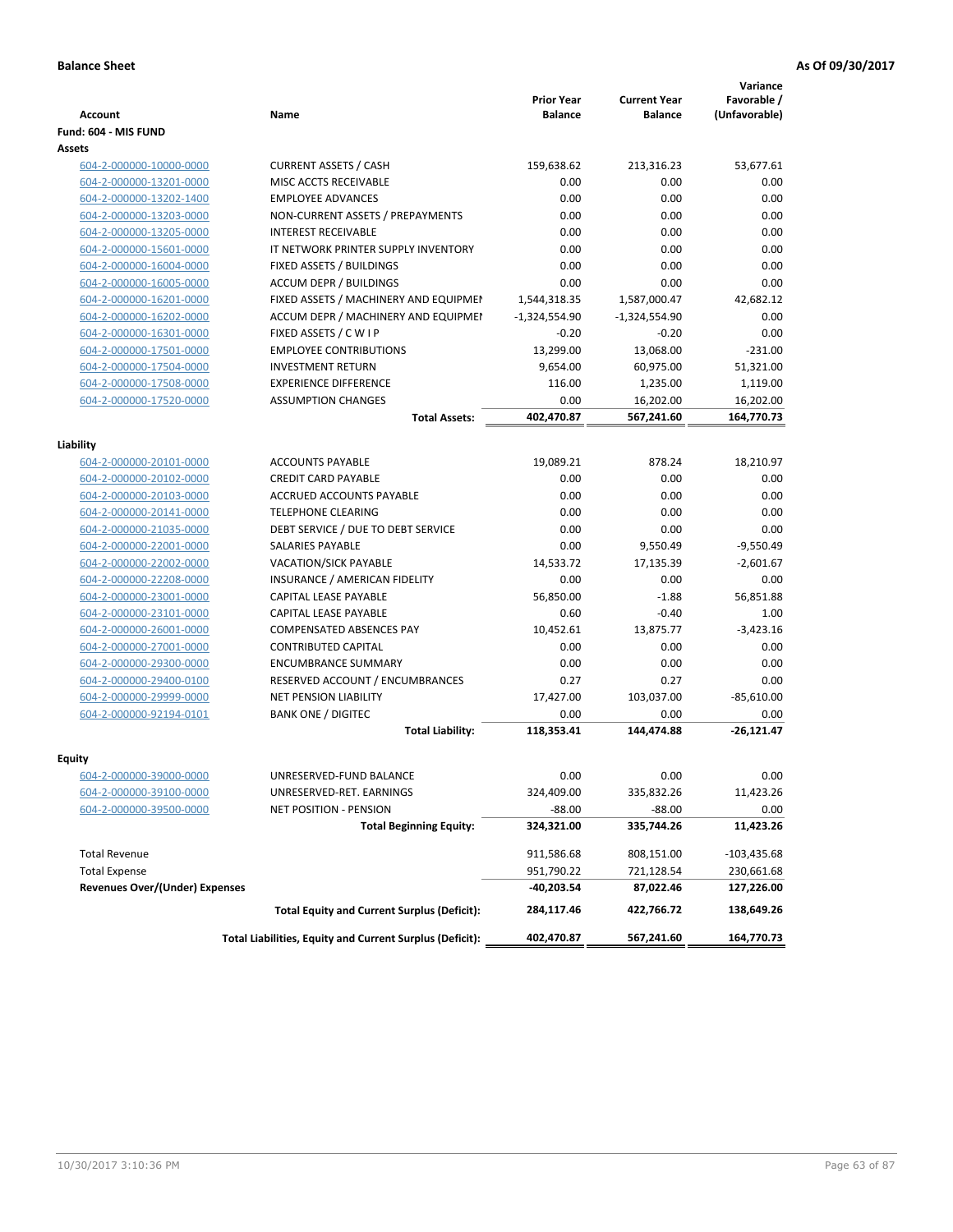|                                             |                                                          |                                     |                                       | Variance                     |
|---------------------------------------------|----------------------------------------------------------|-------------------------------------|---------------------------------------|------------------------------|
| <b>Account</b>                              | Name                                                     | <b>Prior Year</b><br><b>Balance</b> | <b>Current Year</b><br><b>Balance</b> | Favorable /<br>(Unfavorable) |
| <b>Fund: 660 - VEHICLE REPLACEMENT FUND</b> |                                                          |                                     |                                       |                              |
| Assets                                      |                                                          |                                     |                                       |                              |
| 660-2-000000-10000-0000                     | <b>CURRENT ASSETS / CASH</b>                             | 139,807.77                          | 170,637.68                            | 30,829.91                    |
| 660-2-000000-11309-0000                     | TAX ANTICIPATION NOTES                                   | 0.00                                | 0.00                                  | 0.00                         |
| 660-2-000000-11510-0000                     | PUBLIC SAFETY VEHICLE REPLACEMENT                        | 3,157.88                            | 58,338.39                             | 55,180.51                    |
| 660-2-000000-11520-0000                     | <b>CERTIFICATES OF DEPOSIT</b>                           | 300,000.00                          | 0.00                                  | $-300,000.00$                |
| 660-2-000000-11530-0000                     | <b>TexasTERM CP</b>                                      | 0.00                                | 500,000.00                            | 500,000.00                   |
| 660-2-000000-13201-0000                     | MISC ACCTS RECEIVABLE                                    | 0.00                                | 0.00                                  | 0.00                         |
| 660-2-000000-13205-0000                     | <b>INTEREST RECEIVABLE</b>                               | 0.00                                | 0.00                                  | 0.00                         |
| 660-2-000000-16201-0000                     | FIXED ASSETS / MACHINERY AND EQUIPMEN                    | 8,075,602.85                        | 7,777,143.11                          | $-298,459.74$                |
| 660-2-000000-16202-0000                     | ACCUM DEPR / MACHINERY AND EQUIPMEI                      | $-6,402,547.37$                     | $-5,838,057.20$                       | 564,490.17                   |
| 660-2-000000-16301-0000                     | FIXED ASSETS / C W I P                                   | 0.00                                | 0.00                                  | 0.00                         |
| 660-2-000000-39300-0000                     | RESERVED ACCOUNT / ESCROW BALANCE                        | 0.00                                | 0.00                                  | 0.00                         |
|                                             | <b>Total Assets:</b>                                     | 2,116,021.13                        | 2,668,061.98                          | 552,040.85                   |
|                                             |                                                          |                                     |                                       |                              |
| Liability                                   |                                                          |                                     |                                       |                              |
| 660-2-000000-20101-0000                     | <b>ACCOUNTS PAYABLE</b>                                  | 3.99                                | 4.21                                  | $-0.22$                      |
| 660-2-000000-20102-0000                     | <b>CREDIT CARD PAYABLE</b>                               | 0.00                                | 0.00                                  | 0.00                         |
| 660-2-000000-20103-0000                     | ACCRUED ACCOUNTS PAYABLE                                 | 0.00                                | 0.00                                  | 0.00                         |
| 660-2-000000-21001-0000                     | <b>GENERAL FUND / GENERAL FUND</b>                       | 0.00                                | 0.00                                  | 0.00                         |
| 660-2-000000-23001-0000                     | <b>CAPITAL LEASE PAYABLE</b>                             | 58,323.01                           | 61,063.17                             | $-2,740.16$                  |
| 660-2-000000-23101-0000                     | <b>CAPITAL LEASE PAYABLE</b>                             | 114,135.17                          | 108,777.82                            | 5,357.35                     |
| 660-2-000000-27001-0000                     | <b>CONTRIBUTED CAPITAL</b>                               | 0.00                                | 0.00                                  | 0.00                         |
| 660-2-000000-29300-0000                     | <b>ENCUMBRANCE SUMMARY</b>                               | 0.00                                | 0.00                                  | 0.00                         |
| 660-2-000000-29400-0100                     | RESERVED ACCOUNT / ENCUMBRANCES                          | 0.00                                | 0.00                                  | 0.00                         |
|                                             | <b>Total Liability:</b>                                  | 172,462.17                          | 169,845.20                            | 2,616.97                     |
| <b>Equity</b>                               |                                                          |                                     |                                       |                              |
| 660-2-000000-39000-0000                     | UNRESERVED-FUND BALANCE                                  | 0.00                                | 0.00                                  | 0.00                         |
| 660-2-000000-39100-0000                     | UNRESERVED-RET. EARNINGS                                 | 2,066,622.07                        | 2,318,662.96                          | 252,040.89                   |
|                                             | <b>Total Beginning Equity:</b>                           | 2,066,622.07                        | 2,318,662.96                          | 252,040.89                   |
|                                             |                                                          |                                     |                                       |                              |
| <b>Total Revenue</b>                        |                                                          | 1,194,425.01                        | 440,158.64                            | $-754,266.37$                |
| <b>Total Expense</b>                        |                                                          | 1,317,488.12                        | 260,604.82                            | 1,056,883.30                 |
| <b>Revenues Over/(Under) Expenses</b>       |                                                          | $-123,063.11$                       | 179,553.82                            | 302,616.93                   |
|                                             | <b>Total Equity and Current Surplus (Deficit):</b>       | 1,943,558.96                        | 2,498,216.78                          | 554,657.82                   |
|                                             | Total Liabilities, Equity and Current Surplus (Deficit): | 2,116,021.13                        | 2,668,061.98                          | 552,040.85                   |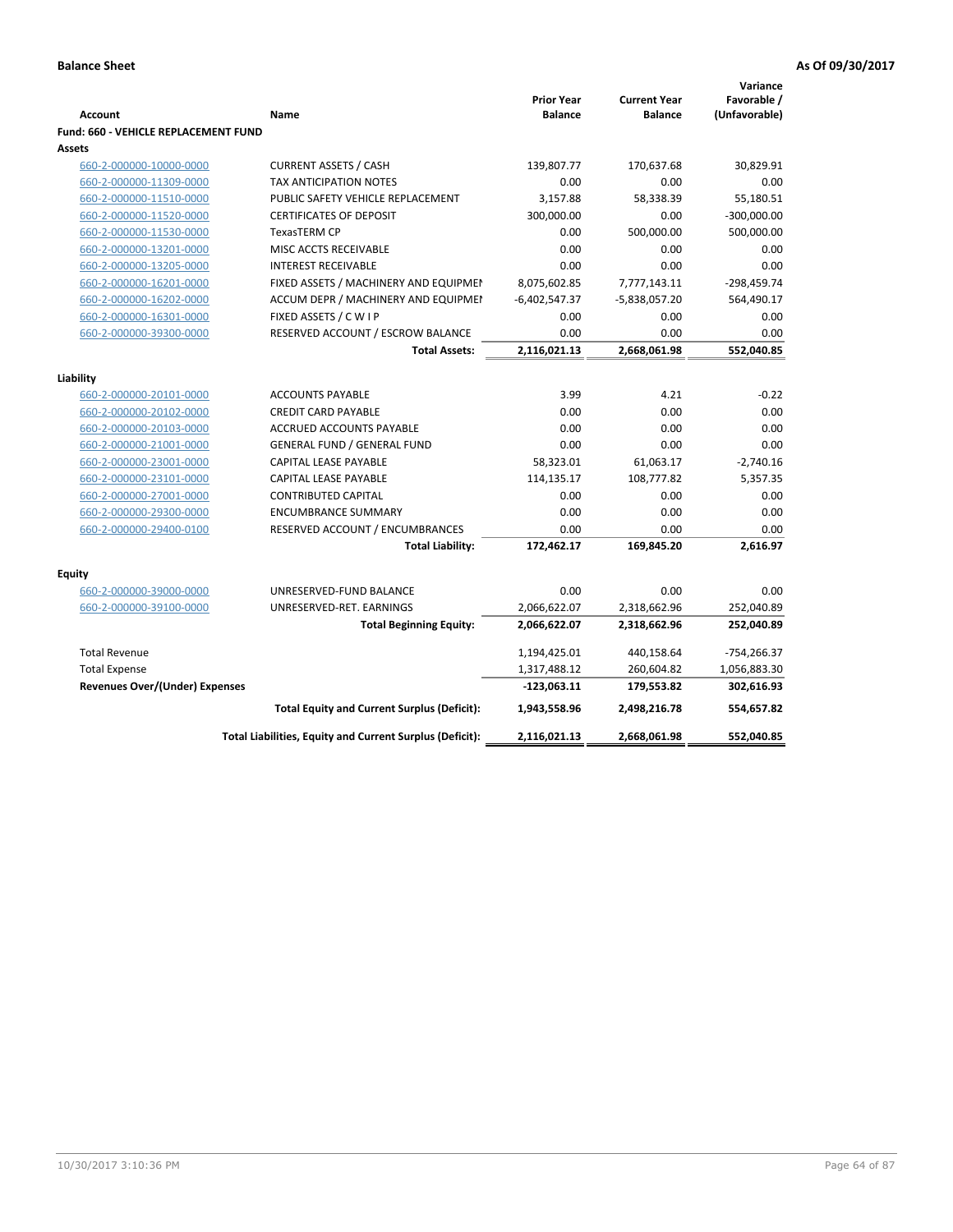| Account                               | Name                                                     | <b>Prior Year</b><br><b>Balance</b> | <b>Current Year</b><br><b>Balance</b> | Variance<br>Favorable /<br>(Unfavorable) |
|---------------------------------------|----------------------------------------------------------|-------------------------------------|---------------------------------------|------------------------------------------|
| Fund: 701 - FIREMEN'S PENSION         |                                                          |                                     |                                       |                                          |
| <b>Assets</b>                         |                                                          |                                     |                                       |                                          |
| 701-1-000000-10000-0000               | <b>CURRENT ASSETS / CASH</b>                             | 0.00                                | 0.00                                  | 0.00                                     |
|                                       | <b>Total Assets:</b>                                     | 0.00                                | 0.00                                  | 0.00                                     |
| Liability                             |                                                          |                                     |                                       |                                          |
| 701-1-000000-20103-0000               | <b>ACCOUNTS PAYABLE</b>                                  | 0.00                                | 0.00                                  | 0.00                                     |
| 701-1-000000-22306-1000               | UNREALIZED GAIN/LOSS                                     | 543,546.00                          | 543,546.00                            | 0.00                                     |
|                                       | <b>Total Liability:</b>                                  | 543,546.00                          | 543,546.00                            | 0.00                                     |
| <b>Equity</b>                         |                                                          |                                     |                                       |                                          |
| 701-1-000000-39000-0000               | UNRESERVED-FUND BALANCE                                  | $-543,546.00$                       | $-543,546.00$                         | 0.00                                     |
|                                       | <b>Total Beginning Equity:</b>                           | $-543,546.00$                       | $-543,546.00$                         | 0.00                                     |
| <b>Total Expense</b>                  |                                                          | 0.00                                | 0.00                                  | 0.00                                     |
| <b>Revenues Over/(Under) Expenses</b> |                                                          | 0.00                                | 0.00                                  | 0.00                                     |
|                                       | <b>Total Equity and Current Surplus (Deficit):</b>       | $-543,546.00$                       | $-543,546.00$                         | 0.00                                     |
|                                       | Total Liabilities, Equity and Current Surplus (Deficit): | 0.00                                | 0.00                                  | 0.00                                     |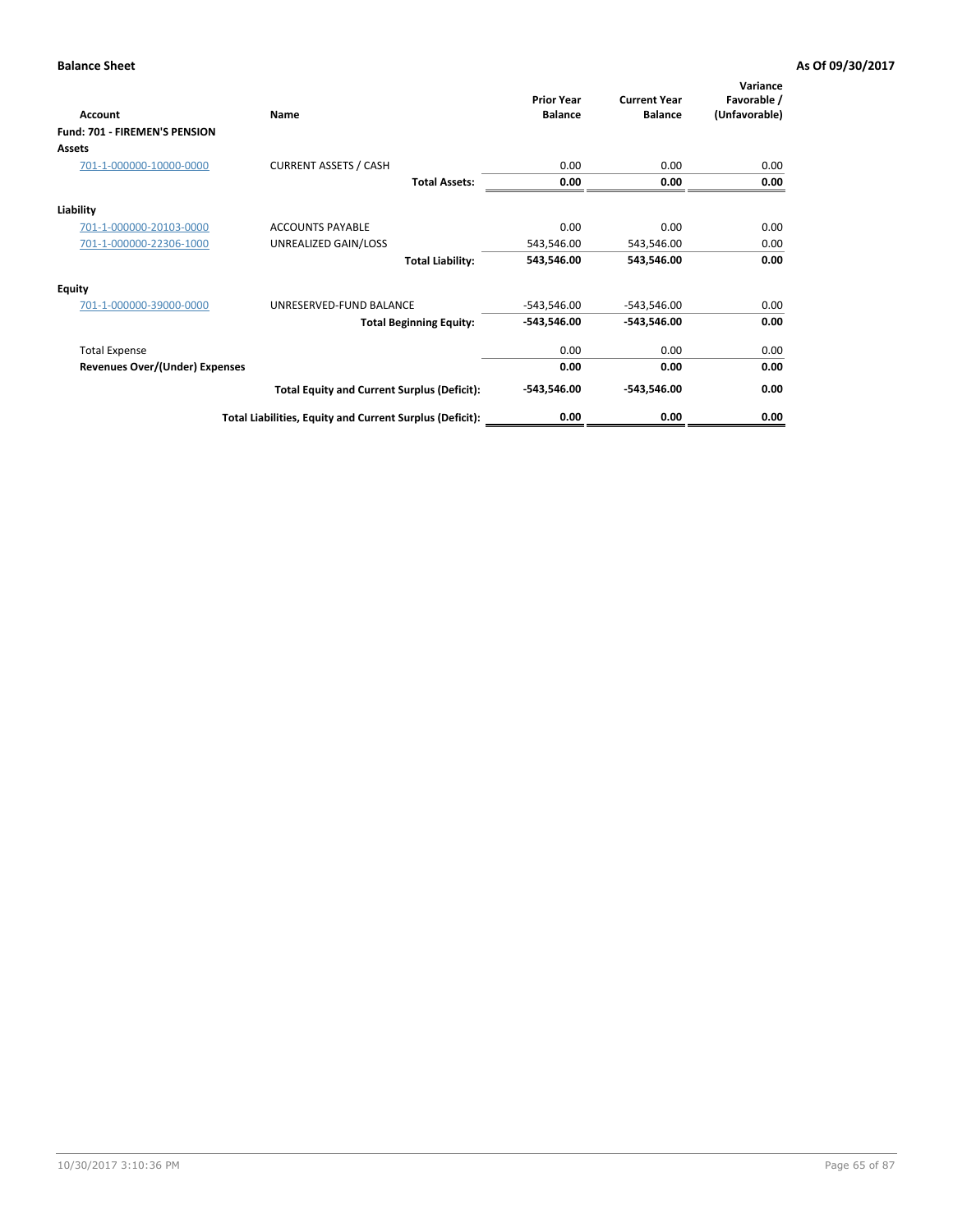|                                       |                                                          |                                     |                                       | Variance                     |
|---------------------------------------|----------------------------------------------------------|-------------------------------------|---------------------------------------|------------------------------|
| <b>Account</b>                        | <b>Name</b>                                              | <b>Prior Year</b><br><b>Balance</b> | <b>Current Year</b><br><b>Balance</b> | Favorable /<br>(Unfavorable) |
| Fund: 800 - SPENCE FUND               |                                                          |                                     |                                       |                              |
| Assets                                |                                                          |                                     |                                       |                              |
|                                       |                                                          | 1.62                                |                                       |                              |
| 800-3-000000-10000-0000               | <b>CURRENT ASSETS / CASH</b>                             |                                     | $-1,616.38$                           | $-1,618.00$                  |
| 800-3-000000-11507-0000               | <b>SPENCE ENDOWMENT</b>                                  | 71.288.72                           | 573.857.88                            | 502,569.16                   |
| 800-3-000000-11520-0000               | <b>CERTIFICATES OF DEPOSIT</b>                           | 494,000.00                          | 0.00                                  | $-494,000.00$                |
| 800-3-000000-11605-0000               | <b>SPENCE ENDOWMENT</b>                                  | 0.00                                | 0.00                                  | 0.00                         |
| 800-3-000000-13205-0000               | <b>INTEREST RECEIVABLE</b>                               | 1,337.43                            | 1,337.43                              | 0.00                         |
|                                       | <b>Total Assets:</b>                                     | 566,627.77                          | 573,578.93                            | 6,951.16                     |
| Liability                             |                                                          |                                     |                                       |                              |
| 800-3-000000-20101-0000               | <b>ACCOUNTS PAYABLE</b>                                  | 0.00                                | 0.00                                  | 0.00                         |
| 800-3-000000-20102-0000               | <b>CREDIT CARD PAYABLE</b>                               | 0.00                                | 0.00                                  | 0.00                         |
| 800-3-000000-20103-0000               | <b>ACCRUED ACCOUNTS PAYABLE</b>                          | 0.00                                | 0.00                                  | 0.00                         |
| 800-3-000000-20139-0000               | <b>RETAINAGES PAYABLE</b>                                | 0.00                                | 0.00                                  | 0.00                         |
| 800-3-000000-21001-0000               | <b>GENERAL FUND / GENERAL FUND</b>                       | 0.00                                | 0.00                                  | 0.00                         |
| 800-3-000000-29300-0000               | <b>ENCUMBRANCE SUMMARY</b>                               | 0.00                                | 0.00                                  | 0.00                         |
| 800-3-000000-29400-0000               | RESERVED ACCOUNT / ENCUMBRANCES                          | 0.00                                | 0.00                                  | 0.00                         |
|                                       | <b>Total Liability:</b>                                  | 0.00                                | 0.00                                  | 0.00                         |
| Equity                                |                                                          |                                     |                                       |                              |
| 800-3-000000-39000-0000               | UNRESERVED-FUND BALANCE                                  | 563,757.78                          | 566,627.77                            | 2,869.99                     |
|                                       | <b>Total Beginning Equity:</b>                           | 563,757.78                          | 566,627.77                            | 2,869.99                     |
| <b>Total Revenue</b>                  |                                                          | 3,470.33                            | 7,551.16                              | 4,080.83                     |
| <b>Total Expense</b>                  |                                                          | 600.34                              | 600.00                                | 0.34                         |
| <b>Revenues Over/(Under) Expenses</b> |                                                          | 2,869.99                            | 6,951.16                              | 4,081.17                     |
|                                       | <b>Total Equity and Current Surplus (Deficit):</b>       | 566,627.77                          | 573,578.93                            | 6,951.16                     |
|                                       | Total Liabilities, Equity and Current Surplus (Deficit): | 566,627.77                          | 573,578.93                            | 6,951.16                     |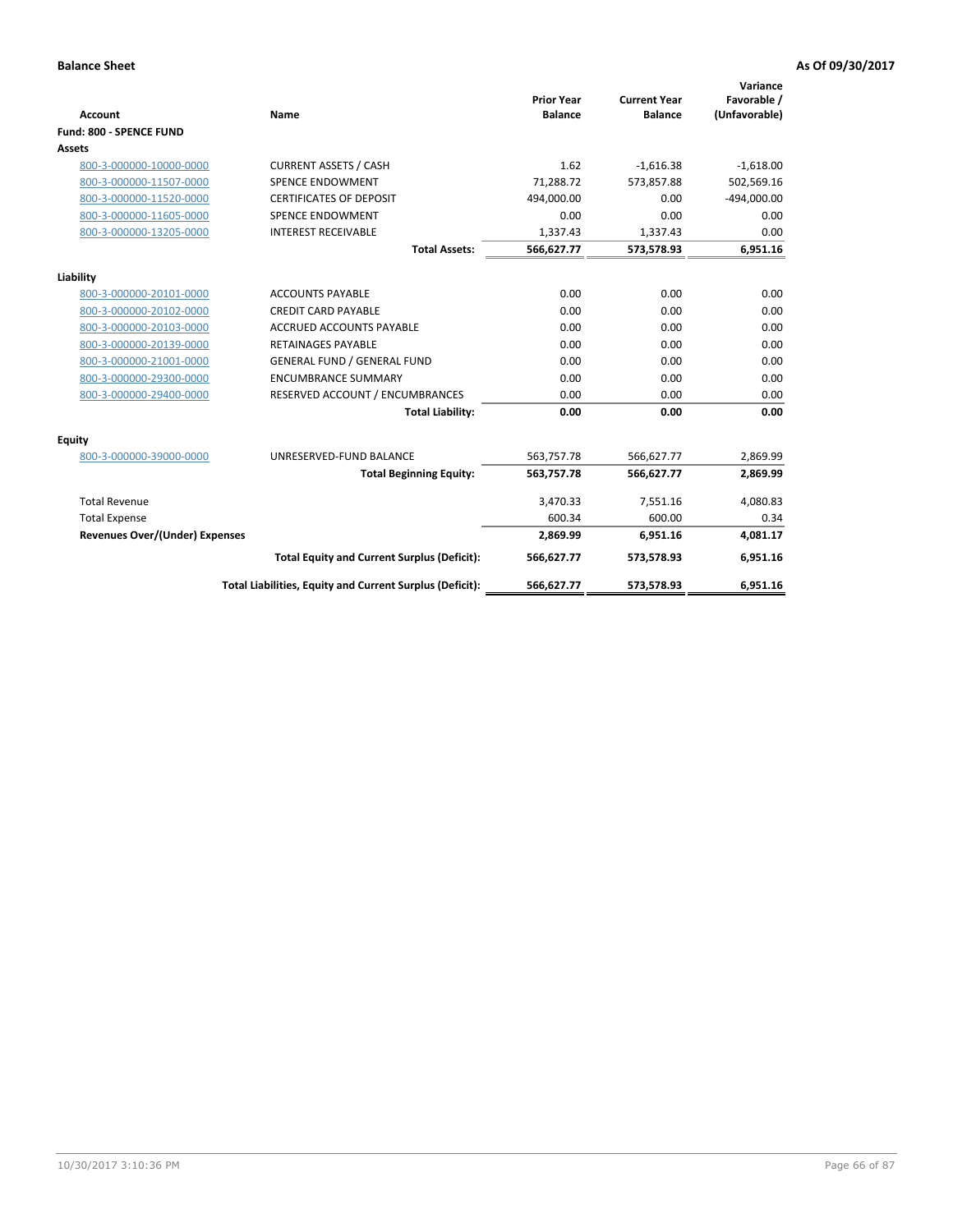| <b>Account</b>                  | Name                                                     | <b>Prior Year</b><br><b>Balance</b> | <b>Current Year</b><br><b>Balance</b> | Variance<br>Favorable /<br>(Unfavorable) |
|---------------------------------|----------------------------------------------------------|-------------------------------------|---------------------------------------|------------------------------------------|
| Fund: 801 - JONES LIBRARY TRUST |                                                          |                                     |                                       |                                          |
| Assets                          |                                                          |                                     |                                       |                                          |
| 801-3-000000-10000-0000         | <b>CURRENT ASSETS / CASH</b>                             | 15,407.92                           | 15,424.57                             | 16.65                                    |
| 801-3-000000-13201-0000         | MISC ACCTS RECEIVABLE                                    | 0.00                                | 0.00                                  | 0.00                                     |
| 801-3-000000-13205-0000         | <b>INTEREST RECEIVABLE</b>                               | 0.00                                | 0.00                                  | 0.00                                     |
|                                 | <b>Total Assets:</b>                                     | 15,407.92                           | 15,424.57                             | 16.65                                    |
| Liability                       |                                                          |                                     |                                       |                                          |
| 801-3-000000-20101-0000         | <b>ACCOUNTS PAYABLE</b>                                  | 0.54                                | 0.38                                  | 0.16                                     |
| 801-3-000000-20102-0000         | <b>CREDIT CARD PAYABLE</b>                               | 0.00                                | 0.00                                  | 0.00                                     |
| 801-3-000000-20103-0000         | <b>ACCRUED ACCOUNTS PAYABLE</b>                          | 0.00                                | 0.00                                  | 0.00                                     |
|                                 | <b>Total Liability:</b>                                  | 0.54                                | 0.38                                  | 0.16                                     |
| Equity                          |                                                          |                                     |                                       |                                          |
| 801-3-000000-39000-0000         | UNRESERVED-FUND BALANCE                                  | 15,370.31                           | 15,407.38                             | 37.07                                    |
|                                 | <b>Total Beginning Equity:</b>                           | 15,370.31                           | 15.407.38                             | 37.07                                    |
| <b>Total Revenue</b>            |                                                          | 60.29                               | 27.26                                 | $-33.03$                                 |
| <b>Total Expense</b>            |                                                          | 23.22                               | 10.45                                 | 12.77                                    |
| Revenues Over/(Under) Expenses  |                                                          | 37.07                               | 16.81                                 | $-20.26$                                 |
|                                 | <b>Total Equity and Current Surplus (Deficit):</b>       | 15,407.38                           | 15,424.19                             | 16.81                                    |
|                                 | Total Liabilities, Equity and Current Surplus (Deficit): | 15,407.92                           | 15,424.57                             | 16.65                                    |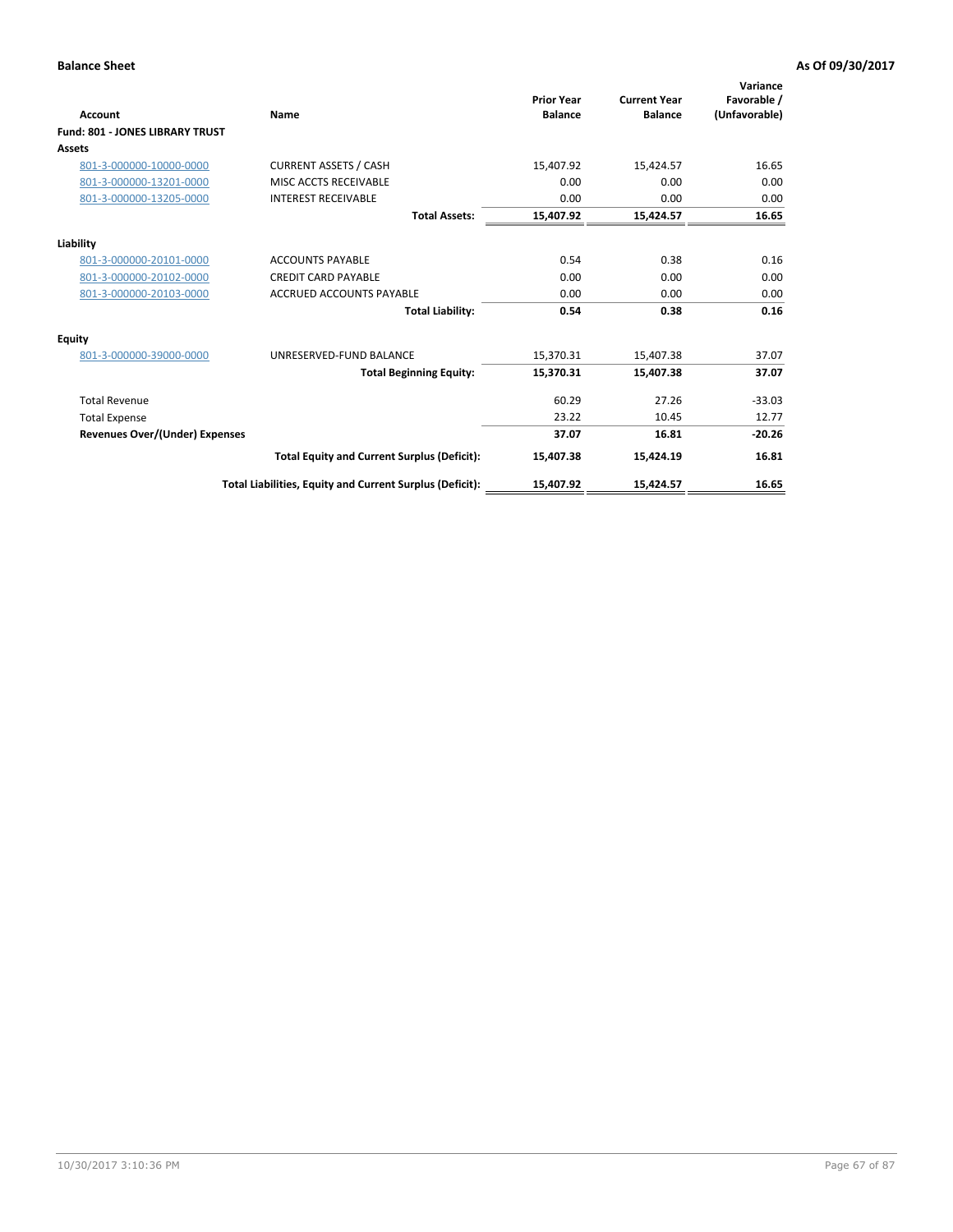| <b>Account</b>                              | Name                                                     | <b>Prior Year</b><br><b>Balance</b> | <b>Current Year</b><br><b>Balance</b> | Variance<br>Favorable /<br>(Unfavorable) |
|---------------------------------------------|----------------------------------------------------------|-------------------------------------|---------------------------------------|------------------------------------------|
| Fund: 803 - GREENVILLE BOARD OF DEVELOPMENT |                                                          |                                     |                                       |                                          |
| Assets                                      |                                                          |                                     |                                       |                                          |
| 803-3-000000-10000-0000                     | <b>CURRENT ASSETS / CASH</b>                             | 0.00                                | 0.00                                  | 0.00                                     |
| 803-3-000000-13201-0000                     | MISC ACCTS RECEIVABLE                                    | 0.00                                | 0.00                                  | 0.00                                     |
| 803-3-000000-13203-0000                     | NON-CURRENT ASSETS / PREPAYMENTS                         | 0.00                                | 0.00                                  | 0.00                                     |
|                                             | <b>Total Assets:</b>                                     | 0.00                                | 0.00                                  | 0.00                                     |
| Liability                                   |                                                          |                                     |                                       |                                          |
| 803-3-000000-20101-0000                     | <b>ACCOUNTS PAYABLE</b>                                  | 0.00                                | 0.00                                  | 0.00                                     |
| 803-3-000000-20102-0000                     | <b>ACCOUNTS PAYABLE</b>                                  | 0.00                                | 0.00                                  | 0.00                                     |
| 803-3-000000-20103-0000                     | <b>ACCRUED ACCOUNTS PAYABLE</b>                          | 0.00                                | 0.00                                  | 0.00                                     |
| 803-3-000000-20139-0000                     | RETAINAGES PAYABLE                                       | 0.00                                | 0.00                                  | 0.00                                     |
| 803-3-000000-20141-0000                     | <b>TELEPHONE CLEARING</b>                                | 0.00                                | 0.00                                  | 0.00                                     |
| 803-3-000000-21400-0000                     | <b>ELECTRIC OPERATING FUND</b>                           | 0.00                                | 0.00                                  | 0.00                                     |
| 803-3-000000-22001-0000                     | ACCRUED SALARIES/WAGES                                   | 0.00                                | 0.00                                  | 0.00                                     |
| 803-3-000000-22002-0000                     | ACCRUED SALARIES/WAGES                                   | 0.00                                | 0.00                                  | 0.00                                     |
| 803-3-000000-26001-0000                     | <b>COMPENSATED ABSENCES PAY</b>                          | 0.00                                | 0.00                                  | 0.00                                     |
| 803-3-000000-29300-0000                     | <b>ENCUMBRANCE SUMMARY</b>                               | 0.00                                | 0.00                                  | 0.00                                     |
| 803-3-000000-29400-0100                     | RESERVED ACCOUNT / ENCUMBRANCES                          | 103,228.62                          | 103,228.62                            | 0.00                                     |
|                                             | <b>Total Liability:</b>                                  | 103,228.62                          | 103,228.62                            | 0.00                                     |
| Equity                                      |                                                          |                                     |                                       |                                          |
| 803-3-000000-39000-0000                     | UNRESERVED-FUND BALANCE                                  | $-103,228.62$                       | $-103,228.62$                         | 0.00                                     |
|                                             | <b>Total Beginning Equity:</b>                           | $-103,228.62$                       | $-103,228.62$                         | 0.00                                     |
| <b>Total Revenue</b>                        |                                                          | 0.00                                | 0.00                                  | 0.00                                     |
| <b>Total Expense</b>                        |                                                          | 0.00                                | 0.00                                  | 0.00                                     |
| <b>Revenues Over/(Under) Expenses</b>       |                                                          | 0.00                                | 0.00                                  | 0.00                                     |
|                                             | <b>Total Equity and Current Surplus (Deficit):</b>       | $-103,228.62$                       | $-103,228.62$                         | 0.00                                     |
|                                             | Total Liabilities, Equity and Current Surplus (Deficit): | 0.00                                | 0.00                                  | 0.00                                     |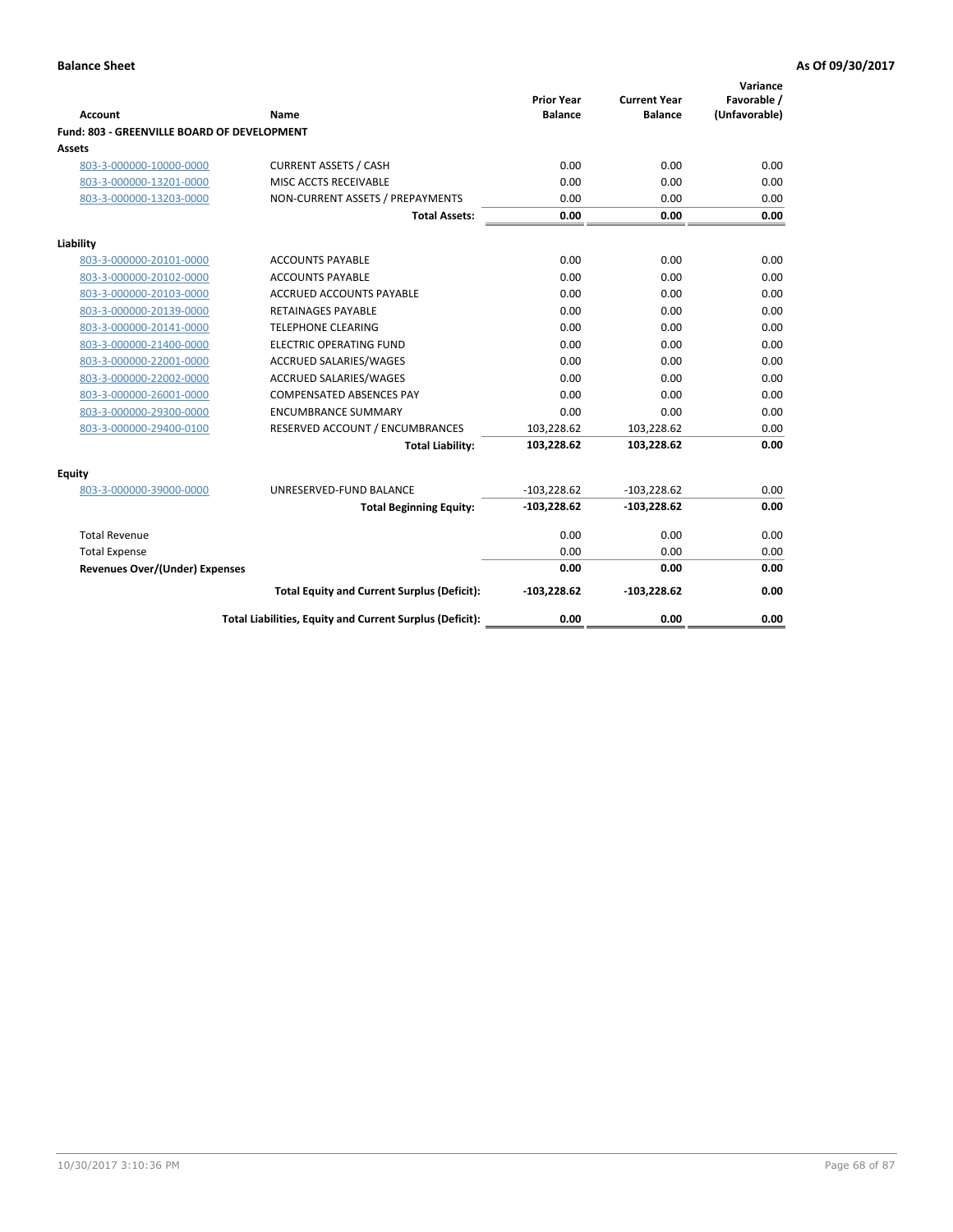| <b>Account</b>                        | Name                                                     | <b>Prior Year</b><br><b>Balance</b> | <b>Current Year</b><br><b>Balance</b> | Variance<br>Favorable /<br>(Unfavorable) |
|---------------------------------------|----------------------------------------------------------|-------------------------------------|---------------------------------------|------------------------------------------|
| <b>Fund: 807 - 4A-EDC</b>             |                                                          |                                     |                                       |                                          |
| <b>Assets</b>                         |                                                          |                                     |                                       |                                          |
| 807-3-000000-10000-0000               | <b>CURRENT ASSETS / CASH</b>                             | 0.00                                | 0.00                                  | 0.00                                     |
| 807-3-000000-13201-0000               | MISC ACCTS RECEIVABLE                                    | 0.00                                | 0.00                                  | 0.00                                     |
| 807-3-000000-16301-0000               | FIXED ASSETS / C W I P                                   | 0.00                                | 0.00                                  | 0.00                                     |
|                                       | <b>Total Assets:</b>                                     | 0.00                                | 0.00                                  | 0.00                                     |
| Liability                             |                                                          |                                     |                                       |                                          |
| 807-3-000000-20101-0000               | <b>ACCOUNTS PAYABLE</b>                                  | 0.00                                | 0.00                                  | 0.00                                     |
| 807-3-000000-20103-0000               | <b>ACCOUNTS PAYABLE</b>                                  | 0.00                                | 0.00                                  | 0.00                                     |
| 807-3-000000-20139-0000               | <b>RETAINAGES PAYABLE</b>                                | 0.00                                | 0.00                                  | 0.00                                     |
| 807-3-000000-26105-0000               | INV NET OF RELATED DEBT                                  | 305,846.00                          | 305,846.00                            | 0.00                                     |
| 807-3-000000-29300-0000               | <b>ENCUMBRANCE SUMMARY</b>                               | 0.00                                | 0.00                                  | 0.00                                     |
| 807-3-000000-29400-0100               | RESERVED ACCOUNT / ENCUMBRANCES                          | 18,078.76                           | 18,078.76                             | 0.00                                     |
| 807-3-495000-20180-0000               | <b>CURRENT DEBT</b>                                      | 0.00                                | 0.00                                  | 0.00                                     |
| 807-3-495000-26002-0000               | CA - LONG-TERM DEBT / AMT TO BE PROVIL                   | 0.00                                | 0.00                                  | 0.00                                     |
|                                       | <b>Total Liability:</b>                                  | 323,924.76                          | 323,924.76                            | 0.00                                     |
| Equity                                |                                                          |                                     |                                       |                                          |
| 807-3-000000-39000-0000               | UNRESERVED-FUND BALANCE                                  | $-323,924.76$                       | $-323,924.76$                         | 0.00                                     |
|                                       | <b>Total Beginning Equity:</b>                           | $-323,924.76$                       | $-323,924.76$                         | 0.00                                     |
| <b>Total Revenue</b>                  |                                                          | 0.00                                | 0.00                                  | 0.00                                     |
| <b>Total Expense</b>                  |                                                          | 0.00                                | 0.00                                  | 0.00                                     |
| <b>Revenues Over/(Under) Expenses</b> |                                                          | 0.00                                | 0.00                                  | 0.00                                     |
|                                       | <b>Total Equity and Current Surplus (Deficit):</b>       | $-323,924.76$                       | $-323,924.76$                         | 0.00                                     |
|                                       | Total Liabilities, Equity and Current Surplus (Deficit): | 0.00                                | 0.00                                  | 0.00                                     |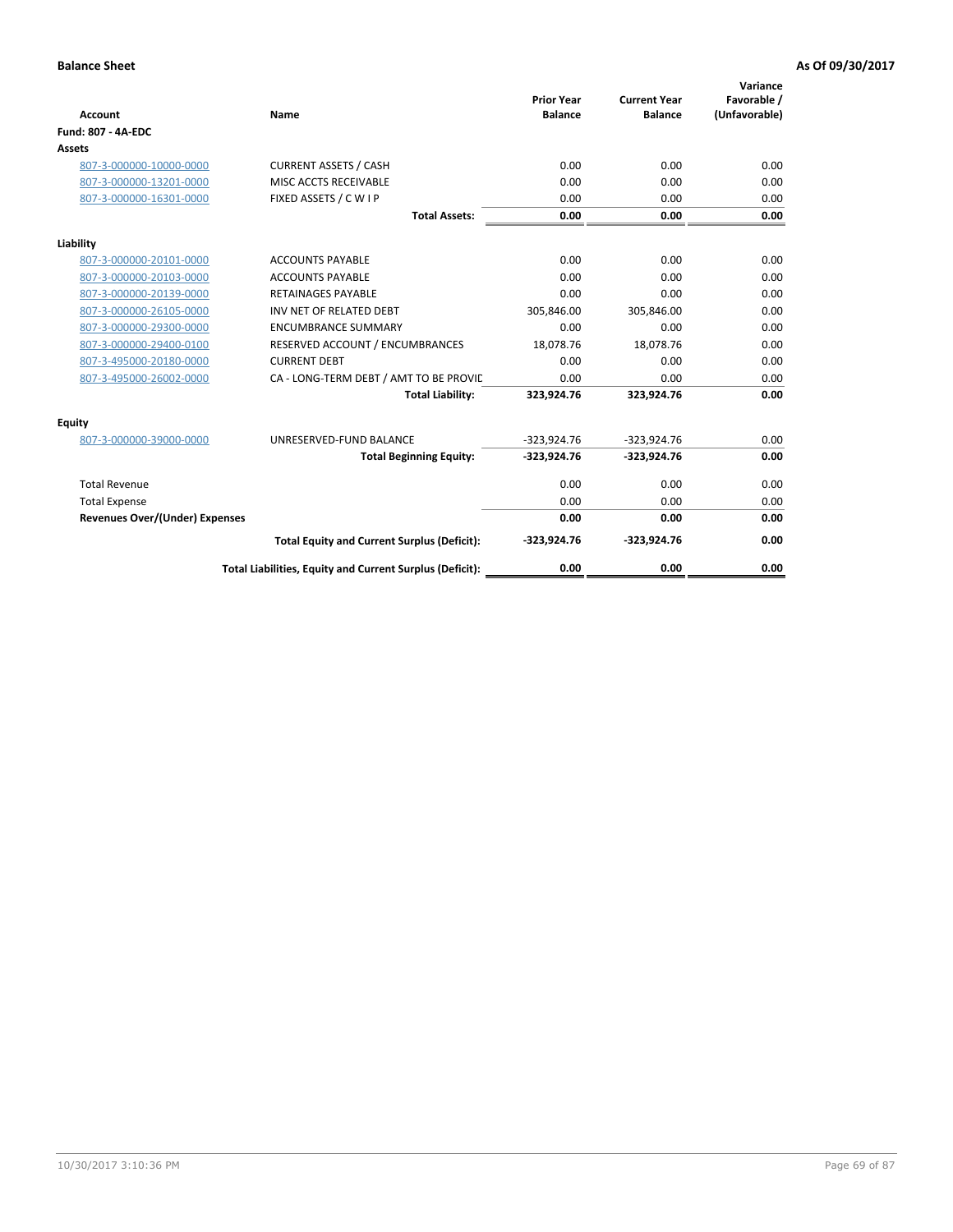| Account                               | Name                                                     | <b>Prior Year</b><br><b>Balance</b> | <b>Current Year</b><br><b>Balance</b> | Variance<br>Favorable /<br>(Unfavorable) |
|---------------------------------------|----------------------------------------------------------|-------------------------------------|---------------------------------------|------------------------------------------|
| Fund: 809 - GREENVILLE IDC (L-3)      |                                                          |                                     |                                       |                                          |
| Assets                                |                                                          |                                     |                                       |                                          |
| 809-3-000000-10000-0000               | <b>CURRENT ASSETS / CASH</b>                             | 61,896.34                           | 2,862,457.40                          | 2,800,561.06                             |
| 809-3-000000-13201-0000               | MISC ACCTS RECEIVABLE                                    | 0.00                                | 479.699.47                            | 479,699.47                               |
|                                       | <b>Total Assets:</b>                                     | 61,896.34                           | 3,342,156.87                          | 3,280,260.53                             |
| Liability                             |                                                          |                                     |                                       |                                          |
| 809-3-000000-20101-0000               | <b>ACCOUNTS PAYABLE</b>                                  | 266,538.43                          | 478,503.22                            | $-211,964.79$                            |
| 809-3-000000-20103-0000               | <b>ACCRUED ACCOUNTS PAYABLE</b>                          | $-588.89$                           | 1,196.25                              | $-1,785.14$                              |
| 809-3-000000-21001-0000               | <b>GENERAL FUND / GENERAL FUND</b>                       | 0.00                                | 0.00                                  | 0.00                                     |
|                                       | <b>Total Liability:</b>                                  | 265,949.54                          | 479,699.47                            | $-213,749.93$                            |
| Equity                                |                                                          |                                     |                                       |                                          |
| 809-3-000000-39000-0000               | UNRESERVED-FUND BALANCE                                  | 0.00                                | 2,862,457.40                          | 2,862,457.40                             |
| 809-3-000000-39100-0000               | UNRESERVED-RET. EARNINGS                                 | 0.00                                | 0.00                                  | 0.00                                     |
| 809-3-000000-39150-0000               | RESERVED-RET. EARNINGS                                   | 0.00                                | 0.00                                  | 0.00                                     |
|                                       | <b>Total Beginning Equity:</b>                           | 0.00                                | 2,862,457.40                          | 2,862,457.40                             |
| <b>Total Revenue</b>                  |                                                          | 2,735,146.40                        | 5,602,869.52                          | 2,867,723.12                             |
| <b>Total Expense</b>                  |                                                          | 3,047,450.55                        | 5,602,869.52                          | $-2,555,418.97$                          |
| <b>Revenues Over/(Under) Expenses</b> |                                                          | $-312,304.15$                       | 0.00                                  | 312,304.15                               |
|                                       | <b>Total Equity and Current Surplus (Deficit):</b>       | $-312,304.15$                       | 2,862,457.40                          | 3,174,761.55                             |
|                                       | Total Liabilities, Equity and Current Surplus (Deficit): | $-46,354.61$                        | 3,342,156.87                          | 3,388,511.48                             |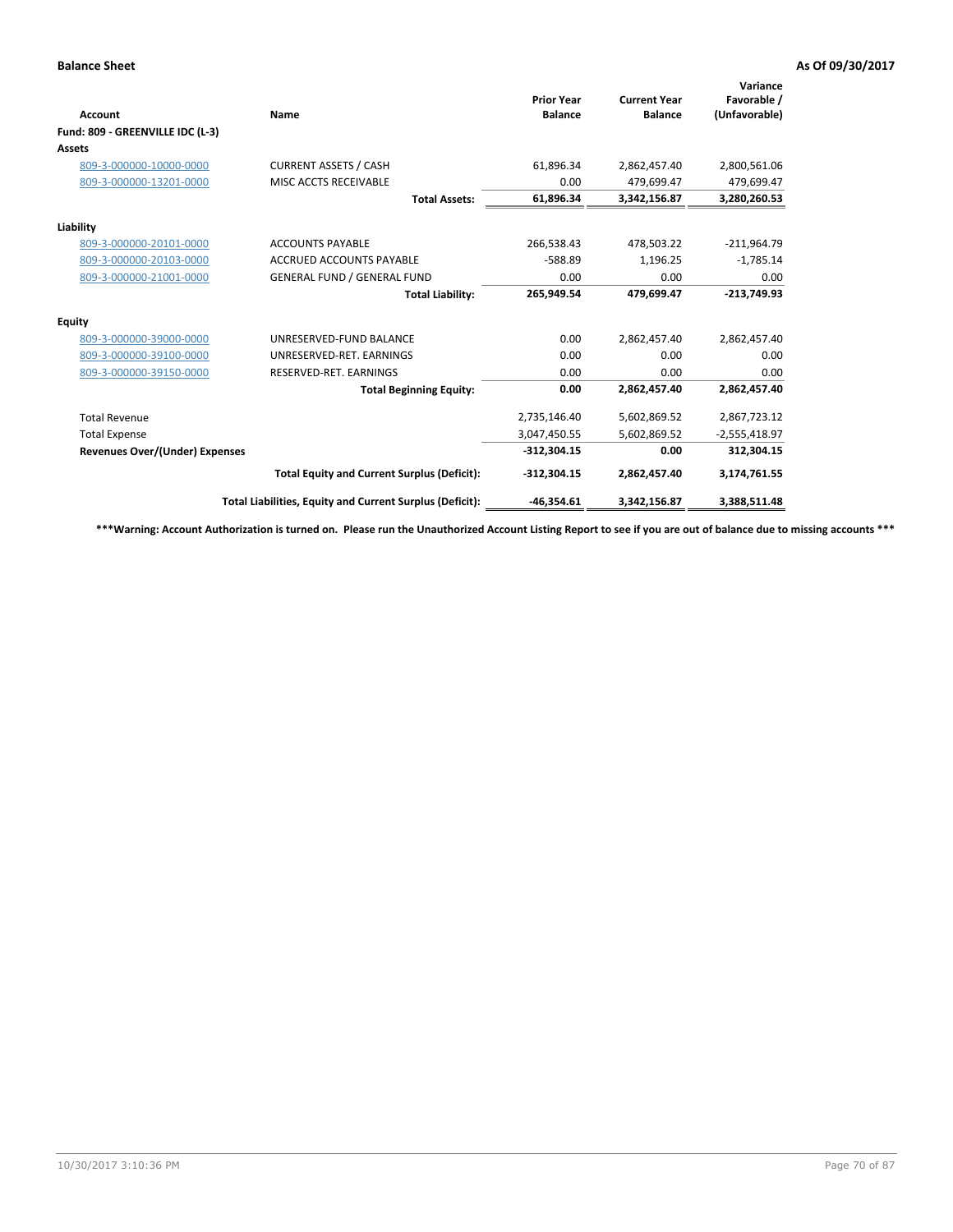| <b>Account</b>                                 | <b>Name</b>                                              | <b>Prior Year</b><br><b>Balance</b> | <b>Current Year</b><br><b>Balance</b> | Variance<br>Favorable /<br>(Unfavorable) |
|------------------------------------------------|----------------------------------------------------------|-------------------------------------|---------------------------------------|------------------------------------------|
| <b>Fund: 810 - SEIZURE FUNDS - STATE RULES</b> |                                                          |                                     |                                       |                                          |
| <b>Assets</b>                                  |                                                          |                                     |                                       |                                          |
| 810-3-000000-10000-0000                        | <b>CURRENT ASSETS / CASH</b>                             | 328,748.24                          | 262,628.35                            | $-66, 119.89$                            |
| 810-3-000000-13201-0000                        | MISC ACCTS RECEIVABLE                                    | 0.00                                | 0.00                                  | 0.00                                     |
| 810-3-000000-13202-1400                        | <b>EMPLOYEE ADVANCES</b>                                 | 0.00                                | 0.00                                  | 0.00                                     |
| 810-3-000000-13205-0000                        | <b>INTEREST RECEIVABLE</b>                               | 0.00                                | 0.00                                  | 0.00                                     |
| 810-3-000000-16201-0000                        | MACHINERY AND EQUIPMENT                                  | 0.00                                | 0.00                                  | 0.00                                     |
| 810-3-000000-16202-0000                        | ACCUMULATED DEPRECATION                                  | 0.00                                | 0.00                                  | 0.00                                     |
|                                                | <b>Total Assets:</b>                                     | 328,748.24                          | 262,628.35                            | $-66,119.89$                             |
|                                                |                                                          |                                     |                                       |                                          |
| Liability                                      |                                                          |                                     |                                       |                                          |
| 810-3-000000-20101-0000                        | <b>ACCOUNTS PAYABLE</b>                                  | 11.43                               | 6.48                                  | 4.95                                     |
| 810-3-000000-20102-0000                        | <b>CREDIT CARD PAYABLE</b>                               | 0.00                                | 0.00                                  | 0.00                                     |
| 810-3-000000-20103-0000                        | ACCRUED ACCOUNTS PAYABLE                                 | 0.00                                | 0.00                                  | 0.00                                     |
| 810-3-000000-29300-0000                        | <b>ENCUMBRANCE SUMMARY</b>                               | 0.00                                | 0.00                                  | 0.00                                     |
| 810-3-000000-29400-0100                        | RESERVED ACCOUNT / ENCUMBRANCES                          | 0.00                                | 0.00                                  | 0.00                                     |
| 810-3-000000-92520-0600                        | RESERVED ACCOUNT/HB65 SIEZURES                           | 0.00                                | 0.00                                  | 0.00                                     |
|                                                | <b>Total Liability:</b>                                  | 11.43                               | 6.48                                  | 4.95                                     |
| Equity                                         |                                                          |                                     |                                       |                                          |
| 810-3-000000-39000-0000                        | UNRESERVED-FUND BALANCE                                  | 320,424.68                          | 328,736.81                            | 8,312.13                                 |
|                                                | <b>Total Beginning Equity:</b>                           | 320,424.68                          | 328,736.81                            | 8,312.13                                 |
| <b>Total Revenue</b>                           |                                                          | 8,927.83                            | 9,831.70                              | 903.87                                   |
| <b>Total Expense</b>                           |                                                          | 615.70                              | 75,946.64                             | $-75,330.94$                             |
| Revenues Over/(Under) Expenses                 |                                                          | 8,312.13                            | $-66, 114.94$                         | $-74,427.07$                             |
|                                                | <b>Total Equity and Current Surplus (Deficit):</b>       | 328,736.81                          | 262,621.87                            | $-66, 114.94$                            |
|                                                | Total Liabilities, Equity and Current Surplus (Deficit): | 328,748.24                          | 262,628.35                            | $-66, 119.89$                            |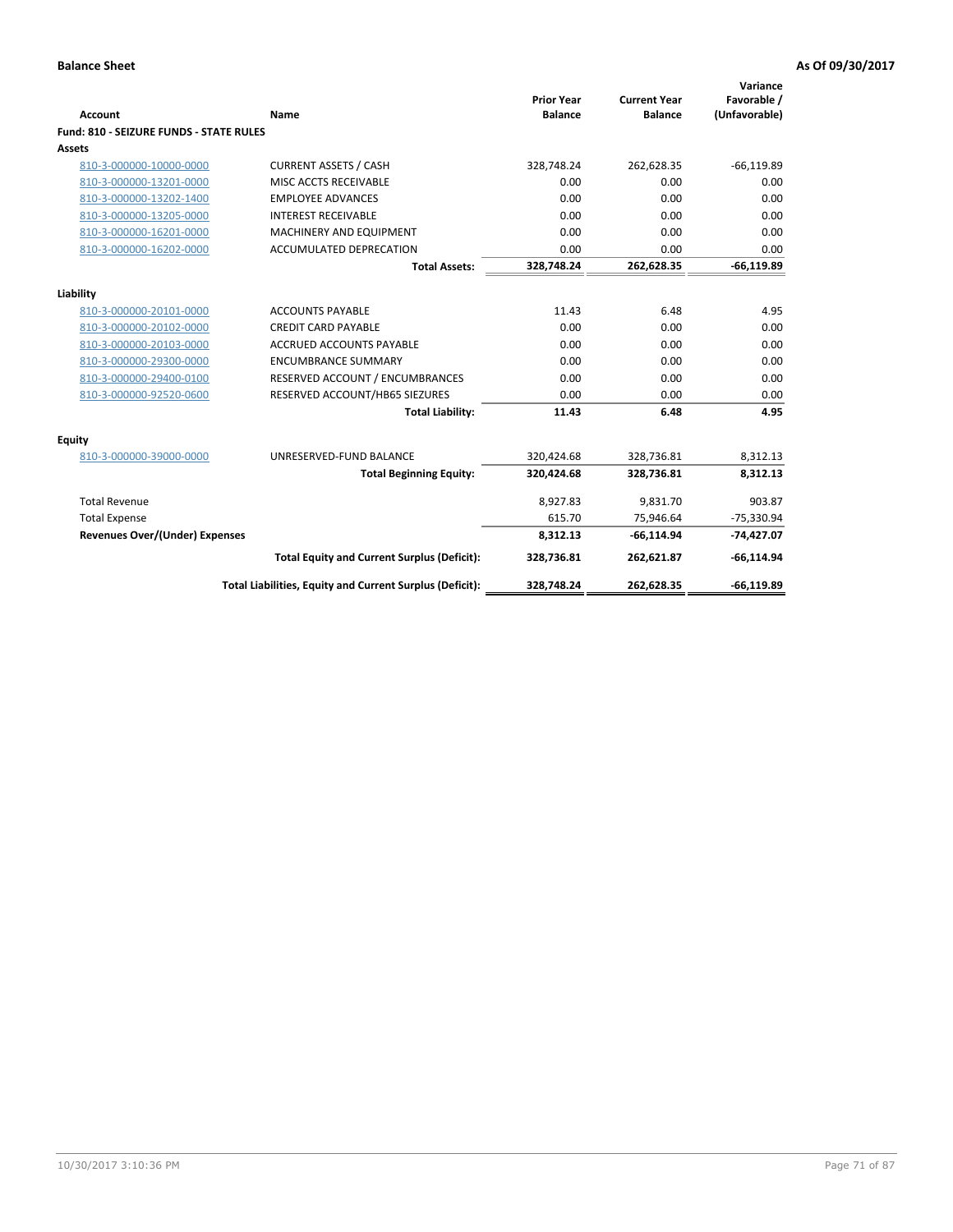| Account                               | Name                                                     | <b>Prior Year</b><br><b>Balance</b> | <b>Current Year</b><br><b>Balance</b> | Variance<br>Favorable /<br>(Unfavorable) |
|---------------------------------------|----------------------------------------------------------|-------------------------------------|---------------------------------------|------------------------------------------|
| Fund: 811 - SEIZURE FUNDS - FED RULES |                                                          |                                     |                                       |                                          |
| Assets                                |                                                          |                                     |                                       |                                          |
| 811-3-000000-10000-0000               | <b>CURRENT ASSETS / CASH</b>                             | 139,567.64                          | 156,643.15                            | 17,075.51                                |
| 811-3-000000-13201-0000               | MISC ACCTS RECEIVABLE                                    | 0.00                                | 0.00                                  | 0.00                                     |
| 811-3-000000-13205-0000               | <b>INTEREST RECEIVABLE</b>                               | 0.00                                | 0.00                                  | 0.00                                     |
| 811-3-000000-16201-0000               | <b>MACHINERY AND EQUIPMENT</b>                           | 0.00                                | 0.00                                  | 0.00                                     |
| 811-3-000000-16202-0000               | ACCUMULATED DEPRECATION                                  | 0.00                                | 0.00                                  | 0.00                                     |
|                                       | <b>Total Assets:</b>                                     | 139,567.64                          | 156,643.15                            | 17,075.51                                |
| Liability                             |                                                          |                                     |                                       |                                          |
| 811-3-000000-20101-0000               | <b>ACCOUNTS PAYABLE</b>                                  | 4.86                                | 3.82                                  | 1.04                                     |
| 811-3-000000-20102-0000               | <b>CREDIT CARD PAYABLE</b>                               | 0.00                                | 0.00                                  | 0.00                                     |
| 811-3-000000-20103-0000               | <b>ACCRUED ACCOUNTS PAYABLE</b>                          | 0.00                                | 0.00                                  | 0.00                                     |
| 811-3-000000-29300-0000               | <b>ENCUMBRANCE SUMMARY</b>                               | 0.00                                | 0.00                                  | 0.00                                     |
| 811-3-000000-29400-0100               | RESERVED ACCOUNT / ENCUMBRANCES                          | 0.00                                | 0.00                                  | 0.00                                     |
| 811-3-000000-92521-0700               | RESERVED ACCOUNT/FED SIEZURES                            | 0.00                                | 0.00                                  | 0.00                                     |
|                                       | <b>Total Liability:</b>                                  | 4.86                                | 3.82                                  | 1.04                                     |
| <b>Equity</b>                         |                                                          |                                     |                                       |                                          |
| 811-3-000000-39000-0000               | UNRESERVED-FUND BALANCE                                  | 111,383.41                          | 139,835.09                            | 28,451.68                                |
|                                       | <b>Total Beginning Equity:</b>                           | 111,383.41                          | 139,835.09                            | 28,451.68                                |
| <b>Total Revenue</b>                  |                                                          | 30,193.31                           | 20,123.65                             | $-10,069.66$                             |
| <b>Total Expense</b>                  |                                                          | 2,013.94                            | 3,319.41                              | $-1,305.47$                              |
| <b>Revenues Over/(Under) Expenses</b> |                                                          | 28,179.37                           | 16,804.24                             | $-11,375.13$                             |
|                                       | <b>Total Equity and Current Surplus (Deficit):</b>       | 139,562.78                          | 156,639.33                            | 17,076.55                                |
|                                       | Total Liabilities, Equity and Current Surplus (Deficit): | 139,567.64                          | 156,643.15                            | 17,075.51                                |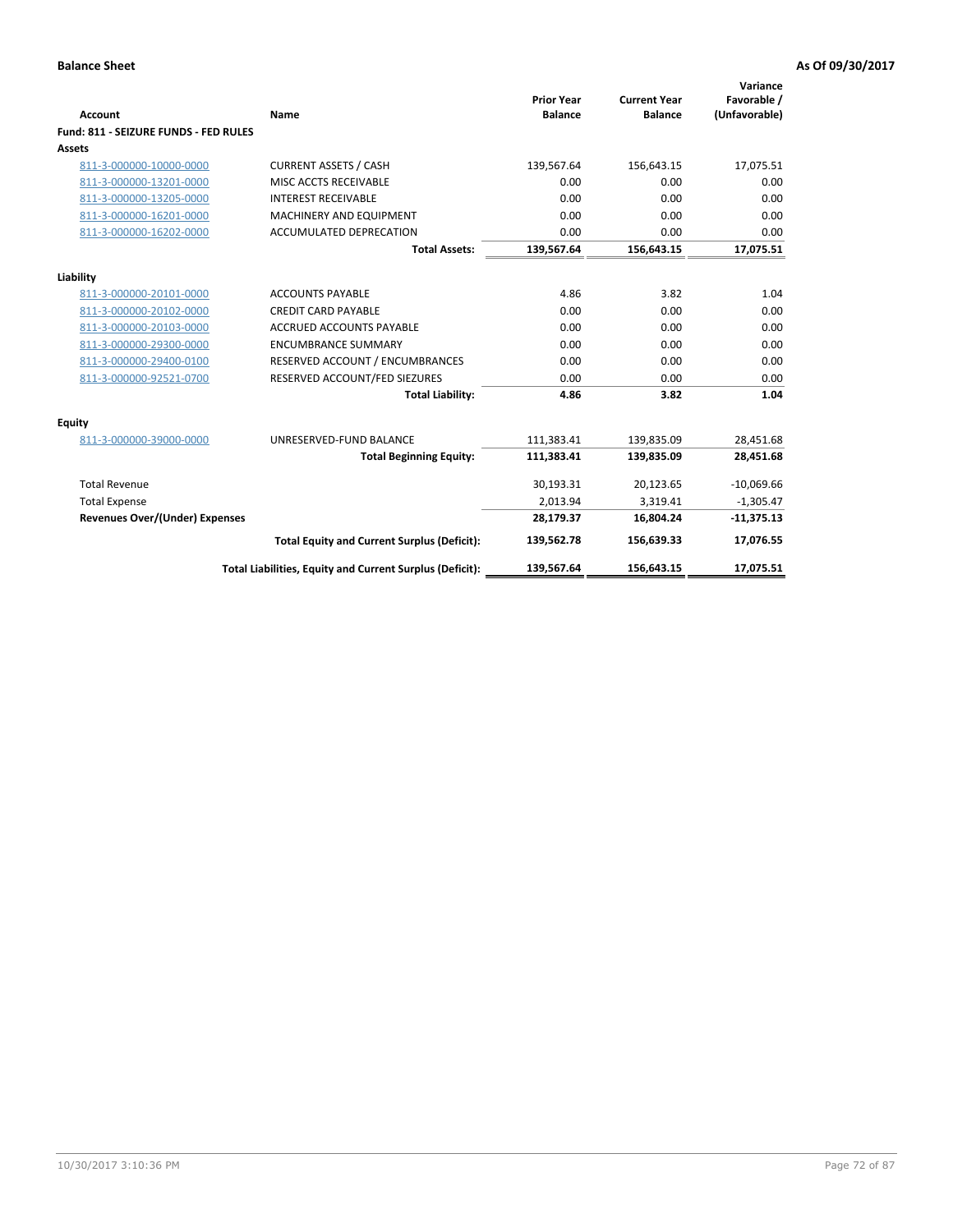| <b>Account</b>                                          | Name                                                     | <b>Prior Year</b><br><b>Balance</b> | <b>Current Year</b><br><b>Balance</b> | Variance<br>Favorable /<br>(Unfavorable) |
|---------------------------------------------------------|----------------------------------------------------------|-------------------------------------|---------------------------------------|------------------------------------------|
| Fund: 820 - TIRZ FUND (Tax Increment Reinvestment Zone) |                                                          |                                     |                                       |                                          |
| <b>Assets</b>                                           |                                                          |                                     |                                       |                                          |
| 820-3-000000-10000-0000                                 | <b>CURRENT ASSETS / CASH</b>                             | 933,232.60                          | 1,269,608.33                          | 336,375.73                               |
| 820-3-000000-13101-0000                                 | <b>TAX RECEIVABLE-CURRENT</b>                            | 157.78                              | 19,174.11                             | 19,016.33                                |
| 820-3-000000-13102-0000                                 | <b>TAXES REC-DELINQUENT</b>                              | 11.631.61                           | 2,271.43                              | $-9,360.18$                              |
| 820-3-000000-13103-0000                                 | ALLOW FOR UNCOLLECT TAXES                                | $-1,232.23$                         | $-524.83$                             | 707.40                                   |
| 820-3-000000-13201-0000                                 | MISC ACCTS RECEIVABLE                                    | 139,004.43                          | 48.36                                 | $-138,956.07$                            |
| 820-3-000000-13205-0000                                 | <b>INTEREST RECEIVABLE</b>                               | 0.00                                | 0.00                                  | 0.00                                     |
| 820-3-000000-13221-0000                                 | MISC A/R - PROPERTY TAXES                                | 0.00                                | 0.00                                  | 0.00                                     |
|                                                         | <b>Total Assets:</b>                                     | 1,082,794.19                        | 1,290,577.40                          | 207,783.21                               |
| Liability                                               |                                                          |                                     |                                       |                                          |
| 820-3-000000-20101-0000                                 | <b>ACCOUNTS PAYABLE</b>                                  | 32.44                               | 30.49                                 | 1.95                                     |
| 820-3-000000-20103-0000                                 | ACCRUED ACCOUNTS PAYABLE                                 | 0.00                                | 0.00                                  | 0.00                                     |
| 820-3-000000-20203-0000                                 | <b>DEFERRED TAX REVENUE</b>                              | 11,981.00                           | 22,344.55                             | $-10,363.55$                             |
| 820-3-000000-29300-0000                                 | <b>ENCUMBRANCE SUMMARY</b>                               | 0.00                                | 0.00                                  | 0.00                                     |
| 820-3-000000-29400-0100                                 | RESERVED ACCOUNT / ENCUMBRANCES                          | 0.00                                | 0.00                                  | 0.00                                     |
|                                                         | <b>Total Liability:</b>                                  | 12,013.44                           | 22,375.04                             | $-10,361.60$                             |
| Equity                                                  |                                                          |                                     |                                       |                                          |
| 820-3-000000-39000-0000                                 | UNRESERVED-FUND BALANCE                                  | 575,485.23                          | 1,070,780.75                          | 495,295.52                               |
| 820-3-000000-39100-0000                                 | UNRESERVED-RET. EARNINGS                                 | 0.00                                | 0.00                                  | 0.00                                     |
|                                                         | <b>Total Beginning Equity:</b>                           | 575,485.23                          | 1,070,780.75                          | 495,295.52                               |
| <b>Total Revenue</b>                                    |                                                          | 498,326.48                          | 458,706.93                            | $-39,619.55$                             |
| <b>Total Expense</b>                                    |                                                          | 3,030.96                            | 261,285.32                            | $-258,254.36$                            |
| <b>Revenues Over/(Under) Expenses</b>                   |                                                          | 495,295.52                          | 197,421.61                            | $-297,873.91$                            |
|                                                         | <b>Total Equity and Current Surplus (Deficit):</b>       | 1,070,780.75                        | 1,268,202.36                          | 197,421.61                               |
|                                                         | Total Liabilities, Equity and Current Surplus (Deficit): | 1,082,794.19                        | 1,290,577.40                          | 207,783.21                               |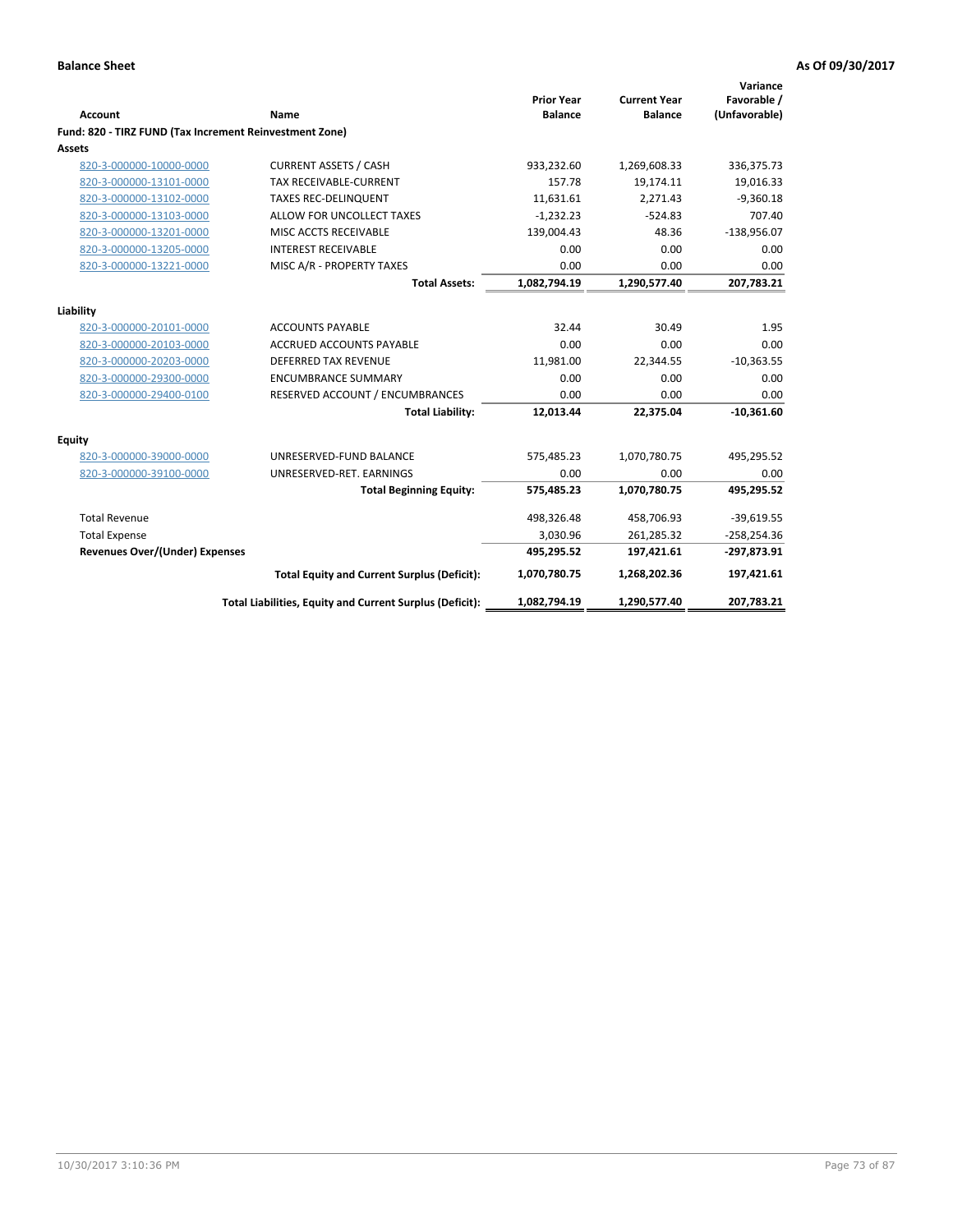| <b>Account</b>                           | Name                                                     | <b>Prior Year</b><br><b>Balance</b> | <b>Current Year</b><br><b>Balance</b> | Variance<br>Favorable /<br>(Unfavorable) |
|------------------------------------------|----------------------------------------------------------|-------------------------------------|---------------------------------------|------------------------------------------|
| Fund: 890 - GRNVL IDC (L-3) FIXED ASSETS |                                                          |                                     |                                       |                                          |
| Assets                                   |                                                          |                                     |                                       |                                          |
| 890-3-000000-10000-0000                  | <b>CURRENT ASSETS / CASH</b>                             | $-11,039,477.60$                    | $-16,374,825.45$                      | $-5,335,347.85$                          |
| 890-3-000000-16004-0000                  | FIXED ASSETS / BUILDINGS                                 | 0.00                                | 0.00                                  | 0.00                                     |
| 890-3-000000-16005-0000                  | <b>ACCUMULATED DEPRECIATION</b>                          | 0.00                                | 0.00                                  | 0.00                                     |
| 890-3-000000-16301-0000                  | FIXED ASSETS / C W I P                                   | 6,452,844.10                        | 8,957,243.30                          | 2,504,399.20                             |
|                                          | <b>Total Assets:</b>                                     | $-4,586,633.50$                     | $-7,417,582.15$                       | $-2,830,948.65$                          |
| Liability                                |                                                          |                                     |                                       |                                          |
| 890-3-000000-20101-0000                  | <b>ACCOUNTS PAYABLE</b>                                  | 0.00                                | 0.00                                  | 0.00                                     |
| 890-3-000000-27001-0000                  | <b>CONTRIBUTED CAPITAL</b>                               | 0.00                                | 0.00                                  | 0.00                                     |
| 890-3-000000-27101-0000                  | INVESTMENT IN GFA / GENERAL FUND                         | 0.00                                | 0.00                                  | 0.00                                     |
| 890-3-000000-27102-0000                  | <b>SPECIAL REVENUE FUNDS</b>                             | 0.00                                | 0.00                                  | 0.00                                     |
| 890-3-000000-27103-0000                  | <b>GENERAL CIP FUND</b>                                  | 8,822,863.78                        | 8,822,863.78                          | 0.00                                     |
| 890-3-000000-27104-0000                  | <b>PROPRIETARY FUNDS</b>                                 | $-13,301,246.33$                    | $-16,240,445.93$                      | 2,939,199.60                             |
| 890-3-000000-27201-0000                  | CAFR USE / MUNICIPAL BUILDINGS                           | 0.00                                | 0.00                                  | 0.00                                     |
| 890-3-000000-27202-0000                  | CAFR USE / OTHER GENERAL GOVERNMEN                       | 0.00                                | 0.00                                  | 0.00                                     |
| 890-3-000000-27205-0000                  | CAFR USE / PUBLIC WORKS                                  | 0.00                                | 0.00                                  | 0.00                                     |
| 890-3-000000-27210-0000                  | CAFR USE / INVESTMENT IN GFA                             | 0.00                                | 0.00                                  | 0.00                                     |
| 890-3-000000-27301-0000                  | DONATIONS/GRANTS                                         | 0.00                                | 0.00                                  | 0.00                                     |
|                                          | <b>Total Liability:</b>                                  | $-4,478,382.55$                     | $-7,417,582.15$                       | 2,939,199.60                             |
| <b>Equity</b>                            |                                                          |                                     |                                       |                                          |
| 890-3-000000-39000-0000                  | UNRESERVED-FUND BALANCE                                  | 0.00                                | 0.00                                  | 0.00                                     |
|                                          | <b>Total Beginning Equity:</b>                           | 0.00                                | 0.00                                  | 0.00                                     |
| <b>Total Expense</b>                     |                                                          | 0.00                                | 0.00                                  | 0.00                                     |
| <b>Revenues Over/(Under) Expenses</b>    |                                                          | 0.00                                | 0.00                                  | 0.00                                     |
|                                          | <b>Total Equity and Current Surplus (Deficit):</b>       | 0.00                                | 0.00                                  | 0.00                                     |
|                                          | Total Liabilities, Equity and Current Surplus (Deficit): | $-4,478,382.55$                     | $-7,417,582.15$                       | $-2,939,199.60$                          |

**\*\*\*Warning: Account Authorization is turned on. Please run the Unauthorized Account Listing Report to see if you are out of balance due to missing accounts \*\*\***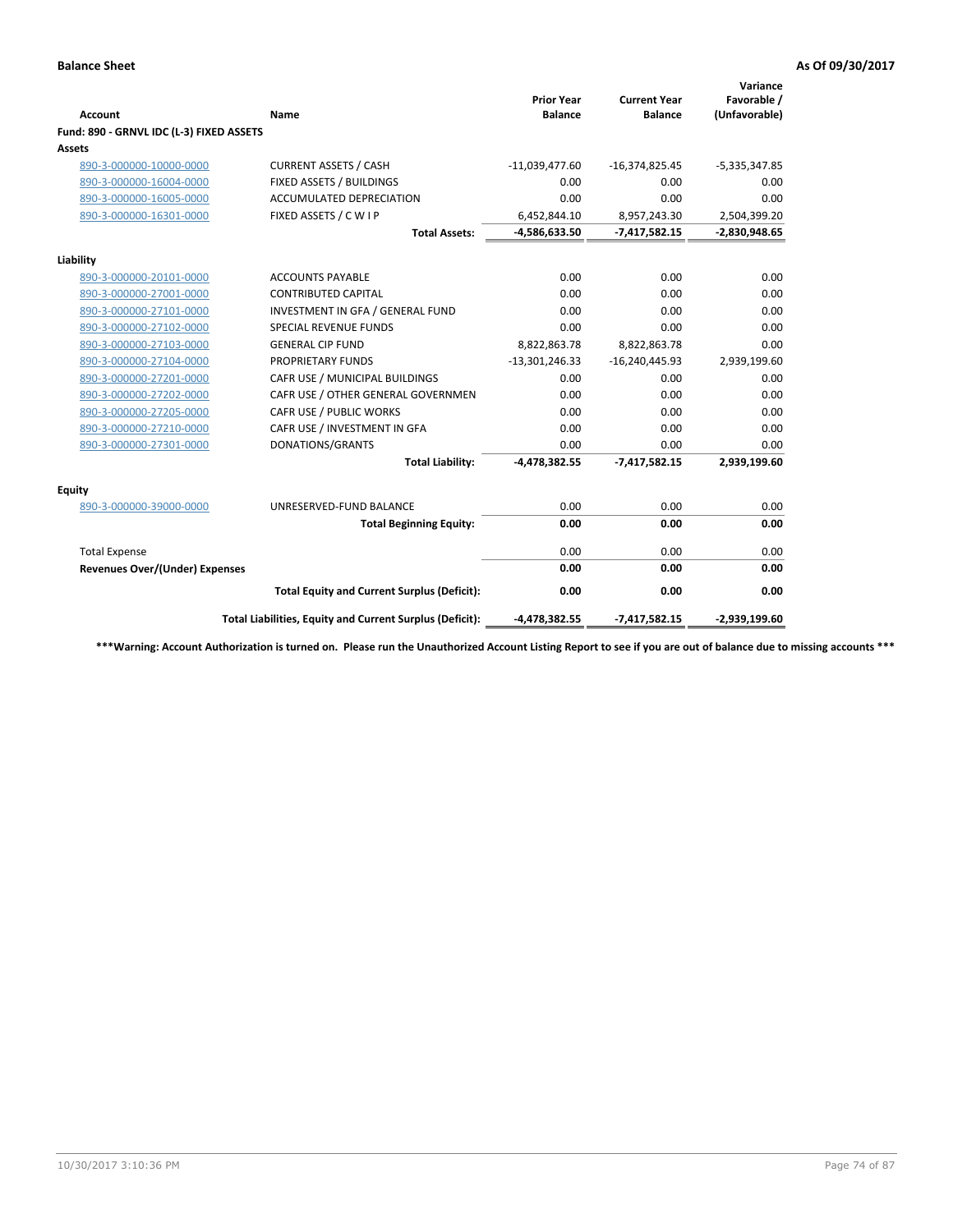|                                                    |                                                      |                                     |                                       | Variance                     |
|----------------------------------------------------|------------------------------------------------------|-------------------------------------|---------------------------------------|------------------------------|
| <b>Account</b>                                     | Name                                                 | <b>Prior Year</b><br><b>Balance</b> | <b>Current Year</b><br><b>Balance</b> | Favorable /<br>(Unfavorable) |
| Fund: 899 - POOLED CASH                            |                                                      |                                     |                                       |                              |
| Assets                                             |                                                      |                                     |                                       |                              |
| 899-8-000000-10000-0000                            | <b>CURRENT ASSETS / CASH</b>                         | 0.00                                | 0.00                                  | 0.00                         |
| 899-8-000000-10101-0000                            | CHASE OUTBOUND OPERATING                             | $-475,286.27$                       | $-868,641.93$                         | -393,355.66                  |
| 899-8-000000-10102-0000                            | CHASE INBOUND OPERATING                              | 19,110,453.38                       | 19,447,471.75                         | 337,018.37                   |
| 899-8-000000-10103-0000                            | OPERATING ACCOUNT / CLAIMS ACCOUNT                   | 0.00                                | $-600,000.00$                         | $-600,000.00$                |
| 899-8-000000-10105-0000                            | CHASE BANK / SAVINGS - 3003113077                    | 1,538,795.74                        | 1,540,727.63                          | 1,931.89                     |
| 899-8-000000-10106-0000                            | CHASE BANK / SAVINGS - 2911913371                    | 1,613,302.03                        | 1,615,327.44                          | 2,025.41                     |
| 899-8-000000-10107-0000                            | <b>CHASE TASC FLEX SPENDING</b>                      | 8,127.76                            | 83.33                                 | $-8,044.43$                  |
| 899-8-000000-10401-0000                            | <b>CURRENT ASSETS / INTERNAL CLEARING</b>            | 0.00                                | 0.00                                  | 0.00                         |
| 899-8-000000-10402-0000                            | <b>CREDIT CARD CLEARING</b>                          | 0.00                                | 0.00                                  | 0.00                         |
| 899-8-000000-10403-0000                            | <b>NET BILL PAYMENTS</b>                             | 0.00                                | 0.00                                  | 0.00                         |
| 899-8-000000-11101-0000                            | TX CLASS / OPERATING                                 | 0.00                                | 0.00                                  | 0.00                         |
| 899-8-000000-11201-0000                            | LOGIC INVESTMENTS / OPERATING                        | 1,006,841.29                        | 1,017,418.65                          | 10,577.36                    |
| 899-8-000000-11401-0000                            | <b>TEXSTAR ACCT - OPERATING</b>                      | 0.00                                | 0.01                                  | 0.01                         |
| 899-8-000000-11601-0000                            | TEXPOOL ACCT - OPERATING                             | 1,004,911.27                        | 1,012,942.43                          | 8,031.16                     |
| 899-8-000000-11801-0000<br>899-8-000000-12001-0000 | TX GEN TERM OPERATING<br>AMERICAN NATIONAL OPERATING | 0.00<br>0.00                        | 0.00<br>0.00                          | 0.00<br>0.00                 |
| 899-8-000000-12002-0000                            | PFM ACCT OPERATING                                   | 18,290,278.90                       | 17,497,297.64                         | -792,981.26                  |
| 899-8-000000-12003-0000                            | TREASURIES - CITY ONLY                               | 0.00                                | 0.00                                  | 0.00                         |
| 899-8-000000-12301-0000                            | <b>BOND PROCEEDS / PURCHASED INTEREST</b>            | 0.00                                | 0.00                                  | 0.00                         |
| 899-8-000000-13205-0000                            | <b>INTEREST RECEIVABLE</b>                           | 38,250.29                           | 49,656.15                             | 11,405.86                    |
| 899-8-000000-14100-0000                            | DUE FROM FUND 100                                    | 203,361.09                          | 159,110.10                            | -44,250.99                   |
| 899-8-000000-14101-0000                            | DUE FROM FUND 101                                    | 1.38                                | 1.20                                  | $-0.18$                      |
| 899-8-000000-14102-0000                            | DUE FROM FUND 102                                    | 0.35                                | 0.54                                  | 0.19                         |
| 899-8-000000-14103-0000                            | DUE FROM FUND 103                                    | 7,684.15                            | 0.28                                  | $-7,683.87$                  |
| 899-8-000000-14110-0000                            | DUE FROM FUND 110                                    | 0.67                                | 0.00                                  | $-0.67$                      |
| 899-8-000000-14111-0000                            | DUE FROM FUND 111                                    | 5,914.04                            | 4,175.73                              | $-1,738.31$                  |
| 899-8-000000-14112-0000                            | DUE FROM FUND 112                                    | 0.91                                | 0.73                                  | $-0.18$                      |
| 899-8-000000-14113-0000                            | DUE FROM FUND 113                                    | 8,554.18                            | 4,056.12                              | $-4,498.06$                  |
| 899-8-000000-14114-0000                            | DUE FROM FUND 114                                    | 3,938.38                            | 2,482.25                              | $-1,456.13$                  |
| 899-8-000000-14115-0000                            | DUE FROM FUND 115                                    | 0.00                                | 0.00                                  | 0.00                         |
| 899-8-000000-14116-0000                            | DUE FROM FUND 116                                    | 0.46                                | 0.32                                  | $-0.14$                      |
| 899-8-000000-14117-0000                            | DUE FROM FUND 117                                    | 0.00                                | 0.00                                  | 0.00                         |
| 899-8-000000-14118-0000                            | DUE FROM FUND 118                                    | 0.00                                | 0.00                                  | 0.00                         |
| 899-8-000000-14119-0000                            | DUE FROM FUND 119                                    | 0.00                                | 0.00                                  | 0.00                         |
| 899-8-000000-14120-0000                            | DUE FROM FUND 120                                    | 0.00                                | 0.00                                  | 0.00                         |
| 899-8-000000-14121-0000                            | DUE FROM FUND 121                                    | 0.00                                | 0.00                                  | 0.00                         |
| 899-8-000000-14122-0000                            | DUE FROM FUND 122                                    | 0.00                                | 0.00                                  | 0.00                         |
| 899-8-000000-14123-0000<br>899-8-000000-14124-0000 | DUE FROM FUND 123<br>DUE FROM FUND 124               | 0.24<br>0.00                        | 0.24<br>0.00                          | 0.00<br>$0.00\,$             |
| 899-8-000000-14125-0000                            | DUE FROM FUND 125                                    | 0.00                                | 0.00                                  | 0.00                         |
| 899-8-000000-14126-0000                            | DUE FROM FUND 126                                    | 0.00                                | 0.00                                  | 0.00                         |
| 899-8-000000-14140-0000                            | DUE FROM FUND 140                                    | 19.17                               | 16.47                                 | $-2.70$                      |
| 899-8-000000-14160-0000                            | DUE FROM FUND 160                                    | 296,617.84                          | 209,845.13                            | $-86,772.71$                 |
| 899-8-000000-14161-0000                            | DUE FROM FUND 161                                    | 3.92                                | 20.88                                 | 16.96                        |
| 899-8-000000-14162-0000                            | DUE FROM FUND 162                                    | 0.00                                | 0.00                                  | 0.00                         |
| 899-8-000000-14163-0000                            | DUE FROM FUND 163                                    | 0.00                                | 0.00                                  | 0.00                         |
| 899-8-000000-14164-0000                            | DUE FROM FUND 164                                    | 0.00                                | 0.78                                  | 0.78                         |
| 899-8-000000-14165-0000                            | DUE FROM FUND 165                                    | 728,213.79                          | 0.00                                  | -728,213.79                  |
| 899-8-000000-14170-0000                            | DUE FROM FUND 170                                    | 0.00                                | 0.00                                  | 0.00                         |
| 899-8-000000-14171-0000                            | DUE FROM FUND 171                                    | 0.00                                | 0.00                                  | 0.00                         |
| 899-8-000000-14172-0000                            | DUE FROM FUND 172                                    | 140.25                              | 0.00                                  | $-140.25$                    |
| 899-8-000000-14173-0000                            | DUE FROM FUND 173                                    | 0.00                                | 0.00                                  | 0.00                         |
| 899-8-000000-14174-0000                            | DUE FROM FUND 174                                    | 0.00                                | 0.00                                  | 0.00                         |
| 899-8-000000-14175-0000                            | DUE FROM FUND 175                                    | 0.00                                | 0.00                                  | 0.00                         |
| 899-8-000000-14176-0000                            | DUE FROM FUND 176                                    | 0.00                                | 0.00                                  | 0.00                         |
| 899-8-000000-14177-0000                            | DUE FROM FUND 177                                    | 0.00                                | 0.00                                  | 0.00                         |
| 899-8-000000-14190-0000                            | DUE FROM FUND 190                                    | 0.00                                | 0.00                                  | 0.00                         |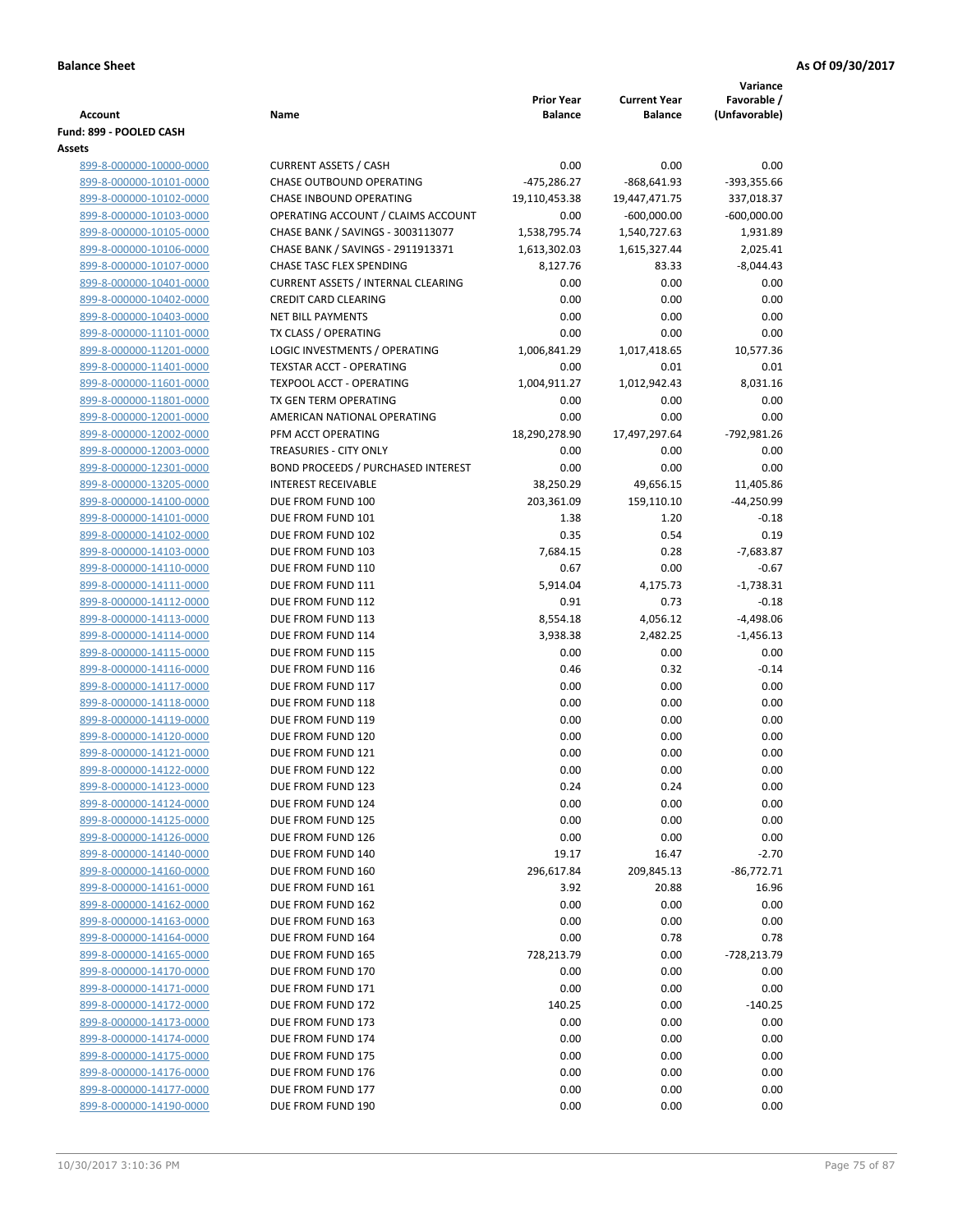|                         |                                       |                   |                     | Variance        |
|-------------------------|---------------------------------------|-------------------|---------------------|-----------------|
|                         |                                       | <b>Prior Year</b> | <b>Current Year</b> | Favorable /     |
| <b>Account</b>          | Name                                  | <b>Balance</b>    | <b>Balance</b>      | (Unfavorable)   |
| 899-8-000000-14192-0000 | DUE FROM FUND 192                     | 78,129.43         | 242,012.93          | 163,883.50      |
| 899-8-000000-14200-0000 | DUE FROM FUND 200                     | 216,522.04        | 146,859.68          | $-69,662.36$    |
| 899-8-000000-14210-0000 | DUE FROM FUND 210                     | 0.00              | 0.00                | 0.00            |
| 899-8-000000-14211-0000 | DUE FROM FUND 211                     | 0.07              | 0.05                | $-0.02$         |
| 899-8-000000-14212-0000 | DUE FROM FUND 212                     | 0.00              | 0.00                | 0.00            |
| 899-8-000000-14216-0000 | DUE FROM FUND 216                     | 162,345.37        | 8,525.82            | $-153,819.55$   |
| 899-8-000000-14217-0000 | DUE FROM FUND 217                     | 0.00              | 0.00                | 0.00            |
| 899-8-000000-14300-0000 | DUE FROM FUND 300                     | 587.17            | 883.06              | 295.89          |
| 899-8-000000-14320-0000 | DUE FROM FUND 320                     | 0.00              | 0.00                | 0.00            |
| 899-8-000000-14360-0000 | DUE FROM FUND 360                     | 28.89             | 47.26               | 18.37           |
| 899-8-000000-14361-0000 | DUE FROM FUND 361                     | 0.00              | 0.00                | 0.00            |
| 899-8-000000-14400-0000 | DUE FROM FUND 400                     | 853.53            | 1,263.22            | 409.69          |
| 899-8-000000-14500-0000 | DUE FROM FUND 500                     | 187,350.48        | 279,373.93          | 92,023.45       |
| 899-8-000000-14561-0000 | DUE FROM FUND 561                     | 0.00              | 0.00                | 0.00            |
| 899-8-000000-14601-0000 | DUE FROM FUND 601                     | 6,969.96          | 10,236.43           | 3,266.47        |
| 899-8-000000-14602-0000 | DUE FROM FUND 602                     | 6,705.59          | 1,659.91            | $-5,045.68$     |
| 899-8-000000-14604-0000 | DUE FROM FUND 604                     | 19,089.21         | 878.24              | $-18,210.97$    |
| 899-8-000000-14660-0000 | DUE FROM FUND 660                     | 3.99              | 4.21                | 0.22            |
| 899-8-000000-14800-0000 | DUE FROM FUND 800                     | 0.00              | 0.00                | 0.00            |
| 899-8-000000-14801-0000 | DUE FROM FUND 801                     | 0.54              | 0.38                | $-0.16$         |
| 899-8-000000-14802-0000 | DUE FROM FUND 802                     | 0.00              | 0.00                | 0.00            |
| 899-8-000000-14803-0000 | DUE FROM FUND 803                     | 0.00              | 0.00                | 0.00            |
| 899-8-000000-14807-0000 | DUE FROM FUND 807                     | 0.00              | 0.00                | 0.00            |
| 899-8-000000-14809-0000 | DUE FROM FUND 809                     | 266,538.43        | 478,503.22          | 211,964.79      |
| 899-8-000000-14810-0000 | DUE FROM FUND 810                     | 11.43             | 6.48                | $-4.95$         |
| 899-8-000000-14811-0000 | DUE FROM FUND 811                     | 4.86              | 3.82                | $-1.04$         |
| 899-8-000000-14820-0000 | DUE FROM TIRZ FUND                    | 32.44             | 30.49               | $-1.95$         |
| 899-8-000000-14890-0000 | DUE FROM GRNVL IDC (L-3) FIXED ASSETS | 0.00              | 0.00                | 0.00            |
| 899-8-000000-14910-0000 | DUE FROM FUND 910                     | 1,300,522.15      | 1,788,449.66        | 487,927.51      |
| 899-8-000000-14911-0000 | DUE FROM FUND 911                     | 105.14            | 74.73               | $-30.41$        |
| 899-8-000000-14912-0000 | DUE FROM FUND 912                     | 0.00              | 0.00                | 0.00            |
| 899-8-000000-14913-0000 | DUE FROM FUND 913                     | 3.51              | 2.49                | $-1.02$         |
| 899-8-000000-14916-0000 | DUE FROM FUND 916                     | 0.00              | 0.00                | 0.00            |
| 899-8-000000-14950-0000 | DUE FROM FUND 950                     | 288,120.22        | 302,413.89          | 14,293.67       |
| 899-8-000000-91011-1001 | <b>BANK OF AMERICA</b>                | 0.00              | 0.00                | 0.00            |
|                         | <b>Total Assets:</b>                  | 45,924,049.66     | 44,353,223.77       | $-1,570,825.89$ |
|                         |                                       |                   |                     |                 |
| Liability               |                                       |                   |                     |                 |
| 899-8-000000-20101-0000 | <b>ACCOUNTS PAYABLE</b>               | 3,849,083.22      | 3,720,293.23        | 128,789.99      |
| 899-8-000000-20102-0000 | <b>CREDIT CARD PAYABLE</b>            | 0.00              | 0.00                | 0.00            |
| 899-8-000000-21040-0000 | DUE TO OTHER FUNDS                    | 42,135,674.41     | 40,712,283.14       | 1,423,391.27    |
|                         | <b>Total Liability:</b>               | 45,984,757.63     | 44,432,576.37       | 1,552,181.26    |
| <b>Equity</b>           |                                       |                   |                     |                 |
| 899-3-000000-39000-0000 | UNRESERVED-FUND BALANCE               | 0.00              | $-0.02$             | $-0.02$         |
| 899-8-000000-14362-0000 | DUE FROM FUND 362                     | $-60,707.95$      | $-79,352.56$        | $-18,644.61$    |
| 899-8-000000-39200-0101 | EQUITY IN POOLED CASH                 | 0.00              | 0.00                | 0.00            |
| 899-8-000000-39200-0110 | EQUITY IN POOLED CASH                 | 0.00              | 0.00                | 0.00            |
| 899-8-000000-39200-0111 | EQUITY IN POOLED CASH                 | 0.00              | 0.00                | 0.00            |
| 899-8-000000-39200-0112 | EQUITY IN POOLED CASH                 | 0.00              | 0.00                | 0.00            |
| 899-8-000000-39200-0190 | EQUITY IN POOLED CASH                 | 0.00              | 0.00                | 0.00            |
| 899-8-000000-39200-0201 | EQUITY IN POOLED CASH                 | 0.00              | 0.00                | 0.00            |
|                         |                                       |                   |                     |                 |
| 899-8-000000-39200-0202 | EQUITY IN POOLED CASH                 | 0.00              | 0.00                | 0.00            |
| 899-8-000000-39200-0203 | EQUITY IN POOLED CASH                 | 0.00              | 0.00                | 0.00            |
| 899-8-000000-39200-0204 | EQUITY IN POOLED CASH                 | 0.00              | 0.00                | 0.00            |
| 899-8-000000-39200-0205 | EQUITY IN POOLED CASH                 | 0.00              | 0.00                | 0.00            |
| 899-8-000000-39200-0206 | EQUITY IN POOLED CASH                 | 0.00              | 0.00                | 0.00            |
| 899-8-000000-39200-0207 | EQUITY IN POOLED CASH                 | 0.00              | 0.00                | 0.00            |
| 899-8-000000-39200-0208 | EQUITY IN POOLED CASH                 | 0.00              | 0.00                | 0.00            |
| 899-8-000000-39200-0209 | EQUITY IN POOLED CASH                 | 0.00              | 0.00                | 0.00            |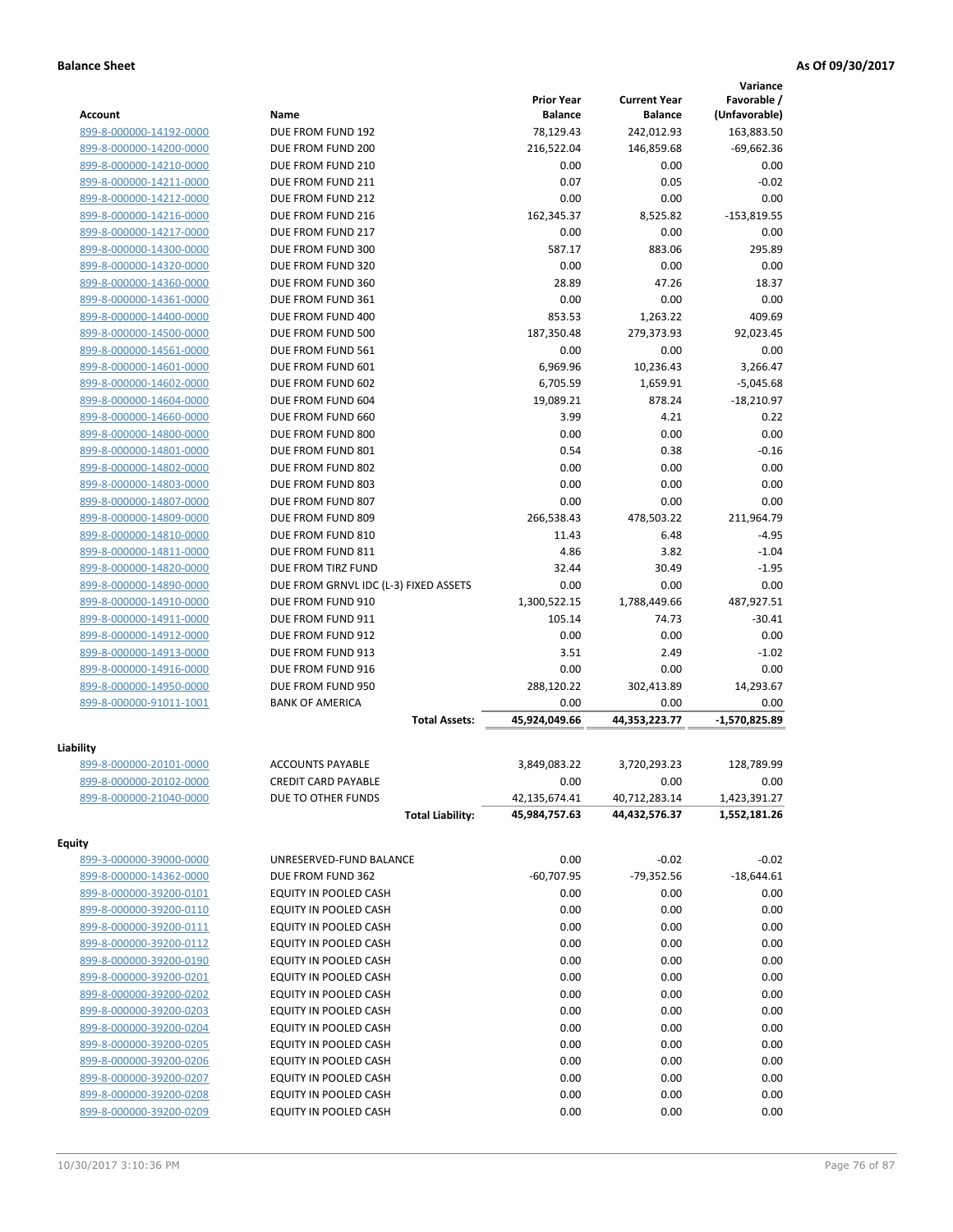**Variance**

| Account                                            | Name                                           | <b>Prior Year</b><br><b>Balance</b> | <b>Current Year</b><br><b>Balance</b> | Favorable /<br>(Unfavorable) |
|----------------------------------------------------|------------------------------------------------|-------------------------------------|---------------------------------------|------------------------------|
| 899-8-000000-39200-0210                            | EQUITY IN POOLED CASH                          | 0.00                                | 0.00                                  | 0.00                         |
| 899-8-000000-39200-0211                            | EQUITY IN POOLED CASH                          | 0.00                                | 0.00                                  | 0.00                         |
| 899-8-000000-39200-0212                            | EQUITY IN POOLED CASH                          | 0.00                                | 0.00                                  | 0.00                         |
| 899-8-000000-39200-0213                            | EQUITY IN POOLED CASH                          | 0.00                                | 0.00                                  | 0.00                         |
| 899-8-000000-39200-0214                            | EQUITY IN POOLED CASH                          | 0.00                                | 0.00                                  | 0.00                         |
| 899-8-000000-39200-0215                            | EQUITY IN POOLED CASH                          | 0.00                                | 0.00                                  | 0.00                         |
| 899-8-000000-39200-0216                            | EQUITY IN POOLED CASH                          | 0.00                                | 0.00                                  | 0.00                         |
| 899-8-000000-39200-0217                            | EQUITY IN POOLED CASH                          | 0.00                                | 0.00                                  | 0.00                         |
| 899-8-000000-39200-0218                            | EQUITY IN POOLED CASH                          | 0.00                                | 0.00                                  | 0.00                         |
| 899-8-000000-39200-0219                            | EQUITY IN POOLED CASH                          | 0.00                                | 0.00                                  | 0.00                         |
| 899-8-000000-39200-0220                            | EQUITY IN POOLED CASH                          | 0.00                                | 0.00                                  | 0.00                         |
| 899-8-000000-39200-0221                            | EQUITY IN POOLED CASH                          | 0.00                                | 0.00                                  | 0.00                         |
| 899-8-000000-39200-0222                            | EQUITY IN POOLED CASH                          | 0.00                                | 0.00                                  | 0.00                         |
| 899-8-000000-39200-0223                            | EQUITY IN POOLED CASH                          | 0.00                                | 0.00                                  | 0.00                         |
| 899-8-000000-39200-0224                            | EQUITY IN POOLED CASH                          | 0.00                                | 0.00                                  | 0.00                         |
| 899-8-000000-39200-0225                            | EQUITY IN POOLED CASH                          | 0.00                                | 0.00                                  | 0.00                         |
| 899-8-000000-39200-0226                            | EQUITY IN POOLED CASH                          | 0.00                                | 0.00                                  | 0.00                         |
| 899-8-000000-39200-0227                            | <b>EQUITY IN POOLED CASH</b>                   | 0.00                                | 0.00                                  | 0.00                         |
| 899-8-000000-39200-0228                            | EQUITY IN POOLED CASH                          | 0.00                                | 0.00                                  | 0.00                         |
| 899-8-000000-39200-0229                            | EQUITY IN POOLED CASH                          | 0.00                                | 0.00                                  | 0.00                         |
| 899-8-000000-39200-0231                            | EQUITY IN POOLED CASH                          | 0.00                                | 0.00                                  | 0.00                         |
| 899-8-000000-39200-0232                            | EQUITY IN POOLED CASH                          | 0.00                                | 0.00                                  | 0.00                         |
| 899-8-000000-39200-0233                            | EQUITY IN POOLED CASH                          | 0.00                                | 0.00                                  | 0.00                         |
| 899-8-000000-39200-0234                            | EQUITY IN POOLED CASH                          | 0.00                                | 0.00                                  | 0.00                         |
| 899-8-000000-39200-0235                            | <b>EQUITY IN POOLED CASH</b>                   | 0.00                                | 0.00                                  | 0.00                         |
| 899-8-000000-39200-0236                            | EQUITY IN POOLED CASH                          | 0.00                                | 0.00                                  | 0.00                         |
| 899-8-000000-39200-0241                            | EQUITY IN POOLED CASH                          | 0.00                                | 0.00                                  | 0.00                         |
| 899-8-000000-39200-0247                            | EQUITY IN POOLED CASH                          | 0.00                                | 0.00                                  | 0.00                         |
| 899-8-000000-39200-0250                            | EQUITY IN POOLED CASH                          | 0.00                                | 0.00                                  | 0.00                         |
| 899-8-000000-39200-0251                            | EQUITY IN POOLED CASH                          | 0.00                                | 0.00                                  | 0.00                         |
| 899-8-000000-39200-0252                            | EQUITY IN POOLED CASH                          | 0.00                                | 0.00                                  | 0.00                         |
| 899-8-000000-39200-0253                            | EQUITY IN POOLED CASH                          | 0.00                                | 0.00                                  | 0.00                         |
| 899-8-000000-39200-0254                            | EQUITY IN POOLED CASH                          | 0.00                                | 0.00                                  | 0.00                         |
| 899-8-000000-39200-0301                            | EQUITY IN POOLED CASH                          | 0.00                                | 0.00                                  | 0.00                         |
| 899-8-000000-39200-0302                            | EQUITY IN POOLED CASH                          | 0.00                                | 0.00                                  | 0.00                         |
| 899-8-000000-39200-0401<br>899-8-000000-39200-0402 | EQUITY IN POOLED CASH<br>EQUITY IN POOLED CASH | 0.00<br>0.00                        | 0.00<br>0.00                          | 0.00<br>0.00                 |
| 899-8-000000-39200-0403                            | EQUITY IN POOLED CASH                          | 0.00                                | 0.00                                  | 0.00                         |
| 899-8-000000-39200-0405                            | EQUITY IN POOLED CASH                          | 0.00                                | 0.00                                  | 0.00                         |
| 899-8-000000-39200-0406                            | EQUITY IN POOLED CASH                          | 0.00                                | 0.00                                  | 0.00                         |
| 899-8-000000-39200-0410                            | EQUITY IN POOLED CASH                          | 0.00                                | 0.00                                  | 0.00                         |
| 899-8-000000-39200-0411                            | EQUITY IN POOLED CASH                          | 0.00                                | 0.00                                  | 0.00                         |
| 899-8-000000-39200-0501                            | EQUITY IN POOLED CASH                          | 0.00                                | 0.00                                  | 0.00                         |
| 899-8-000000-39200-0502                            | EQUITY IN POOLED CASH                          | 0.00                                | 0.00                                  | 0.00                         |
| 899-8-000000-39200-0503                            | EQUITY IN POOLED CASH                          | 0.00                                | 0.00                                  | 0.00                         |
| 899-8-000000-39200-0504                            | EQUITY IN POOLED CASH                          | 0.00                                | 0.00                                  | 0.00                         |
| 899-8-000000-39200-0505                            | EQUITY IN POOLED CASH                          | 0.00                                | 0.00                                  | 0.00                         |
| 899-8-000000-39200-0506                            | EQUITY IN POOLED CASH                          | 0.00                                | 0.00                                  | 0.00                         |
| 899-8-000000-39200-0507                            | EQUITY IN POOLED CASH                          | 0.00                                | 0.00                                  | 0.00                         |
| 899-8-000000-39200-0511                            | EQUITY IN POOLED CASH                          | 0.00                                | 0.00                                  | 0.00                         |
| 899-8-000000-39200-0513                            | EQUITY IN POOLED CASH                          | 0.00                                | 0.00                                  | 0.00                         |
| 899-8-000000-39200-0521                            | EQUITY IN POOLED CASH                          | 0.00                                | 0.00                                  | 0.00                         |
| 899-8-000000-39200-0522                            | EQUITY IN POOLED CASH                          | 0.00                                | 0.00                                  | 0.00                         |
| 899-8-000000-39200-0523                            | EQUITY IN POOLED CASH                          | 0.00                                | 0.00                                  | 0.00                         |
| 899-8-000000-39200-0601                            | EQUITY IN POOLED CASH                          | 0.00                                | 0.00                                  | 0.00                         |
| 899-8-000000-39200-0602                            | EQUITY IN POOLED CASH                          | 0.00                                | 0.00                                  | 0.00                         |
| 899-8-000000-39200-0603                            | EQUITY IN POOLED CASH                          | 0.00                                | 0.00                                  | 0.00                         |
| 899-8-000000-39200-0604                            | EQUITY IN POOLED CASH                          | 0.00                                | 0.00                                  | 0.00                         |
| 899-8-000000-39200-0702                            | EQUITY IN POOLED CASH                          | 0.00                                | 0.00                                  | 0.00                         |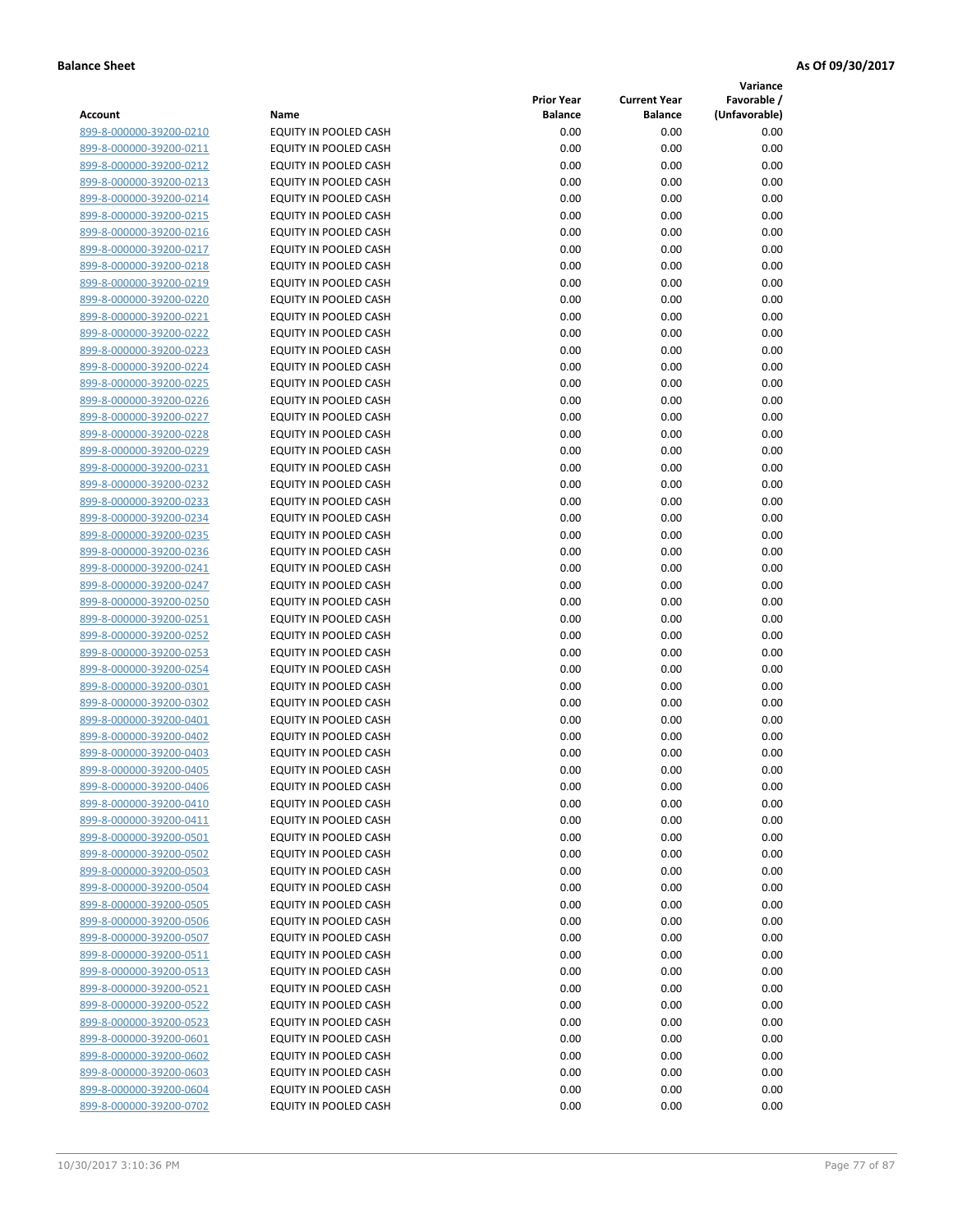|                                       |                                                          |                   |                     | Variance        |
|---------------------------------------|----------------------------------------------------------|-------------------|---------------------|-----------------|
|                                       |                                                          | <b>Prior Year</b> | <b>Current Year</b> | Favorable /     |
| <b>Account</b>                        | Name                                                     | <b>Balance</b>    | <b>Balance</b>      | (Unfavorable)   |
| 899-8-000000-39200-0703               | EQUITY IN POOLED CASH                                    | 0.00              | 0.00                | 0.00            |
| 899-8-000000-39200-0704               | EQUITY IN POOLED CASH                                    | 0.00              | 0.00                | 0.00            |
| 899-8-000000-39200-0705               | EQUITY IN POOLED CASH                                    | 0.00              | 0.00                | 0.00            |
| 899-8-000000-39200-0706               | <b>EQUITY IN POOLED CASH</b>                             | 0.00              | 0.00                | 0.00            |
| 899-8-000000-39200-0707               | <b>EQUITY IN POOLED CASH</b>                             | 0.00              | 0.00                | 0.00            |
| 899-8-000000-39200-0708               | <b>EQUITY IN POOLED CASH</b>                             | 0.00              | 0.00                | 0.00            |
| 899-8-000000-39200-0710               | EQUITY IN POOLED CASH                                    | 0.00              | 0.00                | 0.00            |
| 899-8-000000-39200-0721               | <b>EQUITY IN POOLED CASH</b>                             | 0.00              | 0.00                | 0.00            |
| 899-8-000000-39200-0722               | <b>EQUITY IN POOLED CASH</b>                             | 0.00              | 0.00                | 0.00            |
| 899-8-000000-39200-0723               | <b>EQUITY IN POOLED CASH</b>                             | 0.00              | 0.00                | 0.00            |
| 899-8-000000-39200-0731               | <b>EQUITY IN POOLED CASH</b>                             | 0.00              | 0.00                | 0.00            |
| 899-8-000000-39200-0825               | EQUITY IN POOLED CASH                                    | 0.00              | 0.00                | 0.00            |
| 899-8-000000-39200-0901               | <b>EQUITY IN POOLED CASH</b>                             | 0.00              | 0.00                | 0.00            |
| 899-8-000000-39200-0902               | EQUITY IN POOLED CASH                                    | 0.00              | 0.00                | 0.00            |
| 899-8-000000-39200-0903               | <b>EQUITY IN POOLED CASH</b>                             | 0.00              | 0.00                | 0.00            |
| 899-8-000000-39200-0904               | <b>EQUITY IN POOLED CASH</b>                             | 0.00              | 0.00                | 0.00            |
| 899-8-000000-39200-0905               | EQUITY IN POOLED CASH                                    | 0.00              | 0.00                | 0.00            |
| 899-8-000000-39200-0909               | EQUITY IN POOLED CASH                                    | 0.00              | 0.00                | 0.00            |
| 899-8-000000-39200-0910               | <b>EQUITY IN POOLED CASH</b>                             | 0.00              | 0.00                | 0.00            |
| 899-8-000000-39200-0960               | <b>EQUITY IN POOLED CASH</b>                             | 0.00              | 0.00                | 0.00            |
| 899-8-000000-39200-9999               | EQUITY IN POOLED CASH                                    | 0.00              | 0.00                | 0.00            |
|                                       | <b>Total Beginning Equity:</b>                           | $-60,707.95$      | $-79,352.58$        | $-18,644.63$    |
| <b>Total Revenue</b>                  |                                                          | $-0.02$           | $-0.02$             | 0.00            |
| <b>Revenues Over/(Under) Expenses</b> |                                                          | $-0.02$           | $-0.02$             | 0.00            |
|                                       | <b>Total Equity and Current Surplus (Deficit):</b>       | $-60,707.97$      | $-79,352.60$        | $-18,644.63$    |
|                                       | Total Liabilities, Equity and Current Surplus (Deficit): | 45,924,049.66     | 44,353,223.77       | $-1,570,825.89$ |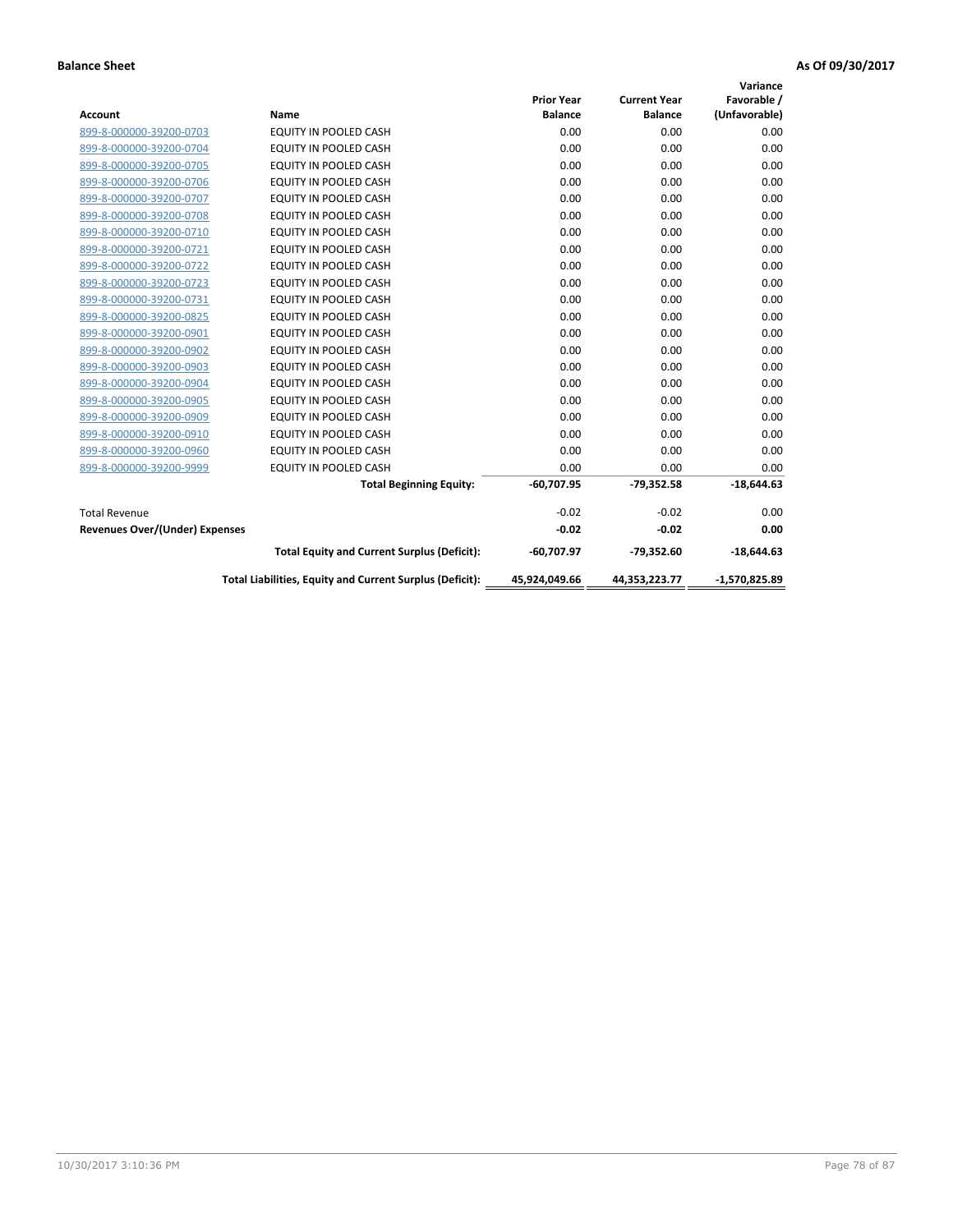|                                     |                                            |                   |                     | Variance        |
|-------------------------------------|--------------------------------------------|-------------------|---------------------|-----------------|
|                                     |                                            | <b>Prior Year</b> | <b>Current Year</b> | Favorable /     |
| <b>Account</b>                      | Name                                       | <b>Balance</b>    | <b>Balance</b>      | (Unfavorable)   |
| Fund: 910 - ELECTRIC OPERATING FUND |                                            |                   |                     |                 |
| Assets                              |                                            |                   |                     |                 |
| 910-9-000000-10000-1300             | <b>CASH</b>                                | 12,615,714.90     | 11,311,719.57       | $-1,303,995.33$ |
| 910-9-000000-10209-1300             | <b>ADMIN PETTY CASH</b>                    | 658.89            | 658.89              | 0.00            |
| 910-9-000000-10308-1300             | <b>GEUS SERVICE CENTER CHANGE</b>          | 849.90            | 849.90              | 0.00            |
| 910-9-000000-10309-1300             | <b>GEUS DOWNTOWN CHANGE</b>                | 1,650.00          | 1,650.00            | 0.00            |
| 910-9-000000-12190-1810             | DEFERRED ISSUANCE COSTS 2001               | 0.00              | 0.00                | 0.00            |
| 910-9-000000-12191-1810             | DEFERRED ISSUANCE COST 2008 ENGINE PR      | 0.00              | 0.00                | 0.00            |
| 910-9-000000-12192-1810             | DEFERRED ISSUANCE COSTS 2010 BOA ENGI      | 0.00              | 0.00                | 0.00            |
| 910-9-000000-12193-1810             | DEFERRED ISSUANCE COSTS 2010 SCRUBBEI      | 0.00              | 0.00                | 0.00            |
| 910-9-000000-12194-1810             | DEFERRED ISSUANCE COSTS 2010 TMPA DEI      | 0.00              | 0.00                | 0.00            |
| 910-9-000000-12201-1810             | <b>BOND DISCOUNT</b>                       | 124,995.74        | 124,995.74          | 0.00            |
| 910-9-000000-13000-1420             | <b>CUSTOMER ACCOUNTS RECEIVABLE</b>        | 2,358,797.18      | 2,588,265.45        | 229,468.27      |
| 910-9-000000-13001-1420             | NON CURRENT CUSTOMER ACCTS RECEIVAE        | 424,740.02        | 473,230.02          | 48,490.00       |
| 910-9-000000-13002-1440             | ALLOWANCE FOR UNCOLLECTABLE                | $-486,011.78$     | $-486,011.78$       | 0.00            |
| 910-9-000000-13003-1422             | UNBILLED YEAR-END ACCRUAL                  | 12,619,838.73     | 3,919,838.73        | $-8,700,000.00$ |
| 910-9-000000-13009-1423             | FUEL ADJUSTMENT - UNDER/OVER               | -240,024.36       | $-240,024.36$       | 0.00            |
| 910-9-000000-13011-1420             | AMP RECEIVABLE                             | $-55,258.98$      | $-53,209.65$        | 2,049.33        |
|                                     | AMPY CUSTOMER ACCOUNTS RECEIVABLE          |                   |                     | 0.00            |
| 910-9-000000-13066-1421             |                                            | 0.00              | 0.00                |                 |
| 910-9-000000-13067-1421             | AMPY ARREARS ACCOUNTS RECEIVABLE           | $-5,295.45$       | $-3,279.04$         | 2,016.41        |
| 910-9-000000-13068-1421             | AMPY Customers Left With Balance A/R       | 39,501.74         | 44,609.65           | 5,107.91        |
| 910-9-000000-13201-1430             | MISCELLANEOUS ACCOUNTS RECEIVABLE          | 203,889.76        | 0.00                | -203,889.76     |
| 910-9-000000-13205-1710             | <b>INTEREST RECEIVABLE</b>                 | 0.00              | 0.00                | 0.00            |
| 910-9-000000-13290-1650             | PREPAYMENTS                                | 0.00              | 0.00                | 0.00            |
| 910-9-000000-13291-1651             | TMPA SCRUBBER PREPAYMENT                   | 7,625,806.08      | 7,308,064.08        | $-317,742.00$   |
| 910-9-000000-13293-1653             | TMPA FIXED COSTS PREPAYMENT                | 29,567,029.64     | 28,334,876.64       | $-1,232,153.00$ |
| 910-9-000000-13294-1654             | TMPA DEMAND COSTS ESCROW                   | 0.00              | 0.00                | 0.00            |
| 910-9-000000-13297-1657             | <b>ERCOT CRR PREPAYMENTS</b>               | 97,954.20         | 49,427.39           | $-48,526.81$    |
| 910-9-000000-13299-1655             | <b>ERCOT COLLATERAL</b>                    | 111,550.00        | 111,550.00          | 0.00            |
| 910-9-000000-14001-1461             | DUE FROM COG - GENERAL FUND                | 0.00              | 0.00                | 0.00            |
| 910-9-000000-14402-1469             | DUE FROM DEBT SERVICE FUND                 | 4,625,445.97      | 4,625,445.97        | 0.00            |
| 910-9-000000-14501-1467             | DUE FROM GBOD                              | 0.00              | 0.00                | 0.00            |
| 910-9-000000-14916-1469             | DUE FROM FUND 916                          | 0.00              | 0.00                | 0.00            |
| 910-9-000000-14999-1910             | DUE FROM 906                               | 0.00              | 0.00                | 0.00            |
| 910-9-000000-15900-1540             | <b>INVENTORY</b>                           | 2,064,345.81      | 2,428,485.13        | 364,139.32      |
| 910-9-000000-15901-1541             | <b>GEUS UNLEADED GASOLINE</b>              | 12.88             | 168.82              | 155.94          |
| 910-9-000000-15902-1542             | <b>GEUS DIESEL GASOLINE</b>                | 2,502.90          | 2,809.16            | 306.26          |
| 910-9-000000-15903-1543             | INVENTORY - SUBSTATION                     | 7,771.80          | 7,771.80            | 0.00            |
| 910-9-000000-15909-1510             | STEAM PLANT FUEL OIL INVENTORY             | 580,808.00        | 579,780.55          | $-1,027.45$     |
| 910-9-000000-16301-1070             | <b>CWIP</b>                                | 0.00              | 0.00                | 0.00            |
| 910-9-000000-17501-1860             | <b>EMPLOYEE CONTRIBUTIONS</b>              | 457,380.00        | 457,380.00          | 0.00            |
| 910-9-000000-17504-1860             | <b>INVESTMENT RETURN</b>                   | 2,134,124.00      | 2,134,124.00        | 0.00            |
| 910-9-000000-17508-1860             | <b>EXPERIENCE DIFFERENCE</b>               | 43,240.00         | 43,240.00           | 0.00            |
| 910-9-000000-17520-1860             | <b>ASSUMPTION CHANGES</b>                  | 567,066.00        | 567,066.00          | 0.00            |
| 910-9-000000-19000-3100             | STEAM - LAND                               | 117,340.90        | 117,340.90          | 0.00            |
| 910-9-000000-19001-3110             | <b>STEAM PLANT - STRUCTURES</b>            | 1,082,096.04      | 1,082,096.04        | 0.00            |
| 910-9-000000-19002-3120             | STEAM PLANT - BOILER PLANT EQUIPMENT       | 4,865,386.86      | 4,865,386.86        | 0.00            |
|                                     | <b>STEAM PLANT - ENGINES</b>               |                   |                     |                 |
| 910-9-000000-19003-3130             |                                            | 0.00              | 0.00                | 0.00            |
| 910-9-000000-19004-3140             | <b>STEAM PLANT - GENERATORS</b>            | 9,067,106.70      | 9,067,106.70        | 0.00            |
| 910-9-000000-19005-3150             | STEAM PLANT - ACCESSORY ELECTRIC EQUIF     | 1,066,062.56      | 1,066,062.56        | 0.00            |
| 910-9-000000-19006-3160             | STEAM PLANT - MISC POWER PLANT EQUIPI      | 12,912.88         | 12,912.88           | 0.00            |
| 910-9-000000-19100-3400             | <b>ENGINE PLANT - LAND</b>                 | 43,850.00         | 43,850.00           | 0.00            |
| 910-9-000000-19101-3410             | <b>ENGINE PLANT - STRUCTURES</b>           | 4,655,874.20      | 4,655,874.20        | 0.00            |
| 910-9-000000-19101-3411             | <b>ENGINE PLANT - STRUCTURES</b>           | 0.00              | 0.00                | 0.00            |
| 910-9-000000-19104-3440             | ENGINE PLANT - ENGINE PLANT GENERATOF      | 28,654,263.02     | 28,654,263.02       | 0.00            |
| 910-9-000000-19105-3450             | ENGINE PLANT - ACCESSORY ELECTRIC EQUI     | 216,217.48        | 216,217.48          | 0.00            |
| 910-9-000000-19106-3460             | ENGINE PLANT - MISCELLANEOUS POWER P       | 24,458.10         | 24,458.10           | 0.00            |
| 910-9-000000-19204-3442             | <b>ENGINE PLANT - RENEWABLE GENERATORS</b> | 245,000.01        | 245,000.01          | 0.00            |
| 910-9-000000-19301-3500             | TRANSMISSION - LAND                        | 53,501.21         | 53,501.21           | 0.00            |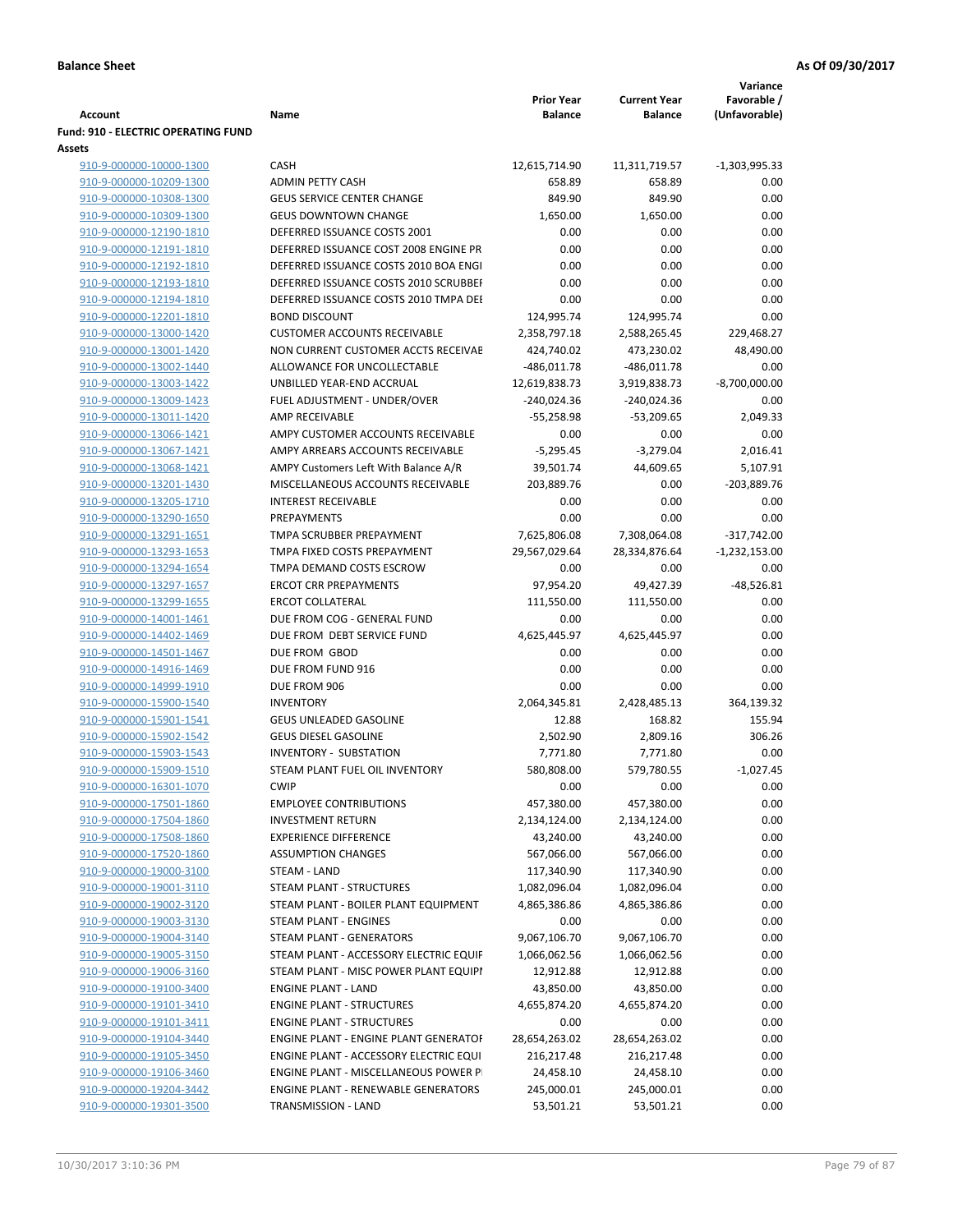|                                                    |                                                               |                   |                            | Variance                     |
|----------------------------------------------------|---------------------------------------------------------------|-------------------|----------------------------|------------------------------|
|                                                    |                                                               | <b>Prior Year</b> | <b>Current Year</b>        | Favorable /                  |
| <b>Account</b>                                     | Name                                                          | <b>Balance</b>    | <b>Balance</b>             | (Unfavorable)                |
| 910-9-000000-19302-3530                            | <b>TRANSMISSION - SUBSTATIONS</b>                             | 5,699,742.99      | 5,699,742.99               | 0.00                         |
| 910-9-000000-19303-3572                            | TRANSMISSION - TMPA LINES                                     | 1,156,631.80      | 1,156,631.80               | 0.00                         |
| 910-9-000000-19304-3571                            | <b>TRANSMISSION - GEUS LINES</b>                              | 3,661,064.79      | 3,661,064.79               | 0.00                         |
| 910-9-000000-19401-3600                            | <b>DISTRIBUTION - LAND</b>                                    | 218,418.15        | 218,418.15                 | 0.00                         |
| 910-9-000000-19402-3620                            | DISTRIBUTION - SUBSTATIONS                                    | 6,010,987.00      | 6,010,987.00               | 0.00                         |
| 910-9-000000-19403-3640                            | <b>DISTRIBUTION - POLES</b>                                   | 4,360,010.49      | 4,360,010.49               | 0.00                         |
| 910-9-000000-19404-3650                            | DISTRIBUTION - OH CONDUCTOR & DEVICES                         | 3,596,762.98      | 3,596,762.98               | 0.00                         |
| 910-9-000000-19405-3660                            | DISTRIBUTION - UNDERGROUND CONDUIT                            | 1,515,741.11      | 1,515,741.11               | 0.00                         |
| 910-9-000000-19406-3670                            | DISTRIBUTION - UG CONDUCTOR & DEVICES                         | 2,942,593.48      | 2,942,593.48               | 0.00                         |
| 910-9-000000-19407-3680                            | DISTRIBUTION - TRANSFORMERS                                   | 4,349,000.32      | 4,349,000.32               | 0.00                         |
| 910-9-000000-19408-3690                            | DISTRIBUTION - SERVICE CONNECTIONS                            | 601,984.40        | 601,984.40                 | 0.00                         |
| 910-9-000000-19409-3700                            | <b>DISTRIBUTION - METERS</b>                                  | 1,873,933.82      | 1,873,933.82               | 0.00                         |
| 910-9-000000-19410-3710                            | <b>DISTRIBUTION - VAPOR LIGHTS</b>                            | 86,117.21         | 86,117.21                  | 0.00                         |
| 910-9-000000-19411-3750                            | DISTRIBUTION - STREET LIGHTS & SIGNALS                        | 92,156.68         | 92,156.68                  | 0.00                         |
| 910-9-000000-19501-3890                            | <b>GENERAL - LAND</b>                                         | 110,503.10        | 110,503.10                 | 0.00                         |
| 910-9-000000-19502-3900                            | <b>GENERAL - STRUCTURES</b>                                   | 5,945,156.47      | 5,945,156.47               | 0.00                         |
| 910-9-000000-19503-3910                            | <b>GENERAL - FURNITURE &amp; OFFICE EQUIPMEN</b>              | 583,464.65        | 583,464.65                 | 0.00                         |
|                                                    | <b>GENERAL - METER READING ASSETS</b>                         | 38,482.00         | 38,482.00                  | 0.00                         |
| 910-9-000000-19504-3941                            |                                                               |                   |                            |                              |
| 910-9-000000-19505-3911                            | GENERAL - CUSTOMER SERVICE EQUIPMENT                          | 11,750.00         | 11,750.00                  | 0.00                         |
| 910-9-000000-19506-3914                            | <b>GENERAL - BILLING EQUIPMENT</b>                            | 0.00              | 0.00                       | 0.00                         |
| 910-9-000000-19507-3915                            | <b>GENERAL - CASHIERING EQUIPMENT</b>                         | 7,033.54          | 7,033.54                   | 0.00                         |
| 910-9-000000-19508-3920                            | <b>GENERAL - TRANSPORTATION EQUIPMENT</b>                     | 2,472,187.38      | 2,472,187.38               | 0.00                         |
| 910-9-000000-19509-3930                            | <b>GENERAL - WAREHOUSE EQUIPMENT</b>                          | 69,324.02         | 69,324.02                  | 0.00                         |
| 910-9-000000-19510-3940                            | <b>GENERAL - TOOLS</b>                                        | 13,918.37         | 13,918.37                  | 0.00                         |
| 910-9-000000-19511-3950                            | <b>GENERAL - LABORATORY EQUIPMENT</b>                         | 336,291.99        | 336,291.99                 | 0.00                         |
| 910-9-000000-19512-3960                            | <b>GENERAL - POWER OPERATED EQUIPMENT</b>                     | 343,749.03        | 343,749.03                 | 0.00                         |
| 910-9-000000-19513-3970                            | <b>GENERAL - COMMUNICATIONS EQUIPMENT</b>                     | 47,808.65         | 47,808.65                  | 0.00                         |
| 910-9-000000-19514-3980                            | <b>GENERAL - MISCELLANEOUS EQUIPMENT</b>                      | 0.00              | 0.00                       | 0.00                         |
| 910-9-000000-19999-1080                            | ACCUMULATED DEPRECIATION                                      | -40,471,781.77    | $-40,514,857.61$           | $-43,075.84$                 |
|                                                    |                                                               |                   |                            |                              |
|                                                    | <b>Total Assets:</b>                                          | 131,266,186.18    | 120,067,509.43             | -11,198,676.75               |
|                                                    |                                                               |                   |                            |                              |
| Liability                                          |                                                               |                   |                            |                              |
| 910-9-000000-20101-2320                            | <b>ACCOUNTS PAYABLE</b>                                       | 1,300,522.15      | 1,788,449.66               | -487,927.51                  |
| 910-9-000000-20102-2321                            | <b>CREDIT CARD PAYABLE</b>                                    | $-7,272.36$       | $-7,886.41$                | 614.05                       |
| 910-9-000000-20103-2322                            | ACCRUED ACCOUNTS PAYABLE                                      | $-91.924.69$      | 0.00                       | $-91,924.69$                 |
| 910-9-000000-20139-2323                            | RETAINAGES PAYABLE                                            | 0.00              | 0.00                       | 0.00                         |
| 910-9-000000-20141-0000                            | <b>TELEPHONE CLEARING</b>                                     | 0.00              | 0.00                       | 0.00                         |
| 910-9-000000-20142-0000                            | <b>ESCROW</b>                                                 | 0.00              | 0.00                       | 0.00                         |
| 910-9-000000-20815-2410                            | SALES TAX PAYABLE - IN THE CITY                               | 84,510.29         | $-28.65$                   | 84,538.94                    |
| 910-9-000000-20816-2411                            | SALES TAX PAYABLE - OUT OF CITY                               | 3,462.79          | 0.00                       | 3,462.79                     |
| 910-9-000000-21001-2341                            | DUE TO COG - GEN FUND                                         | 0.00              | 0.00                       | 0.00                         |
| 910-9-000000-21406-2329                            | <b>DUE TO 906</b>                                             | 0.00              | 0.00                       | 0.00                         |
| 910-9-000000-21507-2347                            | DUE TO GBOD                                                   | 0.00              | 0.00                       | 0.00                         |
| 910-9-000000-22001-2327                            | SALARIES PAYABLE                                              | 0.00              | 293,173.93                 | -293,173.93                  |
| 910-9-000000-22002-2328                            | PTO PAYABLE                                                   | 448,558.72        | 448,558.72                 | 0.00                         |
| 910-9-000000-23011-2211                            | <b>REVENUE BONDS</b>                                          | 475,000.00        | 475,000.00                 | 0.00                         |
| 910-9-000000-24000-2350                            | <b>CUSTOMER DEPOSITS</b>                                      | 2,097,383.20      | 2,367,180.18               | -269,796.98                  |
| 910-9-000000-24014-2359                            | <b>CUSTOMER DEPOSITS / AMPY EQUIPMENT</b>                     | 110,478.33        | 106,434.23                 | 4,044.10                     |
| 910-9-000000-24015-2350                            | <b>AMP RESERVE</b>                                            | $-55,258.98$      |                            |                              |
| 910-9-000000-25069-2530                            | PREPAID ELECTRICITY - AMPY                                    | $-13,477.07$      | $-53,209.65$<br>129,838.29 | $-2,049.33$<br>$-143,315.36$ |
| 910-9-000000-26001-2283                            |                                                               | 404,816.69        | 404,816.69                 | 0.00                         |
|                                                    | OBLIGATION FOR COMPENSATED ABSENCES                           |                   |                            |                              |
| 910-9-000000-26102-2210                            | REVENUE BONDS PAYABLE                                         | 38,288,000.00     | 38,288,000.00              | 0.00                         |
| 910-9-000000-26107-2250                            | PREMIUM ON 2010 ISSUE                                         | 203,298.46        | 203,298.46                 | 0.00                         |
| 910-9-000000-26108-2250                            | <b>SCRUBBER DEBT - 2010</b>                                   | 10,395,000.00     | 10,395,000.00              | 0.00                         |
| 910-9-000000-26109-2250                            | PREMIUM ON SCRUBBER                                           | 172,831.89        | 172,831.89                 | 0.00                         |
| 910-9-000000-26110-2250                            | TMPA DEBT - 2010                                              | 20,640,000.00     | 20,640,000.00              | 0.00                         |
| 910-9-000000-26111-2250                            | PREMIUM ON TMPA DEBT                                          | 342,781.61        | 342,781.61                 | 0.00                         |
| 910-9-000000-29300-0000<br>910-9-000000-29400-0100 | <b>ENCUMBRANCE SUMMARY</b><br>RESERVED ACCOUNT / ENCUMBRANCES | 0.00<br>0.00      | 0.00<br>0.00               | 0.00<br>0.00                 |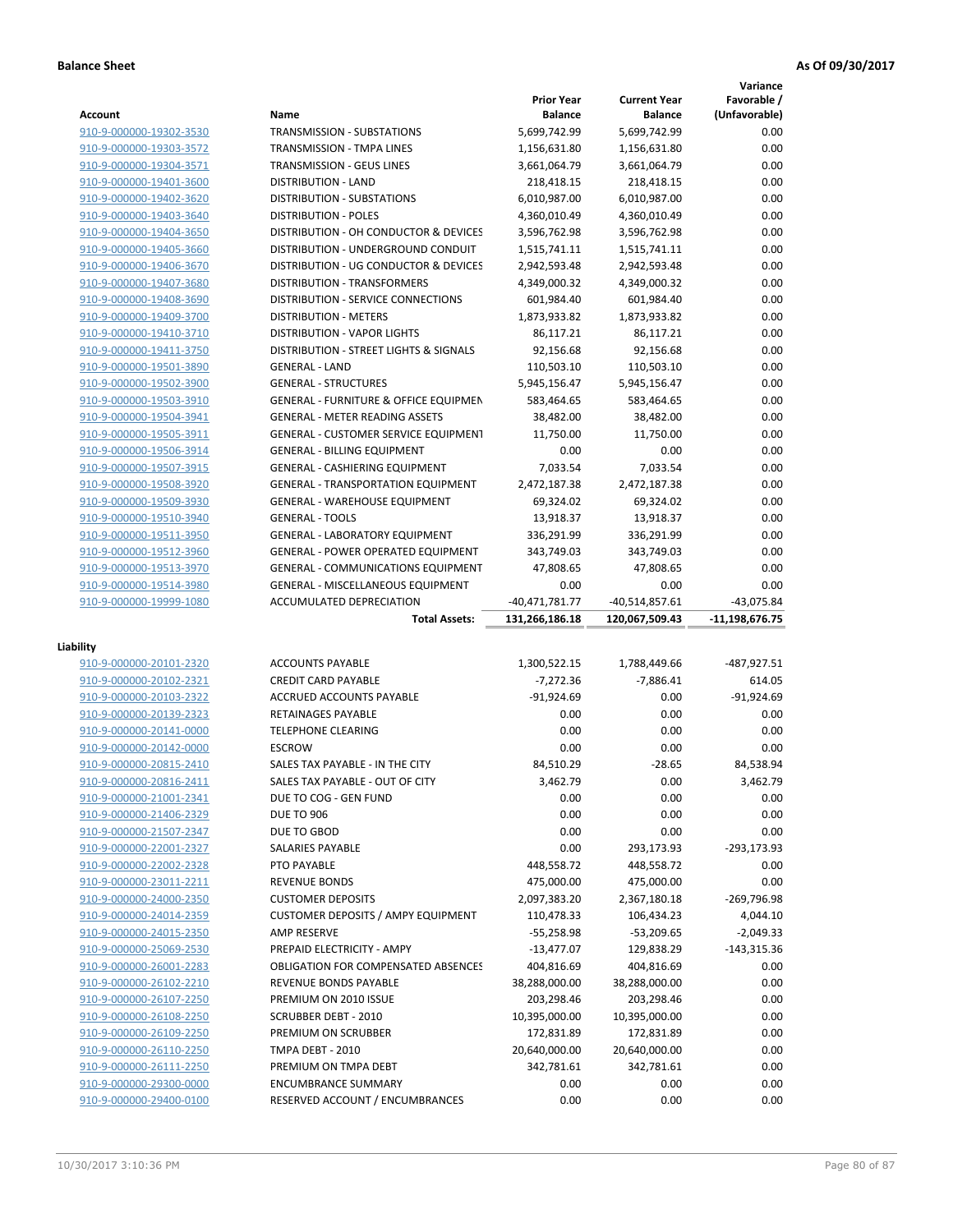| <b>Account</b>                 | Name                                                     | <b>Prior Year</b><br><b>Balance</b> | <b>Current Year</b><br><b>Balance</b> | Variance<br>Favorable /<br>(Unfavorable) |
|--------------------------------|----------------------------------------------------------|-------------------------------------|---------------------------------------|------------------------------------------|
| 910-9-000000-29999-2283        | <b>NET PENSION LIABILITY</b>                             | 3,606,302.00                        | 3,606,302.00                          | 0.00                                     |
|                                | <b>Total Liability:</b>                                  | 78,405,013.03                       | 79,600,540.95                         | $-1,195,527.92$                          |
| Equity                         |                                                          |                                     |                                       |                                          |
| 910-9-000000-39100-2160        | UNRESERVED RETAINED EARNINGS                             | 47,623,065.55                       | 43,006,089.64                         | $-4,616,975.91$                          |
| 910-9-000000-39500-4210        | <b>NET POSITION - PENSION</b>                            | $-3,070.00$                         | $-3,070.00$                           | 0.00                                     |
| 910-9-911120-51102-9201        | <b>BILINGUAL PAY</b>                                     | 0.00                                | 0.00                                  | 0.00                                     |
|                                | <b>Total Beginning Equity:</b>                           | 47,619,995.55                       | 43,003,019.64                         | $-4,616,975.91$                          |
| <b>Total Revenue</b>           |                                                          | 62,434,216.33                       | 50,659,959.75                         | $-11,774,256.58$                         |
| <b>Total Expense</b>           |                                                          | 57,193,038.73                       | 53,196,010.91                         | 3,997,027.82                             |
| Revenues Over/(Under) Expenses |                                                          | 5,241,177.60                        | -2,536,051.16                         | -7,777,228.76                            |
|                                | <b>Total Equity and Current Surplus (Deficit):</b>       | 52,861,173.15                       | 40,466,968.48                         | $-12,394,204.67$                         |
|                                | Total Liabilities, Equity and Current Surplus (Deficit): | 131,266,186.18                      | 120,067,509.43                        | -11,198,676.75                           |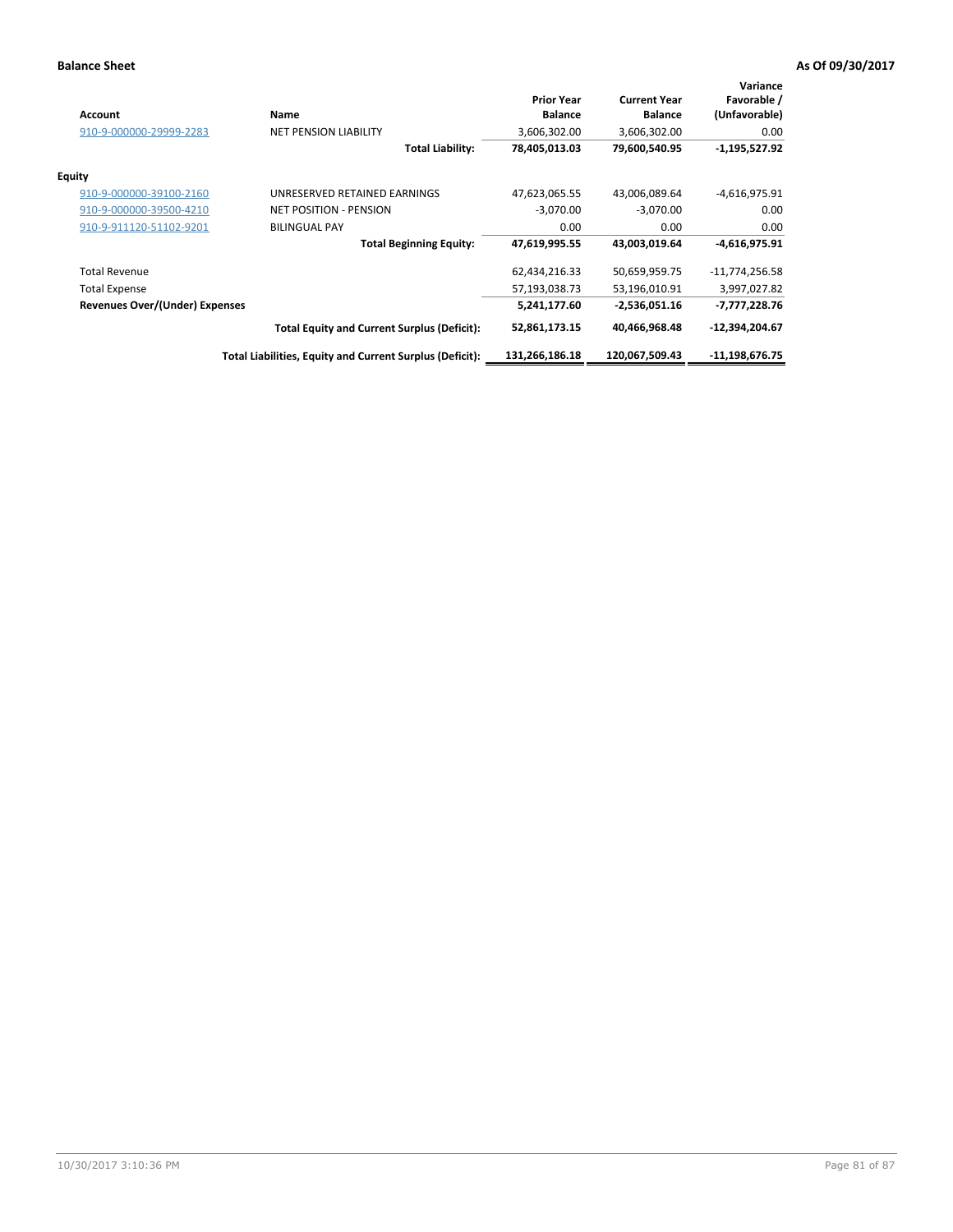| <b>Account</b>                             | <b>Name</b>                                              | <b>Prior Year</b><br><b>Balance</b> | <b>Current Year</b><br><b>Balance</b> | Variance<br>Favorable /<br>(Unfavorable) |
|--------------------------------------------|----------------------------------------------------------|-------------------------------------|---------------------------------------|------------------------------------------|
| <b>Fund: 911 - ELECTRIC DEBT REDUCTION</b> |                                                          |                                     |                                       |                                          |
| Assets                                     |                                                          |                                     |                                       |                                          |
| 911-9-000000-10000-1300                    | CASH                                                     | 3,024,643.60                        | 3,027,987.01                          | 3,343.41                                 |
| 911-9-000000-12002-0000                    | <b>GOVERNMENT OBLIGATIONS / AGENCIES</b>                 | 0.00                                | 0.00                                  | 0.00                                     |
| 911-9-000000-13201-1430                    | MISCELLANEOUS ACCOUNTS RECEIVABLE                        | 0.00                                | 0.00                                  | 0.00                                     |
| 911-9-000000-13205-1710                    | <b>INTEREST RECEIVABLE</b>                               | 0.00                                | 0.00                                  | 0.00                                     |
|                                            | <b>Total Assets:</b>                                     | 3,024,643.60                        | 3,027,987.01                          | 3,343.41                                 |
| Liability                                  |                                                          |                                     |                                       |                                          |
| 911-9-000000-20101-0000                    | <b>ACCOUNTS PAYABLE</b>                                  | 105.14                              | 74.73                                 | 30.41                                    |
| 911-9-000000-20103-0100                    | <b>ACCRUED ACCOUNTS PAYABLE</b>                          | 0.00                                | 0.00                                  | 0.00                                     |
| 911-9-000000-Z2430-0000                    | RESERVED ACCOUNT / ENCUMBRANCE SUM                       | 0.00                                | 0.00                                  | 0.00                                     |
| 911-9-000000-Z2520-0100                    | RESERVED ACCOUNT / ENCUMBRANCES                          | 0.00                                | 0.00                                  | 0.00                                     |
|                                            | <b>Total Liability:</b>                                  | 105.14                              | 74.73                                 | 30.41                                    |
| Equity                                     |                                                          |                                     |                                       |                                          |
| 911-9-000000-39100-2160                    | UNRESERVED RETAINED EARNINGS                             | 220,508.21                          | 3,024,538.46                          | 2,804,030.25                             |
|                                            | <b>Total Beginning Equity:</b>                           | 220,508.21                          | 3,024,538.46                          | 2,804,030.25                             |
| <b>Total Revenue</b>                       |                                                          | 2,804,030.25                        | 3,373.82                              | $-2,800,656.43$                          |
| <b>Total Expense</b>                       |                                                          | 0.00                                | 0.00                                  | 0.00                                     |
| <b>Revenues Over/(Under) Expenses</b>      |                                                          | 2,804,030.25                        | 3,373.82                              | $-2,800,656.43$                          |
|                                            | <b>Total Equity and Current Surplus (Deficit):</b>       | 3,024,538.46                        | 3,027,912.28                          | 3,373.82                                 |
|                                            | Total Liabilities, Equity and Current Surplus (Deficit): | 3,024,643.60                        | 3,027,987.01                          | 3,343.41                                 |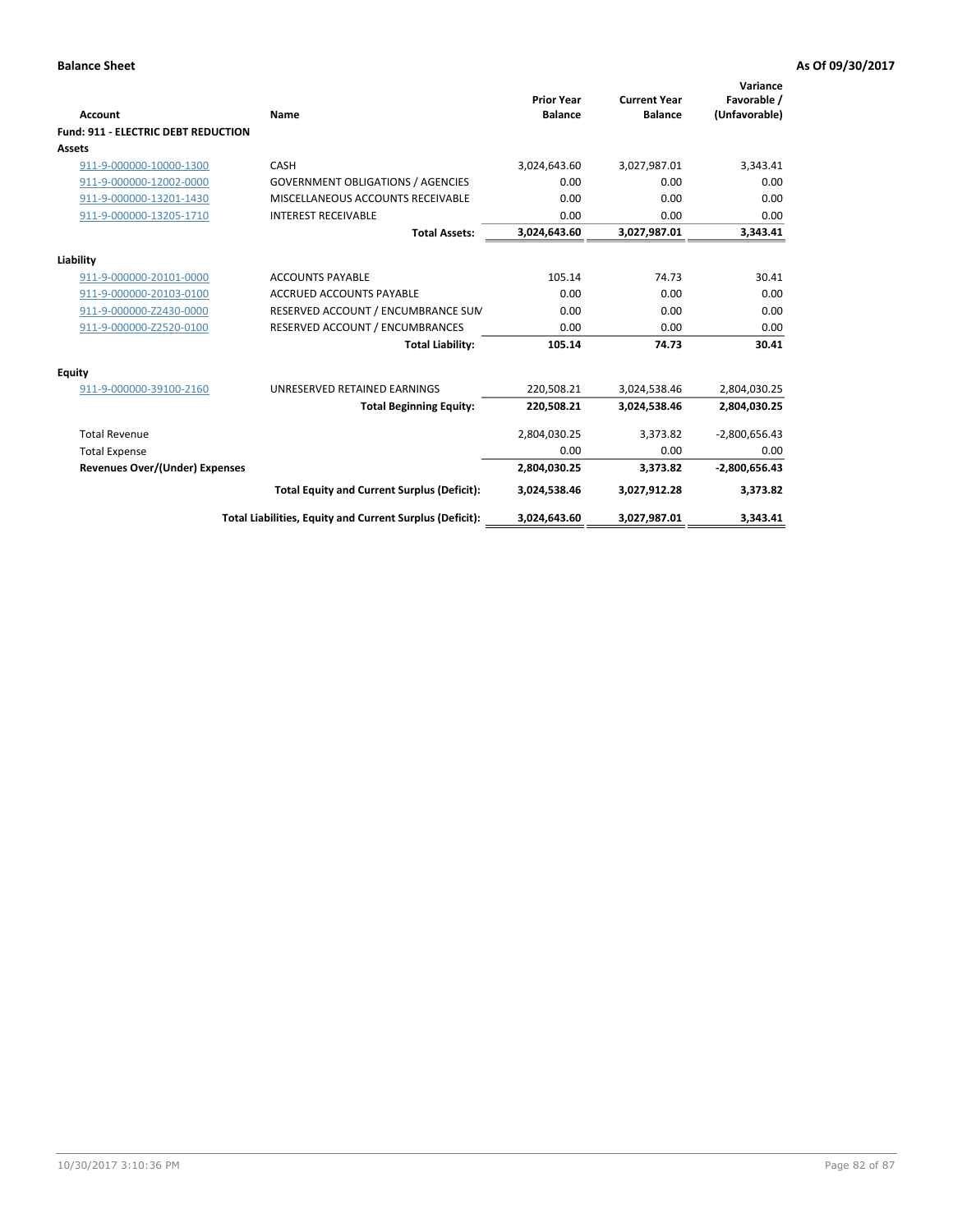| Account                           | Name                                                     | <b>Prior Year</b><br><b>Balance</b> | <b>Current Year</b><br><b>Balance</b> | Variance<br>Favorable /<br>(Unfavorable) |
|-----------------------------------|----------------------------------------------------------|-------------------------------------|---------------------------------------|------------------------------------------|
| Fund: 912 - ELECTRIC DEBT SERVICE |                                                          |                                     |                                       |                                          |
| Assets                            |                                                          |                                     |                                       |                                          |
| 912-9-000000-10000-1300           | CASH                                                     | 2,043,680.08                        | 2,064,071.04                          | 20,390.96                                |
| 912-9-000000-11504-1301           | RESERVE FUND - 2008 BOND ISSUE                           | 1,137,983.33                        | 1,148,238.39                          | 10,255.06                                |
| 912-9-000000-11506-1301           | RESERVE FUND - 2010 BOND ISSUE                           | 3,325,546.58                        | 3,355,670.73                          | 30,124.15                                |
| 912-9-000000-11515-1301           | RESERVE FUND - 2015 BOND ISSUE                           | 136,644.28                          | 137,625.45                            | 981.17                                   |
| 912-9-000000-11516-1301           | RESERVE FUND - 2015 TAXABLE BONDS                        | 44,449.88                           | 44,769.05                             | 319.17                                   |
| 912-9-000000-13205-1710           | <b>INTEREST RECEIVABLE</b>                               | 0.00                                | 0.00                                  | 0.00                                     |
|                                   | <b>Total Assets:</b>                                     | 6,688,304.15                        | 6,750,374.66                          | 62,070.51                                |
| Liability                         |                                                          |                                     |                                       |                                          |
| 912-9-000000-20101-2320           | <b>ACCOUNTS PAYABLE</b>                                  | 0.00                                | 0.00                                  | 0.00                                     |
| 912-9-000000-20107-2370           | <b>ACCRUED INTEREST PAYABLE</b>                          | 449,477.10                          | 491,156.65                            | $-41,679.55$                             |
| 912-9-000000-21400-2999           | DUE TO GEUS 910 - ELECTRIC OPERATING                     | 4,625,445.97                        | 4,625,445.97                          | 0.00                                     |
| 912-9-000000-Z2430-0000           | <b>ENCUMBRANCE SUMMARY</b>                               | 0.00                                | 0.00                                  | 0.00                                     |
| 912-9-000000-Z2520-0100           | RESERVED ACCOUNT / ENCUMBRANCES                          | 0.00                                | 0.00                                  | 0.00                                     |
|                                   | <b>Total Liability:</b>                                  | 5,074,923.07                        | 5,116,602.62                          | $-41,679.55$                             |
| Equity                            |                                                          |                                     |                                       |                                          |
| 912-9-000000-39100-2150           | SEMI RESERVED RETAINED EARNINGS                          | 1,582,715.98                        | 1,613,381.08                          | 30,665.10                                |
|                                   | <b>Total Beginning Equity:</b>                           | 1,582,715.98                        | 1,613,381.08                          | 30,665.10                                |
| <b>Total Revenue</b>              |                                                          | 3,840,000.00                        | 3,840,000.00                          | 0.00                                     |
| <b>Total Expense</b>              |                                                          | 3,809,334.90                        | 3,819,609.04                          | $-10,274.14$                             |
| Revenues Over/(Under) Expenses    |                                                          | 30,665.10                           | 20,390.96                             | $-10,274.14$                             |
|                                   | <b>Total Equity and Current Surplus (Deficit):</b>       | 1,613,381.08                        | 1,633,772.04                          | 20,390.96                                |
|                                   | Total Liabilities, Equity and Current Surplus (Deficit): | 6,688,304.15                        | 6,750,374.66                          | 62.070.51                                |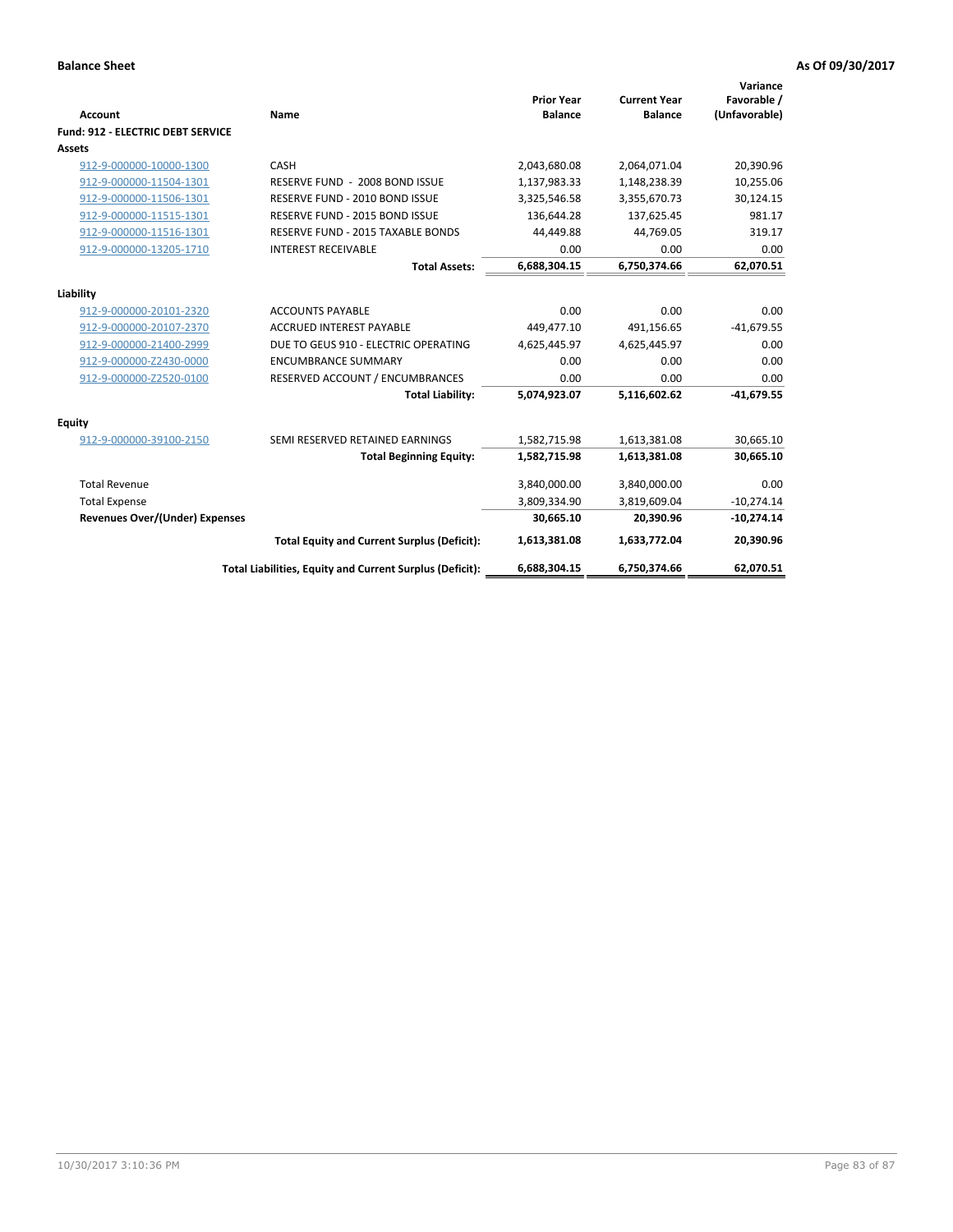| Account                                       | Name                                                     | <b>Prior Year</b><br><b>Balance</b> | <b>Current Year</b><br><b>Balance</b> | Variance<br>Favorable /<br>(Unfavorable) |
|-----------------------------------------------|----------------------------------------------------------|-------------------------------------|---------------------------------------|------------------------------------------|
| <b>Fund: 913 - ELECTRIC CONSTRUCTION FUND</b> |                                                          |                                     |                                       |                                          |
| <b>Assets</b>                                 |                                                          |                                     |                                       |                                          |
| 913-9-000000-10000-1300                       | CASH                                                     | 100,929.53                          | 101,041.08                            | 111.55                                   |
| 913-9-000000-13201-1430                       | MISCELLANEOUS ACCOUNTS RECEIVABLE                        | 0.00                                | 0.00                                  | 0.00                                     |
| 913-9-000000-13205-1710                       | <b>INTEREST RECEIVABLE</b>                               | 0.00                                | 0.00                                  | 0.00                                     |
|                                               | <b>Total Assets:</b>                                     | 100,929.53                          | 101,041.08                            | 111.55                                   |
| Liability                                     |                                                          |                                     |                                       |                                          |
| 913-9-000000-20101-2320                       | <b>ACCOUNTS PAYABLE</b>                                  | 3.51                                | 2.49                                  | 1.02                                     |
| 913-9-000000-20102-2321                       | <b>CREDIT CARD PAYABLE</b>                               | 0.00                                | 0.00                                  | 0.00                                     |
| 913-9-000000-20103-0000                       | <b>ACCRUED ACCOUNTS PAYABLE</b>                          | 0.00                                | 0.00                                  | 0.00                                     |
| 913-9-000000-29300-0000                       | <b>ENCUMBRANCE SUMMARY</b>                               | 0.00                                | 0.00                                  | 0.00                                     |
| 913-9-000000-29400-0100                       | RESERVED ACCOUNT / ENCUMBRANCES                          | 0.00                                | 0.00                                  | 0.00                                     |
|                                               | <b>Total Liability:</b>                                  | 3.51                                | 2.49                                  | 1.02                                     |
| <b>Equity</b>                                 |                                                          |                                     |                                       |                                          |
| 913-9-000000-39100-2160                       | SEMI RESERVED RETAINED EARNINGS                          | 100,682.87                          | 100,926.02                            | 243.15                                   |
|                                               | <b>Total Beginning Equity:</b>                           | 100,682.87                          | 100,926.02                            | 243.15                                   |
| <b>Total Revenue</b>                          |                                                          | 243.15                              | 112.57                                | $-130.58$                                |
| <b>Total Expense</b>                          |                                                          | 0.00                                | 0.00                                  | 0.00                                     |
| <b>Revenues Over/(Under) Expenses</b>         |                                                          | 243.15                              | 112.57                                | $-130.58$                                |
|                                               | <b>Total Equity and Current Surplus (Deficit):</b>       | 100,926.02                          | 101,038.59                            | 112.57                                   |
|                                               | Total Liabilities, Equity and Current Surplus (Deficit): | 100,929.53                          | 101,041.08                            | 111.55                                   |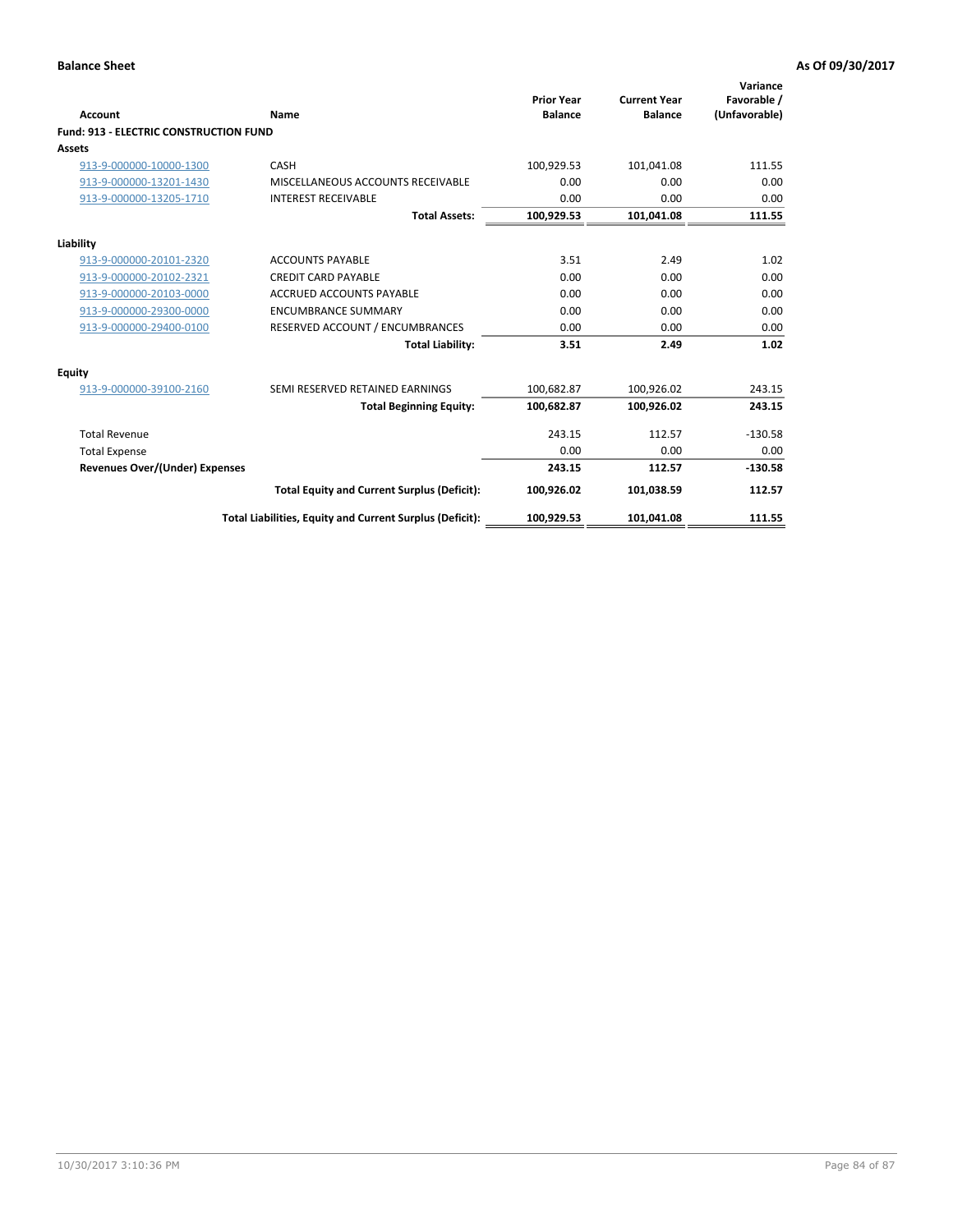| <b>Account</b>                        | Name                                                     | <b>Prior Year</b><br><b>Balance</b> | <b>Current Year</b><br><b>Balance</b> | Variance<br>Favorable /<br>(Unfavorable) |
|---------------------------------------|----------------------------------------------------------|-------------------------------------|---------------------------------------|------------------------------------------|
| Fund: 916 - 08 ENGINE BOND PROCEEDS   |                                                          |                                     |                                       |                                          |
| Assets                                |                                                          |                                     |                                       |                                          |
| 916-9-000000-10000-1300               | CASH                                                     | 0.00                                | 0.00                                  | 0.00                                     |
| 916-9-000000-12189-0000               | 08 ENGINE BOND PROCEEDS                                  | 0.00                                | 0.00                                  | 0.00                                     |
| 916-9-000000-13201-1430               | MISCELLANOEUS ACCOUNTS RECEIVABLE                        | 0.00                                | 0.00                                  | 0.00                                     |
| 916-9-000000-13205-1710               | <b>INTEREST RECEIVABLE</b>                               | 0.00                                | 0.00                                  | 0.00                                     |
| 916-9-000000-Z1030-1202               | 2008 GEUS REVENUE BOND - TEXAS TERM                      | 0.00                                | 0.00                                  | 0.00                                     |
| 916-9-000000-Z1030-1401               | 2008 GEUS REVENUE BOND - PFM                             | 0.00                                | 0.00                                  | 0.00                                     |
| 916-9-000000-Z1030-1402               | 2009 GEUS REVENUE BOND - PFM                             | 0.00                                | 0.00                                  | 0.00                                     |
| 916-9-000000-Z1030-3123               | 2009 GEUS REVENUE BOND - TEXAS TERM                      | 0.00                                | 0.00                                  | 0.00                                     |
|                                       | <b>Total Assets:</b>                                     | 0.00                                | 0.00                                  | 0.00                                     |
| Liability                             |                                                          |                                     |                                       |                                          |
| 916-9-000000-20101-2320               | <b>ACCOUNTS PAYABLE</b>                                  | 0.00                                | 0.00                                  | 0.00                                     |
| 916-9-000000-20139-2323               | <b>RETAINAGES PAYABLE</b>                                | 0.00                                | 0.00                                  | 0.00                                     |
| 916-9-000000-21401-2330               | DUE TO ELECTRIC OPERATING                                | 0.00                                | 0.00                                  | 0.00                                     |
| 916-9-000000-29300-0000               | <b>ENCUMBRANCE SUMMARY</b>                               | 0.00                                | 0.00                                  | 0.00                                     |
| 916-9-000000-29400-0100               | RESERVED ACCOUNT / ENCUMBRANCES                          | 0.00                                | 0.00                                  | 0.00                                     |
|                                       | <b>Total Liability:</b>                                  | 0.00                                | 0.00                                  | 0.00                                     |
| Equity                                |                                                          |                                     |                                       |                                          |
| 916-9-000000-39100-2150               | <b>RESERVED RETAINED EARNINGS</b>                        | 0.00                                | 0.00                                  | 0.00                                     |
|                                       | <b>Total Beginning Equity:</b>                           | 0.00                                | 0.00                                  | 0.00                                     |
| <b>Total Revenue</b>                  |                                                          | 0.00                                | 0.00                                  | 0.00                                     |
| <b>Total Expense</b>                  |                                                          | 0.00                                | 0.00                                  | 0.00                                     |
| <b>Revenues Over/(Under) Expenses</b> |                                                          | 0.00                                | 0.00                                  | 0.00                                     |
|                                       | <b>Total Equity and Current Surplus (Deficit):</b>       | 0.00                                | 0.00                                  | 0.00                                     |
|                                       | Total Liabilities, Equity and Current Surplus (Deficit): | 0.00                                | 0.00                                  | 0.00                                     |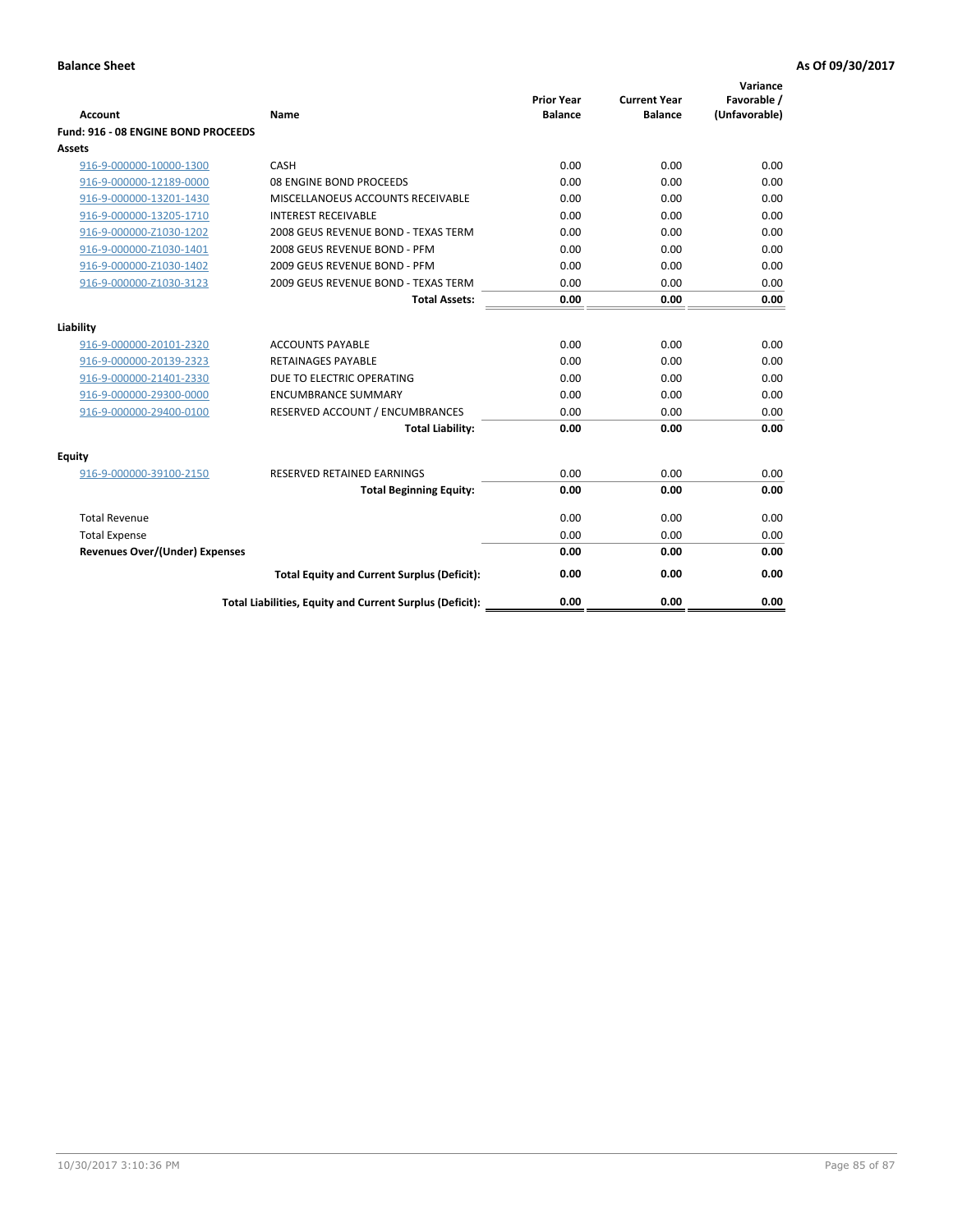|                                                    |                                                                | <b>Prior Year</b>            | <b>Current Year</b>          | Variance<br>Favorable / |
|----------------------------------------------------|----------------------------------------------------------------|------------------------------|------------------------------|-------------------------|
| <b>Account</b>                                     | Name                                                           | <b>Balance</b>               | <b>Balance</b>               | (Unfavorable)           |
| Fund: 950 - CABLE / INTERNET                       |                                                                |                              |                              |                         |
| Assets                                             |                                                                |                              |                              |                         |
| 950-9-000000-10000-1300                            | CASH                                                           | 932,358.74                   | 1,081,962.70                 | 149,603.96              |
| 950-9-000000-13000-1420                            | <b>CUSTOMER ACCOUNTS RECEIVABLE</b>                            | 303,283.17                   | 299,639.65                   | $-3,643.52$             |
| 950-9-000000-13001-1420                            | NON CURRENT CUSTOMER ACCTS RECEIVAE                            | 200,775.54                   | 237,644.38                   | 36,868.84               |
| 950-9-000000-13002-1440                            | ALLOWANCE FOR UNCOLLECTABLE                                    | $-173,526.51$                | $-173,526.51$                | 0.00                    |
| 950-9-000000-13003-1421                            | UNBILLED YEAR-END ACCRUAL<br>MISCELLANEOUS ACCOUNTS RECEIVABLE | 453,890.27                   | 453,890.27<br>0.00           | 0.00<br>$-16,489.57$    |
| 950-9-000000-13201-1430<br>950-9-000000-13205-1710 | <b>INTEREST RECEIVABLE</b>                                     | 16,489.57<br>0.00            | 0.00                         | 0.00                    |
| 950-9-000000-15801-1540                            | <b>INVENTORY</b>                                               | 163,718.98                   | 184,350.78                   | 20,631.80               |
| 950-9-000000-16301-1070                            | <b>CWIP</b>                                                    | 0.00                         | 0.00                         | 0.00                    |
| 950-9-000000-17501-1860                            | <b>EMPLOYEE CONTRIBUTIONS</b>                                  | 65,340.00                    | 65,340.00                    | 0.00                    |
| 950-9-000000-17504-1860                            | <b>INVESTMENT RETURN</b>                                       | 304,875.00                   | 304,875.00                   | 0.00                    |
| 950-9-000000-17508-1860                            | <b>EXPERIENCE DIFFERENCE</b>                                   | 6,177.00                     | 6,177.00                     | 0.00                    |
| 950-9-000000-17520-1860                            | <b>ASSUMPTION CHANGES</b>                                      | 81,009.00                    | 81,009.00                    | 0.00                    |
| 950-9-000000-18001-5110                            | HEADEND, TRUNK & DISTRIBUTION SYSTEM                           | 9,813,629.64                 | 9,813,629.64                 | 0.00                    |
| 950-9-000000-18002-5111                            | <b>HEADEND EQUIPMENT</b>                                       | 1,290,975.52                 | 1,290,975.52                 | 0.00                    |
| 950-9-000000-18003-5120                            | <b>DROPS</b>                                                   | 3,201,165.34                 | 3,201,165.34                 | 0.00                    |
| 950-9-000000-18101-5130                            | <b>CUSTOMER PREMISES EQUIPMENT</b>                             | 1,234,540.00                 | 1,234,540.00                 | 0.00                    |
| 950-9-000000-18102-5140                            | PRODUCTION EQUIPMENT                                           | 69,984.90                    | 69,984.90                    | 0.00                    |
| 950-9-000000-18201-5210                            | CENTRAL INTERNET EQUIPMENT                                     | 422,769.46                   | 422,769.46                   | 0.00                    |
| 950-9-000000-18202-5220                            | <b>CUSTOMER INTERFACE EQUIPMENT</b>                            | 230,582.09                   | 230,582.09                   | 0.00                    |
| 950-9-000000-18301-5000                            | <b>FIBER OPTICS</b>                                            | 744,208.60                   | 744,208.60                   | 0.00                    |
| 950-9-000000-18501-5901                            | <b>STRUCTURES &amp; IMPROVEMENTS</b>                           | 608,729.19                   | 608,729.19                   | 0.00                    |
| 950-9-000000-18502-5910                            | <b>FURNITURE &amp; OFFICE EQUIPMENT</b>                        | 137,419.19                   | 137,419.19                   | 0.00                    |
| 950-9-000000-18503-5920                            | <b>TRANSPORTATION EQUIPMENT</b>                                | 373,895.50                   | 373,895.50                   | 0.00                    |
| 950-9-000000-18504-5950                            | LABORATORY EQUIPMENT                                           | 163,348.67                   | 163,348.67                   | 0.00                    |
| 950-9-000000-18505-5960                            | POWER OPERATED EQUIPMENT                                       | 5,500.00                     | 5,500.00                     | 0.00                    |
| 950-9-000000-18506-5980                            | MISCELLANEOUS EQUIPMENT                                        | 0.00                         | 0.00                         | 0.00                    |
| 950-9-000000-18999-1080                            | ACCUMULATED DEPRECIATION                                       | $-10,471,331.44$             | $-10,600,059.27$             | $-128,727.83$           |
|                                                    | <b>Total Assets:</b>                                           | 10,179,807.42                | 10,238,051.10                | 58,243.68               |
|                                                    |                                                                |                              |                              |                         |
| Liability                                          |                                                                |                              |                              |                         |
| 950-9-000000-20101-2320                            | <b>ACCOUNTS PAYABLE</b>                                        | 288,120.22                   | 302,413.89                   | $-14,293.67$            |
| 950-9-000000-20102-2321                            | <b>CREDIT CARD PAYABLE</b>                                     | 7,272.36                     | 7,886.41                     | $-614.05$               |
| 950-9-000000-20103-2322                            | <b>ACCRUED ACCOUNTS PAYABLE</b>                                | 0.00                         | 0.00                         | 0.00                    |
| 950-9-000000-20815-2410                            | SALES TAX PAYABLE - IN THE CITY                                | 29,488.43                    | 0.00                         | 29,488.43               |
| 950-9-000000-20816-2411                            | SALES TAX PAYABLE - OUT OF CITY                                | 0.00                         | 0.00                         | 0.00                    |
| 950-9-000000-21001-1101                            | DUE TO COG - GEN FUND                                          | 0.00                         | 0.00                         | 0.00                    |
| 950-9-000000-21507-2347                            | DUE TO GBOD                                                    | 0.00                         | 0.00                         | 0.00                    |
| 950-9-000000-22001-2327                            | SALARIES PAYABLE                                               | 0.00                         | 43,791.74                    | $-43,791.74$            |
| 950-9-000000-22002-2328<br>950-9-000000-24000-2350 | PTO PAYABLE<br><b>CUSTOMER DEPOSITS</b>                        | 58,535.74                    | 58,535.74                    | 0.00                    |
|                                                    |                                                                | 11,107.27                    | 11,077.27                    | 30.00                   |
| 950-9-000000-26001-2283                            | <b>OBLIGATION FOR COMPENSATED ABSENCES</b>                     | 13,908.37                    | 13,908.37                    | 0.00                    |
| 950-9-000000-29300-0000                            | <b>ENCUMBRANCE SUMMARY</b><br>RESERVED ACCOUNT / ENCUMBRANCES  | 0.00                         | 0.00                         | 0.00                    |
| 950-9-000000-29400-0100<br>950-9-000000-29999-2283 | <b>NET PENSION LIABILITY</b>                                   | 0.00                         | 0.00                         | 0.00<br>0.00            |
|                                                    | <b>Total Liability:</b>                                        | 515,186.00<br>923,618.39     | 515,186.00                   | -29,181.03              |
|                                                    |                                                                |                              | 952,799.42                   |                         |
| <b>Equity</b>                                      |                                                                |                              |                              |                         |
| 950-9-000000-39100-2160                            | UNRESERVED RETAINED EARNINGS                                   | 9,661,921.93                 | 9,128,980.69                 | -532,941.24             |
| 950-9-000000-39500-4210                            | NET POSITION - PENSION                                         | $-438.00$                    | $-438.00$                    | 0.00                    |
|                                                    | <b>Total Beginning Equity:</b>                                 | 9,661,483.93                 | 9,128,542.69                 | -532,941.24             |
| <b>Total Revenue</b>                               |                                                                |                              |                              | $-8,155.80$             |
| <b>Total Expense</b>                               |                                                                | 6,339,006.67<br>6,744,301.57 | 6,330,850.87<br>6,174,141.88 | 570,159.69              |
| <b>Revenues Over/(Under) Expenses</b>              |                                                                | -405,294.90                  | 156,708.99                   | 562,003.89              |
|                                                    |                                                                |                              |                              |                         |
|                                                    | <b>Total Equity and Current Surplus (Deficit):</b>             | 9,256,189.03                 | 9,285,251.68                 | 29,062.65               |
|                                                    | Total Liabilities, Equity and Current Surplus (Deficit):       | 10,179,807.42                | 10,238,051.10                | 58,243.68               |